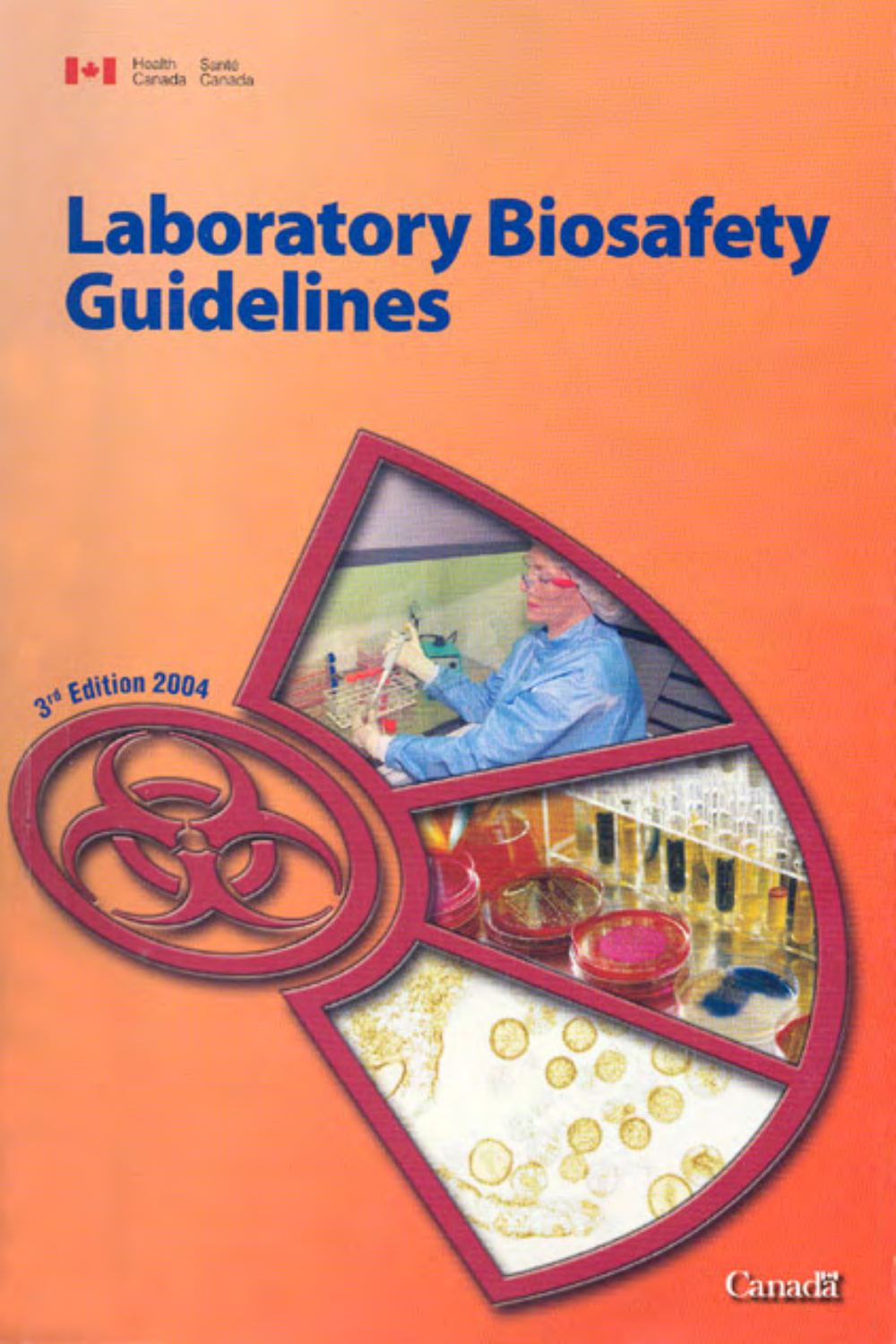# **The Laboratory Biosafety Guidelines**

**3rd Edition**

*Published by authority of the Minister of Health Population and Public Health Branch Centre for Emergency Preparedness and Response*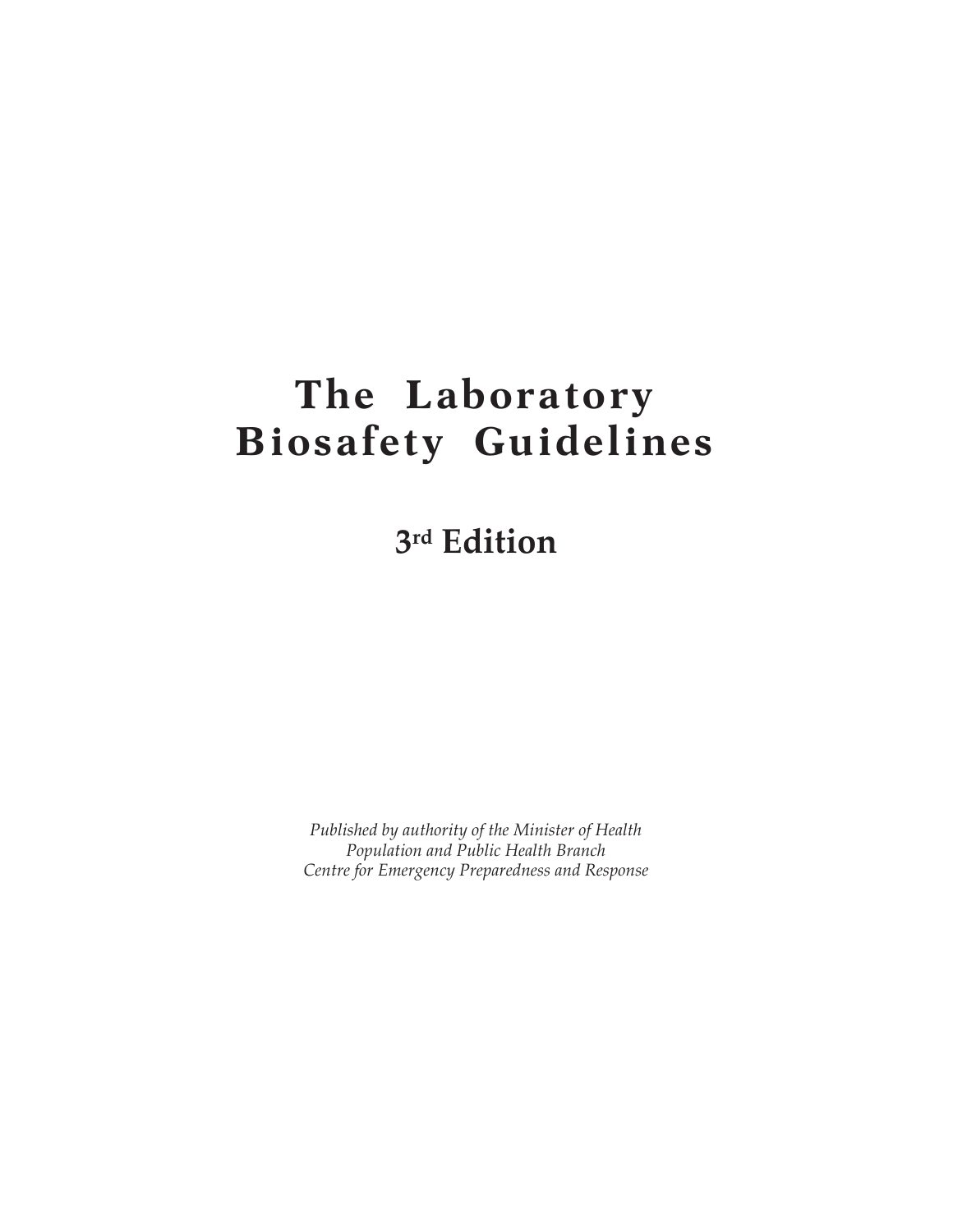Our mission is to help the people of Canada maintain and improve their health. *Health Canada*

Également disponible en français sous le titre *Lignes directrices en matière de biosécurité en laboratoire*

All rights reserved. No part of this publication may be reproduced, stored in a retrieval system or transmitted in any form or by any means, electronic, mechanical, photocopying, recording or otherwise, without prior written permission of the Minister of Public Works and Government Services, Ottawa, Ontario, K1A 0S5

Cover photographs firstlight.ca; premiumstock/firstlight.ca; Pascal Parrot/corbis/firstlight.ca

© Her Majesty the Queen in Right of Canada, represented by the Minister of Health (2004) Cat. N° H39-4/49-2004E H39-4/49-2004E-PDF H39-4/49-2004E-HTML ISBN 0-662-37722-2 0-662-37723-0 0-662-37724-9 Publication N° 4252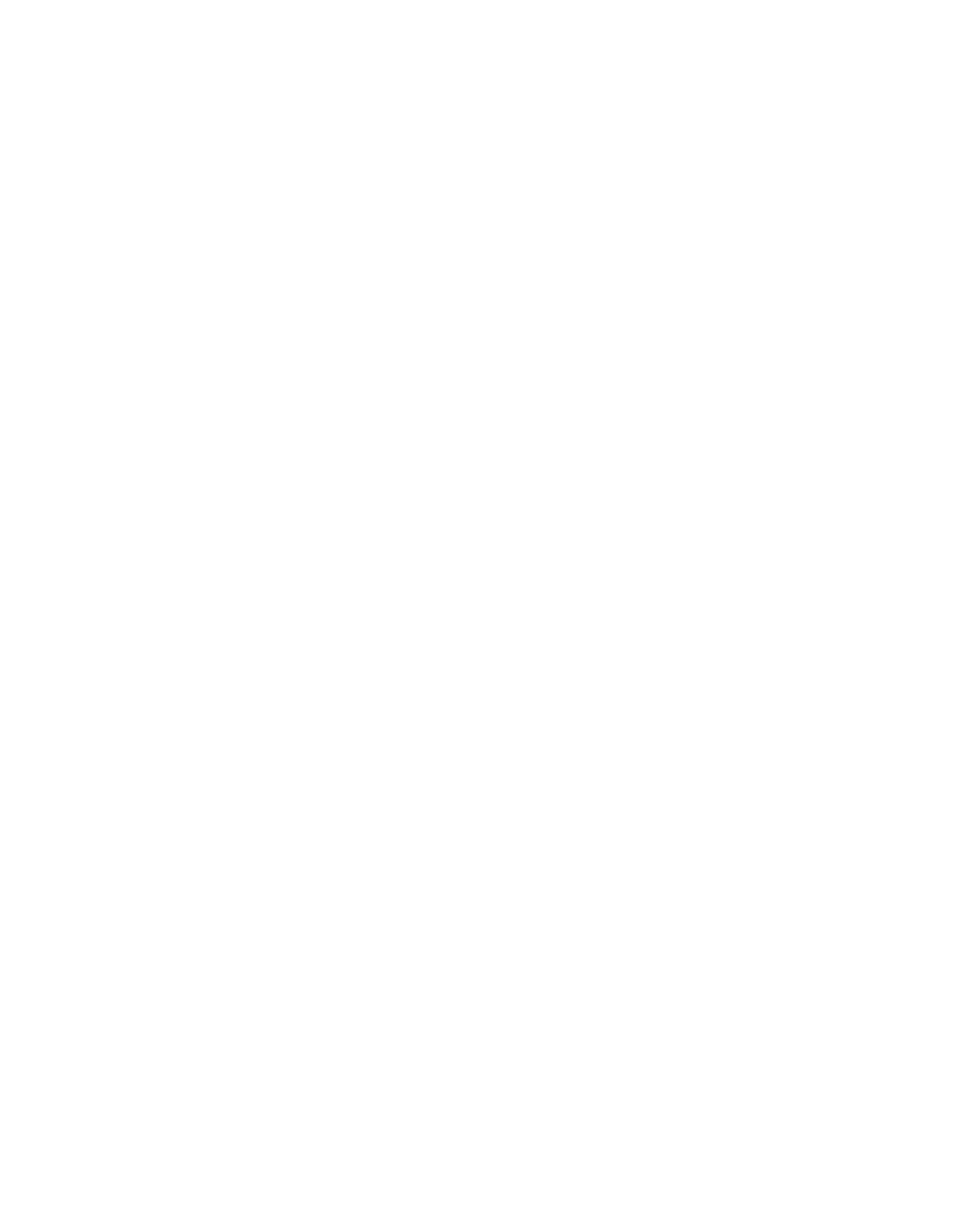### **Editorial Committee**

### **Maureen Best**

Director Office of Laboratory Security Health Canada Ottawa, ON

#### **Mary Louise Graham**

Chief, Biosafety Division Office of Laboratory Security Health Canada Ottawa, ON

### **Roland Leitner**

Environmental Safety Officer University of Calgary Calgary, AB

### **Marc Ouellette**

Professeur, Centre hospitalier de l'université Laval Québec, QC

#### **Ken Ugwu**

Senior Biocontainment Engineer Office of Laboratory Security Health Canada Ottawa, ON

### **Contributors**

The development of the 3<sup>rd</sup> edition of the *Laboratory Biosafety Guidelines* has been made possible thanks to the contributions of the following individuals:

### **Harvey Artsob**

Chief, National Laboratory for Zoonotic Diseases and Special Pathogens Canadian Science Centre for Human & Animal Health Winnipeg, MB

#### **James Campbell**

Chair, University Biosafety Committee University of Toronto Toronto, ON

### **Wayne Conlan**

Research Officer National Research Council Ottawa, ON

### **Pamela Dunn**

Research Scientist Aventis Pasteur Ltd. North York, ON

### **Sandra Fry**

Director, Biohazard Containment and Safety Division, Canadian Food Inspection Agency Ottawa, ON

### **Fred George**

(Large Scale Production) Alberta Research Council Edmonton, AB

### **Andrew Graham**

(Large Scale Production) Aventis Pasteur Limited Toronto, ON

### **David Groves**

Service of Medical Microbiology St. Joseph's Hospital Professor, Dept. of Pathology and Molecular Medicine Faculty of Health Sciences McMaster University Hamilton, ON

#### **Toni Hays**

(Large Scale Production) Apotex Fermentation Inc. Winnipeg, MB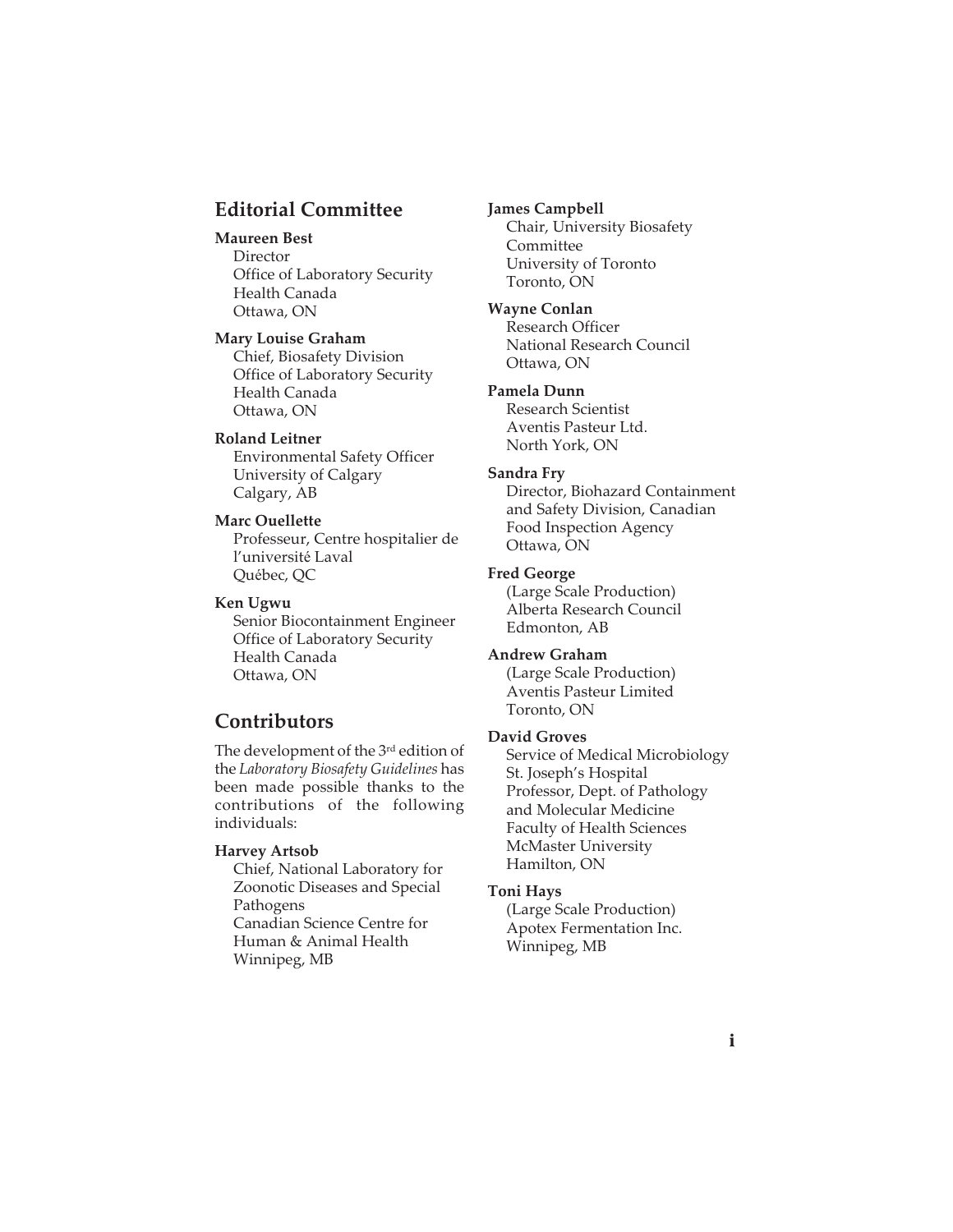#### **Marianne Heisz**

Chief, Bioterrorism and Emergency Response Division Office of Laboratory Security Health Canada Ottawa, ON

#### **Jean Joly**

Directeur, Laboratoire de santé publique du Québec Ste-Anne-de-Bellevue, QC

### **George Khachatourians**

(Large Scale Production) Department of Applied Microbiology and Food Science University of Saskatchewan Saskatoon, SK

### **Paul Langevin**

(Technical Advisor) Biocontainment Services Kanata, ON

### **Louise Linarez**

Technical Supervisor Provincial Laboratory of Public Health Edmonton, AB

#### **Jim Orzechowski**

(Technical Advisor) Chief Executive Officer Smith Carter Architects and Engineers Inc. Winnipeg, MB

### **Mark Parrington**

Principal Research Scientist and Section Head Microbiology Aventis Pasteur Limited North York, ON

### **Bruce Peat**

(Technical Advisor) General Manager H.E.P.A. Filter Services Inc. Concord, ON

### **Anthony Ridgway**

(Large Scale Production) Therapeutic Products Program Health Canada Ottawa, ON

### **Richard Stokes**

Associate Professor University of British Columbia Vancouver, BC

### **Lee Thompson**

Director of Biosafety and Institutional Containment Resources The University of Texas Medical Branch Galveston, TX, U.S.A.

### **Stefan Wagener**

Scientific Director Office of Biosafety and Environment Canadian Science Centre for Human and Animal Health Winnipeg, MB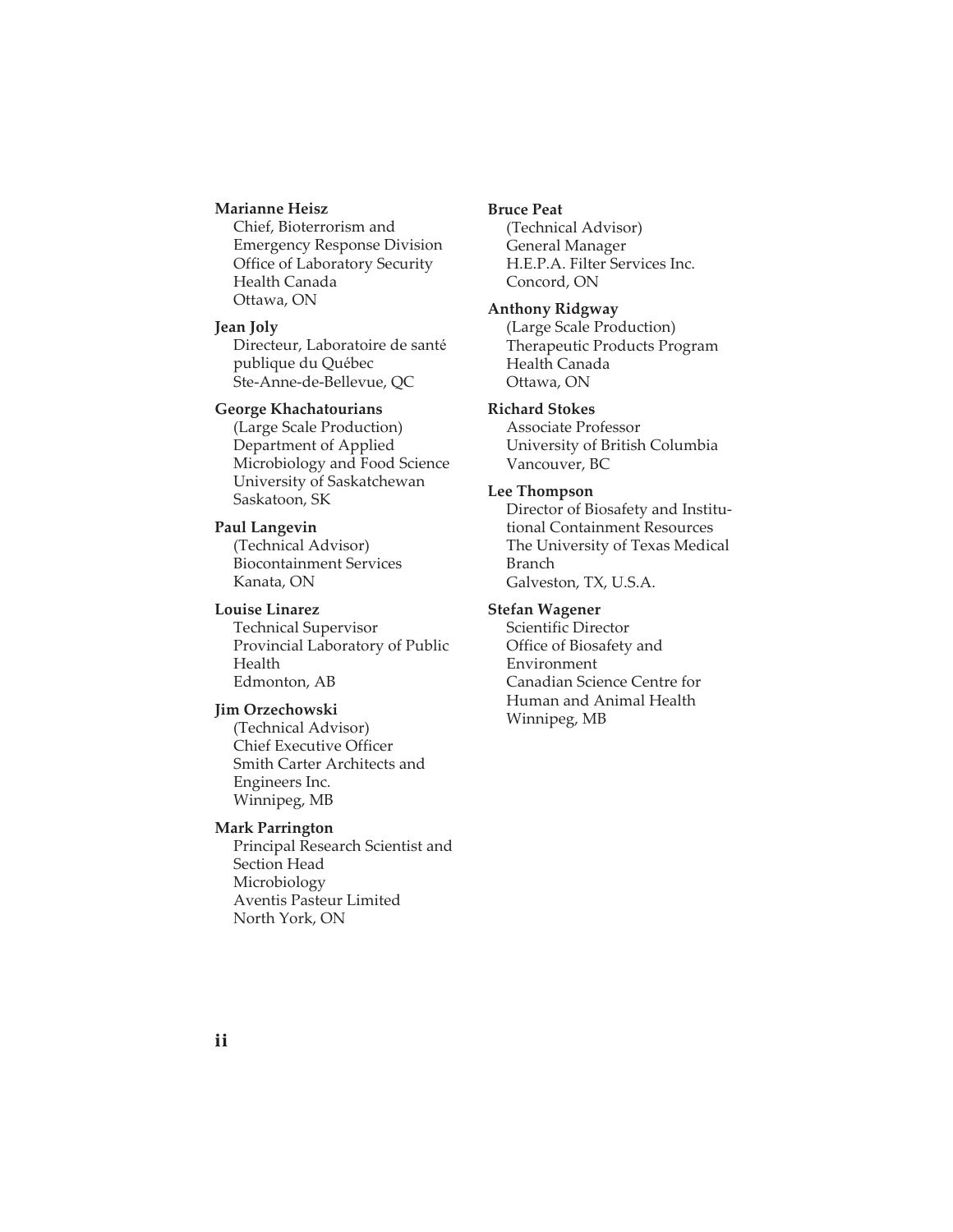# **Acknowledgements**

We would like to acknowledge and thank Danielle Plouffe and Jasmine Boudreau for their clerical assistance in the preparation of this document, Andréanne Bonhomme for technical assistance, and the Scientific Publication and Multimedia Services for producing the document.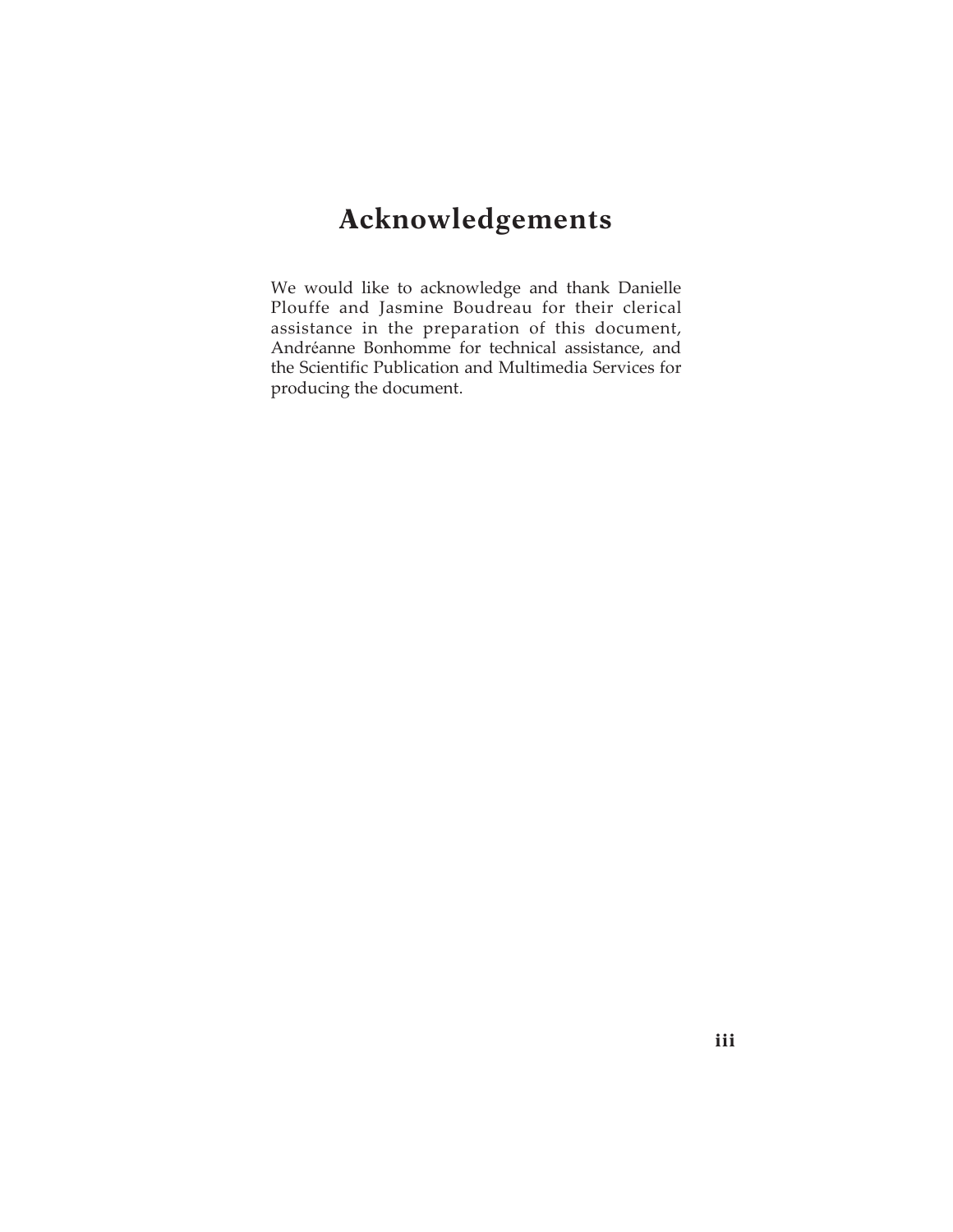# **Abbreviations**

| <b>BSC</b>  | biological safety cabinet                                              |
|-------------|------------------------------------------------------------------------|
| <b>CFIA</b> | Canadian Food<br><b>Inspection Agency</b>                              |
| CL1         | $\triangleright$ containment level 1                                   |
| CL2         | containment level 2                                                    |
| CL3         | containment level 3                                                    |
| <b>CSA</b>  | $\blacktriangleright$ Canadian Standards<br>Association                |
| HC          | $\blacktriangleright$ Health Canada                                    |
| <b>HEPA</b> | $\blacktriangleright$ high efficiency<br>particulate air               |
| <b>HPIR</b> | ▶ Human Pathogen<br>Importation<br>Regulations                         |
| <b>HVAC</b> | heating, ventilation and<br>air conditioning                           |
| <b>ICAO</b> | $\blacktriangleright$ International Civil<br><b>Aviation Authority</b> |

| <b>NSF</b>    | $\blacktriangleright$ National Sanitation<br>Foundation                      |
|---------------|------------------------------------------------------------------------------|
| Pa            | pascal (unit of pressure)                                                    |
| <b>SMACNA</b> | ▶ Sheet Metal and Air<br>Conditioning<br>Contractors National<br>Association |
| <b>TDG</b>    | <b>Transportation of</b><br>Dangerous Goods                                  |
| w.g.          | l water gauge (unit of<br>pressure)                                          |
| WHMIS         | ▶ Workplace Hazardous<br>Materials Information<br>System                     |
| <b>WHO</b>    | $\blacktriangleright$ World Health<br>Organization                           |

L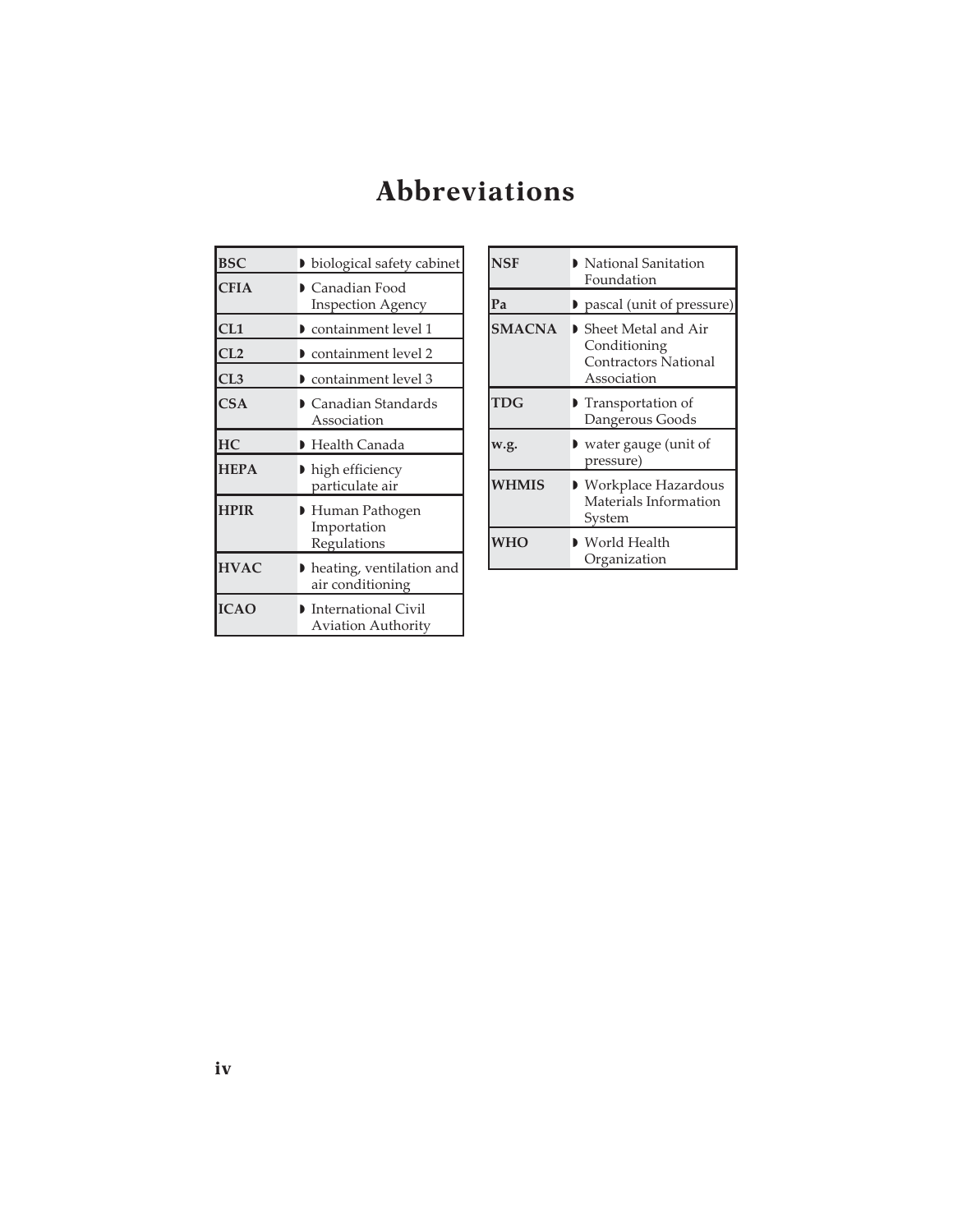# **Table of Contents**

| <b>Chapter 1</b> |                                              |                |
|------------------|----------------------------------------------|----------------|
|                  |                                              | $\mathbf{1}$   |
| <b>Chapter 2</b> |                                              |                |
|                  |                                              | $\overline{4}$ |
| 2.1              |                                              | $\overline{4}$ |
| 2.2              | Containment Levels.                          | 5              |
| 2.3              | Risk Assessment.                             | $\overline{7}$ |
| 2.4              | Health and Medical Surveillance              | 9              |
| 2.5              | Management of Biological Safety              | 10             |
| 2.6              |                                              | 12             |
| <b>Chapter 3</b> | Handling Infectious Substances.              | 18             |
| 3.1              | Operational Practices for Laboratories       | 19             |
|                  | 3.1.1 General Practices.                     | 19             |
|                  | 3.1.2 Containment Level 2.                   | 22             |
|                  | 3.1.3 Containment Level 3.                   | 23             |
|                  | 3.1.4 Containment Level 4.                   | 26             |
| <b>Chapter 4</b> |                                              |                |
|                  | Laboratory Design and Physical Requirements. | 30             |
| 4.1              | Matrix 1: Laboratory Location and Access     | 30             |
| 4.2              | Matrix 2: Surface Finishes and Casework      | 33             |
| 4.3              | Matrix 3: Heating, Ventilation and           |                |

| 4.4 Matrix 4: Containment Perimeter | - 39 |
|-------------------------------------|------|
| 4.5 Matrix 5: Laboratory Services   | -41  |

Air Conditioning . . . . . . . . . . . . . . . . . . 35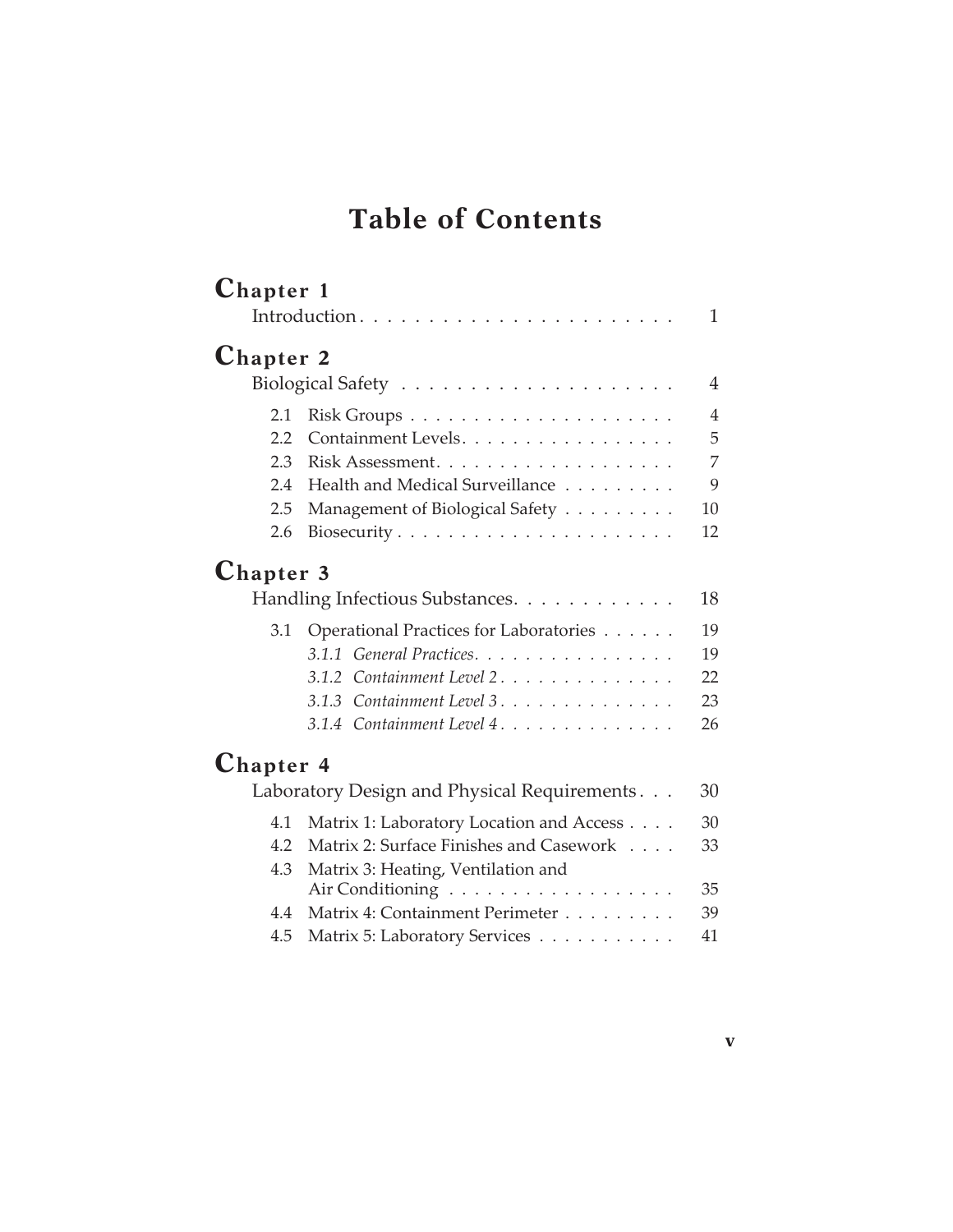# **Chapter 5**

|                  | Commissioning, Certification and Recertification |            |
|------------------|--------------------------------------------------|------------|
|                  | for CL3 and CL4 Laboratories.                    | 46         |
| 5.1              |                                                  | 46         |
|                  | 5.1.1 Commissioning.                             | 46         |
|                  | 5.1.2 Certification                              | 47         |
|                  | 5.1.3 Recertification                            | 47         |
| 5.2              |                                                  | 48         |
|                  | 5.2.1 Matrix 6: Room Integrity                   | 48         |
|                  | 5.2.2 Room Pressure Decay Testing                | 49         |
| 5.3              | Air Handling Systems                             | 50         |
|                  | 5.3.1 Matrix 7: Air Handling Systems             | 51         |
| 5.4              | Matrix 8: Laboratory Equipment and Services      | 54         |
| <b>Chapter 6</b> |                                                  |            |
|                  | Large Scale Production of Microorganisms         | 57         |
| 6.1              |                                                  | 57         |
| 6.2              | Scope                                            | 58         |
| 6.3              | <b>Operational Practices and Physical</b>        |            |
|                  |                                                  | 58         |
|                  | 6.3.1 Containment Level 1 Large Scale            | 58         |
|                  | 6.3.2 Containment Level 2 Large Scale            | 60         |
|                  | 6.3.3 Containment Level 3 Large Scale            | 61         |
| <b>Chapter 7</b> |                                                  |            |
|                  | Program Specific Guidelines                      | 63         |
| 7.1              | Laboratory animals                               | 63         |
|                  | 7.1.1 General Requirements                       | 63         |
|                  | $712 \text{ N}$ $1 \text{ N}$                    | $\sim$ $-$ |

|  | 7.1.2 Non-human Primates                      | 65 |
|--|-----------------------------------------------|----|
|  | 7.2 Recombinant DNA and Genetic Manipulation. | 68 |
|  |                                               | 70 |
|  | 7.3.1 Risk Assessment 71                      |    |
|  | 7.3.2 Contamination with Infectious Agents    | 72 |
|  | 7.3.3 Self-Self Experiments 75                |    |
|  |                                               |    |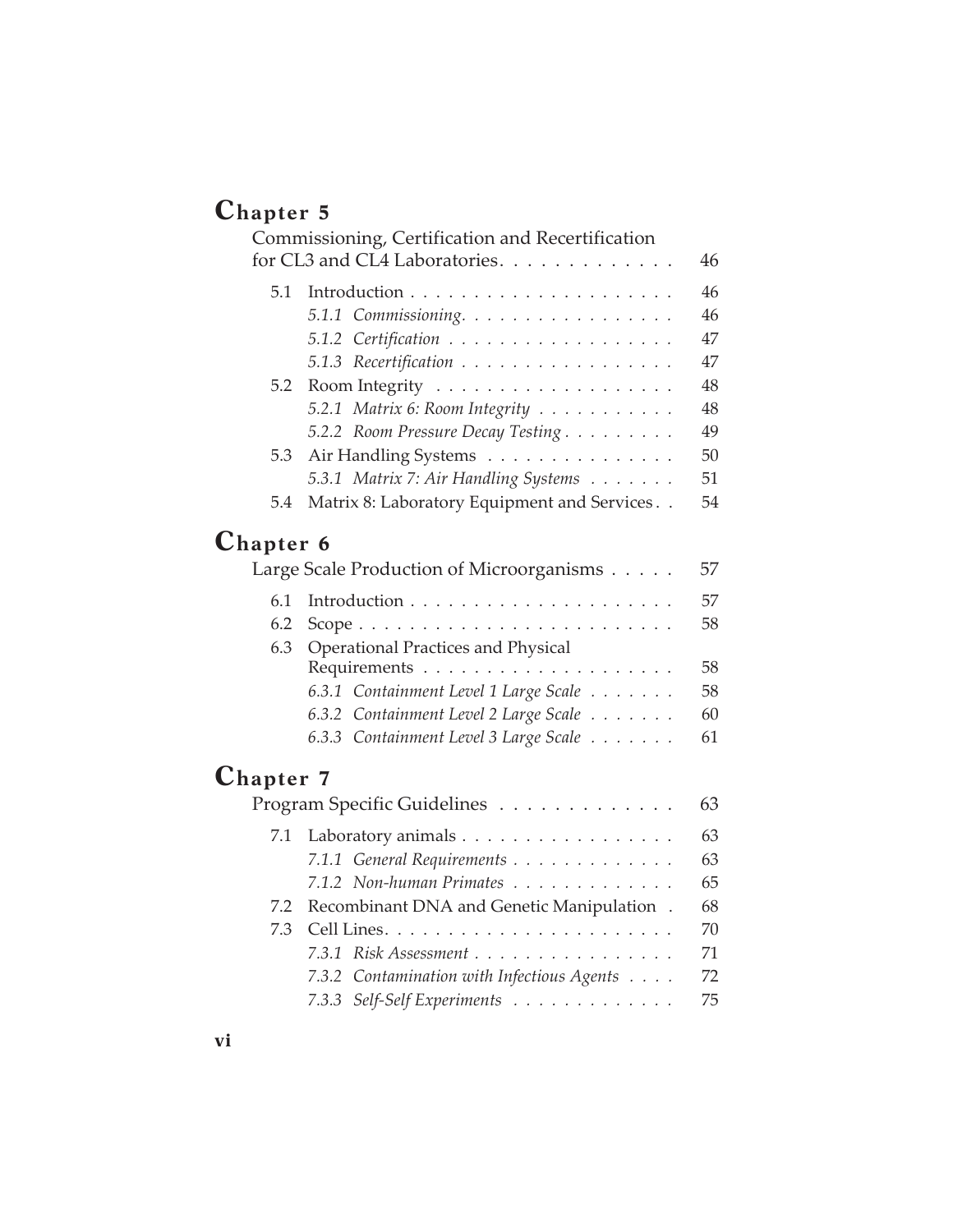# **Chapter 8**

|                   |                                                   | 78  |
|-------------------|---------------------------------------------------|-----|
| 8.1               |                                                   | 78  |
| 8.2               |                                                   | 79  |
| 8.3               | Chemical Disinfection                             | 80  |
| 8.4               | Gaseous Decontamination of Rooms                  | 82  |
| 8.5               | Liquid Effluent Treatment Systems                 | 83  |
| 8.6               |                                                   | 83  |
| 8.7               |                                                   | 84  |
| 8.8               | New Technologies.                                 | 85  |
| <b>Chapter 9</b>  |                                                   |     |
|                   | Biological Safety Cabinets                        | 88  |
| 9.1               |                                                   | 88  |
| 9.2               | Classes and Characteristics of Biological         |     |
|                   |                                                   | 88  |
| 9.3               | Installation and Certification.                   | 91  |
| 9.4               | Use of the Cabinet.                               | 93  |
| <b>Chapter 10</b> |                                                   |     |
|                   | <b>Regulatory Aspects for Handling Infectious</b> |     |
|                   |                                                   | 103 |
|                   | 10.1 Importation and Transfer of Human            |     |
|                   |                                                   | 103 |
|                   | 10.2 Export of Pathogens.                         | 104 |
|                   |                                                   | 105 |
|                   | 10.4 Importation, Transfer, and Containment       |     |
|                   | of Animal Pathogens                               | 106 |
|                   |                                                   | 109 |
|                   |                                                   |     |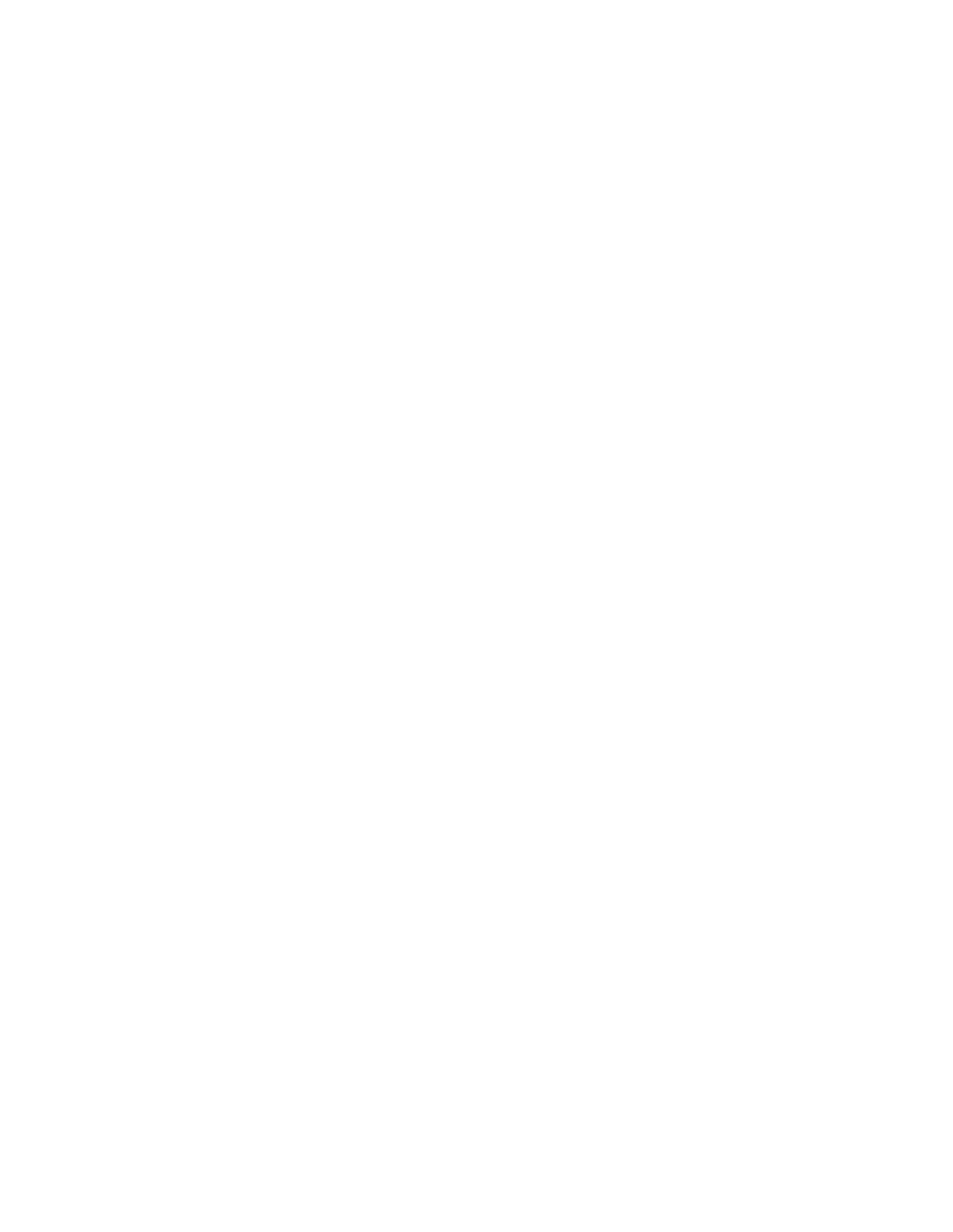# **Chapter 1** Introduction

Despite a greater awareness of biosafety and biocontainment practices, handling infectious microorganisms remains a source of infection, and even mortality, among laboratory workers<sup>(1-4)</sup>. Incidents of secondary transmission of disease to the public at large, which may be due to possible contamination of the environment or personnel, are also occurring $(1,5)$ . There is a steady increase in both the number of laboratories handling pathogens and in the number of scientists wishing to import into Canada new or exotic strains for further study. Laboratory workers can minimize the risks associated with work involving these infectious agents through the application of appropriate biosafety and containment principles and practices. Increasing demands are also being placed on regulatory authorities to ensure that such pathogens are handled in a safe and secure manner.

The *Laboratory Biosafety Guidelines* were initially developed to guide government, industry, university, hospital, and other public health and microbiological laboratories in their development of biosafety policies and programs. The *Guidelines* also serve as a technical document providing information and recommendations on the design, construction and commissioning of containment facilities. In recognition of the *Guidelines*' impact on key stakeholders, a consultation draft of the 3rd edition was distributed widely by mail-out and Web site posting to offer stakeholders an opportunity to state their opinions and comment on the implications of the draft recommendations. All comments and feedback that stakeholders provided were reviewed and incorporated where possible.

This 3<sup>rd</sup> edition has been updated to reflect current biosafety and biocontainment principles and practices. The document has been written with a performance-based approach, which not only accommodates contemporary technologies and ever-changing approaches to achieving containment but provides simple and sensible solutions as well. The development of this document parallelled the production of the 2nd edition of the Canadian Food Inspection Agency's *Containment Standards for Veterinary Facilities*(6)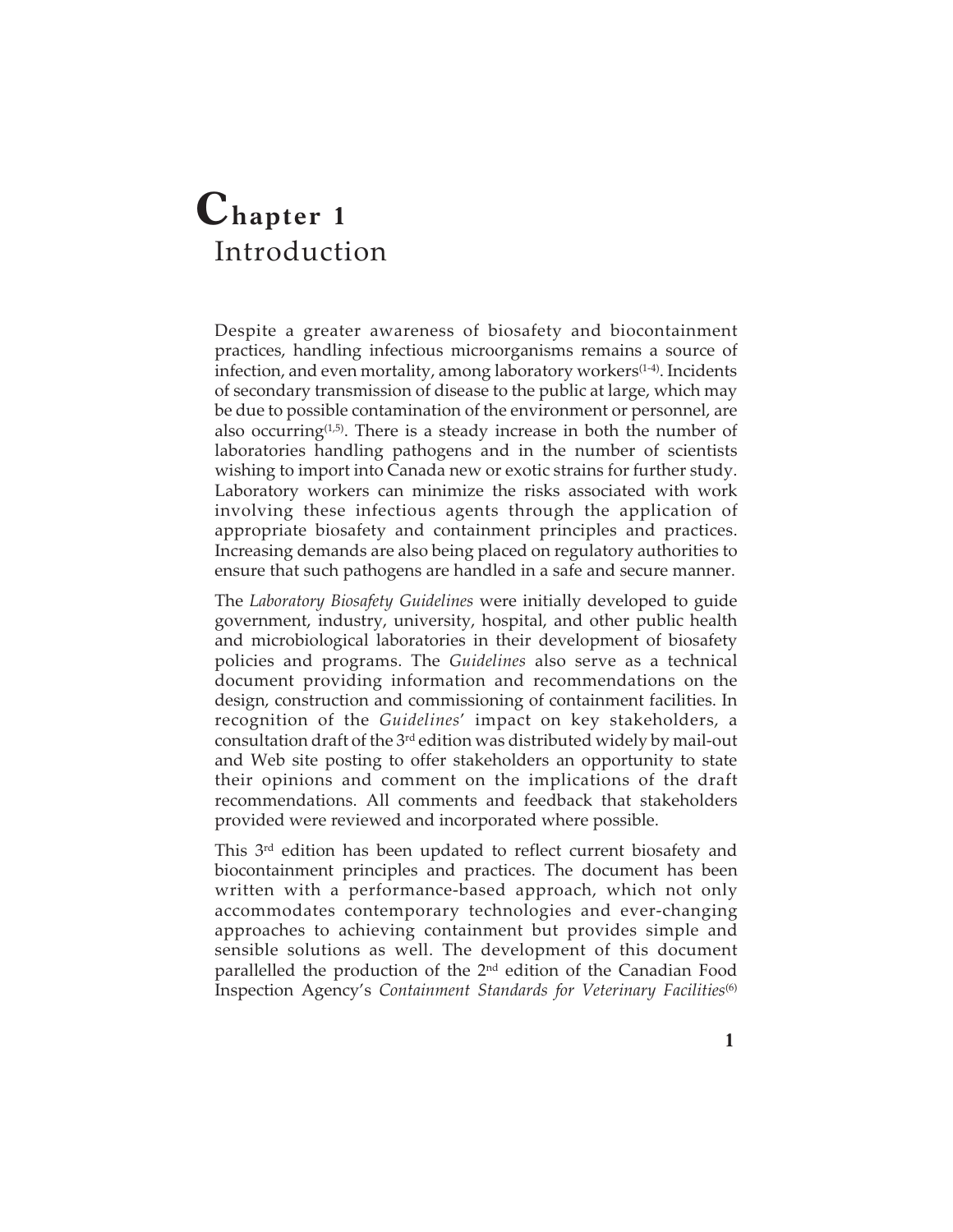with the goal of including similar containment requirements where possible in the two documents. Additions include a section on non-human primates. Separate guidelines will be available specifically for work with mycobacteria. These will reflect an ongoing area of concern of biosafety professionals and outline a stratified approach to containment according to the type of procedures used. These will be available by accessing the office of Laboratory Security's Web site at the address below.

A significant change in the  $3<sup>rd</sup>$  edition is the removal of the Risk Group lists of human pathogens from this document, and is to be available from Health Canada's Office of Laboratory Security and its Web site. Publishing a static list in hard copy does not allow for a dynamic and ongoing assessment of risk or for the addition of new and emerging pathogens. As new risk factors are first identified and explored and more information becomes available, the selection of appropriate containment levels for work with potentially infectious materials is subject to change. The Risk Group list of human pathogens will be available from the Office of Laboratory Security's Web site: http://www.phac-aspc.gc.ca/ols-bsl/

Finally, emphasis must be placed on the practices and procedures used by trained laboratory staff. The World Health Organization's *Laboratory Biosafety Manual* states that "no biosafety cabinet or other facility or procedure alone guarantees safety unless the users operate safe techniques based on informed understanding."(7) It is the responsibility of everyone, including managers and laboratory workers, to use the information available in these *Guidelines* and to perform their work in a safe and secure manner.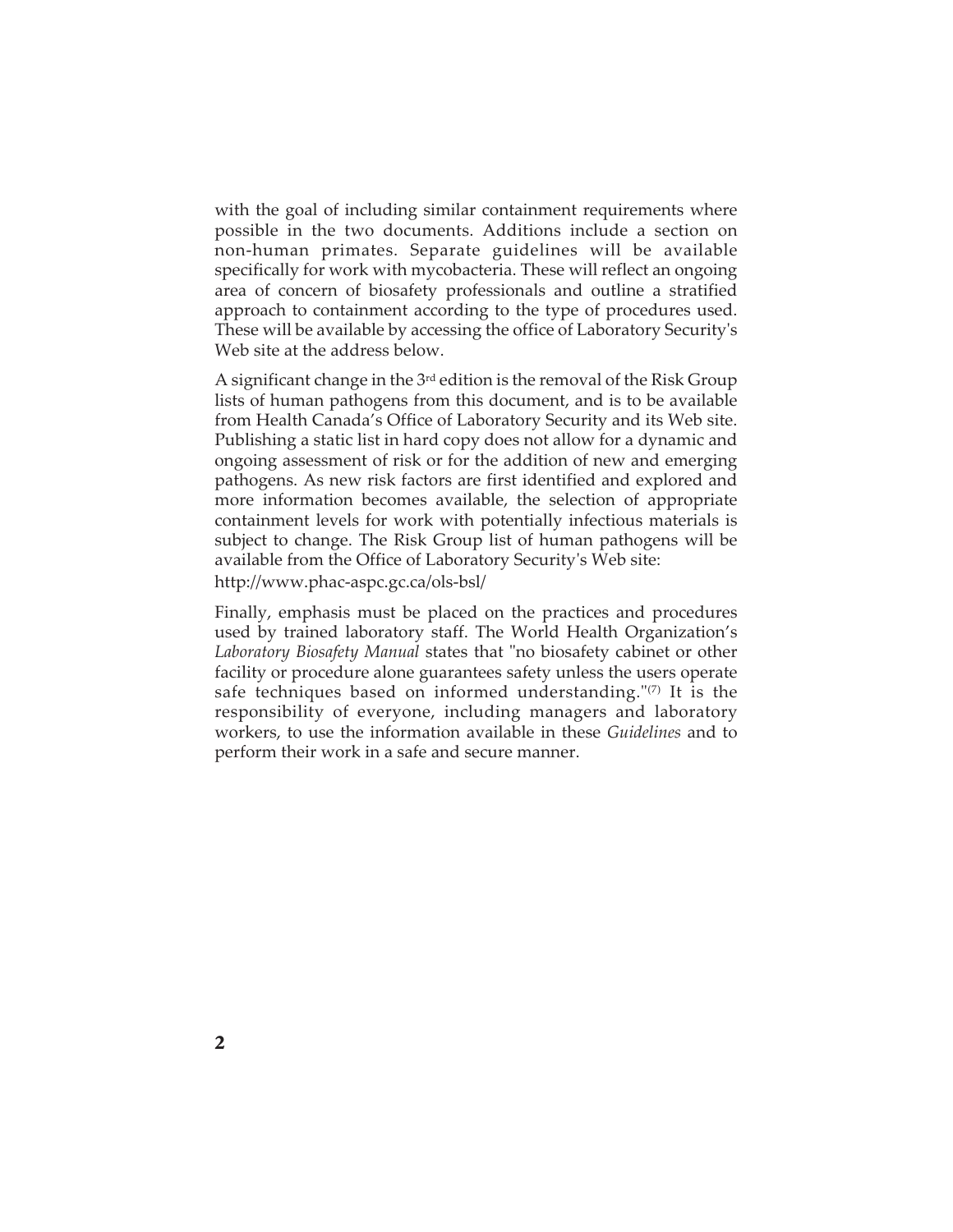### **References**

- 1. Collins, C.H., and Kennedy, D.A. *Laboratory-acquired infections.* In: *Laboratory-acquired infections: history, incidence, causes and preventions.* Oxford, UK: Butterworth-Heinemann, 1999;1-37.
- 2. Harding, A.L., and Brandt Byers, K. *Epidemiology of laboratory-associated infections.* In: Fleming, D.O., and Hunt, D.L. *Biological safety: principles and practices.* Washington, DC: ASM Press, 2000;35-54.
- 3. Sewell, D.L. *Laboratory-associated infections and biosafety.* Clin Microbiol Rev 1995;8:389-405.
- 4. Gaidamonvich, S.Y., Butenko, A.M., and Leschinskaya, H.V. *Human laboratory acquired arbo-, arena-, and hantavirus infections.* J Am Biol Safety Assoc 2000;5:5-11.
- 5. Richmond, J.Y. and McKinney, R.W. *Biosafety in microbiological and biomedical laboratories.* Washington, DC: U.S. Government Printing Office, 1999;1-250.
- 6. *Containment standards for veterinary facilities*. Ottawa: Agriculture and Agri-Food Canada, Minister of Supply and Services Canada, No. 1921/E, 1996.
- 7. *Laboratory biosafety manual.* Geneva: World Health Organization, 1993;1-133.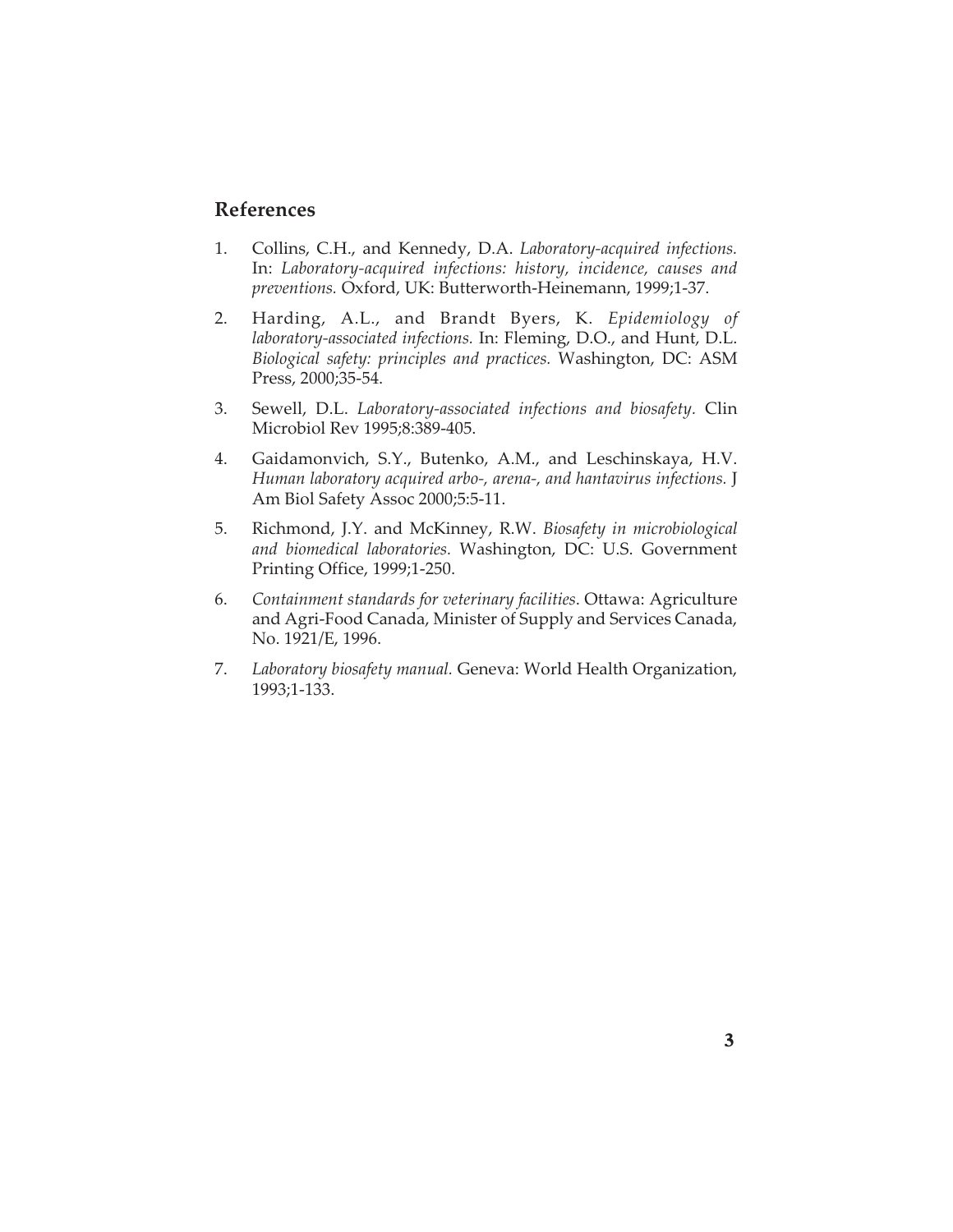# **Chapter 2** Biological Safety

# **2.1 Risk Groups**

Classification of organisms according to risk group has traditionally been used to categorize the relative hazards of infective organisms. The factors used to determine which risk group an organism falls into is based upon the particular characteristics of the organism, such as

- **pathogenicity**
- **I** infectious dose
- mode of transmission
- ▶ host range
- availability of effective preventive measures
- availability of effective treatment.

These classifications presume ordinary circumstances in the research laboratory or growth in small volumes for diagnostic and experimental purposes. Four levels of risk have been defined as follows $(1)$ .

### *Risk Group 1 (low individual and community risk)*

Any biological agent that is unlikely to cause disease in healthy workers or animals.

### *Risk Group 2 (moderate individual risk, low community risk)*

Any pathogen that can cause human disease but, under normal circumstances, is unlikely to be a serious hazard to laboratory workers, the community, livestock or the environment. Laboratory exposures rarely cause infection leading to serious disease; effective treatment and preventive measures are available, and the risk of spread is limited.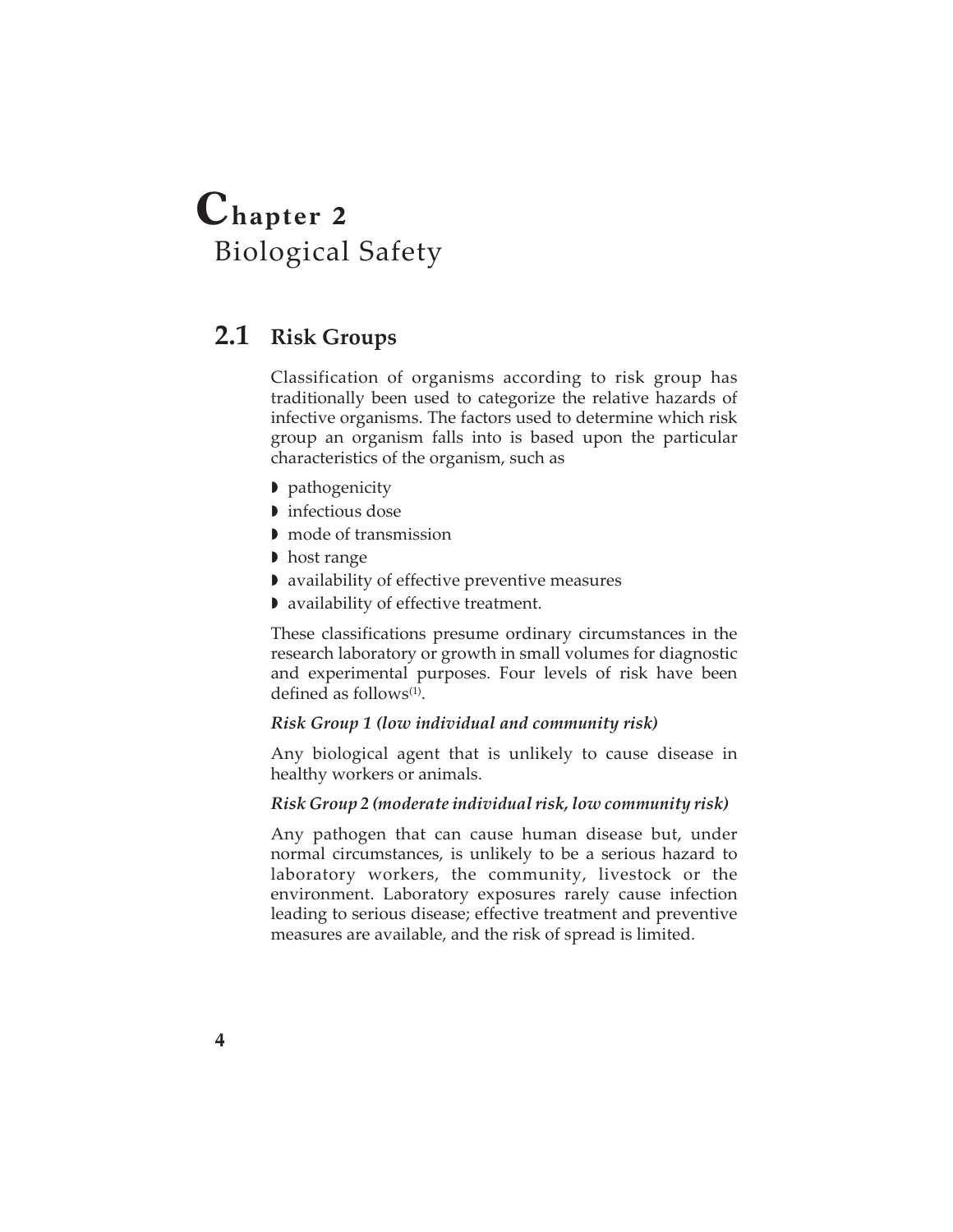### *Risk Group 3 (high individual risk, low community risk)*

Any pathogen that usually causes serious human disease or can result in serious economic consequences but does not ordinarily spread by casual contact from one individual to another, or that causes diseases treatable by antimicrobial or antiparasitic agents.

### *Risk Group 4 (high individual risk, high community risk)*

Any pathogen that usually produces very serious human disease, often untreatable, and may be readily transmitted from one individual to another, or from animal to human or vice-versa, directly or indirectly, or by casual contact.

A list of human pathogens categorized according to Risk Group can be obtained by calling the Office of Laboratory Security directly at (613) 957-1779 or accessing their Web site: http://www.phac-aspc.gc.ca/ols-bsl/

### **2.2 Containment Levels**

Classification of organisms according to risk group is not meant to establish the actual handling of biological hazards in the laboratory setting. For example, the risk group system does not take into account the procedures that are to be employed during the manipulation of a particular organism. Containment levels are selected to provide the end-user with a description of the minimum containment required for handling the organism safely in a laboratory setting. In addition to the inherent characteristics of each organism as described in section 2.1, the containment system includes the engineering, operational, technical and physical requirements for manipulating a particular pathogen $(2)$ . These containment levels are applicable to facilities such as diagnostic, research, clinical, teaching and production facilities that are working at a laboratory scale (for large scale see Chapter 6). Four containment levels are described as follows: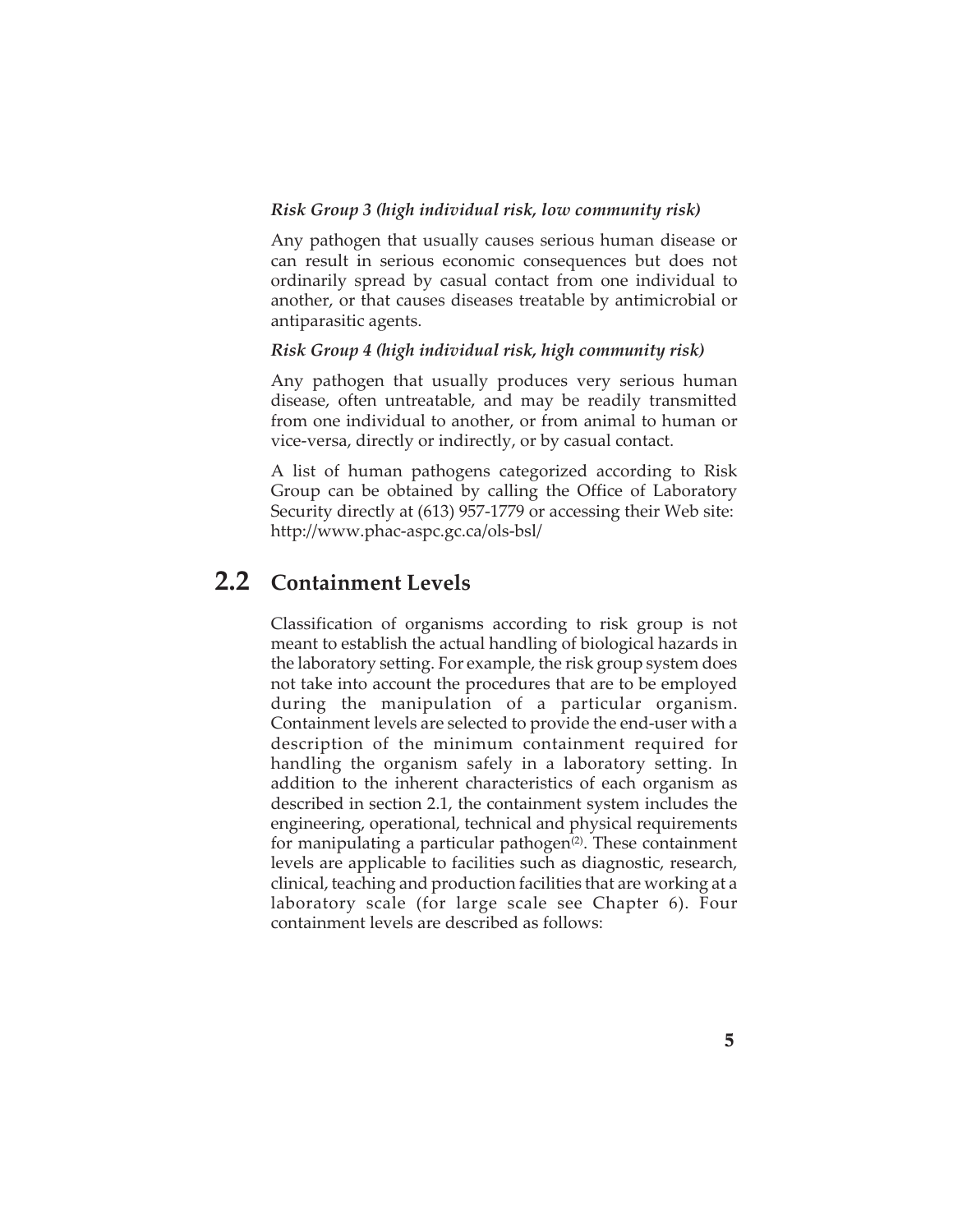### *Containment Level 1 (CL1)*

This applies to the basic laboratory that handles agents requiring containment level 1. CL1 requires no special design features beyond those suitable for a well-designed and functional laboratory. Biological safety cabinets (BSCs) are not required. Work may be done on an open bench top, and containment is achieved through the use of practices normally employed in a basic microbiology laboratory.

### *Containment Level 2 (CL2)*

This applies to the laboratory that handles agents requiring containment level 2. The primary exposure hazards associated with organisms requiring CL2 are through the ingestion, inoculation and mucous membrane route. Agents requiring CL2 facilities are not generally transmitted by airborne routes, but care must be taken to avoid the generation of aerosols (aerosols can settle on bench tops and become an ingestion hazard through contamination of the hands<sup>(3)</sup>) or splashes. Primary containment devices such as BSCs and centrifuges with sealed rotors or safety cups are to be used as well as appropriate personal protective equipment (i.e., gloves, laboratory coats, protective eyewear). As well, environmental contamination must be minimized by the use of handwashing sinks and decontamination facilities (autoclaves).

### *Containment Level 3 (CL3)*

This applies to the laboratory that handles agents requiring containment level 3. These agents may be transmitted by the airborne route, often have a low infectious dose to produce effects and can cause serious or life-threatening disease. CL3 emphasizes additional primary and secondary barriers to minimize the release of infectious organisms into the immediate laboratory and the environment. Additional features to prevent transmission of CL3 organisms are appropriate respiratory protection, HEPA filtration of exhausted laboratory air and strictly controlled laboratory access.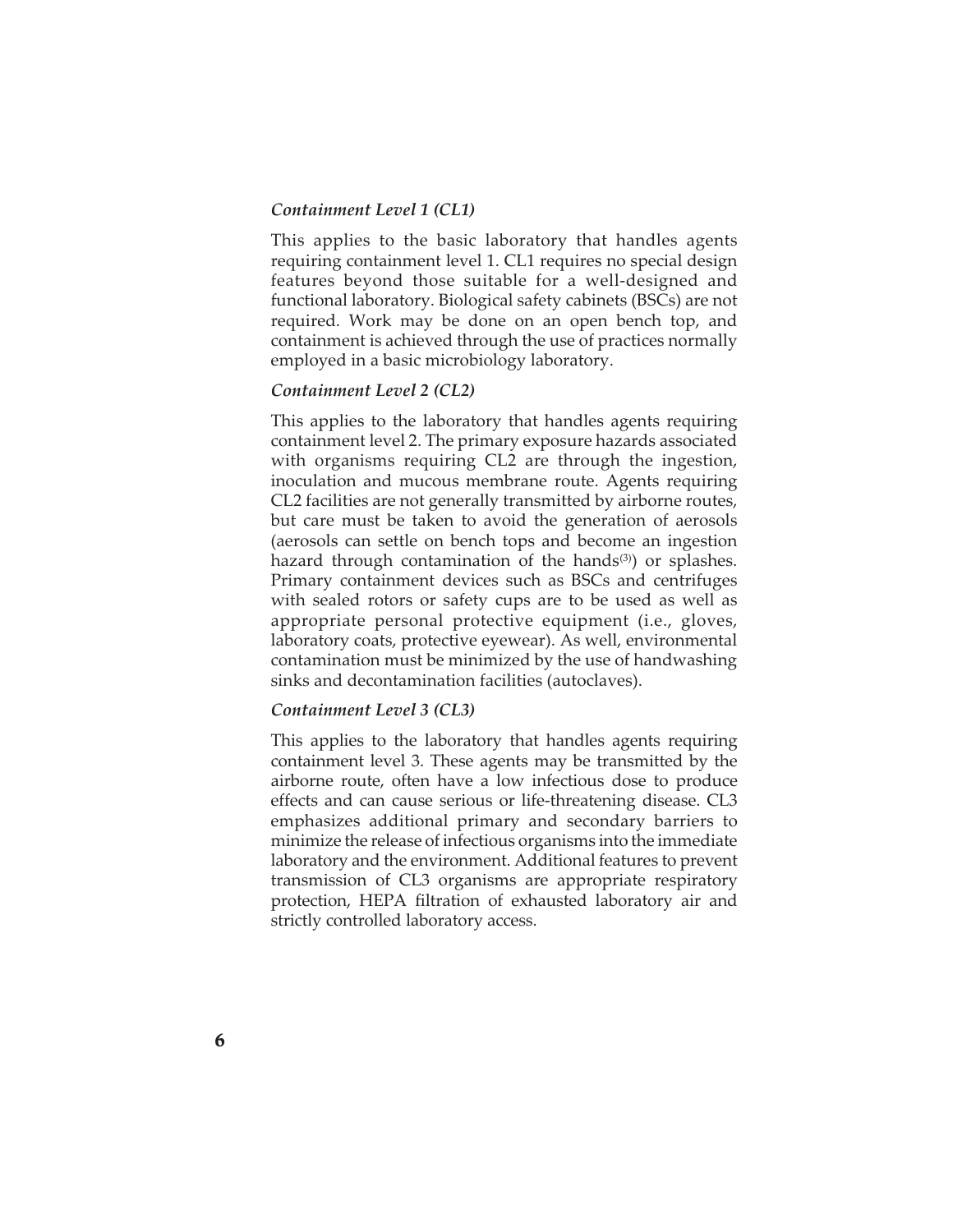### *Containment Level 4 (CL4)*

This is the maximum containment available and is suitable for facilities manipulating agents requiring containment level 4. These agents have the potential for aerosol transmission, often have a low infectious dose and produce very serious and often fatal disease; there is generally no treatment or vaccine available. This level of containment represents an isolated unit, functionally and, when necessary, structurally independent of other areas. CL4 emphasizes maximum containment of the infectious agent by complete sealing of the facility perimeter with confirmation by pressure decay testing; isolation of the researcher from the pathogen by his or her containment in a positive pressure suit or containment of the pathogen in a Class III BSC line; and decontamination of air and other effluents produced in the facility.

### **2.3 Risk Assessment**

Risk assessment is a critical step in the selection of an appropriate containment level for the microbiological work to be carried out. A detailed local risk assessment should be conducted to determine whether work requires containment level 1, 2, 3 or 4 facilities and operational practices. Individuals with varying expertise and responsibilities should be included in the risk assessment process and can include, among others, the facility director, laboratory supervisor, principal investigator, senior microbiologist, biosafety officer and biosafety committee.

Available information can be used as a starting point to assist in the identification of risk factors, including the recommended Risk Group of the organism (see section 2.1 Risk Groups). In addition to the Risk Group classifications, which are based on the risk factors inherent to the organism, the following factors associated with the laboratory operation should also be examined:

- **P** potential for aerosol generation
- quantity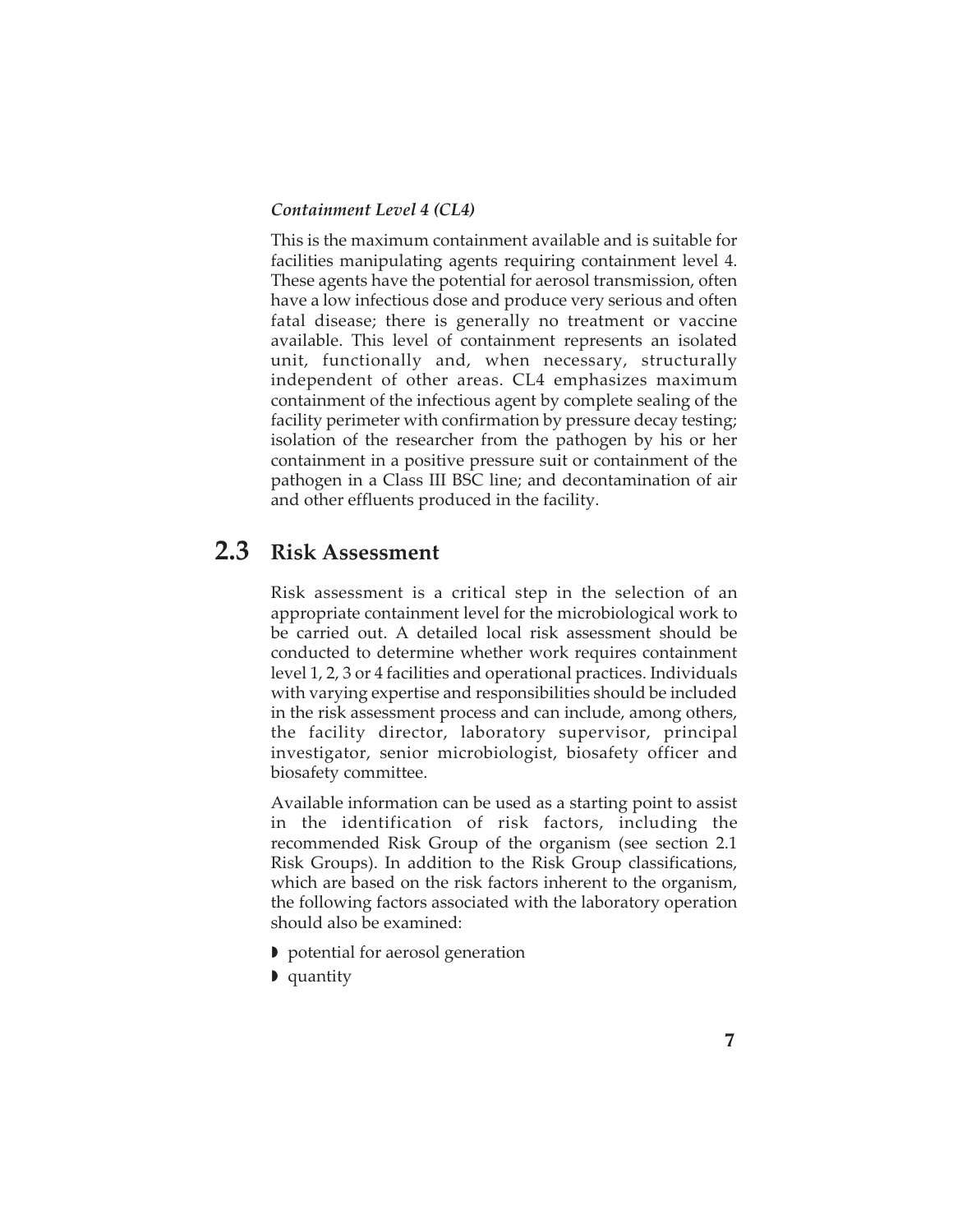- **Concentration**
- agent stability in the environment (inherent biological decay rate)
- type of work proposed (e.g., *in vitro*, *in vivo*, aerosol challenge studies)
- use of recombinant organisms (e.g., gene coding for virulence factors or toxins; host range alteration; oncogenicity; replication capacity; capability to revert to wild type).

The containment level required for work with a particular agent is based on the manipulations generally associated with laboratory scale research and clinical procedures. If a particular procedure, such as preliminary identification, poses a lower hazard than manipulation of a live culture, then a lower containment level may be appropriate. For example, primary diagnostic tests for HIV may be done in a containment level 2 physical laboratory with the use of containment level 3 operational protocols, but growing and manipulating a culture of HIV may require both containment level 3 physical facility and operational protocols.

On the other hand, an increase in containment may be required if the local risk assessment indicates that the procedures pose a higher risk than routine laboratory scale and diagnostic manipulations. For example, *Corynebacterium diphtheriae* (aerosol transmitted) may be manipulated for diagnostic work and laboratory scale research in a containment level 2 laboratory; however, animal aerosol inhalation challenges may require increased levels of physical and operational containment.

An increase in containment may be required once a facility begins large scale production. "Large scale" generally refers to volumes manipulated in a single volume in excess of 10 L. Because of the significant quantity of infectious material being handled, special precautions relating specifically to large scale quantities have been developed and are detailed in Chapter 6. It must be noted that the 10 L cut-off is not an absolute value. A hazard analysis may indicate that, because of high pathogenicity, the route of transmission and the low infectious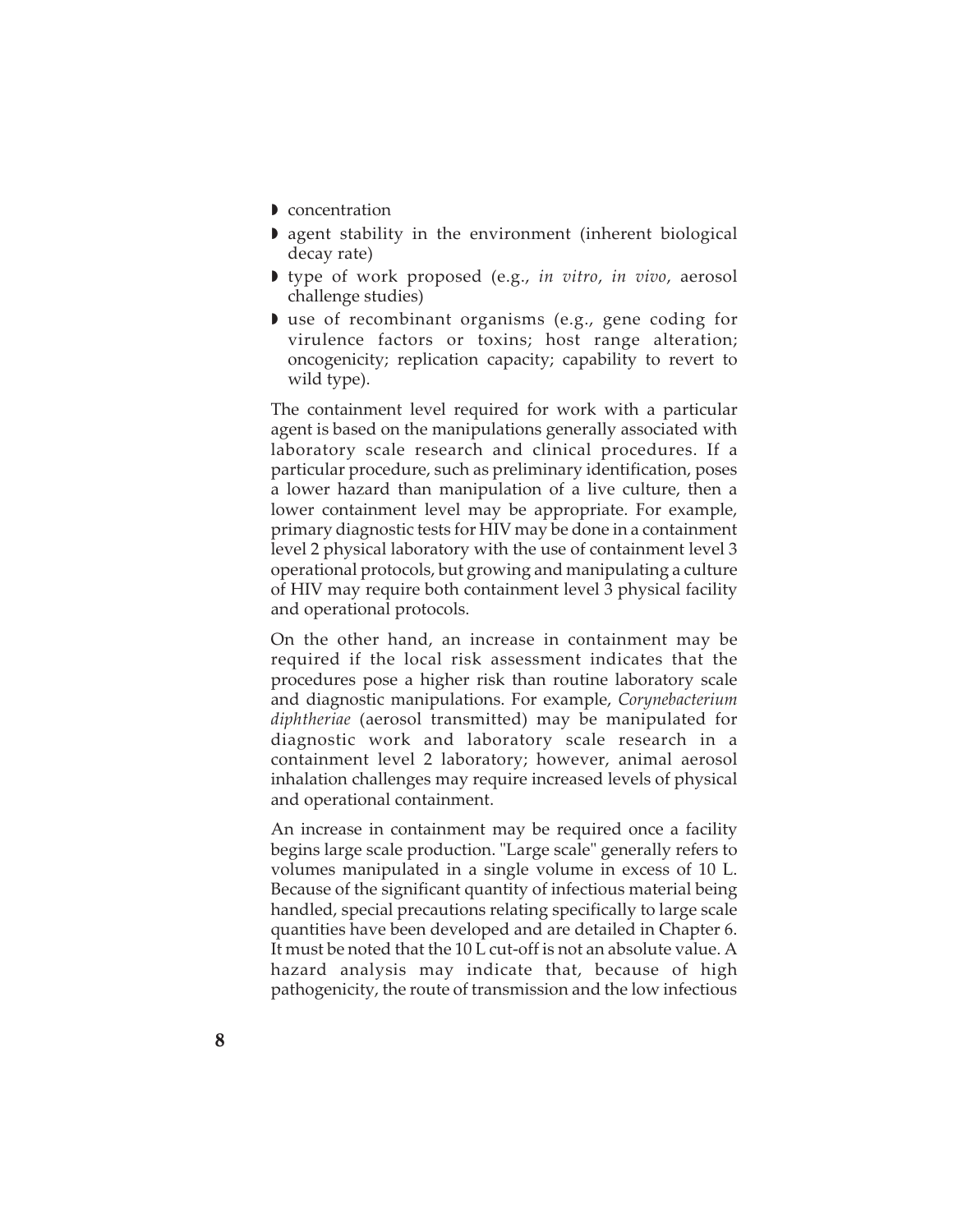dose, a particular study involving volumes of < 10 L but larger than research scale volumes may pose a greater hazard than research scale quantities and therefore may require increased levels of physical and operational containment. For example, a hazard analysis may indicate that a procedure involving production of 5 L quantities of MDRTB (multi-drug resistant *Mycobacterium tuberculosis*) is more appropriately carried out at containment level 3 large scale than at diagnostic and laboratory scale containment level 3. Therefore the 10 L cut-off between laboratory scale and large scale is to be used as a guide only, and a thorough risk assessment should be carried out on a case-by-case basis.

Further guidance on carrying out a risk assessment and related information that can be used to assist in the risk assessment procedure can be found in the Centers for Disease Control and Prevention/National Institutes of Health *Biosafety in Microbiological and Biomedical Laboratories*(4). This information is also available by accessing the following Web site: http://www.cdc.gov/od/ohs/

### **2.4 Health and Medical Surveillance**

A health and medical surveillance program (including pre-employment and then periodic testing) needs to be appropriate to the agents in use and the programs in place in the laboratory. As such, the details of the health and medical surveillance program would be determined and defined by a risk assessment process based upon Canadian and International practices $(1,4,5)$  that clearly demonstrates the reasons, indications and advantages for such a program to be in place. This program may include but is not limited to the following: a medical examination; serum screening, testing and/or storage; immunizations; and possibly other tests as determined by the risk assessment process. Risk assessment should be carried out by a multidisciplinary group including management, safety and occupational health professionals. The health and medical surveillance program risk assessment would include consideration of those people working with high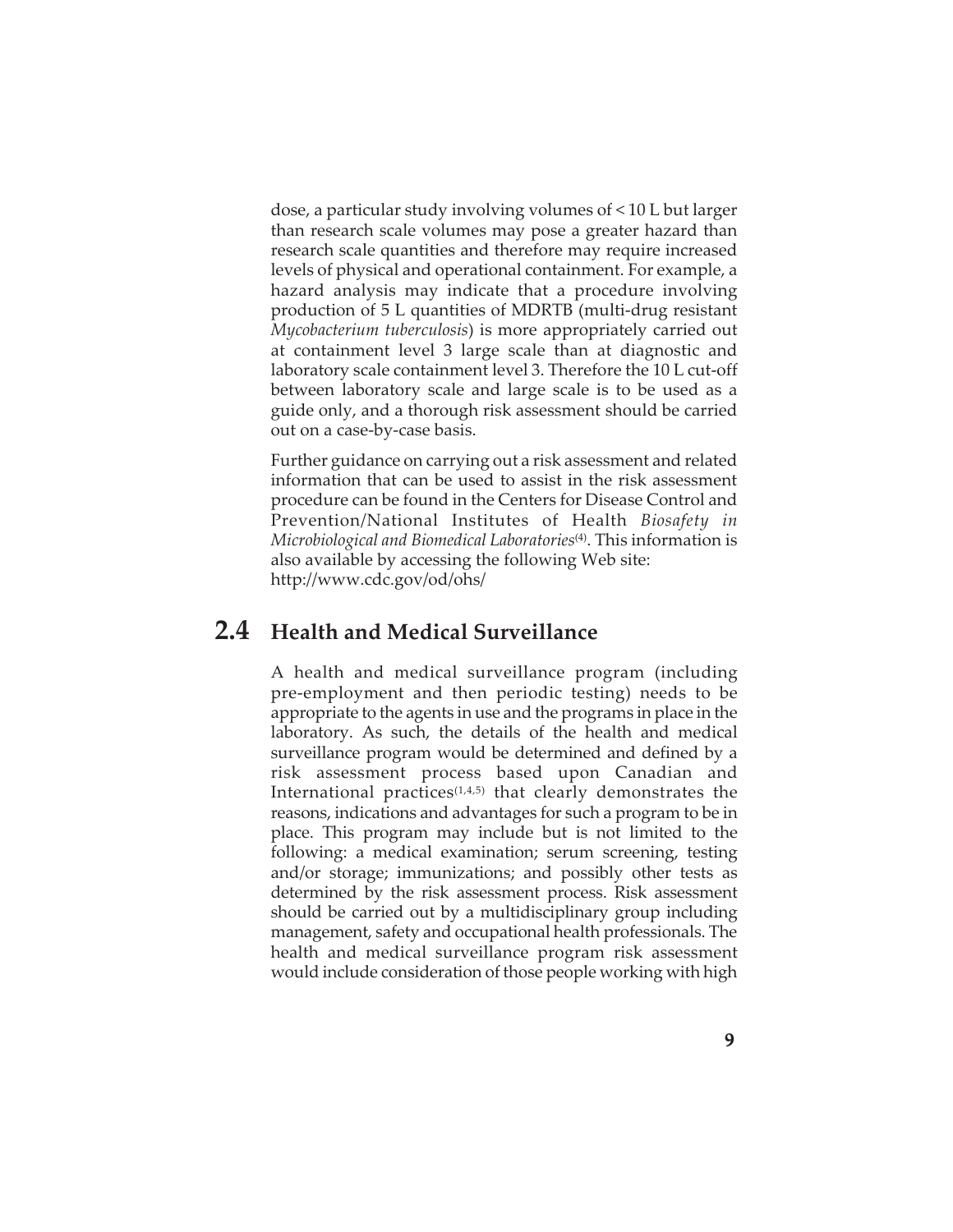risk organisms, because knowledge of immune status is critical for decisions concerning immunizations, prophylaxis, etc.<sup>(1)</sup>.

Only people meeting these identified medical entry requirements (e.g., immunizations) may enter the laboratory unless the facility has been appropriately decontaminated. Or, other specified protocols can be developed and implemented to achieve the same level of protection for other individuals entering a facility.

### **2.5 Management of Biological Safety**

Although the responsibility for the safety of staff lies with the supervisors and directors of the microbiology laboratory, it can be advantageous to identify an individual(s) to specifically manage biological safety issues. In many laboratories, this role is either informally assigned to a qualified individual who performs these duties on a part-time basis (e.g., senior microbiologist) or the role is shared by a number of individuals. This role can also be formally assigned to a dedicated Biological Safety Officer who has a working knowledge of the laboratory practices and procedures within the facility.

The formation of an Institutional Biosafety Committee to oversee the facility's biological safety program can also be incorporated into the structure for the management of biological safety issues (in some institutions and universities, the requirement for an Institutional Biosafety Committee is mandatory). The Biological Safety Officer (or individual assigned to manage biological safety issues) should liaise with the Committee through regularly scheduled meetings and can present specific safety problems, concerns or policy/protocol improvements to be considered and addressed. The Committee is also available to the Biological Safety Officer for risk assessments, disputes about biological safety matters or other matters that may be of a biological safety nature. Careful consideration is to be given to the composition of the Institutional Biosafety Committee, which, when possible, should include several individuals with varying expertise, the Biological Safety Officer, at least one member of each of the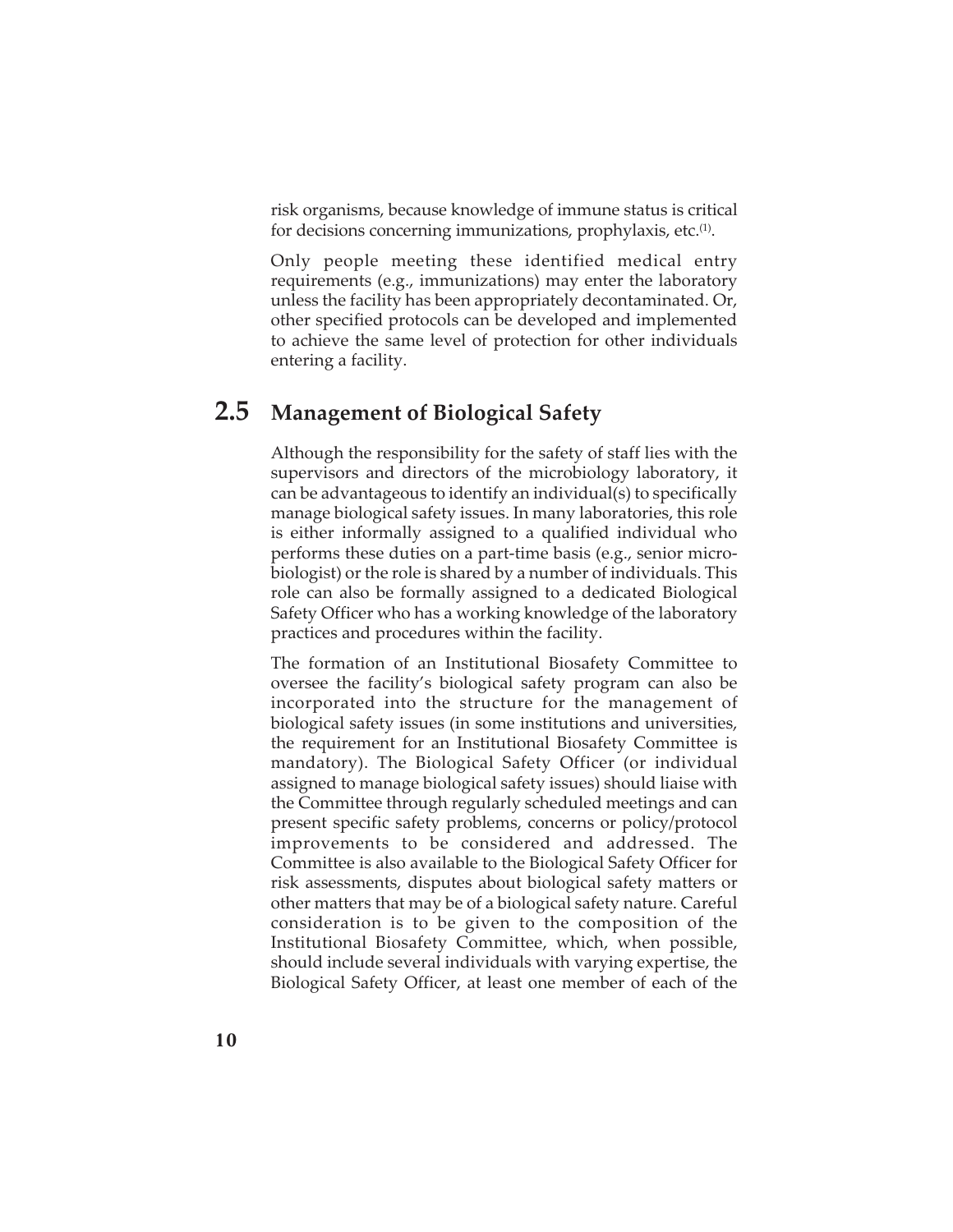research staff (researcher) and technical staff (technician), and a representative from management. Consideration should also be given to representation by a medical advisor.

The structure for the management of biological safety issues within each facility should be determined locally and will vary according to the level of coordination and the associated resources necessary for implementation. Determining factors include the following:

- If the size of the facility (staff and square footage)
- $\blacktriangleright$  the concentration of multiple laboratories in the facility
- $\blacktriangleright$  the containment levels within the facility (level 2 laboratory, multiple level 3 laboratories)
- If the complexity of the processes (routine diagnostics, research, large scale, recombinant work)
- $\blacktriangleright$  the existence of shared laboratory space within the facility (multiple investigators, various organizations)
- experimental or diagnostic animal activities within the facility (mice in containment caging, large animal housing).

Biological safety issues to be managed may include the following:

- I identifying training needs and assisting with the development and delivery of biosafety training programs, such as general biosafety, BSC use, animal biosafety, staff orientation and containment suite training.
- **P** performing risk assessments when required and developing recommendations for procedural or physical laboratory modifications.
- auditing the effectiveness of the biosafety program and its associated management system on a regular basis.
- participating in accident investigations and promoting the reporting of incidents within the facility or laboratory.
- distributing new and relevant biosafety information to laboratory staff.
- coordinating and monitoring the decontamination, disinfection and disposal procedures for infectious materials in the facility or laboratory.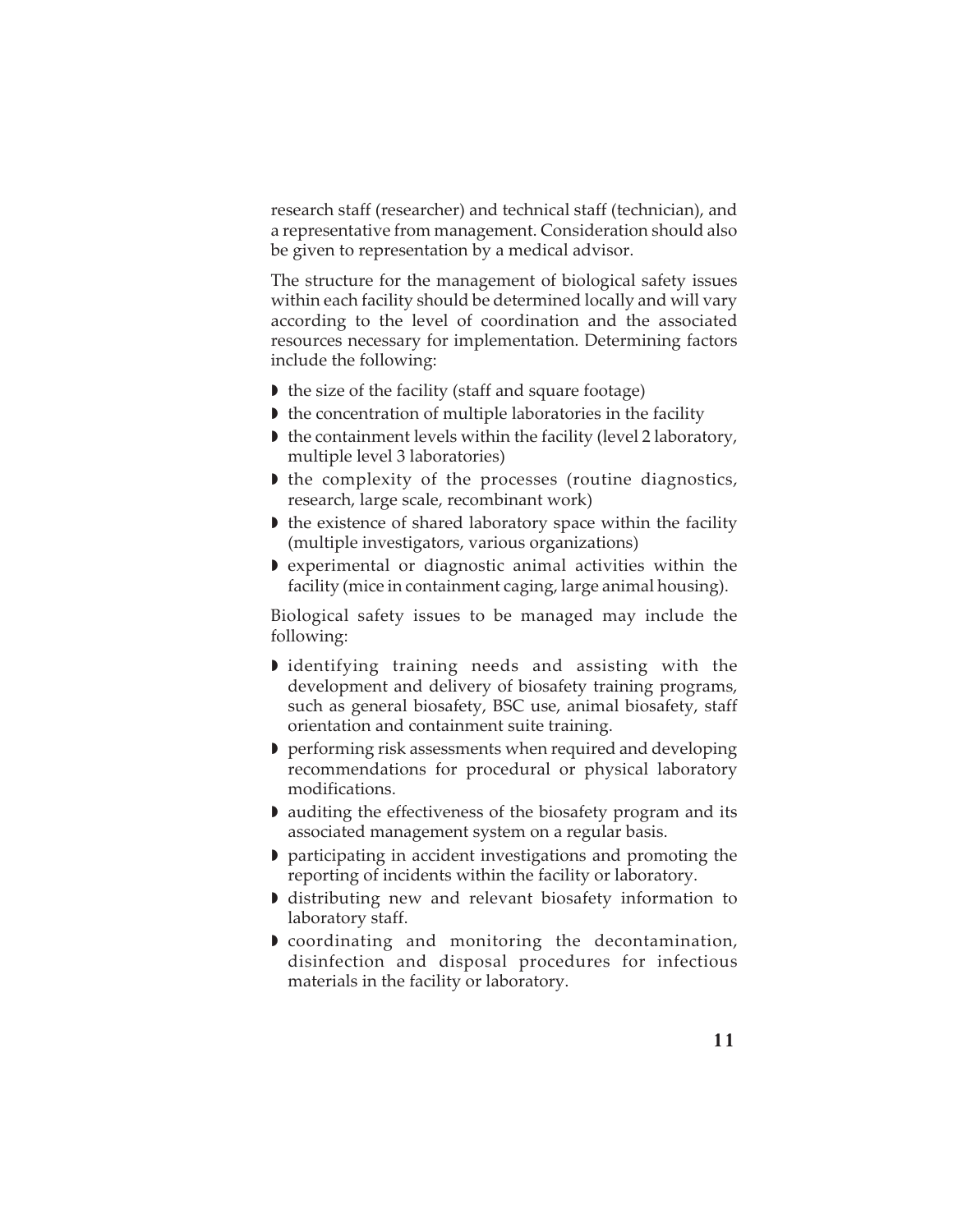- coordinating the receipt, shipment and transport within the facility of infectious material according to the Workplace Hazardous Materials Information System (WHMIS) and *Transportation of Dangerous Goods* (TDG) regulations.
- establishing a record keeping and secure storage system for all infectious material entering the facility.
- **D** coordinating emergency response activities.
- maintaining liaison with support staff, housekeeping staff and contractors on matters related to facility biosafety.

CL 3 or 4 laboratories may have the additional biosafety activities:

- certification and recertification of the laboratory (see Chapter 5).
- investigation and remediation of containment suite physical or operational failures.
- access control to the containment suites.
- I liaison with applicable regulatory bodies, such as the Nuclear Safety Commission, Transport Canada, Health Canada and the Canadian Food Inspection Agency.

# **2.6 Biosecurity**

Today, facilities handling infectious agents need not only a biosafety program but also a biosecurity plan in place. While biosafety deals with all aspects of containment to prevent any exposure to and accidental release of pathogens, biosecurity is implemented to prevent the theft, misuse or intentional release of pathogens. Whether it be for the advancement of science or the diagnosis of agents causing disease or the misuse of these technologies, there is unfortunately a dual use potential in the nature of the work (i.e., procedures, equipment, etc.) that takes place with these agents $(6)$ . There are many international recommendations $(7-10)$  and position papers (11-16) which can provide further assistance with the management of biological threats.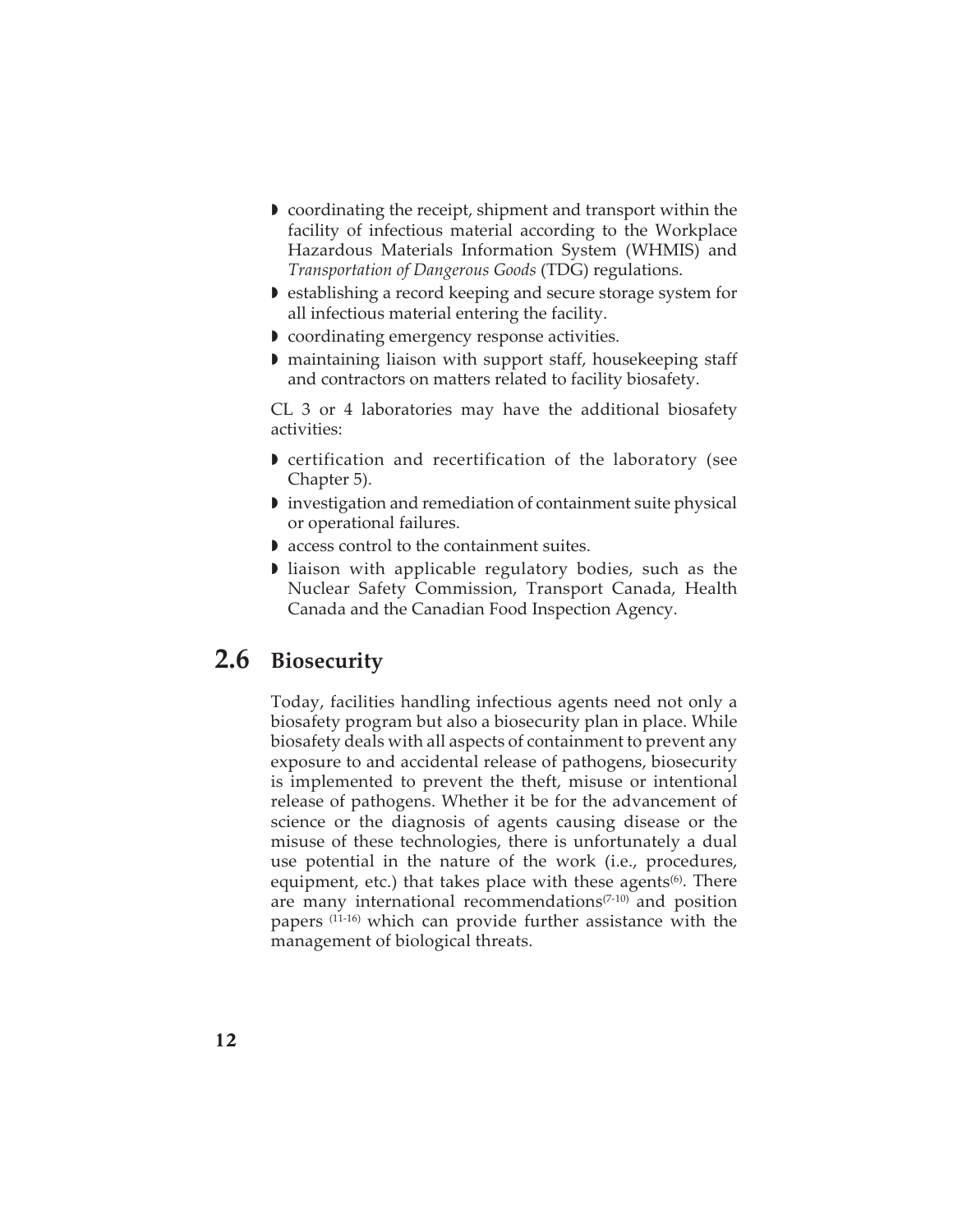As the planning and implementation of a biosecurity plan needs to be specific to the nature of each facility, the type of research and diagnostics conducted, and the local environment, a diverse working group needs to be involved. Consideration should be made to include scientific directors, principal investigators, laboratory workers, administrators, safety officers, security staff, maintenance staff, and law enforcement agencies where appropriate. Also, include the "Responsible Official" (RO) where one is designated. A Responsible Official is typically responsible for the development, training, and implementation of safety, security, and emergency response plans. As such, the RO is contacted with timely notice of any theft, loss or release of agents. This individual is involved in allowing only approved individuals to have access to agents and is involved in the transfer and transportation of agents from the facility. This person can assist with maintaining detailed records of information necessary to give a complete accounting of all activities related to pathogens.

A primary component to a biosecurity plan must be a detailed risk assessment (see also Chapter 2.3) $(7,10)$ . The biosecurity risk assessment should review and list the relevant assets, define the threats, outline the vulnerabilities, and determine the countermeasures or mitigation strategies specific for each facility. The biosecurity plan should then address the following factors(8,11,15): physical protection; personnel suitability/reliability; pathogen accountability; and related incident and emergency response.

Given the importance and timely nature of the issue of biosecurity, this section was added after the final Contributors meeting. However, the specific requirements have been included in the matrices as reviewed by the Contributors.

### *Physical Protection*

The physical protection risk assessment should include all levels of biosecurity review: perimeter security, facility security, laboratory security and agent specific security, and outline procedures for securing the area, e.g., card access, key pads, locks etc. All laboratories should adopt biosecurity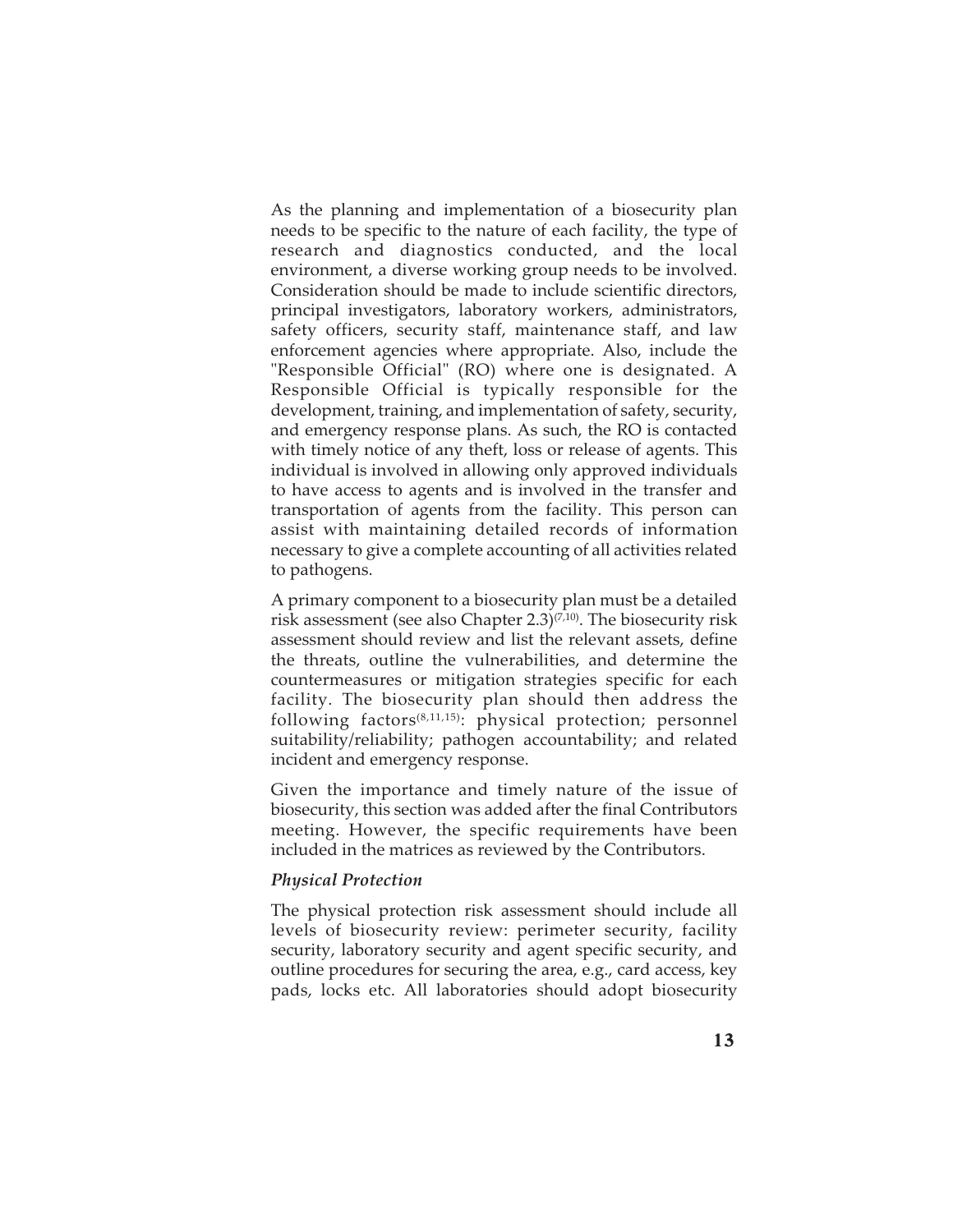practices to minimize opportunities for unauthorized entry into laboratories, animal and storage areas, as well as the unauthorized removal of infectious materials from their facility. Similarly, information security for data and electronic technology need to be addressed.

### *Personnel Suitability/Reliability*

Background checks and security clearances may be required before employees are granted access to containment facilities. These factors should be considered as part of the local risk assessment process when developing a biosecurity plan. Photo identification badges for employees and temporary badges for escorted visitors can also be used to identify individuals with clearance to enter restricted areas. Procedures are needed for approving and granting visitors access to controlled areas. In this capacity the access to agents and storage facilities is limited to legitimate use/individuals only. Biosecurity training needs to be provided to all personnel who are given access.

### *Pathogen Accountability*

Pathogen accountability procedures should include inventory requirements for proper labelling, tracking of internal possession, inactivation and disposal of cultures after use, and transfers within and outside the facility. These inventory controls also assist in keeping track of pathogen storage locations and under whose responsibility the pathogens lie. Inventories must be updated regularly to include new additions as a result of diagnosis, verification of proficiency testing, or receipt from other locations as well as to remove agents after transfers or appropriate inactivation and disposal mechanisms have been used. The record keeping should include pathogen inventories, who has access to agents, who has access to areas where agents are stored or used, as well as transfer documents. A notification process for identifying, reporting, and remediating security problems, i.e., inventory discrepancy, equipment failure, breach of security, release of agents, etc., should be in place.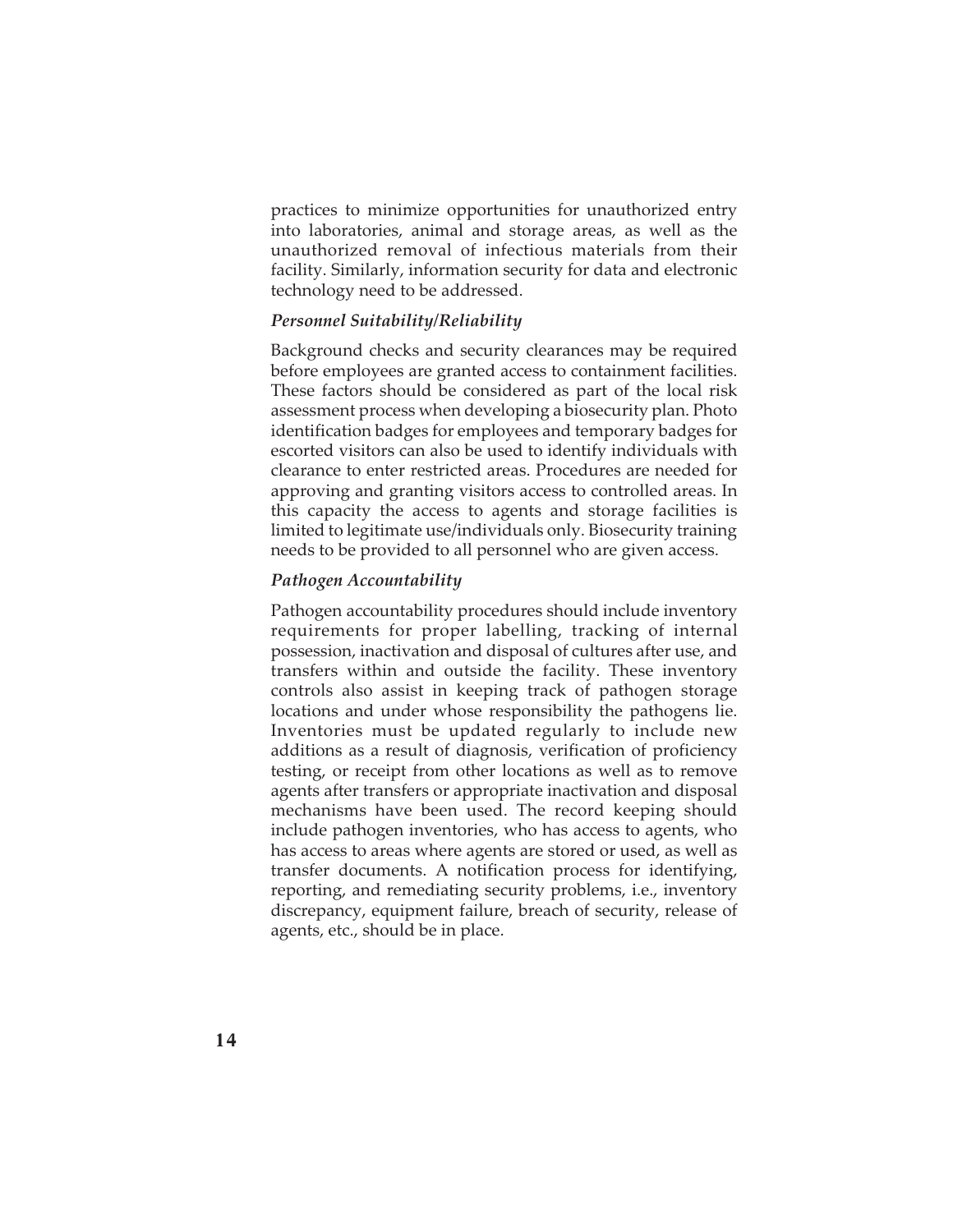### *Biosecurity Incident and Emergency Response*

A protocol for reporting and investigating security incidents e.g., missing infectious substances, unauthorized entry, should be addressed. A mechanism needs to be in place for the reporting and removal of unauthorized persons. Biosecurity incident and emergency plans should include response to intentional (bomb threats etc.), unintentional (accidental release) and natural events (power outages, severe weather). Training needs to be provided to all relevant personnel.

Biosecurity requirements for facilities handling infectious agents at containment levels 3 and 4 will generally be more stringent than those required in clinical and research containment level 2 laboratories. Recommendations on biosecurity practices (e.g., storage of pathogens, inventories, log books to record entry) and physical design security features (locks, restricted access) have been incorporated into the requirements for each containment level in Chapters 3 and 4.

Expert advice from security and/or law enforcement experts should be sought in the development of threat assessments and security protocols specific to each facility. The threat assessment and security practices should be regularly reviewed and updated to reflect new threats that may be identified.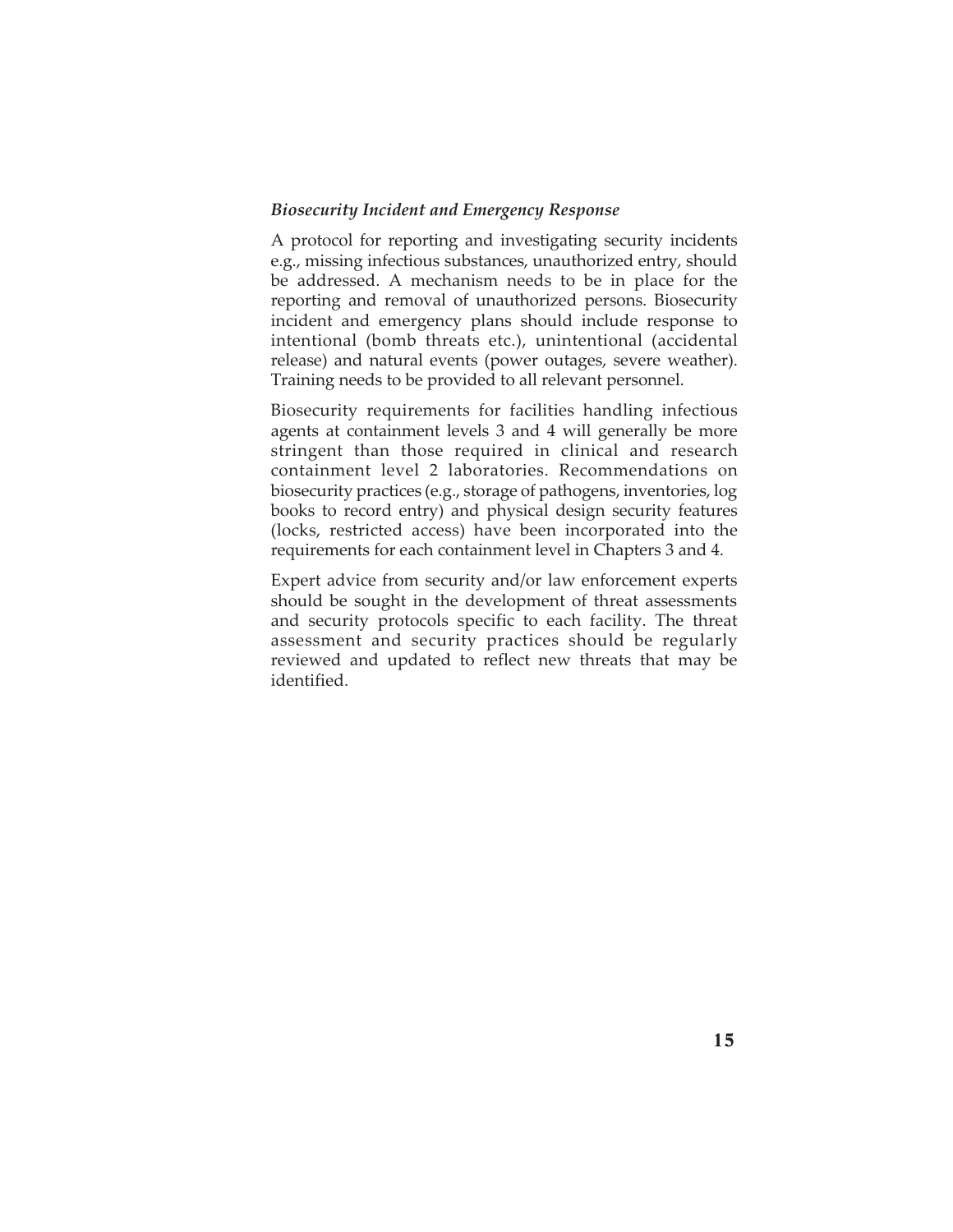### **References**

- 1. *Laboratory biosafety manual.* Geneva: World Health Organization, 1993;1-133.
- 2. Collins, C.H., and Kennedy, D.A. *Equipment- and technique-related hazards.* In: *Laboratory-acquired infections: history, incidence, causes and preventions.* Oxford, U.K: Butterworth-Heinemann, 1999; 65-109.
- 3. Collins, C.H., and Kennedy, D.A. *Exposure, sources and routes of infection.* In: *Laboratory-acquired infections: history, incidence, causes and preventions.* Oxford, U.K: Butterworth-Heinemann, 1999; 38-53.
- 4. Richmond, J.Y. and McKinney, R.W. *Biosafety in microbiological and biomedical laboratories*. Washington, DC: U.S. Government Printing Office, 1999;1-250.
- 5. *The management, design and operation of microbiological containment laboratories*. Advisory Committee on Dangerous Pathogens, UK: Health and Safety Executive, 2001; 7-16.
- 6. *Biotechnology Research in an Age of Terrorism*: *Confronting the Dual Use Dilemma*. Washington, DC: The National Academic Press, 2004.
- 7. *Public Health Response to Biological and Chemical Weapons: WHO Guidance*. Geneva: World Health Organization, Draft 2003.
- 8. *Interim Final Rule: CDC; Possession, Use, and Transfer of Select Agents and Toxins*. Federal Register, Department of Health and Human Services, 2002; 240 (67): 76885-76905.
- 9. Richmond, J.Y. and McKinney, R.W. *Biosafety in microbiological and biomedical laboratories.* Washington, DC: U.S. Government Printing Office, 1999;1-250.
- 10. *Laboratory Security and Emergency Response Guidance for Laboratories Working with Select Agents*. MMWR, 2002; 51(RR-19):1-6.
- 11. *ABSA Biosecurity Task Force White Paper: Understanding Biosecurity*. American Biological Safety Association, January 2003. (http://www.absa.org/0301bstf.html).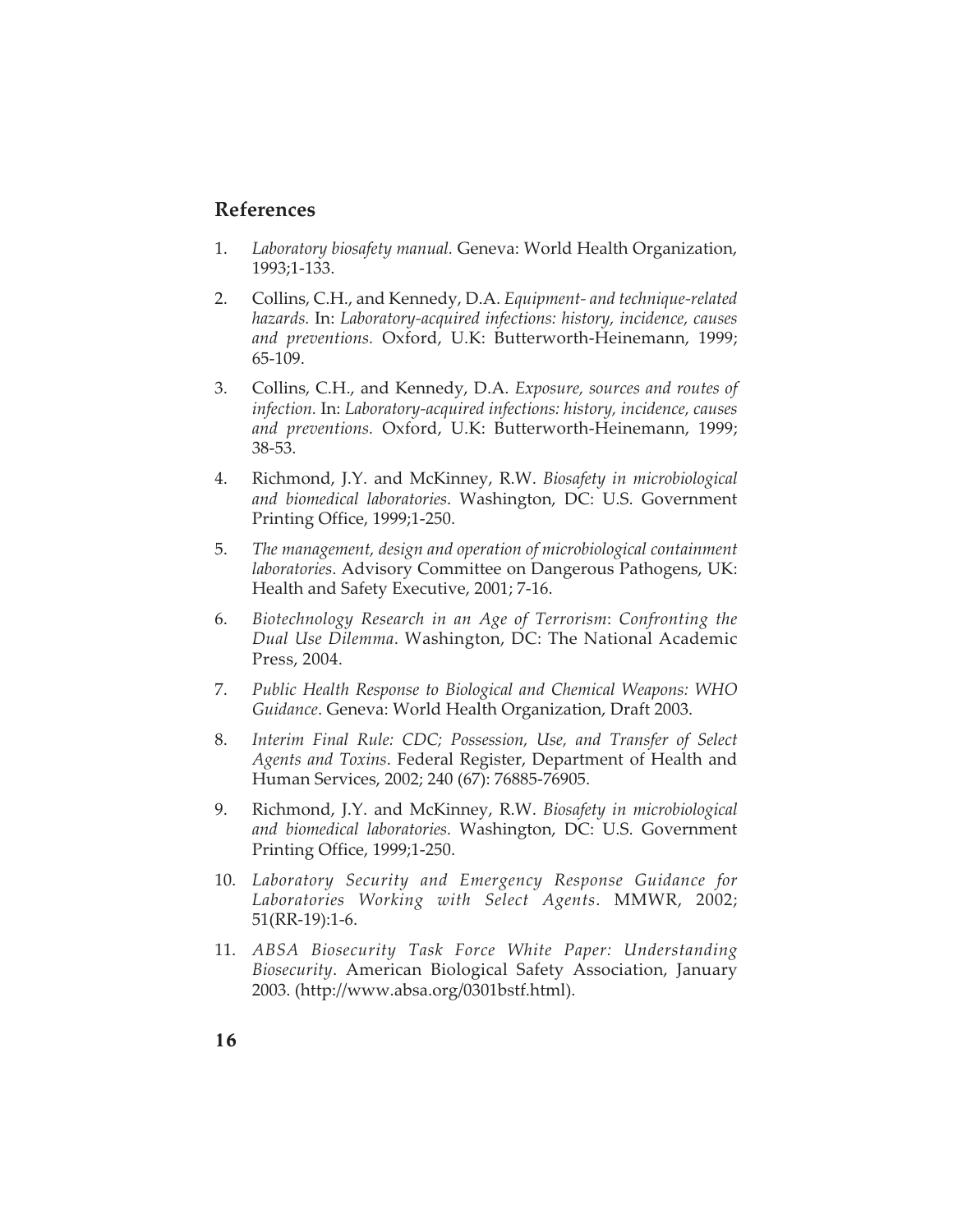- 12. *Biosafety, Biosecurity, and Biological Weapons*. Germany: The Sunshine Project, October 2003;1-22.
- 13. Salerno, R., and Koelm, J.G. *Biological Laboratory and Transportation Security and the Biological Weapons Convention*. Albuquerque, New Mexico: Sandia National Laboratories, SAND No.2002-1067P, February 2002; 1-9. (http://cns.miis.edu/ research/cbw/biosec/pdfs/sandia.pdf).
- 14. Barletta, M., *Biosecurity Measures for Preventing Bioterrorism*. Center for Nonproliferation Studies, Monterey Institute of International Studies, 2002; 1-11.
- 15. Tucker, J.B., *Biosecurity: Limiting Terrorist Access to Deadly Pathogens*. Washington, DC: United States Institute of Peace, Peaceworks, 2003; 1-51.
- 16. *Controls Over Biological, Chemical, and Radioactive Materials at Institutions Funded by the U.S. Department of Agriculture*. Washington, DC: United States Department of Agriculture, Report No. 50099-14-At, September 2003; 1-43. (http://www.usda.gov/oig/webdocs/50099-14-At.pdf).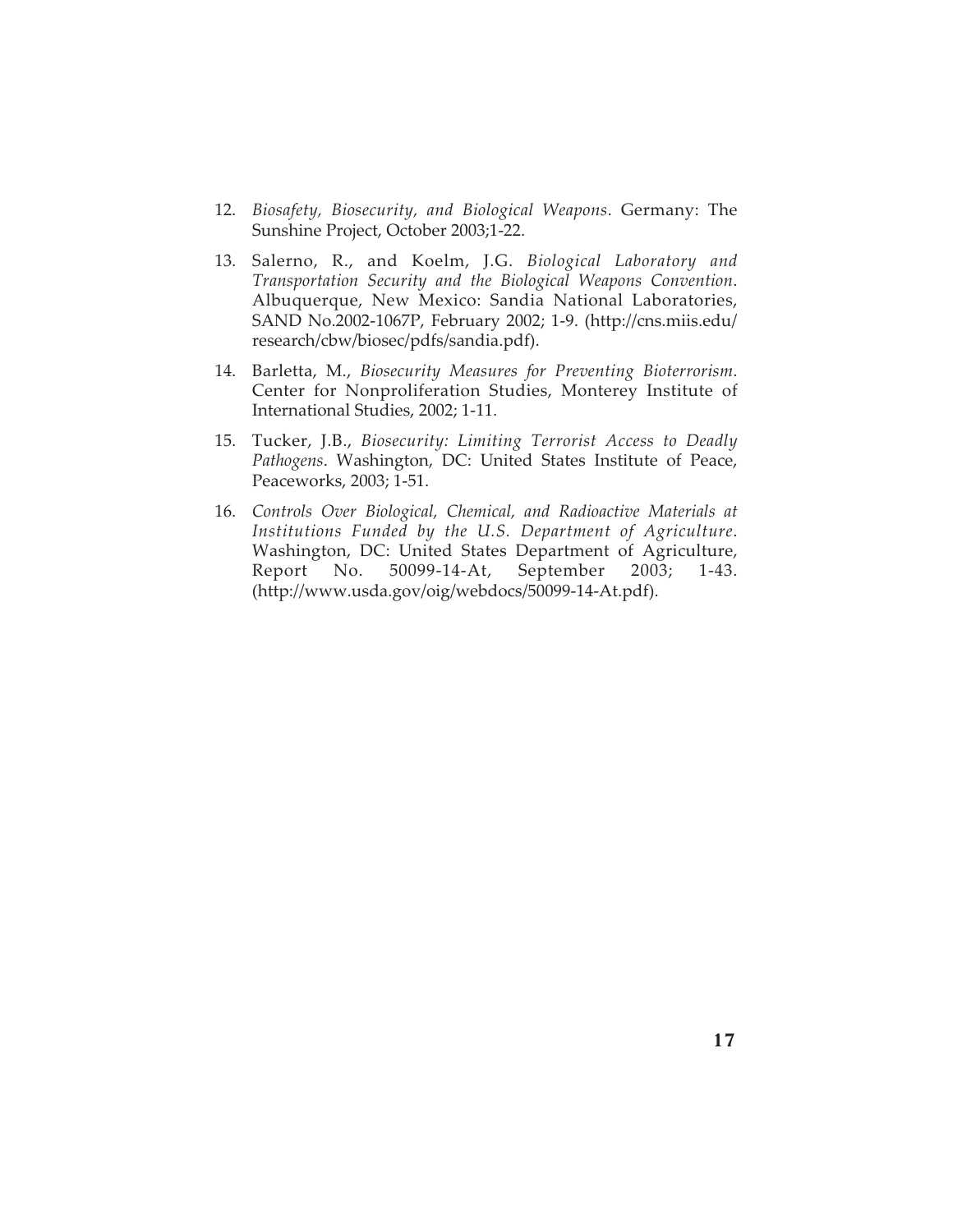# **Chapter 3** Handling Infectious Substances

Individuals who work in a laboratory that handles infectious substances are at risk of exposure to the substances they handle. Laboratory-acquired infections (LAIs) are not uncommon — over 5,000 cases and 190 deaths had been reported up to 1999(1), although these figures are believed to be a significant underestimate because of underreporting<sup>(2,3)</sup>. Additionally, only about 20% of infections can be attributed to any known, single exposure event $(4)$ .

There are a number of ways in which infectious substances can enter the body and cause infection, including ingestion, inhalation, or contact with mucous membranes, including conjunctivae (transfer of microorganisms to the eyes by contaminated hands), or with nonintact skin.

The types of events that can lead to an infection include the following: exposure to infectious aerosols; spills and splashes; accidental needlestick injuries; cuts from sharp objects and broken glass; bites and scratches from animals or ectoparasites; oral pipetting (which is prohibited); centrifuge accidents; secondary spread of infectious materials to nonlaboratory areas. Exposure to aerosols may be the greatest biohazard facing laboratory workers<sup>(5)</sup>. Aerosols can present a risk in terms of inhalation, ingestion, mucous membrane contact, etc. Operational practices and techniques must be used to minimize the creation of aerosols associated with common laboratory procedures.

As assessed in Chapter 2, the following are operational practices for activities involving laboratory scale use of human pathogens at the four containment levels.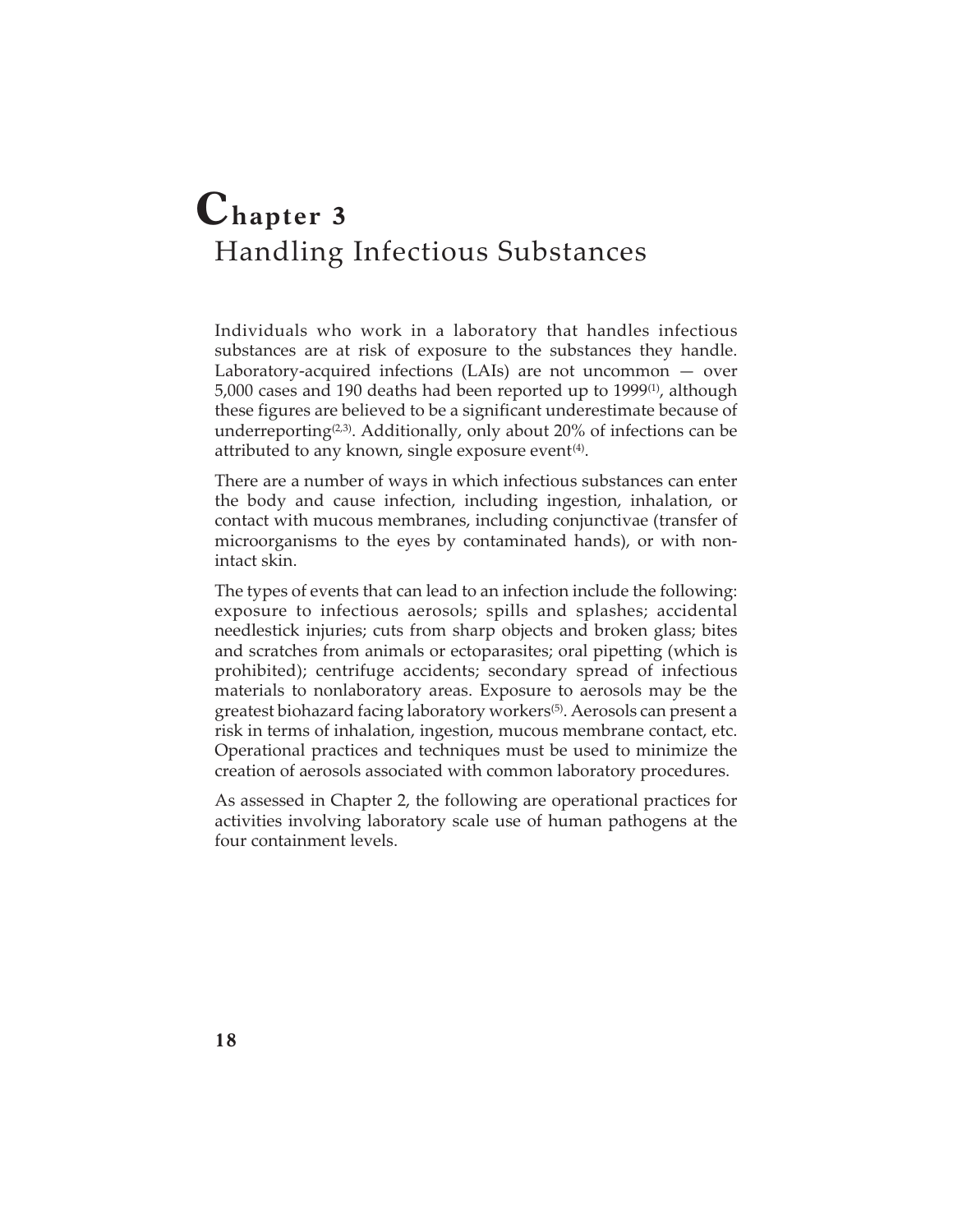### **3.1 Operational Practices for Laboratories**

### **3.1.1 General Practices**

The following general practices are required for all laboratories handling infectious substances.

- 1. A documented procedural (safety) manual must be available for all staff, and its requirements followed; it must be reviewed and updated regularly.
- 2. Personnel must receive training on the potential hazards associated with the work involved and the necessary precautions to prevent exposure to infectious agents and release of contained material; personnel must show evidence that they understood the training provided; training must be documented and signed by both the employee and supervisor; retraining programs should also be implemented.
- 3. Eating, drinking, smoking, storing of either food, personal belongings, or utensils, applying cosmetics, and inserting or removing contact lenses are not permitted in any laboratory; the wearing of contact lenses is permitted only when other forms of corrective eyewear are not suitable; wearing jewelry is not recommended in the laboratory.
- 4. Oral pipetting of any substance is prohibited in any laboratory.
- 5. Long hair is to be tied back or restrained so that it cannot come into contact with hands, specimens, containers or equipment.
- 6. Access to laboratory and support areas is limited to authorized personnel.
- 7. Doors to laboratories must not be left open (this does not apply to an open area within a laboratory).
- 8. Open wounds, cuts, scratches and grazes should be covered with waterproof dressings.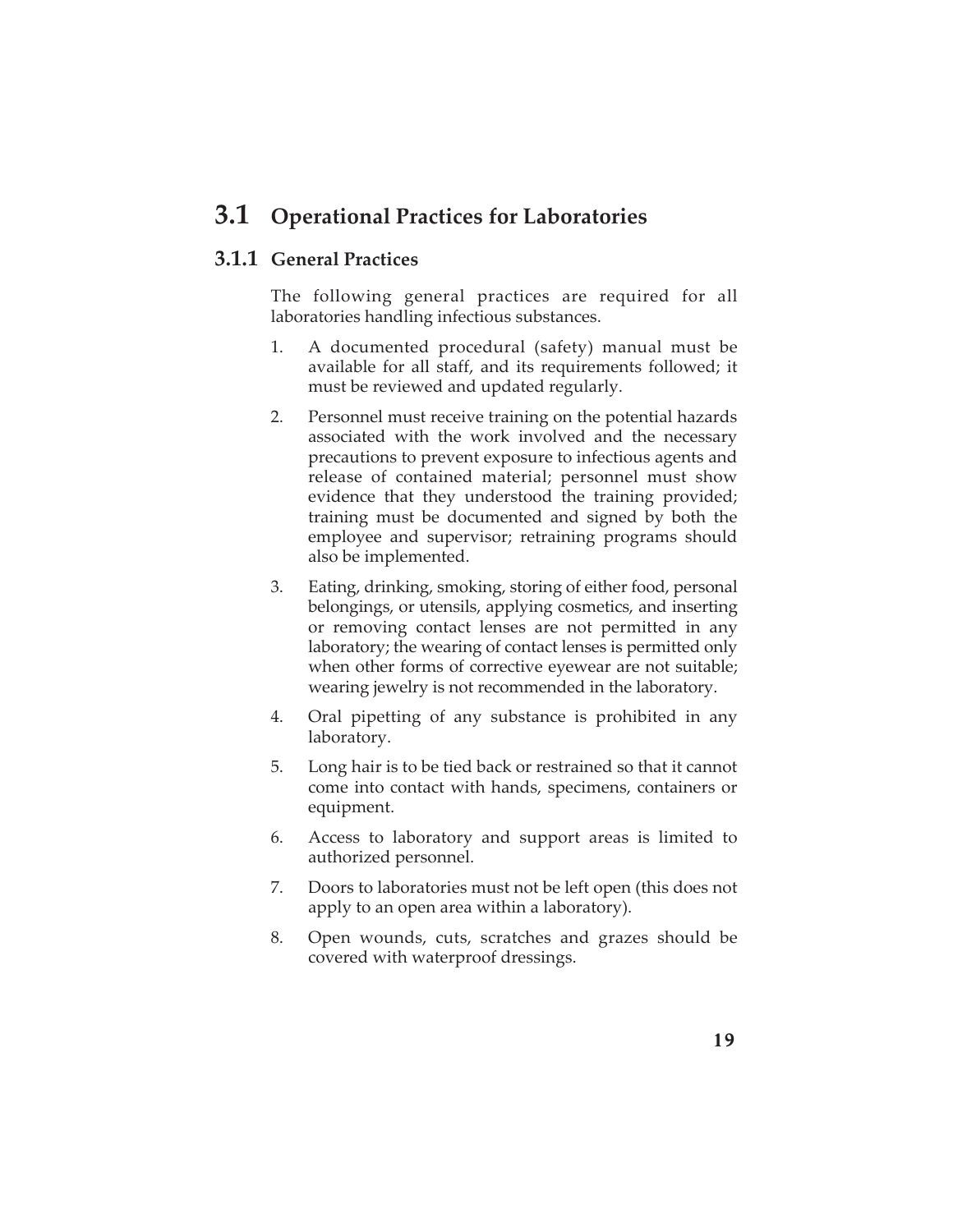- 9. Laboratories are to be kept clean and tidy. Storage of materials that are not pertinent to the work and cannot be easily decontaminated (e.g., journals, books, correspondence) should be minimized; paperwork and report writing should be kept separate from such biohazardous materials work areas.
- 10. Protective laboratory clothing, properly fastened, must be worn by all personnel, including visitors, trainees and others entering or working in the laboratory; suitable footwear with closed toes and heels must be worn in all laboratory areas.
- 11. Where there is a known or potential risk of exposure to splashes or flying objects, whether during routine operations or under unusual circumstances (e.g., accidents), eye and face protection must be used. Careful consideration should be given to the identification of procedures requiring eye and face protection, and selection should be appropriate to the hazard.
- 12. Gloves (e.g., latex, vinyl, co-polymer) must be worn for all procedures that might involve direct skin contact with biohazardous material or infected animals; gloves are to be removed when leaving the laboratory and decontaminated with other laboratory wastes before disposal; metal mesh gloves can be worn underneath the glove.
- 13. Protective laboratory clothing must not be worn in nonlaboratory areas; laboratory clothing must not be stored in contact with street clothing.
- 14. If a known or suspected exposure occurs, contaminated clothing must be decontaminated before laundering (unless laundering facilities are within the containment laboratory and have been proven to be effective in decontamination).
- 15. The use of needles, syringes and other sharp objects should be strictly limited; needles and syringes should be used only for parenteral injection and aspiration of fluids from laboratory animals and diaphragm bottles; caution should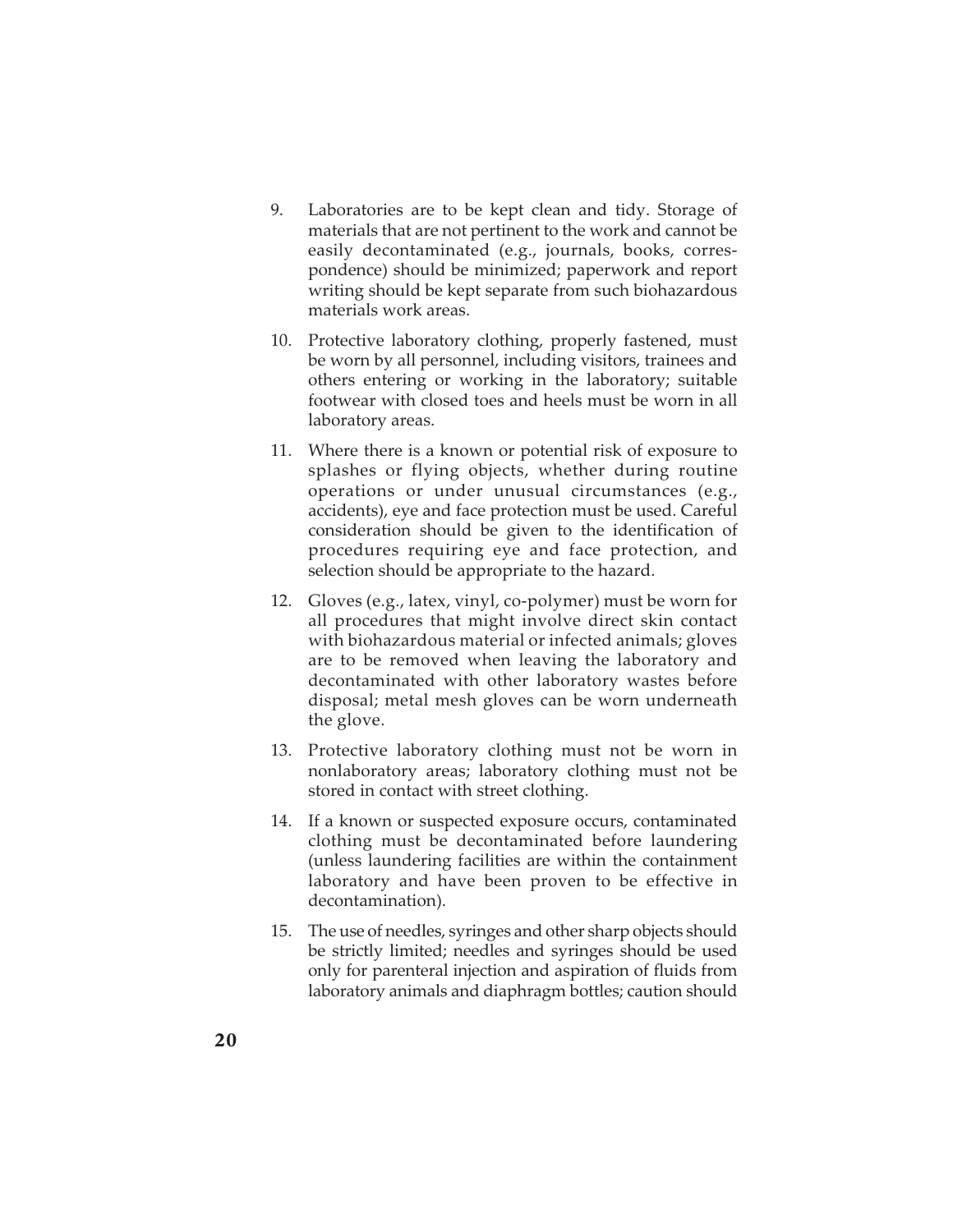be used when handling needles and syringes to avoid auto-inoculation and the generation of aerosols during use and disposal; where appropriate, procedures should be performed in a BSC; needles should not be bent, sheared, recapped or removed from the syringe; they should be promptly placed in a puncture-resistant sharps container (in accordance with Canadian Standards Association [CSA] standard Z316.6-95(R2000))<sup>(6)</sup> before disposal.

- 16. Hands must be washed after gloves have been removed, before leaving the laboratory and at any time after handling materials known or suspected to be contaminated.
- 17. Work surfaces must be cleaned and decontaminated with a suitable disinfectant at the end of the day and after any spill of potentially biohazardous material; work surfaces that have become permeable (i.e., cracked, chipped, loose) to biohazardous material must be replaced or repaired.
- 18. Contaminated materials and equipment leaving the laboratory for servicing or disposal must be appropriately decontaminated and labelled or taggedout as such.
- 19. Efficacy monitoring of autoclaves used for decontamination with biological indicators must be done regularly (i.e., consider weekly, depending on the frequency of use of the autoclave), and the records of these results and cycle logs (i.e., time, temperature and pressure) must also be kept on file.
- 20. All contaminated materials, solid or liquid, must be decontaminated before disposal or reuse; the material must be contained in such a way as to prevent the release of the contaminated contents during removal; centralized autoclaving facilities are to follow the applicable containment level 2 requirements.
- 21. Disinfectants effective against the agents in use must be available at all times within the areas where the biohazardous material is handled or stored.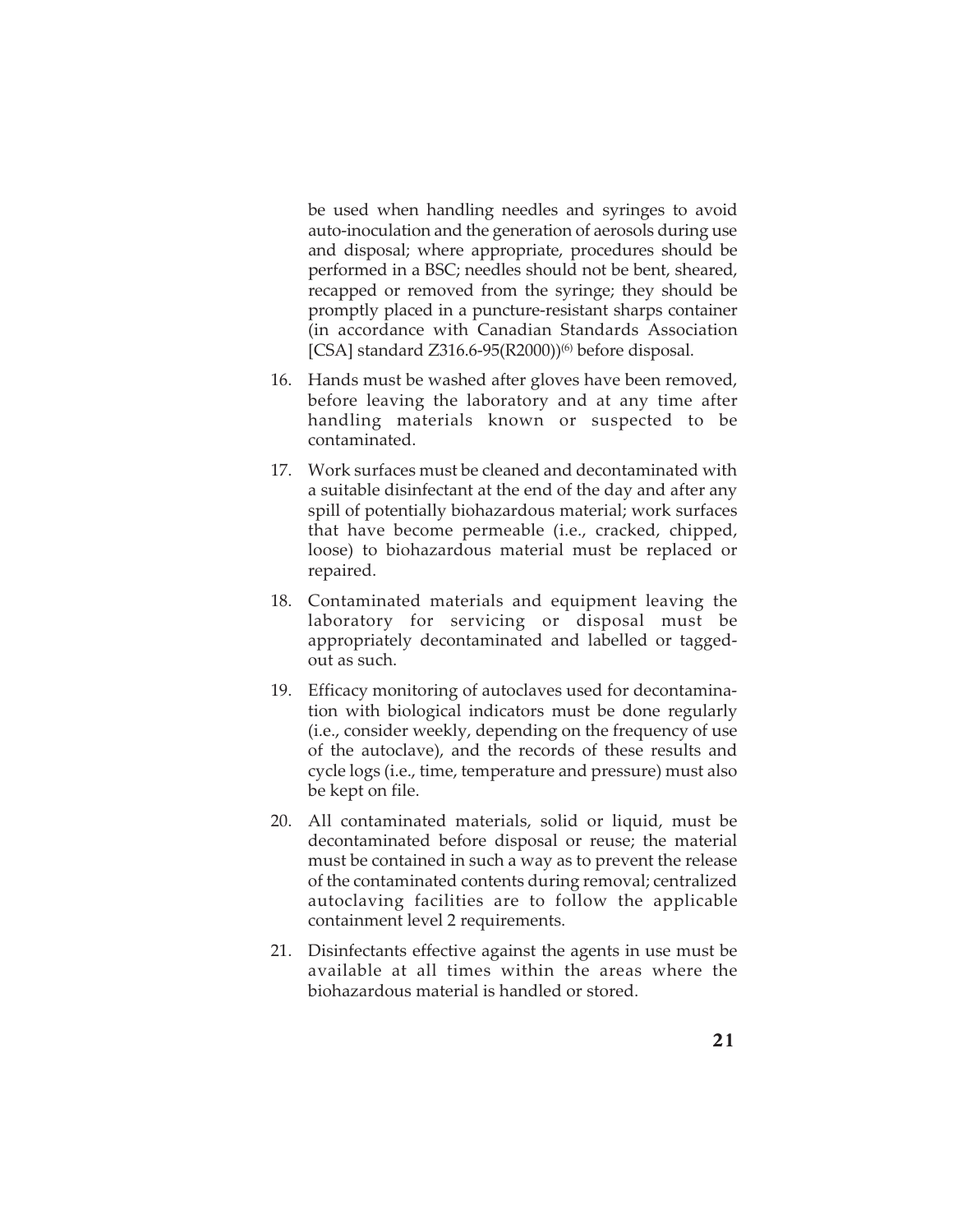- 22. Leak-proof containers are to be used for the transport of infectious materials within facilities (e.g., between laboratories in the same facility).
- 23. Spills, accidents or exposures to infectious materials and losses of containment must be reported immediately to the laboratory supervisor; written records of such incidents must be maintained, and the results of incident investigations should be used for continuing education.
- 24. An effective rodent and insect control program must be maintained.

### **3.1.2 Containment Level 2**

In addition to the general practices required for all laboratories handling infectious substances, the following describe the minimum operational practices required for containment level 2.

- 1. Good microbiological laboratory practices intended to avoid the release of infectious agents are to be employed.
- 2. BSCs must be used for procedures that may produce infectious aerosols and that involve high concentrations or large volumes of biohazardous material. Laboratory supervisors, in consultation with the Biological Safety Officer/Institutional Biosafety Committee, should perform a risk assessment to determine which procedures and what concentrations and volumes necessitate the use of a BSC.
- 3. Appropriate signage indicating the nature of the hazard being used (e.g., biohazard sign, containment level) must be posted outside each laboratory; if infectious agents used in the laboratory require special provisions for entry, the relevant information must be included on the sign; the contact information of the laboratory supervisor or other responsible person(s) must also be listed.
- 4. Entry must be restricted to laboratory staff, animal handlers, maintenance staff and others on official business.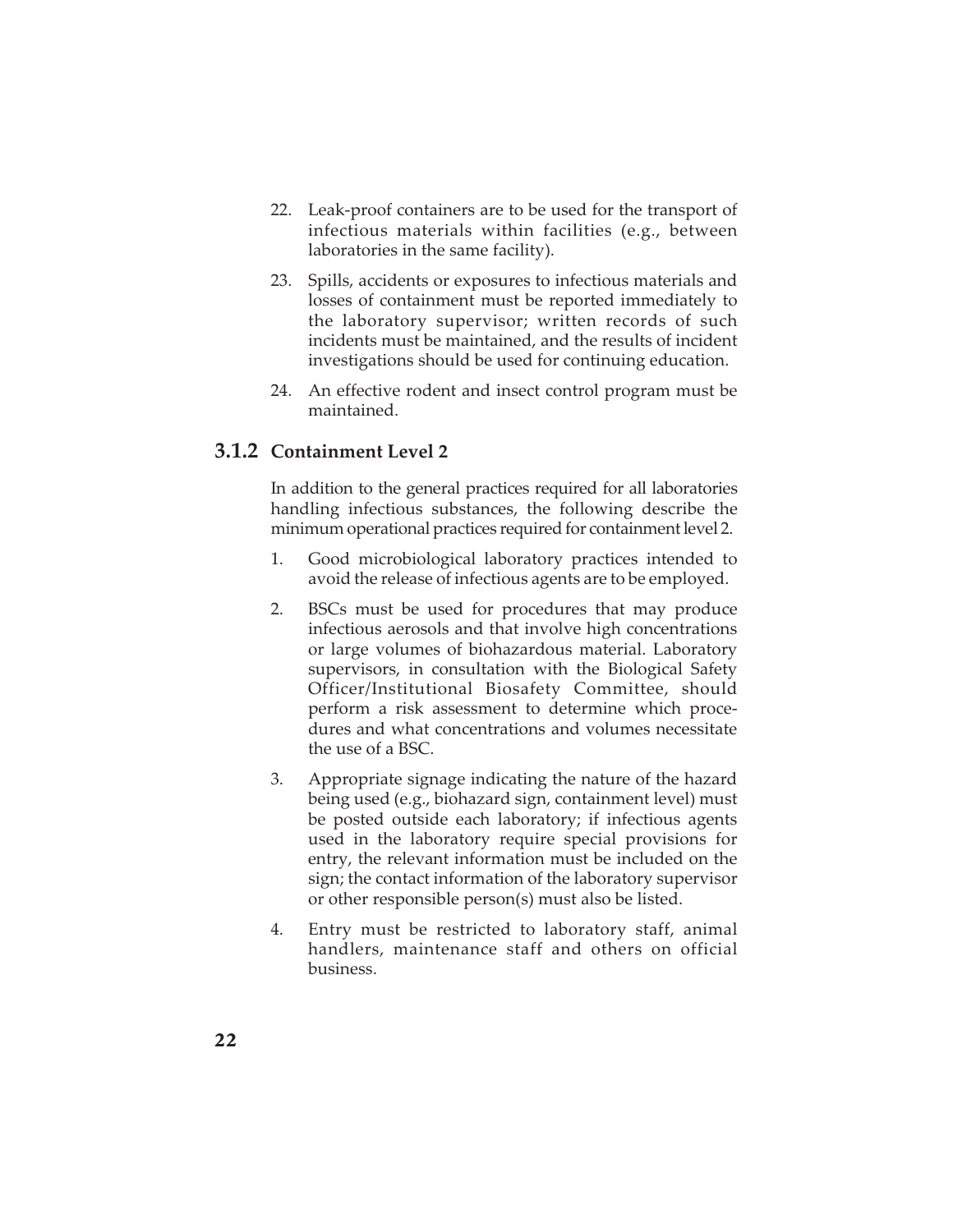- 5. All people working in the containment area must be trained in and follow the operational protocols for the project in process. Trainees must be accompanied by a trained staff member. Visitors, maintenance staff, janitorial staff and others, as deemed appropriate, must also be provided with training and/or supervision commensurate with their anticipated activities in the containment area.
- 6. Emergency procedures for spill clean-up, BSC failure, fire, animal escape and other emergencies must be written, easily accessible and followed. A record must be made of other people entering the facility during an emergency.

### **3.1.3 Containment Level 3**

In addition to the operational practices for all laboratories handling infectious substances and those minimum requirements for containment level 2, the following describe the minimum operational practices required at containment level 3.

- 1. There must be a program for the management of biological safety issues in place with appropriate authority to oversee safety and containment practices (see Chapter 2, Section 2.5).
- 2. Everyone entering the containment laboratory must have completed a training course in procedures specific to the containment laboratory and must show evidence of having understood the training; training must be documented and signed by the employee and supervisor.
- 3. Employees working in the containment area must have knowledge of the physical operation and design of the facility (e.g., air pressure gradients between zones, directional airflow patterns, alarm signals for air pressure failure, containment perimeter).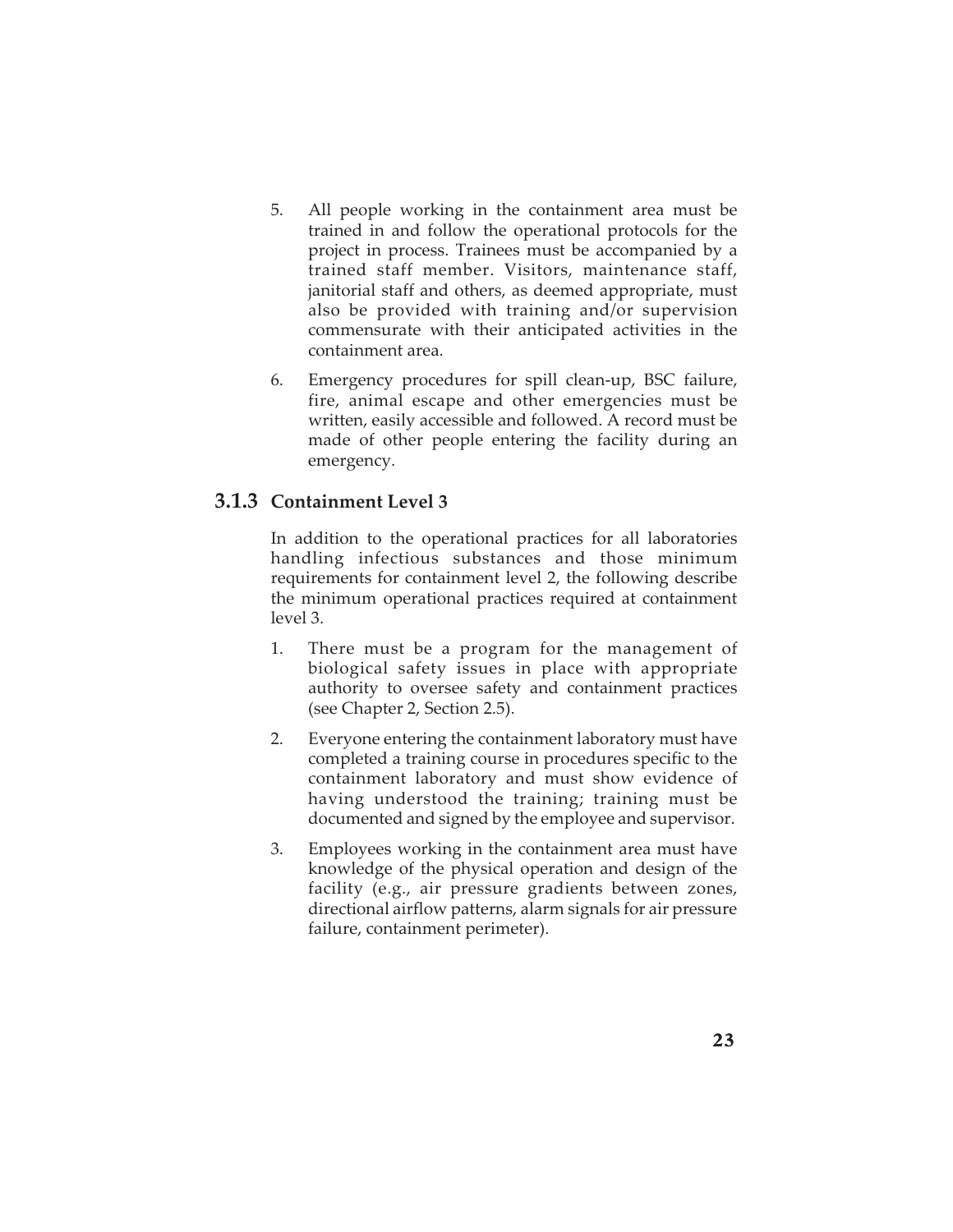- 4. A protocol specific to the operation of the laboratory must be developed and read by personnel; employees must certify in writing that they have understood the material in the protocol. This should include entry and exit protocols for people, animals, equipment, samples and waste. General protocols must be supplemented with protocols specific to each project in progress.
- 5. Personnel must have demonstrated proficiency in microbiological practices and techniques.
- 6. Smoke testing (i.e., using a smoke pencil held at the door between the anteroom and the containment facility, and other doors as required) should be done periodically by laboratory staff to verify correct airflow; a containment check must be performed before entering the containment laboratory (e.g., verify correct reading on the pressure monitoring device).
- 7. People entering a containment facility must be well prepared and bring all materials they will need with them; if something has been forgotten, established traffic patterns must still be adhered to (i.e., do not go back to get it; either phone for someone to bring it or exit using proper protocols).
- 8. Routine laboratory cleaning must be done by personnel using the containment facility or by specific personnel dedicated and trained for this task.
- 9. The containment laboratory must be kept locked.
- 10. Infectious agents should be stored inside the containment laboratory; agents stored outside of the zone must be kept locked, in leakproof containers; emergency response procedures are to take into account the existence of such infectious agents outside of the containment level 3 laboratory.
- 11. Personal items such as purses and outdoor clothing must not be brought into the containment laboratory.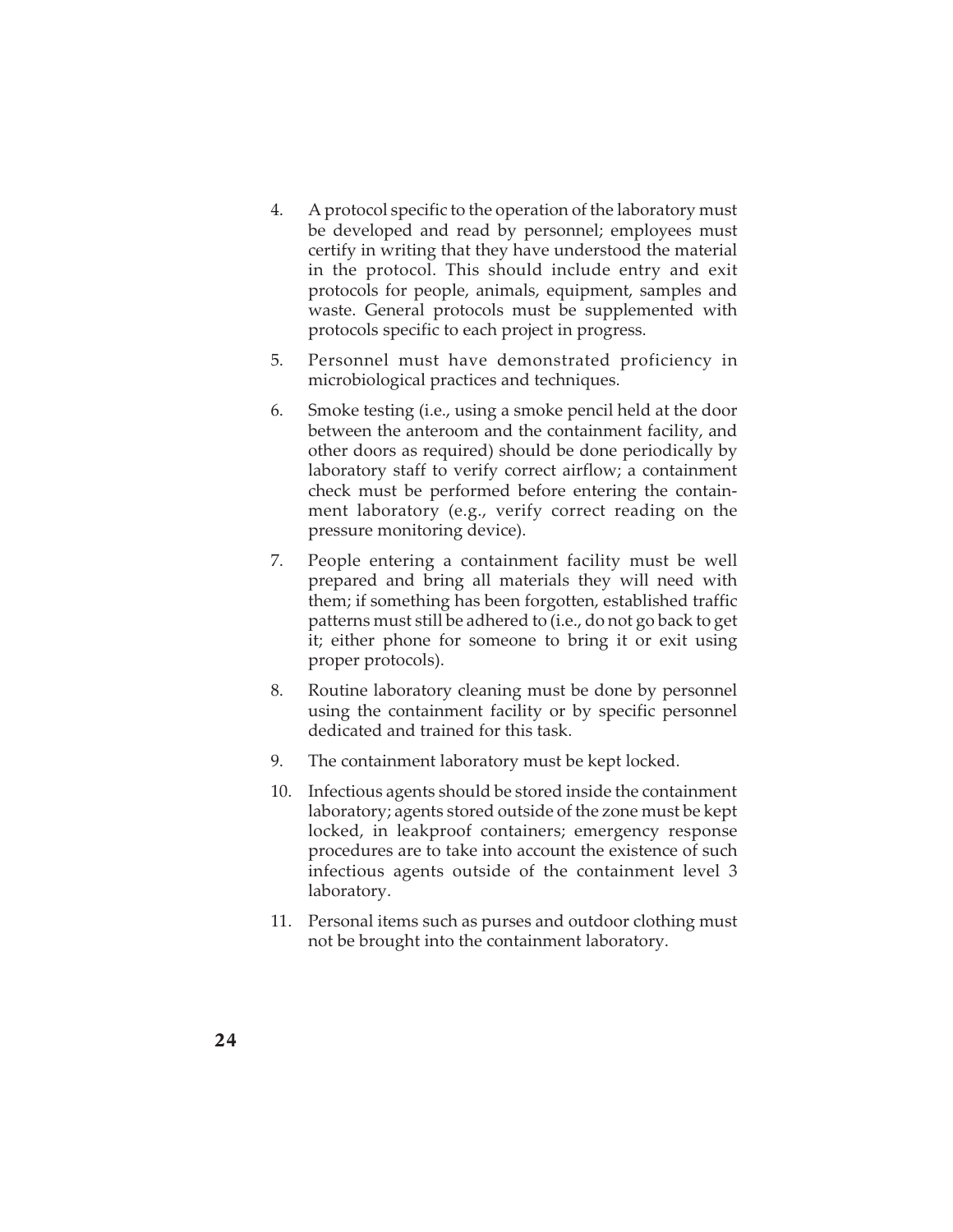- 12. Drainage traps must be filled with liquid (i.e., through regular sink usage, automatic primers or by filling traps in areas that are not frequently used).
- 13. Laboratory samples and supplies may be carried into the containment laboratory or passed in through a pass-box; if the barrier autoclave is used to pass materials into the laboratory, the autoclave must have been cycled before the outer "clean side" door is opened.
- 14. Personnel entering the containment laboratory must remove street clothing and jewelry, and change into dedicated laboratory clothing and shoes; dedicated laboratory clothing and shoes must be removed before leaving the containment laboratory in a manner that minimizes any contamination of the skin with the potentially contaminated dedicated laboratory clothing. The use of full coverage protective clothing (i.e., completely covering all street clothing) is an acceptable alternative. When a known or suspected exposure may have occurred, all clothing, including street clothing, requires appropriate decontamination. Laboratories manipulating organisms, such as HIV, that are not infectious via inhalation, are not required to remove street clothing.
- 15. An additional layer of protective clothing (i.e., solid-front gowns with tight-fitting wrists, gloves, respiratory protection<sup>(7)</sup>) may be worn over laboratory clothing when infectious materials are directly handled and should be removed after completion of work (e.g., dedicated for use at the BSC).
- 16. Centrifugation of infectious materials must be carried out in closed containers placed in sealed safety cups or rotors that are unloaded in a BSC.
- 17. Animals or arthropods that have been experimentally infected must remain in the laboratory or appropriate animal containment facility.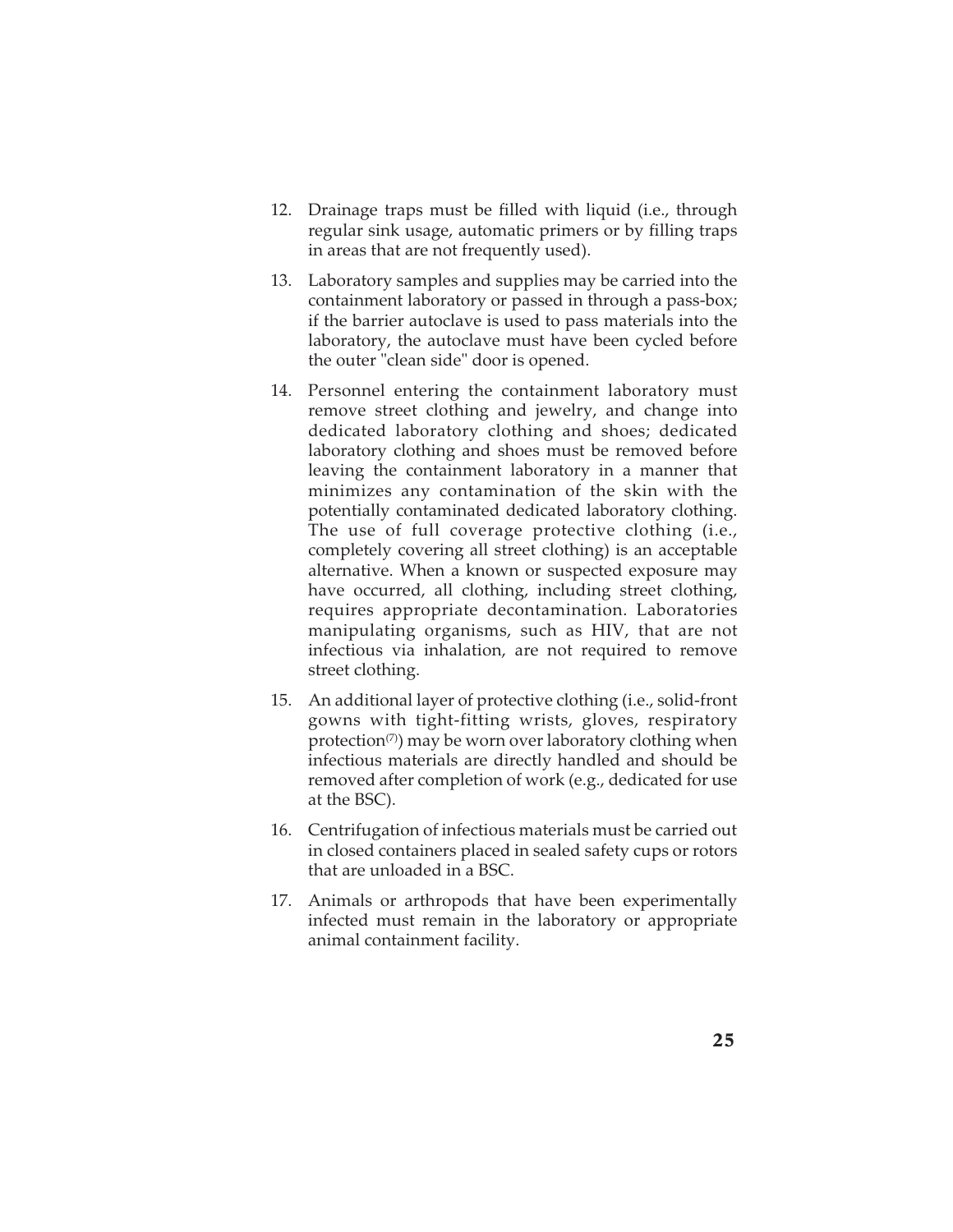- 18. When a known or suspected aerosol exposure may have occurred, protocols based on a local risk assessment must be in place to determine whether showering is required on exit from the laboratory.
- 19. All activities with infectious materials are conducted in a BSC; if this is not possible, other primary containment devices in combination with personal protective clothing and equipment must be used; no work with open vessels containing infectious materials is conducted on the open bench.
- 20. Heat-sensitive materials that cannot be autoclaved out of the containment laboratory must be decontaminated at the containment barrier (e.g., fumigated with formaldehyde, vaporized hydrogen peroxide or a suitable alternative; disinfected using liquid chemicals; or subjected to other technology proven to be effective).
- 21. Emergency procedures for failure of air handling systems and other containment emergencies must be written, easily accessible and followed.
- 22. In the event of life-threatening emergencies, personal health and safety are a priority; exit protocols must be established whereby routine procedures might be bypassed; a reporting area must be identified where further steps must be taken (e.g., disinfecting footwear, changing, showering).

#### **3.1.4 Containment Level 4**

In addition to the operational practices for all laboratories handling infectious substances and those minimum requirements for containment level 2 and 3, the following describe the minimum operational practices required at containment level 4.

1. Protocols must be established for emergencies, including damage to positive pressure suits, loss of breathing air, and loss of chemical shower.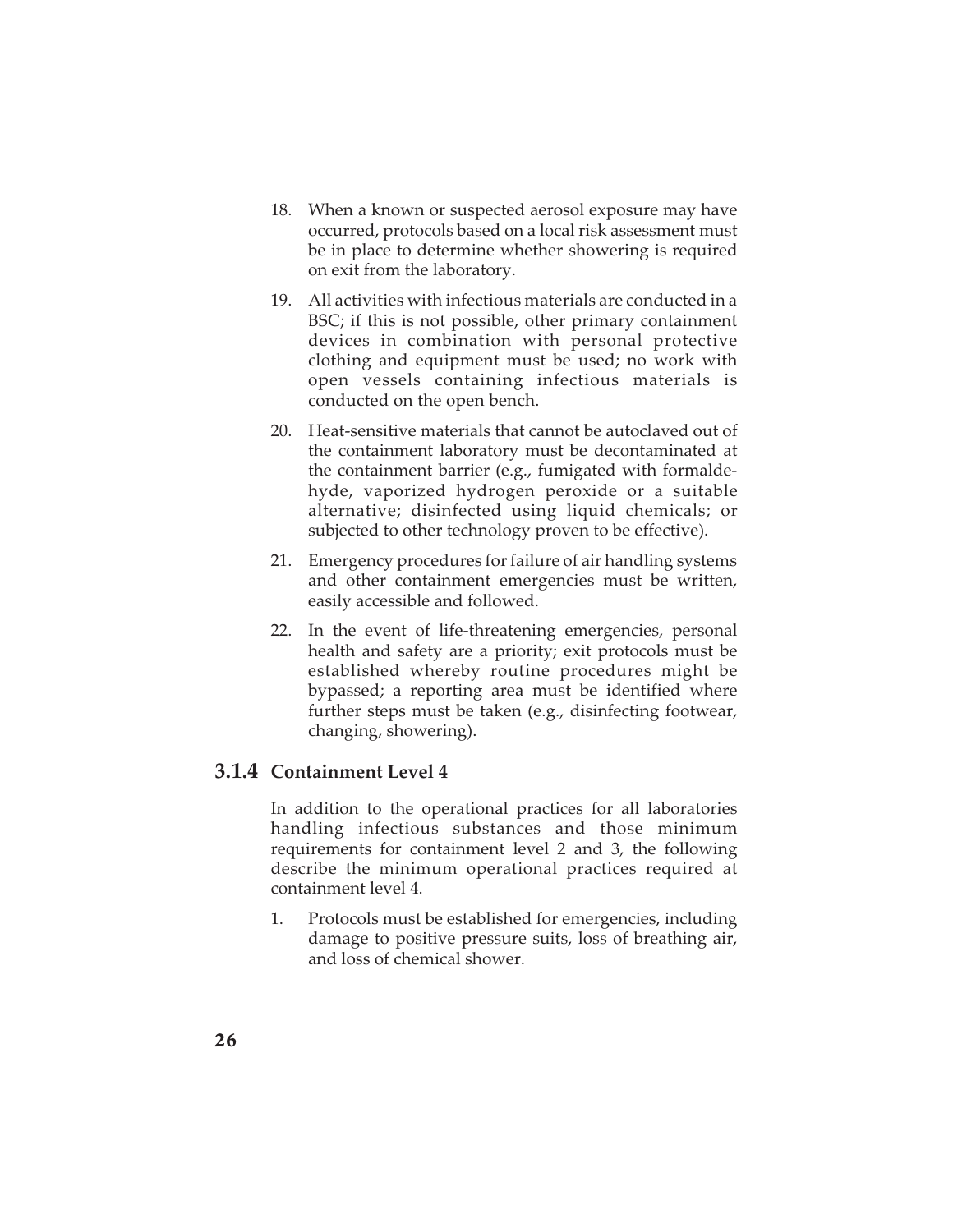- 2. Employees must immediately notify their supervisor of any unexplained febrile illness; supervisors must contact any employee with unexplained work absences.
- 3. The employer must establish liaison with the local hospital/health care facility to ensure that in the event of an employee's accidental exposure to containment level 4 agents the hospital/health care facility is fully aware of the infectious agents involved and that the appropriate procedures are in place for the treatment of the employee (patient).
- 4. A record of containment laboratory usage is to be maintained (i.e., log book of all entry and exits) with date and time.
- 5. Cultures and stocks of infectious agents must be stored in a secure area inside the containment laboratory and an inventory of pathogens maintained.
- 6. A daily check of containment systems (e.g., directional airflow, disinfectant level in chemical shower, critical containment points for a class III BSC line) and life support systems (e.g., back-up breathing air) must be carried out before entering the laboratory.
- 7. Personnel entering the laboratory must remove street clothing (including undergarments) and jewelry, and change into dedicated laboratory clothing and shoes.
- 8. Positive pressure suits must be worn (for level 4 suit mode); the integrity of the suit must be routinely checked for leaks.
- 9. A chemical shower of appropriate duration is required for personnel in suits who are leaving the containment laboratory; the disinfectant used must be effective against the agents of concern, be diluted as specified and prepared fresh as required; this is not applicable for class III BSC line level 4 containment facilities.
- 10. A body shower is required on exit from the containment laboratory.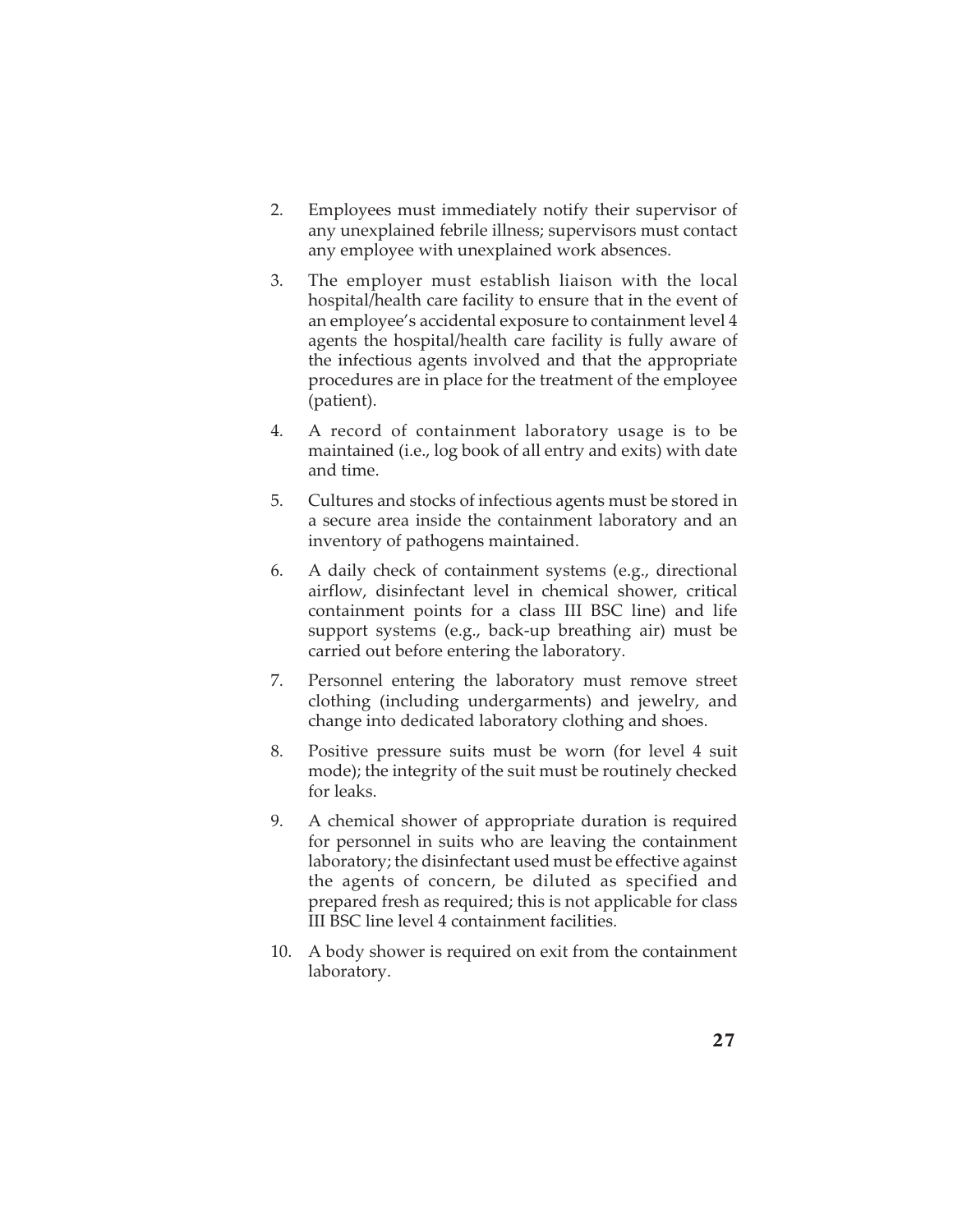- 11. Material can be removed from the containment laboratory only after appropriate decontamination or after specific approval from the Biological Safety Officer or other appropriate authority.
- 12. A competent person must be available outside the containment level 4 laboratory when work is being conducted within the laboratory, to assist in case of emergency.
- 13. Small laboratory animals, primates or insects infected with level 4 agents are to be housed in a partial containment system (e.g., cages placed in HEPA filtered containment enclosures).
- 14. All laboratory procedures are to be conducted within a BSC in conjunction with a positive pressure suit or within a class III BSC line.
- 15. Large animals require specialized care and handling not dealt with by these *Guidelines*. For details, please refer to the current edition of *Containment Standards for Veterinary Facilities*, by the Canadian Food Inspection Agency $(8)$ . This office can be contacted by calling the Biohazard Containment and Safety Division directly at (613) 221-7088 or accessing their Web site:

http://www.inspection.gc.ca/english/sci/lab/bioe.shtml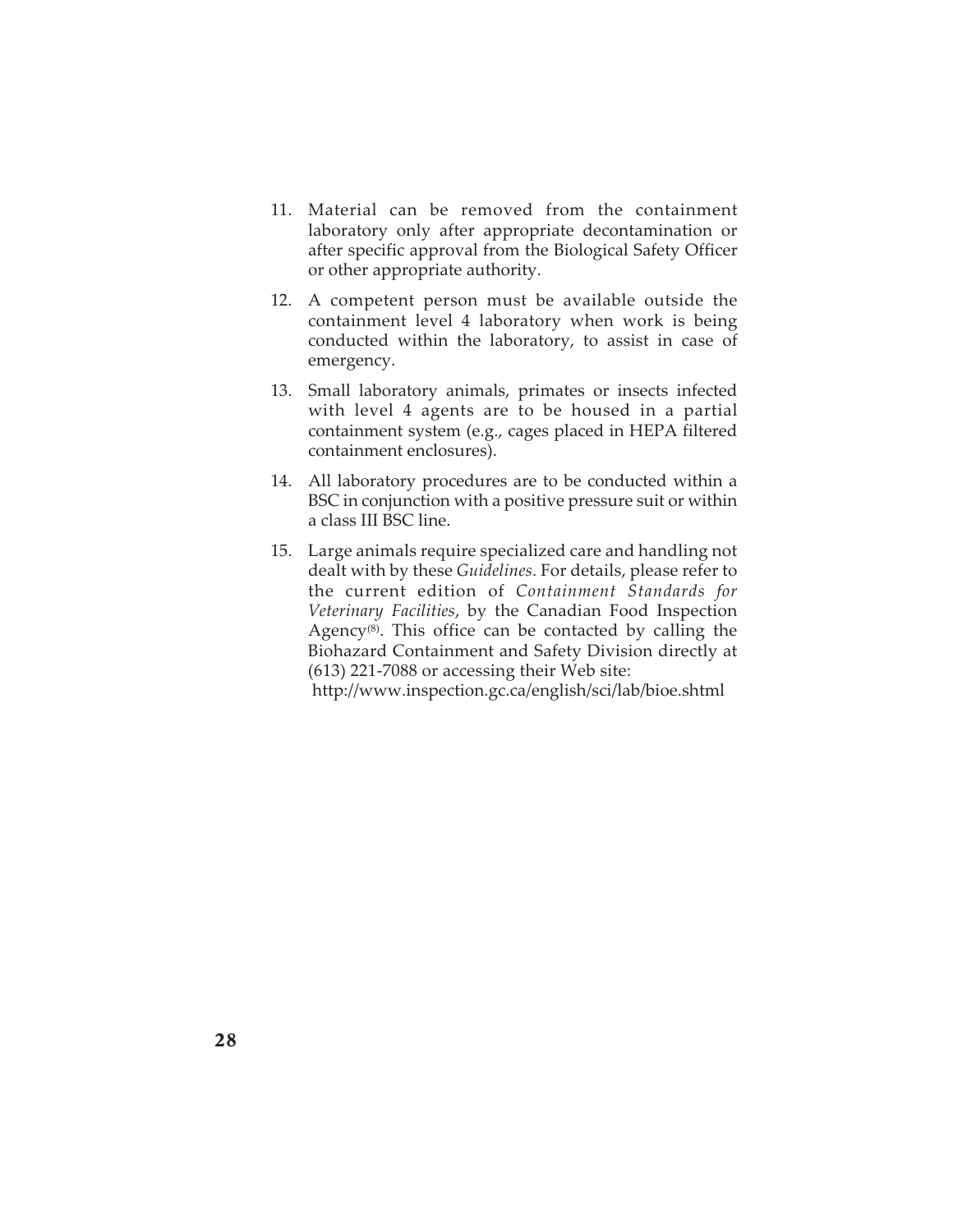#### **References**

- 1. Harding, A.L, and Brandt Byers, K. *Epidemiology of laboratory-associated infections*. In: Fleming, D.O., and Hunt, D.L. *Biological safety: principles and practices*. Washington, DC: ASM Press, 2000;35-54.
- 2. Pike, R.M. *Laboratory-associated infections: incidence, fatalities, causes and preventions*. Annu. Rev. Microbiol. 1979; 33:41-66.
- 3. Collins, C.H., and Kennedy, D.A. Preface. In: *Laboratory-acquired infections: history, incidence, causes and preventions.* Oxford, U.K: Butterworth-Heinemann, 1999; ix-xi.
- 4. Pike, R.M. *Laboratory-associated infections. Summary and analysis of 3921 cases.* Health Lab Sci 1976;105-14, volume 13.
- 5. Collins, C.H., and Kennedy, D.A. *Exposure, sources and routes of infection*. In: *Laboratory-acquired infections: history, incidence, causes and preventions.* Oxford, U.K: Butterworth-Heinemann, 1999; 38-53.
- 6. *Evaluation of single use medical sharps containers for biohazardous and cytotoxic waste*. CSA standard Z316.6-95(R2000). Toronto: Canadian Standards Association, 2000.
- 7. *Selection, Use, and Care of Respirators*. CSA Standard Z94.4-02. Toronto: Canadian Standards Association, 2002.
- 8. *Containment standards for veterinary facilities*. Ottawa: Agriculture and Agri-Food Canada, Minister of Supply ans Services Canada, No. 1921/E, 1996.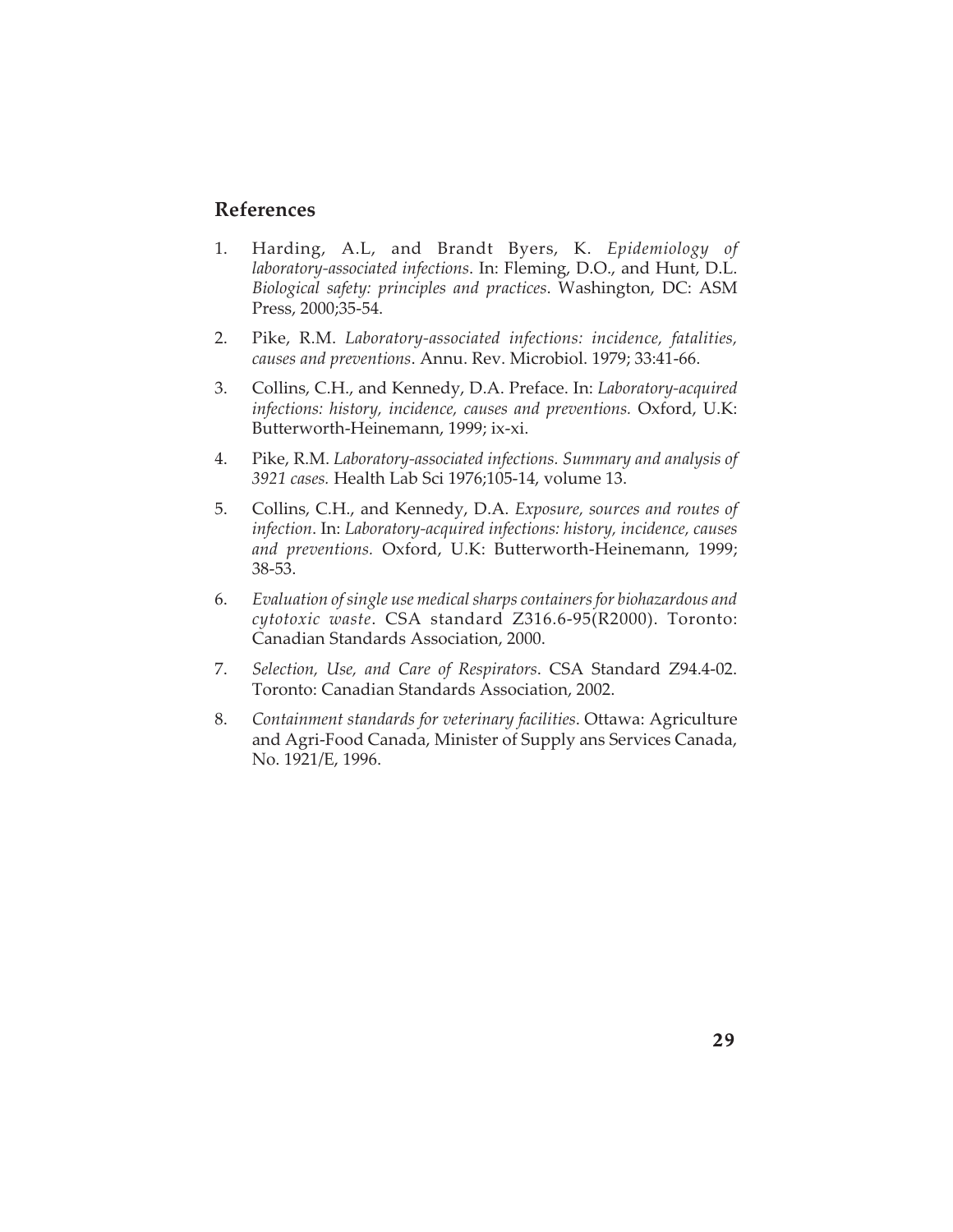# **Chapter 4** Laboratory Design and Physical Requirements

This chapter is designed to provide guidance on the design and layout required to achieve the four containment levels detailed in Chapter 2.

The chapter is divided into five matrices: Laboratory Location and Access; Surface (i.e., floors, walls, ceilings, sealants) Finishes and Casework; Heating, Ventilation and Air Conditioning (HVAC); Containment Perimeter; and Laboratory Services (i.e., water, drains, gas, electricity and safety equipment). Information on commissioning, certification and recertification of the containment features detailed in the matrices can be found in Chapter 5.

Matrix Legend:  $\bullet$  - mandatory  $\circ$  - recommended

## **4.1** *Matrix 1* **Laboratory Location and Access**

|                |                | Containment Level |   |                                                                                                                                                  |
|----------------|----------------|-------------------|---|--------------------------------------------------------------------------------------------------------------------------------------------------|
| Matrix 1       | $\overline{2}$ | 3                 | 4 | <b>Laboratory Location and Access</b>                                                                                                            |
| $\mathbf 1$    |                |                   |   | Separated from public areas by door.                                                                                                             |
| $\overline{2}$ |                |                   |   | Access limited to authorized personnel.                                                                                                          |
| 3              |                |                   |   | Laboratory room doors to have appro-<br>priate signage (e.g., biohazard sign,<br>containment level, contact information,<br>entry requirements). |
| 4              |                |                   |   | Size of door openings to allow passage of<br>all anticipated equipment.                                                                          |
| 5              |                |                   |   | Doors to the containment laboratory<br>lockable (this does not apply to areas<br>within the containment laboratory).                             |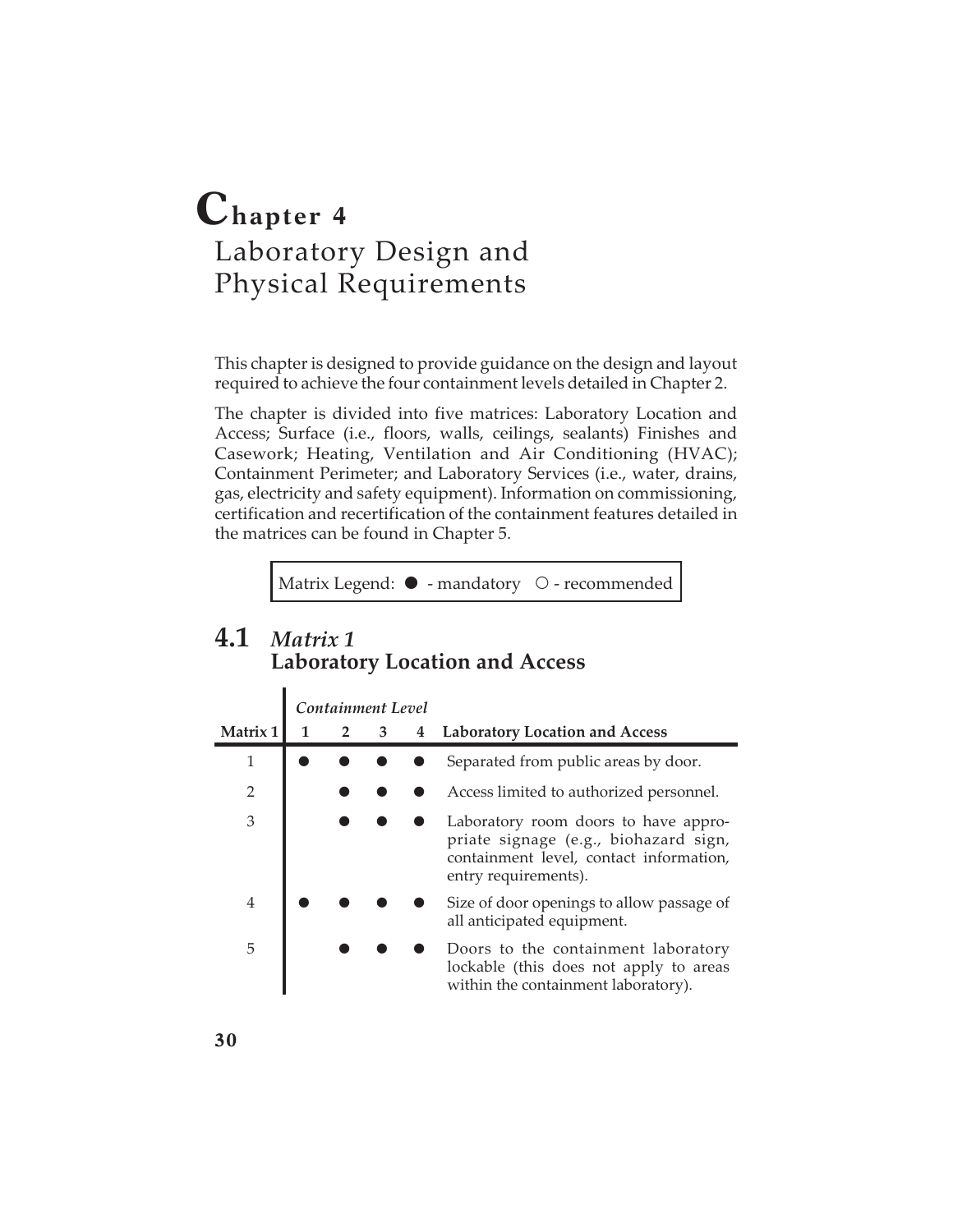|          |   |                                                             | Containment Level |   |                                                                                                                                                                                                                                                                               |
|----------|---|-------------------------------------------------------------|-------------------|---|-------------------------------------------------------------------------------------------------------------------------------------------------------------------------------------------------------------------------------------------------------------------------------|
| Matrix 1 | 1 | 2                                                           | 3                 | 4 | <b>Laboratory Location and Access</b>                                                                                                                                                                                                                                         |
| 6        |   |                                                             |                   |   | Doors to provide restricted access by<br>installation of a controlled access system<br>(e.g., card key) or equivalent.                                                                                                                                                        |
| 7        |   |                                                             | O                 |   | Electronic locking systems to be backed<br>up with a physical key-lock system.                                                                                                                                                                                                |
| 8        |   | $\left(\begin{smallmatrix} 1 \\ 1 \end{smallmatrix}\right)$ |                   |   | Office areas to be located outside of<br>laboratory. Paperwork<br>containment<br>stations for data collection can be within<br>containment laboratory provided they are<br>located away from laboratory work areas.                                                           |
| 9        |   |                                                             |                   |   | Entry to laboratory to be provided via an<br>anteroom.                                                                                                                                                                                                                        |
| 10       |   |                                                             |                   |   | Anteroom door(s) located between the<br>clean and dirty change rooms not to be<br>opened simultaneously with either the<br>containment laboratory door or the clean<br>change entry door. (Interlock, visual or<br>audible alarms, or protocols are all<br>acceptable means.) |
| 11       |   |                                                             |                   |   | Anteroom door(s) located between the<br>clean and dirty change rooms not to be<br>opened simultaneously with either the<br>containment laboratory door or the clean<br>change entry door (interlock only).                                                                    |
| 12       |   |                                                             |                   |   | Interlocked doors, if present, to have<br>manual overrides for emergency exit.                                                                                                                                                                                                |
| 13       |   |                                                             |                   |   | Entry to laboratory zone to be provided<br>with clothing change areas separating<br>personal and laboratory clothing dedi-<br>cated to that zone (i.e., "clean" change<br>area separated from "dirty" change area).                                                           |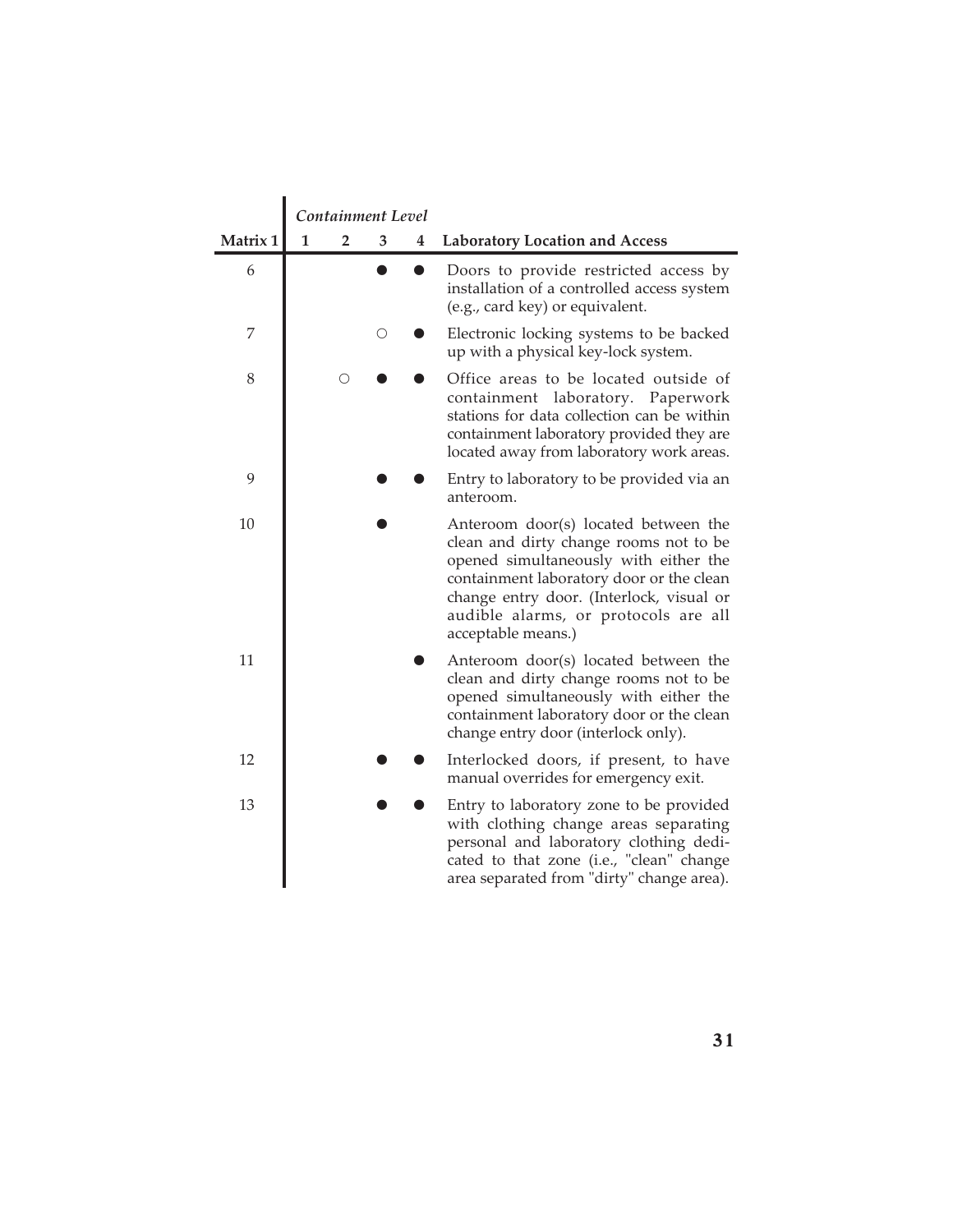|          |   | Containment Level |   |   |                                                                                                                                                                                                                                                                                                                                                                                                                      |
|----------|---|-------------------|---|---|----------------------------------------------------------------------------------------------------------------------------------------------------------------------------------------------------------------------------------------------------------------------------------------------------------------------------------------------------------------------------------------------------------------------|
| Matrix 1 | 1 | 2                 | 3 | 4 | <b>Laboratory Location and Access</b>                                                                                                                                                                                                                                                                                                                                                                                |
| 14       |   |                   |   |   | Exit from laboratory to be provided with<br>a walk-through shower on the contain-<br>ment barrier (i.e., between "dirty" and<br>"clean" change anterooms).<br>(CL3 laboratories manipulating organisms,<br>such as HIV, that are not infectious via<br>inhalation, are not required to fulfil this<br>criterion.                                                                                                     |
| 15       |   |                   |   |   | Entry to laboratory to be provided via<br>anteroom with airtight doors (e.g.,<br>inflatable or compression seal); for<br>laboratories using only a Class III BSC<br>biological safety cabinet line, airtight<br>doors are not required.                                                                                                                                                                              |
| 16       |   |                   |   |   | Entry to laboratory zone to be provided<br>with a suit change area, a chemical<br>shower on the containment barrier (i.e.,<br>between the laboratory and suit change<br>area) and water shower on exit from the<br>zone (i.e., between "dirty" and "clean"<br>change areas); for laboratories using only<br>a Class III biological safety cabinet line,<br>suit change area and chemical shower are<br>not required. |
| 17       |   |                   | О |   | Containment laboratories to be located in<br>close proximity to supporting mechanical<br>services to limit the amount of potentially<br>contaminated services.                                                                                                                                                                                                                                                       |
| 18       |   |                   | ◯ |   | Containment laboratories to be located away<br>from external building envelope walls.                                                                                                                                                                                                                                                                                                                                |
| 19       |   |                   | О | О | A laboratory support area to be provided<br>adjacent to the containment facility for all<br>supporting laboratory manipulations.                                                                                                                                                                                                                                                                                     |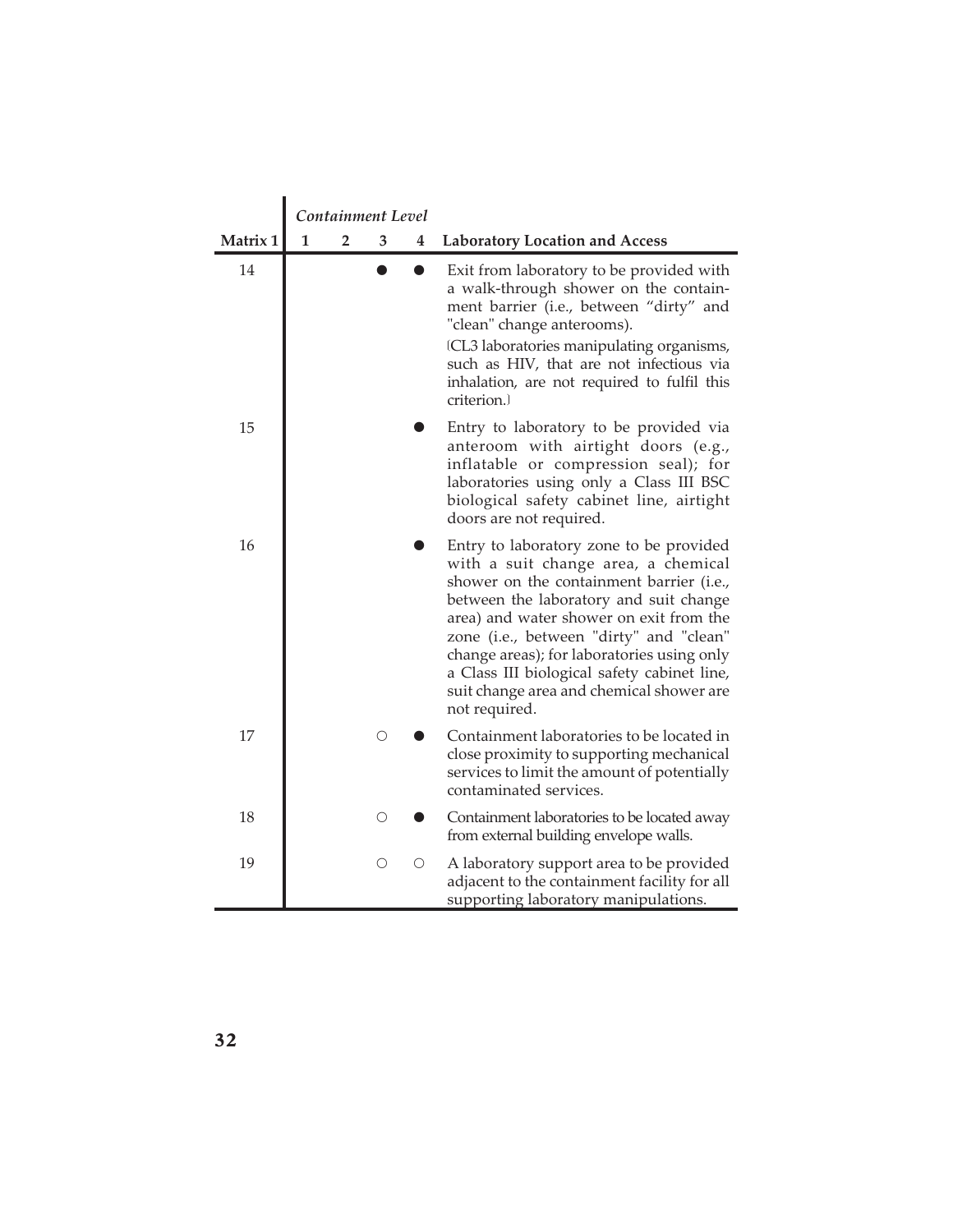## **4.2** *Matrix 2* **Surface (i.e., floors, walls, ceilings, sealants) Finishes and Casework**

|                |   |                | Containment Level |   |                                                                                                                                                                                                                                |
|----------------|---|----------------|-------------------|---|--------------------------------------------------------------------------------------------------------------------------------------------------------------------------------------------------------------------------------|
|                |   |                |                   |   | Surface (i.e., floors, walls, ceilings,                                                                                                                                                                                        |
| Matrix 2       | 1 | $\overline{2}$ | 3                 | 4 | sealants) Finishes and Casework                                                                                                                                                                                                |
| $\mathbf{1}$   |   | Ω              |                   |   | Doors, frames, casework and bench tops<br>to be nonabsorptive (i.e., the use of<br>organic materials should be avoided).                                                                                                       |
| $\overline{2}$ |   |                |                   |   | Working surfaces of bench tops to be<br>non-absorptive.                                                                                                                                                                        |
| 3              | Ω |                |                   |   | Surfaces to be scratch, stain, moisture,<br>chemical and heat resistant in accordance<br>with laboratory function.                                                                                                             |
| 4              | Ω |                |                   |   | Surfaces to provide impact resistance in<br>accordance with laboratory function.                                                                                                                                               |
| 5              |   |                |                   |   | Surfaces to be continuous and compatible<br>with adjacent and overlapping materials<br>(i.e., to maintain adhesion and a con-<br>tinuous perimeter); wall and floor<br>welded seams are acceptable in level 3<br>laboratories. |
| 6              |   |                |                   |   | Continuity of seal to be maintained<br>between the floor and wall (a continuous<br>cove floor finish up the wall is<br>recommended).                                                                                           |
| 7              |   |                |                   |   | Interior surfaces to minimize movement<br>of gases and liquid through perimeter<br>membrane.                                                                                                                                   |
| 8              |   |                |                   |   | Interior coatings to be gas and chemical<br>resistant in accordance with laboratory<br>function (e.g., will withstand chemical<br>disinfection, fumigation).                                                                   |
| 9              |   |                |                   |   | Interior coatings to be cleanable.                                                                                                                                                                                             |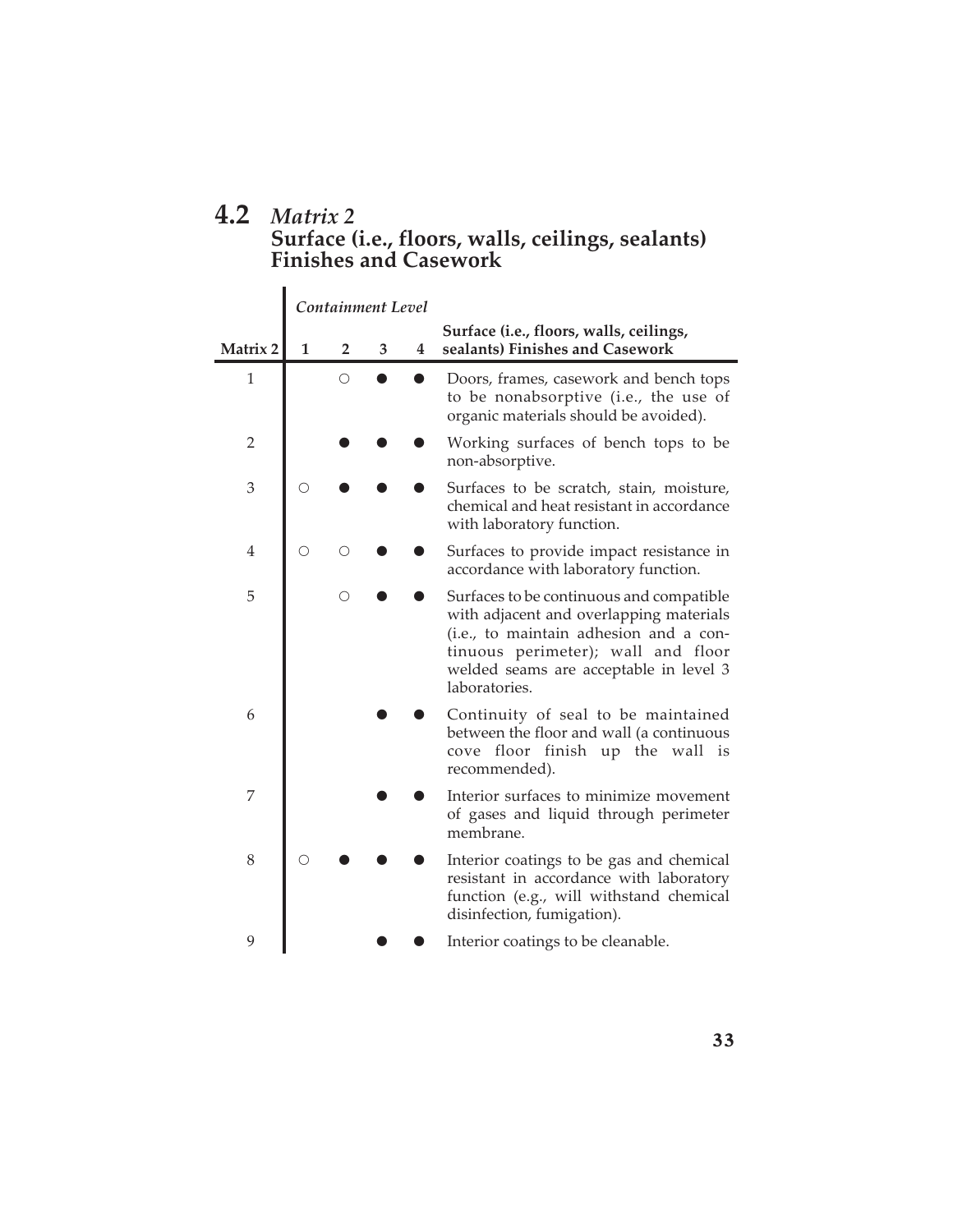|          |            | Containment Level |   |                                               |                                                                                                                                                                     |
|----------|------------|-------------------|---|-----------------------------------------------|---------------------------------------------------------------------------------------------------------------------------------------------------------------------|
| Matrix 2 | 1          | 2                 | 3 | 4                                             | Surface (i.e., floors, walls, ceilings,<br>sealants) Finishes and Casework                                                                                          |
| 10       |            |                   |   |                                               | Structural stability to withstand 1.25<br>times maximum design pressure under<br>supply and exhaust fan failure conditions<br>(i.e., no wall distortion or damage). |
| 11       |            |                   |   |                                               | Bench tops to have no open seams.                                                                                                                                   |
| 12       |            |                   |   | ∩                                             | Bench tops to contain spills of materials<br>(e.g., with marine edges and drip stops).                                                                              |
| 13       | О          | ∩                 | ∩ |                                               | Benches, doors, drawers, door handles,<br>etc. to have rounded rims and corners.                                                                                    |
| 14       | О          |                   | ∩ | $\left(\begin{array}{c} \end{array}\right)$   | Backsplashes, if installed tight to wall, to<br>be sealed at wall-bench junction.                                                                                   |
| 15       | О          | ∩                 | ∩ | Ω                                             | Reagent shelving to be equipped with lip<br>edges.                                                                                                                  |
| 16       | $\bigcirc$ | ∩                 | ∩ | $\left(\begin{array}{c} 1 \end{array}\right)$ | Drawers to be equipped with catches, i.e.,<br>to prevent the drawer from being pulled<br>out of the cabinet.                                                        |
| 17       |            |                   |   | ()                                            | Drawers to be of one piece construction.                                                                                                                            |
| 18       |            |                   |   | ()                                            | Cabinet doors not to be self-closing.                                                                                                                               |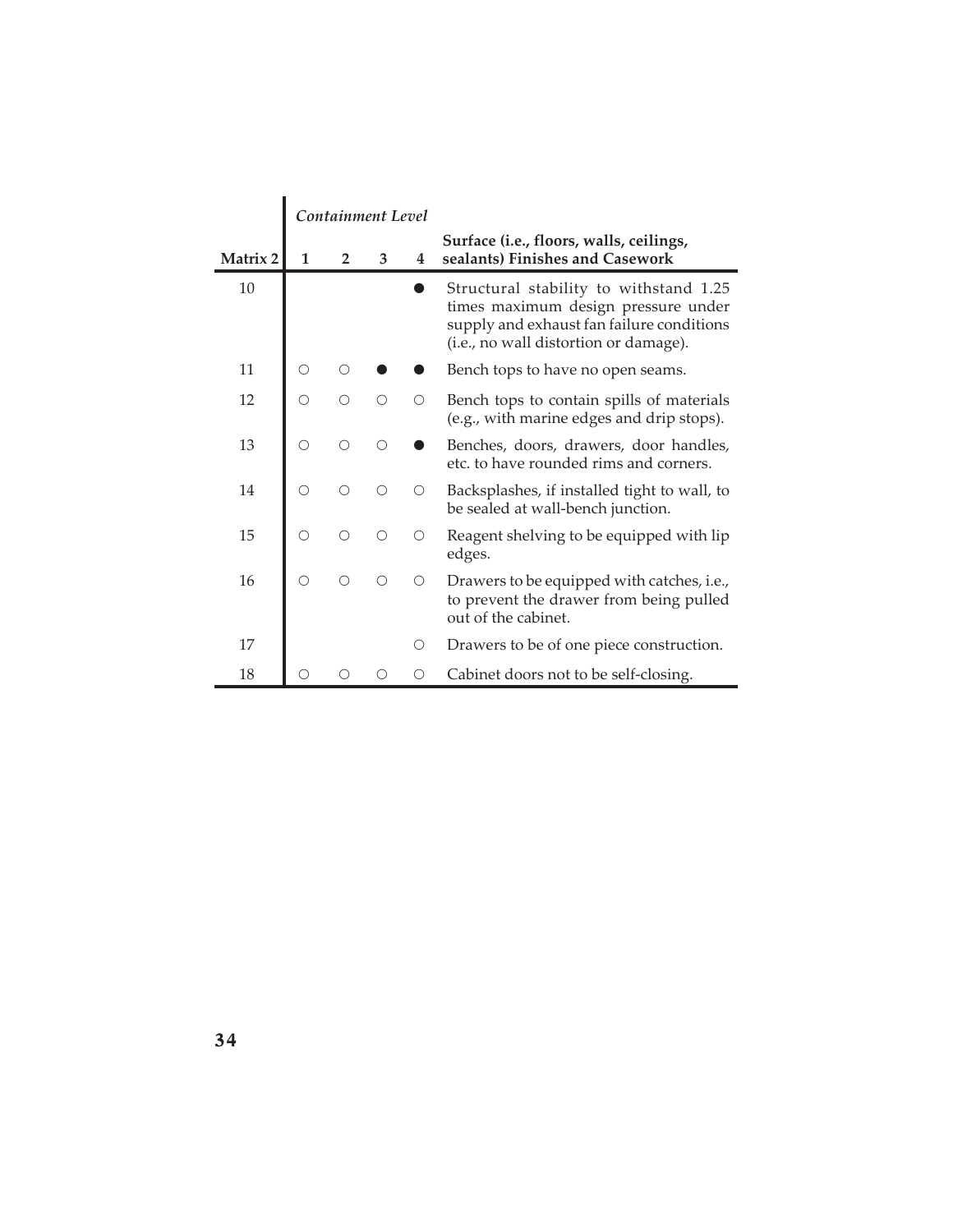## **4.3** *Matrix 3* **Heating, Ventilation and Air Conditioning (HVAC)**

|                |   |   | Containment Level |   |                                                                                                                                                                                             |
|----------------|---|---|-------------------|---|---------------------------------------------------------------------------------------------------------------------------------------------------------------------------------------------|
| Matrix 3       | 1 |   | 3                 | 4 | <b>HVAC</b>                                                                                                                                                                                 |
| 1              |   | ∩ |                   |   | 100% outside air to be supplied.                                                                                                                                                            |
| 2              |   |   |                   |   | Directional inward airflow provided<br>such that air will always flow towards<br>areas of higher containment (e.g., $\pm$ 25 Pa<br>differential).                                           |
| 3              |   |   |                   |   | Visual pressure differential monitoring<br>devices to be provided at entry to<br>containment laboratory.                                                                                    |
| $\overline{4}$ |   |   |                   |   | Room pressure differential monitoring<br>lines penetrating the containment barrier<br>to be provided with filters of efficiency<br>equal to that of HEPA filtration.                        |
| 5              |   |   |                   |   | Alarm (visual or audible) to be provided<br>in the laboratory and outside laboratory<br>area (i.e., to warn others and maintenance<br>personnel) to signal air handling systems<br>failure. |
| 6              |   |   |                   |   | Where determined necessary by a local<br>risk assessment, supply air duct to be<br>provided with backdraft protection (i.e.,<br>HEPA filter; bubble tight backdraft<br>damper).             |
| 7              |   |   |                   |   | Supply air to be HEPA filtered.                                                                                                                                                             |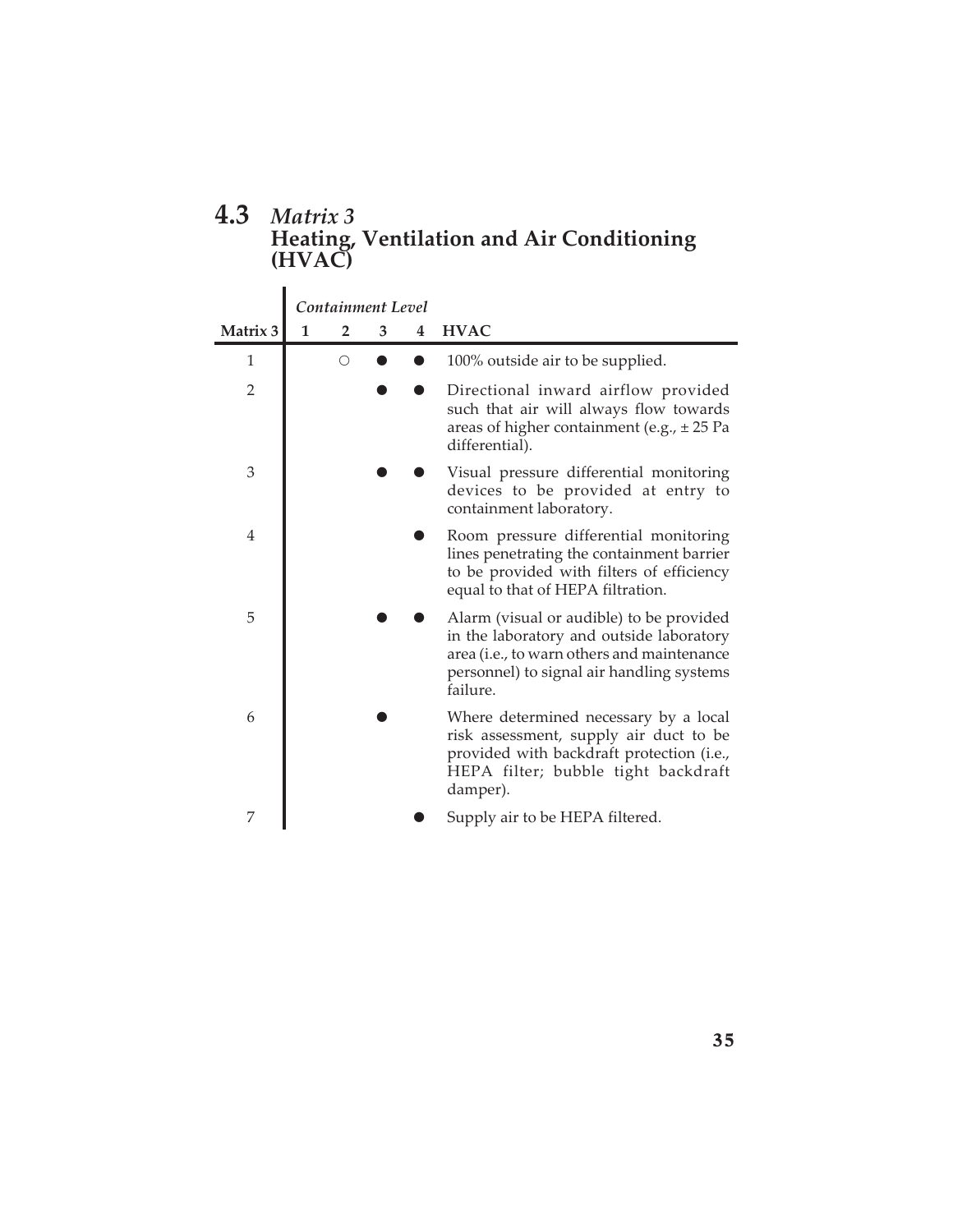|          |   | Containment Level |   |   |                                                                                                                                                                                                                                                                                                                                                                                                                             |
|----------|---|-------------------|---|---|-----------------------------------------------------------------------------------------------------------------------------------------------------------------------------------------------------------------------------------------------------------------------------------------------------------------------------------------------------------------------------------------------------------------------------|
| Matrix 3 | 1 | 2                 | 3 | 4 | <b>HVAC</b>                                                                                                                                                                                                                                                                                                                                                                                                                 |
| 8        |   |                   |   |   | Supply air system to be independent of<br>other laboratory areas. CL3 supply can be<br>combined with areas of lower contain-<br>ment when provided with backdraft<br>protection (i.e., HEPA filter, bubble tight<br>backdraft damper) downstream from the<br>connection.<br>(For CL3 laboratories manipulating<br>organisms, such as HIV, that are not<br>infectious via inhalation this criterion is<br>only recommended.) |
| 9        |   |                   |   |   | Supply air system to be interlocked (i.e.,<br>fans, dampers, electrical) with exhaust air<br>system, to prevent sustained laboratory<br>positive pressurization.                                                                                                                                                                                                                                                            |
| 10       |   |                   |   |   | Exhaust air to be HEPA filtered.<br>(CL3 laboratories manipulating organisms,<br>such as HIV, that are not infectious via<br>inhalation are not required to fulfil this<br>criterion.)                                                                                                                                                                                                                                      |
| 11       |   |                   |   |   | Exhaust air to be passed through two<br>stages of HEPA filtration.                                                                                                                                                                                                                                                                                                                                                          |
| 12       |   |                   |   |   | HEPA filters installed into the supply and<br>exhaust system to conform to the require-<br>ments of IEST-RP-CC001.3 <sup>(1)</sup> .                                                                                                                                                                                                                                                                                        |
| 13       |   |                   |   |   | Supply HEPA filter housings to be<br>designed to withstand structural change<br>at applied pressure of 2500 Pa [10 in. w.g.].                                                                                                                                                                                                                                                                                               |
| 14       |   |                   |   |   | Where HEPA filters are used for<br>backdraft protection in accordance with<br>local risk assessment, supply HEPA filter<br>housings to be designed to withstand<br>structural change at applied pressure of<br>2500 Pa [10 in. w.g.].                                                                                                                                                                                       |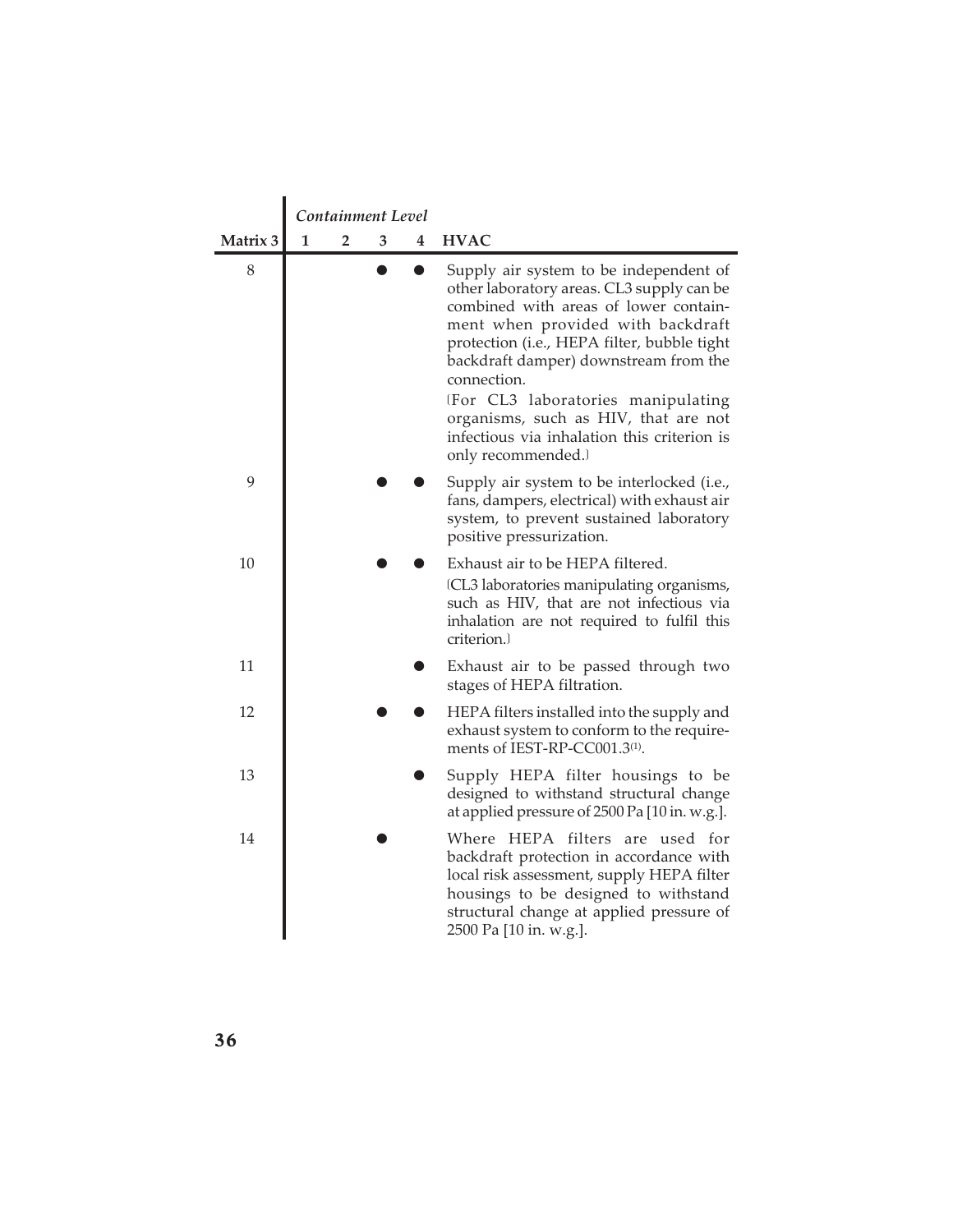|          |   |   | Containment Level |   |                                                                                                                                                                                                                                                                                                                                                             |
|----------|---|---|-------------------|---|-------------------------------------------------------------------------------------------------------------------------------------------------------------------------------------------------------------------------------------------------------------------------------------------------------------------------------------------------------------|
| Matrix 3 | 1 | 2 | 3                 | 4 | <b>HVAC</b>                                                                                                                                                                                                                                                                                                                                                 |
| 15       |   |   |                   |   | Exhaust HEPA filter housings to be<br>designed to withstand structural change<br>at applied pressure of 2500 Pa [10 in. w.g.]<br>and to be provided with a method of<br>isolation and decontamination.<br>(For CL3 laboratories manipulating<br>organisms, such as HIV, that are not<br>infectious via inhalation this criterion is<br>only recommended.)   |
| 16       |   |   |                   |   | Exhaust air system to be independent of<br>other laboratory areas. CL3 exhaust can be<br>combined with areas of lower contain-<br>ment when provided with a HEPA filter<br>upstream from the connection.<br>(For CL3 laboratories manipulating<br>organisms, such as HIV, that are not<br>infectious via inhalation this criterion is<br>only recommended.) |
| 17       |   |   | Ω                 |   | Supply and exhaust systems located<br>outside of containment to be accessible<br>for repairs, maintenance, cleaning and<br>inspection.                                                                                                                                                                                                                      |
| 18       |   |   |                   |   | Supply air ductwork that is outside the<br>containment perimeter (e.g., between<br>containment perimeter and HEPA filter<br>or bubble tight backdraft damper) to be<br>sealed airtight in accordance with Sheet<br>Metal and Air Conditioning Contractors<br>National Association (SMACNA) Seal<br>Class $A^{(2)}$ .                                        |
| 19       |   |   |                   |   | Where backdraft protection is required in<br>accordance with local risk assessment,<br>supply air ductwork that is outside the<br>containment perimeter (e.g., between<br>containment perimeter and HEPA filter<br>or bubble tight backdraft damper) to be<br>sealed airtight in accordance with<br>SMACNA Seal Class A <sup>(2)</sup> .                    |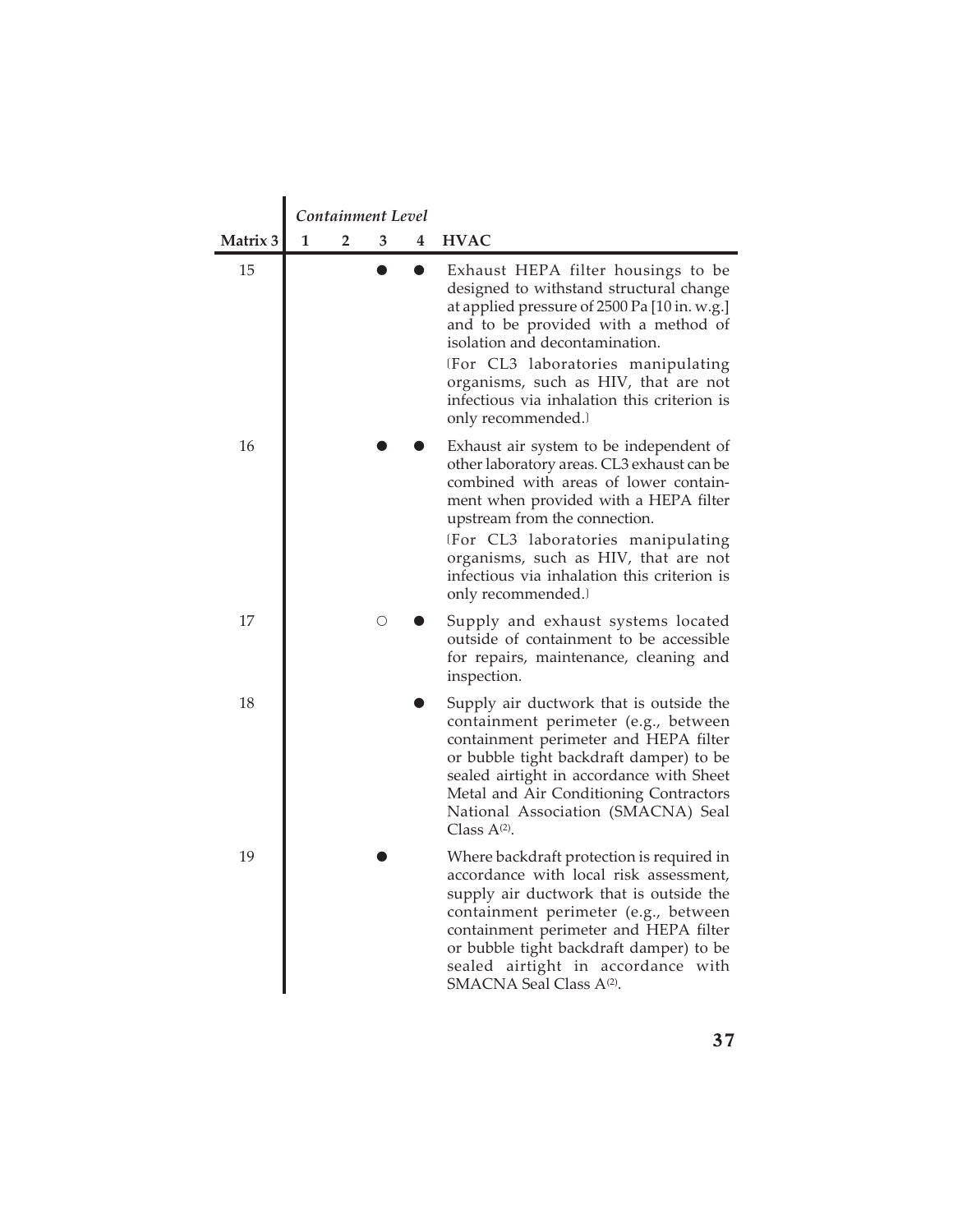|          |   | Containment Level |   |   |                                                                                                                                                                                                                                                                                                                                                                                                                                                             |
|----------|---|-------------------|---|---|-------------------------------------------------------------------------------------------------------------------------------------------------------------------------------------------------------------------------------------------------------------------------------------------------------------------------------------------------------------------------------------------------------------------------------------------------------------|
| Matrix 3 | 1 | $\overline{2}$    | 3 | 4 | <b>HVAC</b>                                                                                                                                                                                                                                                                                                                                                                                                                                                 |
| 20       |   |                   |   |   | Exhaust air ductwork that is outside the<br>containment perimeter (e.g., between<br>containment perimeter and HEPA filter<br>or bubble tight backdraft damper) to be<br>sealed airtight in accordance with<br>SMACNA Seal Class A <sup>(2)</sup> .<br>(CL3 laboratories manipulating organisms,<br>such as HIV, that are not infectious via<br>inhalation are not required to fulfil this<br>criterion.                                                     |
| 21       |   |                   |   |   | Airflow control devices and duct sensors<br>to be located downstream of the exhaust<br>HEPA filter and upstream of the supply<br>bubble tight backdraft damper or HEPA<br>filter, or if located upstream, duct<br>penetrations to be sealed in accordance<br>with SMACNA Seal Class A <sup>(2)</sup> .<br>(CL3 laboratories manipulating organisms,<br>such as HIV, that are not infectious via<br>inhalation are not required to fulfil this<br>criterion. |
| 22       |   |                   |   |   | Bubble tight backdraft dampers and<br>HEPA filters to be located in close<br>proximity to the containment perimeter.<br>(CL3 laboratories manipulating organisms,<br>such as HIV, that are not infectious via<br>inhalation are not required to fulfil this<br>criterion.                                                                                                                                                                                   |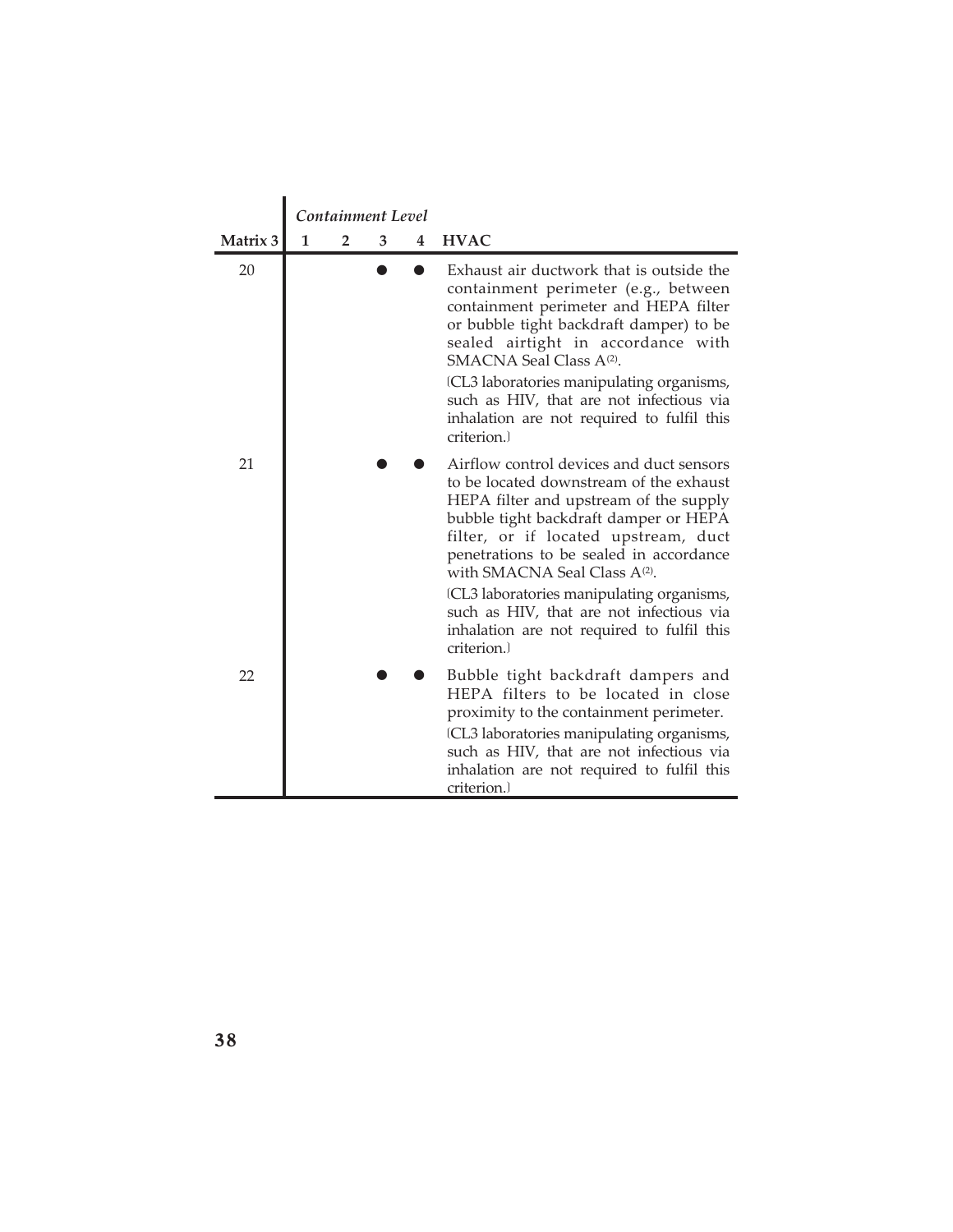| $4.4$ Matrix 4               |
|------------------------------|
| <b>Containment Perimeter</b> |

|                |            |                | Containment Level |   |                                                                                                                                                                                                                                                                                                                                                                                    |
|----------------|------------|----------------|-------------------|---|------------------------------------------------------------------------------------------------------------------------------------------------------------------------------------------------------------------------------------------------------------------------------------------------------------------------------------------------------------------------------------|
| Matrix 4       | 1          | $\overline{2}$ | 3                 | 4 | <b>Containment Perimeter</b>                                                                                                                                                                                                                                                                                                                                                       |
| 1              | $\bigcirc$ |                |                   |   | Autoclave or other acceptable means of<br>waste treatment/disposal to be provided.                                                                                                                                                                                                                                                                                                 |
| $\overline{2}$ |            |                |                   |   | Double-door barrier autoclave with<br>bioseal to be located on containment<br>barrier; body of autoclave to be<br>preferably located outside of contain-<br>ment for ease of maintenance.<br>(For CL3 laboratories manipulating<br>organisms, such as HIV, that are not<br>infectious via inhalation it is not<br>mandatory that the autoclave be a<br>double-door barrier model.) |
| 3              |            |                |                   |   | Barrier autoclave to be equipped with<br>interlocking doors, or visual or audible<br>alarms to prevent both doors from<br>opening at the same time.                                                                                                                                                                                                                                |
| $\overline{4}$ |            |                |                   |   | Barrier autoclave to be equipped with<br>interlocking doors, and visual or audible<br>alarms to prevent both doors from<br>opening at the same time.                                                                                                                                                                                                                               |
| 5              |            |                |                   |   | For materials that cannot be autoclaved<br>(e.g., heat sensitive equipment, samples,<br>film) other proven technologies for waste<br>treatment (e.g., incineration, chemical, or<br>gas) to be provided at containment barrier.                                                                                                                                                    |
| 6              |            |                |                   |   | All penetrations to be sealed with<br>nonshrinking sealant at containment<br>barrier.                                                                                                                                                                                                                                                                                              |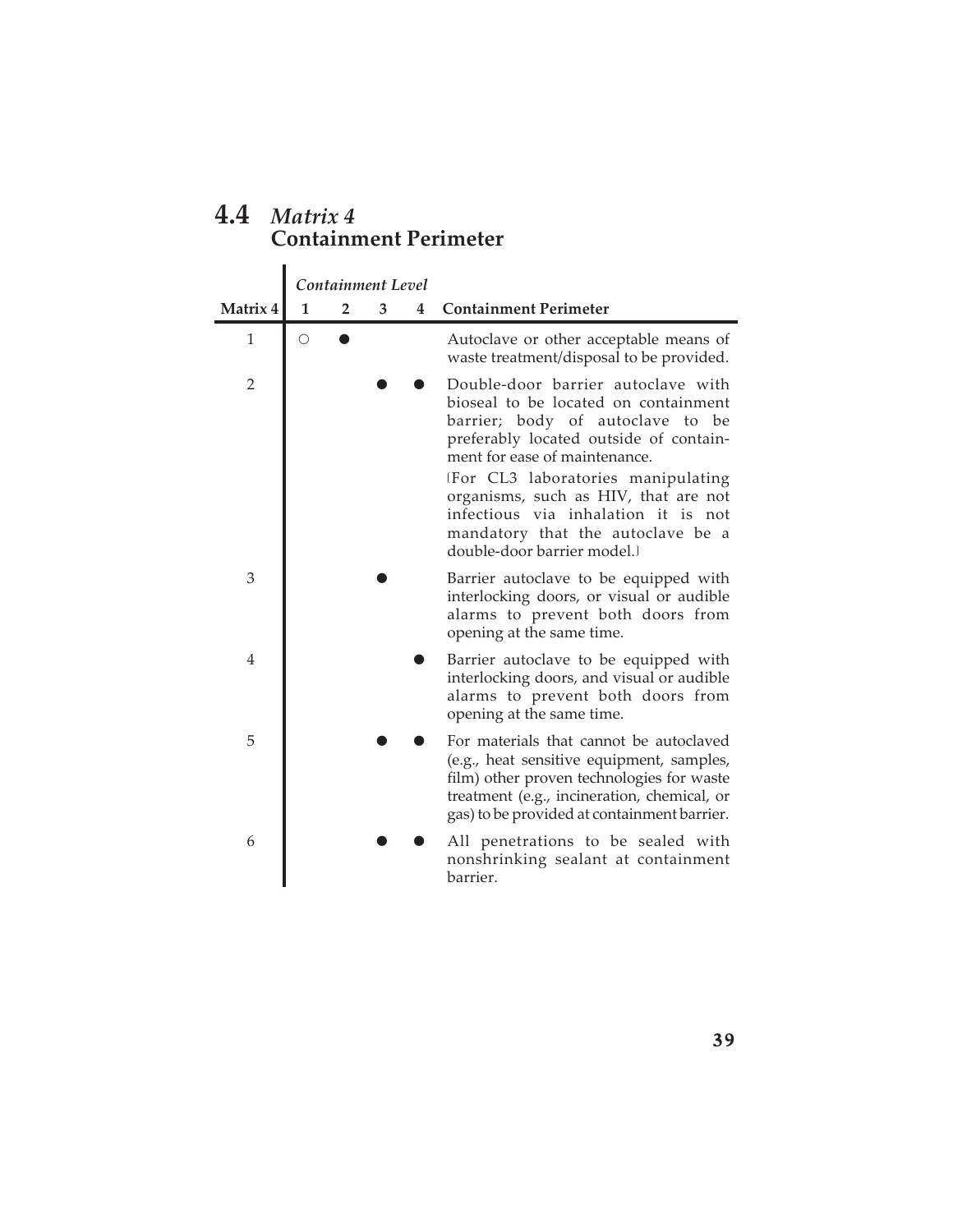| Matrix 4 | Containment Level<br>$\overline{2}$ | 3 | 4 | <b>Containment Perimeter</b>                                                                                                             |
|----------|-------------------------------------|---|---|------------------------------------------------------------------------------------------------------------------------------------------|
| 7        |                                     |   |   | All conduit and wiring to be sealed with<br>nonshrinking sealant at the containment<br>barrier.                                          |
| 8        |                                     |   |   | Windows, if they can be opened, to be<br>protected by fly screens.                                                                       |
| 9        |                                     |   |   | Windows positioned on containment<br>barrier to be sealed in place; window<br>glazing material to provide required level<br>of security. |
| 10       |                                     |   |   | Observation windows to be installed on<br>containment barrier.                                                                           |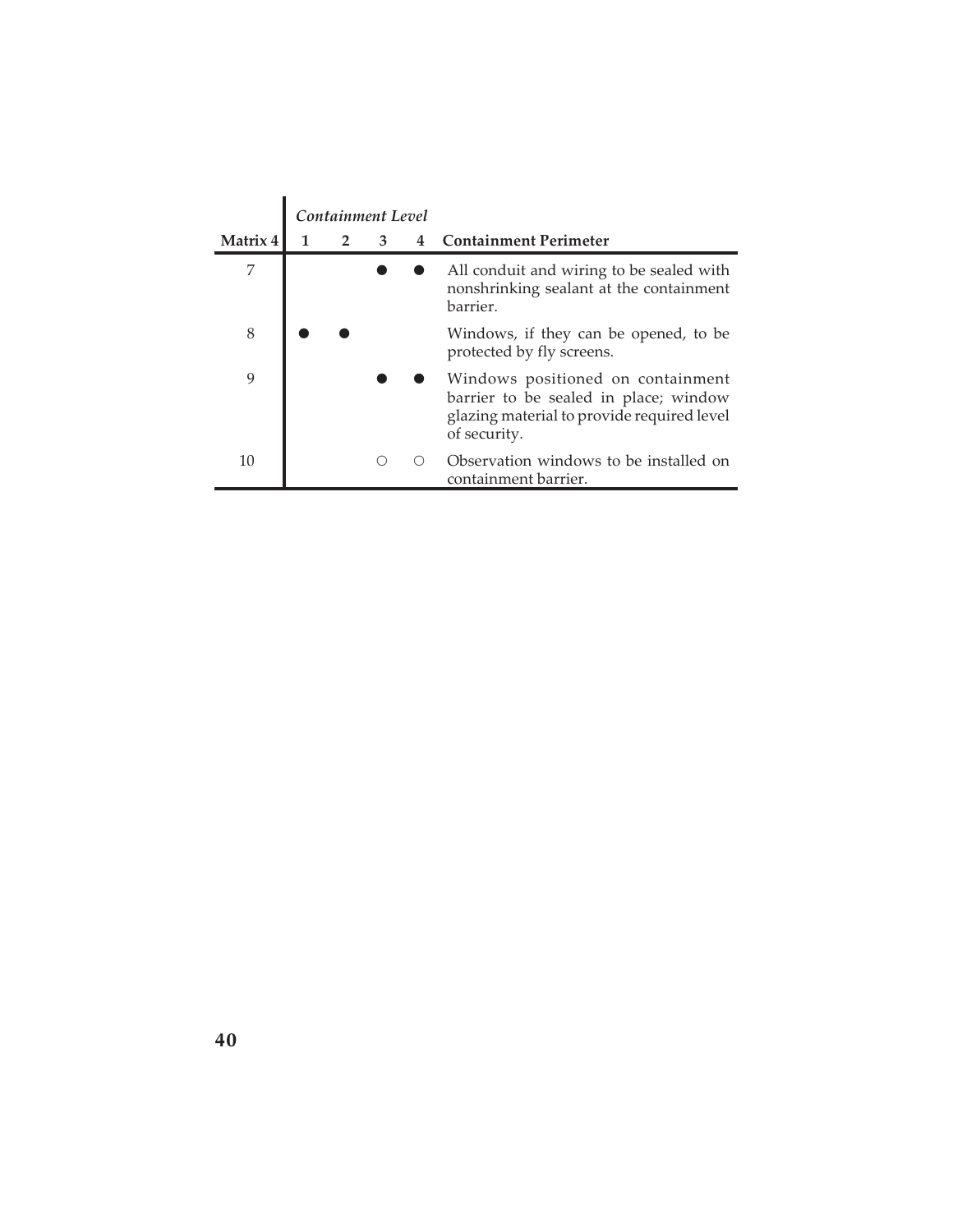## **4.5** *Matrix 5* **Laboratory Services (i.e., water, drains, gas, electricity, and safety equipment)**

|                |              | Containment Level |   |   |                                                                                                                                                                                                                                               |
|----------------|--------------|-------------------|---|---|-----------------------------------------------------------------------------------------------------------------------------------------------------------------------------------------------------------------------------------------------|
| Matrix 5       | $\mathbf{1}$ | 2                 | 3 | 4 | Laboratory Services (i.e., water, drains,<br>gas, electricity, and safety equipment)                                                                                                                                                          |
| $\mathbf{1}$   |              |                   |   |   | Hooks to be provided for laboratory coats<br>at laboratory exit; street and laboratory<br>clothing areas to be separated.                                                                                                                     |
| $\overline{2}$ |              |                   |   |   | Handwashing sinks to be located near the<br>point of exit from the laboratory or in<br>anteroom. Not applicable to CL4 suit<br>laboratories.                                                                                                  |
| 3              |              | О                 |   |   | Handwashing sinks to be provided with<br>"hands-free" capability.                                                                                                                                                                             |
| 4              |              |                   |   |   | BSCs and other primary containment<br>devices to be provided.                                                                                                                                                                                 |
| 5              |              | ()                |   |   | BSCs and other primary containment<br>devices to be provided. Examples for use<br>include procedures with the potential for<br>producing aerosols and those involving<br>high concentrations, large volumes or<br>particular types of agents. |
| 6              |              |                   |   |   | Emergency eyewash facilities to be<br>provided in accordance with applicable<br>regulations (i.e., ANSI Z358.1-1998(3).                                                                                                                       |
| 7              |              |                   |   |   | Emergency shower equipment to be<br>provided in accordance with applicable<br>regulations (i.e., ANSI Z358.1-1998(3).                                                                                                                         |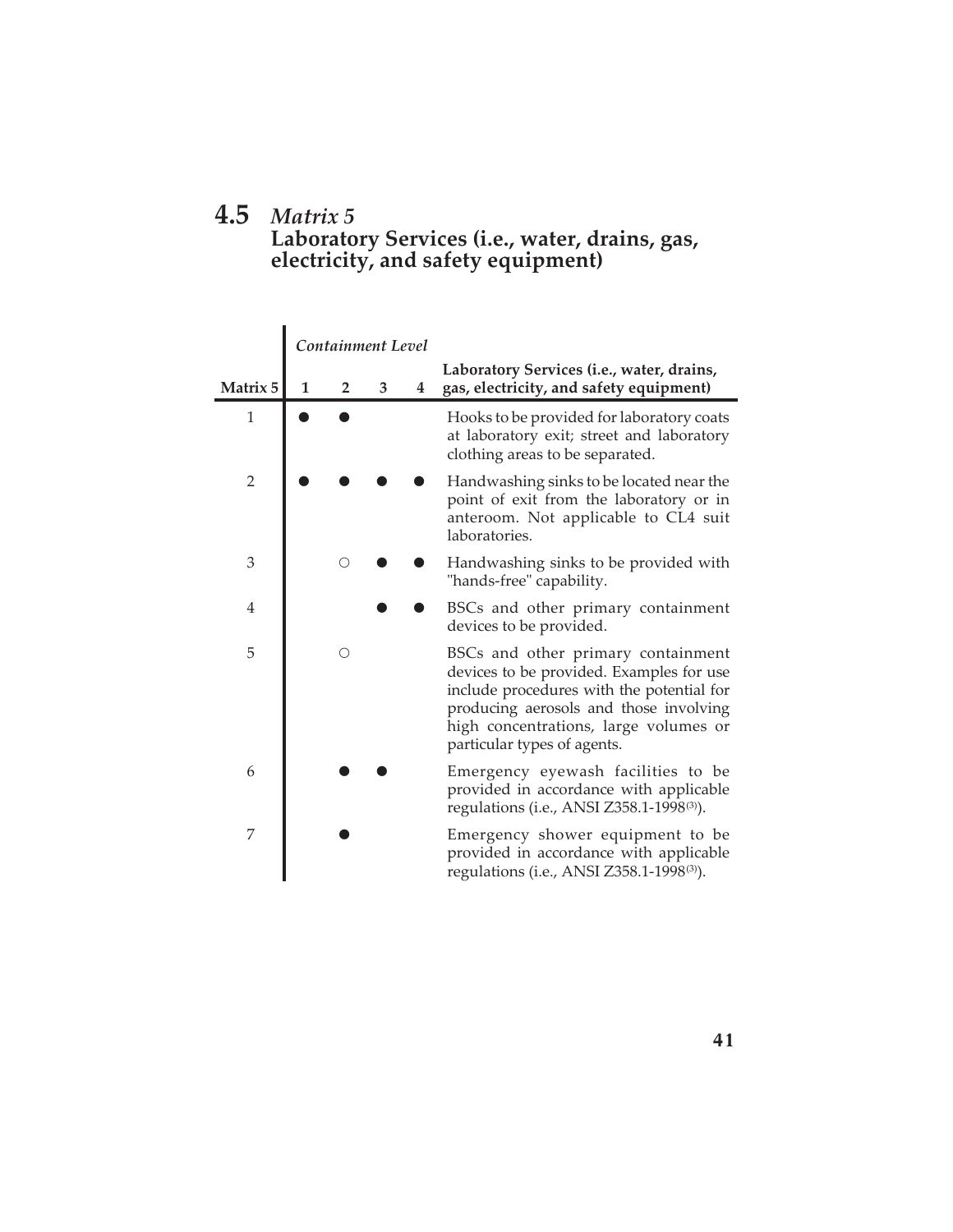|                 |   |   | Containment Level |   |                                                                                                                                                                                                                                                                                                                                                                                              |
|-----------------|---|---|-------------------|---|----------------------------------------------------------------------------------------------------------------------------------------------------------------------------------------------------------------------------------------------------------------------------------------------------------------------------------------------------------------------------------------------|
| <b>Matrix 5</b> | 1 | 2 | 3                 | 4 | Laboratory Services (i.e., water, drains,<br>gas, electricity, and safety equipment)                                                                                                                                                                                                                                                                                                         |
| 8               |   |   |                   |   | When it is not possible to limit the<br>quantities of hazardous chemicals within<br>the laboratory, emergency shower equip-<br>ment to be provided in accordance with<br>applicable<br>regulations (i.e.,<br>ANSI<br>Z358.1-1998(3).                                                                                                                                                         |
| 9               |   |   |                   |   | Domestic water branch piping serving<br>laboratory area(s) to be provided with<br>backflow prevention, in accordance with<br>CAN/CSA-B64.10-01/B64.10.1-01 <sup>(4)</sup> , and<br>isolation valve, to be located in close<br>proximity to the containment barrier.                                                                                                                          |
| 10              |   |   |                   |   | Drain lines and associated piping<br>(including autoclave condensate) to be<br>separated from lower containment<br>laboratory areas and to go directly to<br>main building sanitary sewer at point of<br>exit from building (downstream of all<br>other connections).                                                                                                                        |
| 11              |   |   |                   |   | Drain lines and associated piping<br>(including autoclave condensate) to be<br>separated from areas of lower contain-<br>ment and to be connected to an effluent<br>sterilization system.                                                                                                                                                                                                    |
| 12              |   |   |                   |   | Drains connected to effluent sterilization<br>to be sloped towards sterilization system<br>to ensure gravity flow; consideration<br>should be given to the installation of<br>valves to isolate sections of piping for in<br>decontamination; the effluent<br>situ<br>sterilization system (e.g., piping, valves,<br>tank) to be heat and chemical resistant<br>consistent with application. |
| 13              |   |   |                   |   | Autoclave condensate drain to have a<br>closed connection.<br>For CL3, open<br>connection is allowable if located within<br>containment barrier.                                                                                                                                                                                                                                             |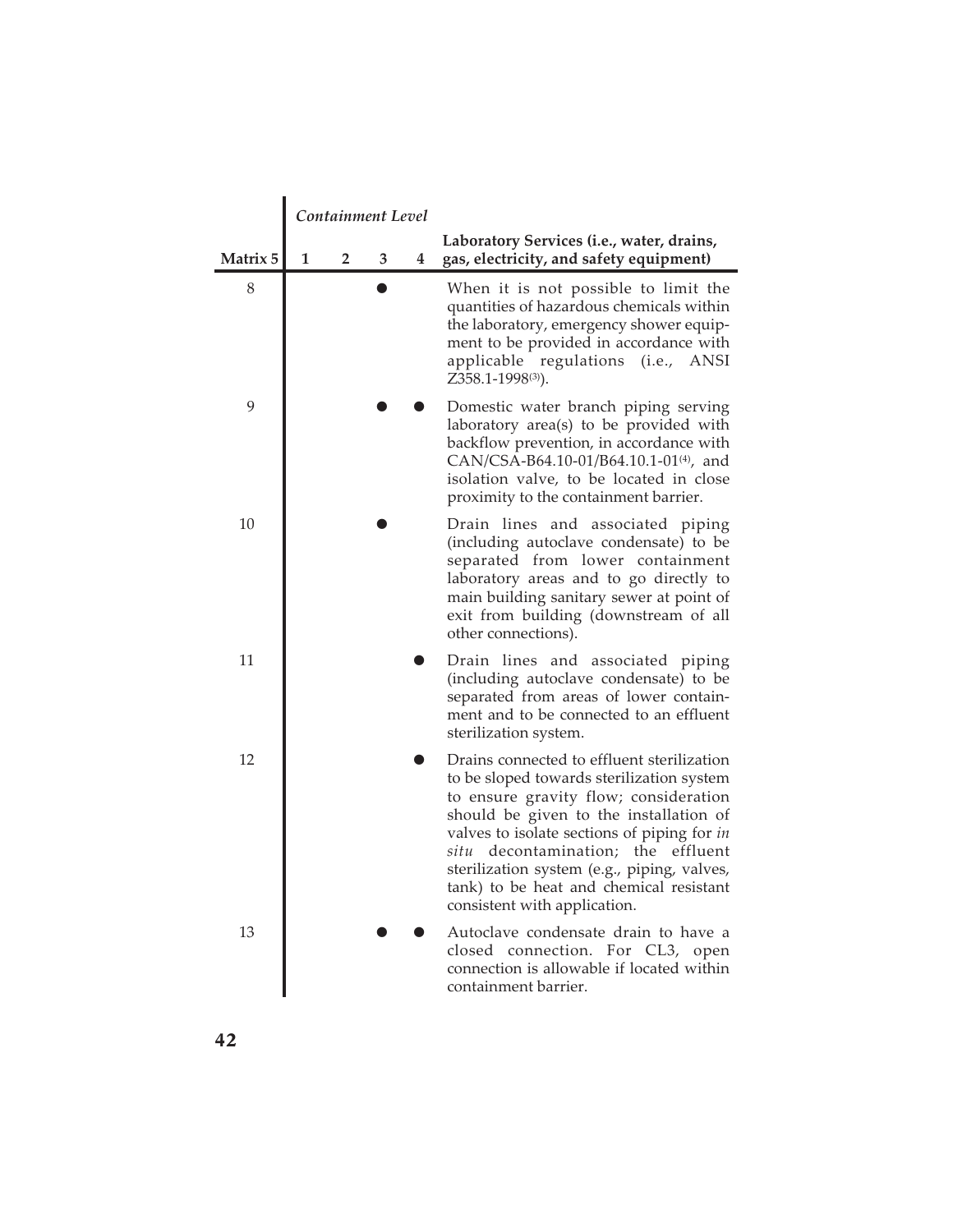|          |              | Containment Level       |   |                  |                                                                                                                                                                                                                                                                                                                                                                                                      |
|----------|--------------|-------------------------|---|------------------|------------------------------------------------------------------------------------------------------------------------------------------------------------------------------------------------------------------------------------------------------------------------------------------------------------------------------------------------------------------------------------------------------|
| Matrix 5 | $\mathbf{1}$ | $\overline{\mathbf{2}}$ | 3 | $\boldsymbol{4}$ | Laboratory Services (i.e., water, drains,<br>gas, electricity, and safety equipment)                                                                                                                                                                                                                                                                                                                 |
| 14       |              |                         |   |                  | Drainage traps to be provided to required<br>deep seal depth in consideration of air<br>pressure differentials.                                                                                                                                                                                                                                                                                      |
| 15       |              |                         | О |                  | Floor drains not to be provided, except<br>when essential (e.g., body shower and<br>animal rooms).                                                                                                                                                                                                                                                                                                   |
| 16       |              |                         |   |                  | Plumbing vent lines (including effluent<br>sterilization system) to be provided with<br>filter of efficiency equivalent to that of<br>HEPA and provided with a means of<br>isolation and decontamination.                                                                                                                                                                                            |
| 17       |              |                         |   |                  | Plumbing vent lines to be independent of<br>lower containment plumbing vent lines,<br>or combined with lines from lower<br>containment when provided with a filter<br>of efficiency equivalent to that of HEPA<br>upstream from the connection.<br>(CL3 laboratories manipulating organisms,<br>such as HIV, that are not infectious via<br>inhalation are not required to fulfil this<br>criterion. |
| 18       |              |                         | О |                  | Compressed gas cylinder(s) to be located<br>outside the laboratory.                                                                                                                                                                                                                                                                                                                                  |
| 19       |              |                         |   |                  | Laboratory supply gas piping (e.g.,<br>carbon dioxide, compressed air) to be<br>provided with backflow prevention.                                                                                                                                                                                                                                                                                   |
| 20       |              |                         |   |                  | Portable vacuum pump to be provided in<br>the laboratory. Internal contamination of<br>vacuum pump to be minimized (e.g.,<br>HEPA filtration of vacuum line, use of<br>disinfectant traps).                                                                                                                                                                                                          |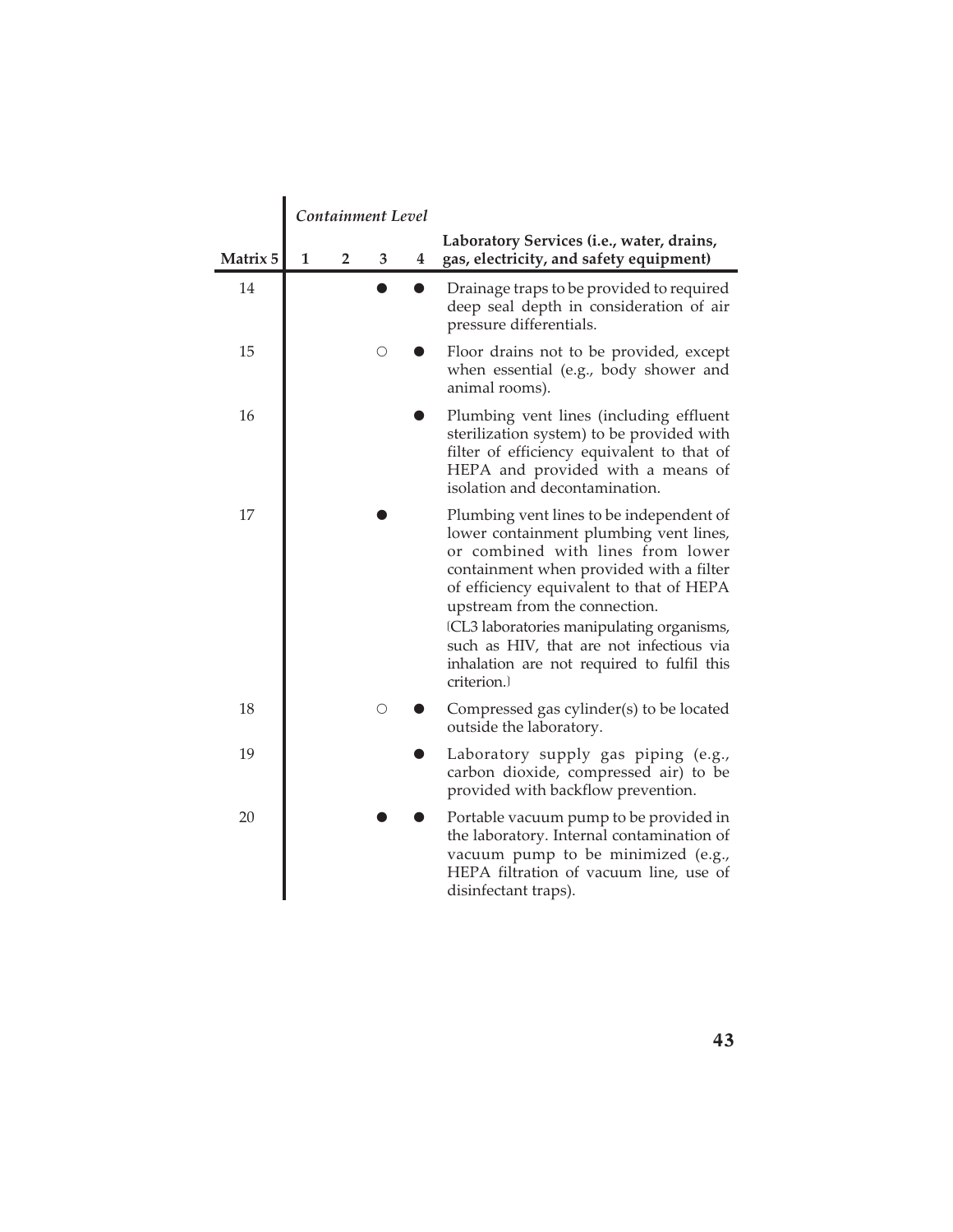|          |              | Containment Level |   |   |                                                                                                                                                                                                                                                                                                                                                                                                          |
|----------|--------------|-------------------|---|---|----------------------------------------------------------------------------------------------------------------------------------------------------------------------------------------------------------------------------------------------------------------------------------------------------------------------------------------------------------------------------------------------------------|
| Matrix 5 | $\mathbf{1}$ | 2                 | 3 | 4 | Laboratory Services (i.e., water, drains,<br>gas, electricity, and safety equipment)                                                                                                                                                                                                                                                                                                                     |
| 21       |              |                   |   |   | Compressed breathing air to be provided<br>to positive-pressure personal protective<br>equipment (i.e., for connection to the air<br>hose of suits), equipped with breathing<br>air compressors and back-up cylinders<br>(sufficient for 30 minutes per person); air<br>hose connections to be provided in all<br>areas where suits are worn, including<br>chemical shower and suit change room.         |
| 22       |              |                   |   |   | Emergency lighting to be provided.                                                                                                                                                                                                                                                                                                                                                                       |
| 23       |              |                   |   |   | Life safety systems, lighting, HVAC<br>systems, BSCs, security systems and other<br>essential equipment to be supported with<br>emergency back-up power.                                                                                                                                                                                                                                                 |
| 24       |              |                   |   |   | Circuit breakers to be located outside<br>biocontainment area.                                                                                                                                                                                                                                                                                                                                           |
| 25       |              |                   | Ω | О | Fluorescent light ballasts and starters to<br>be located outside containment area.                                                                                                                                                                                                                                                                                                                       |
| 26       |              |                   |   |   | Laboratory to be equipped with a<br>communication system between contain-<br>ment area and outside support area.                                                                                                                                                                                                                                                                                         |
| 27       |              |                   |   |   | System (e.g., fax, computer) to be<br>provided for electronic transfer of<br>information and data from laboratory<br>area to outside laboratory perimeter.<br>(Note: paperwork from the containment<br>laboratory may be removed after appro-<br>priate decontamination, i.e., autoclaving,<br>irradiation, microwaving; such practices<br>are generally not recommended for use<br>on a routine basis). |
| 28       |              |                   |   |   | Work area to be monitored (e.g., closed<br>circuit TV) from outside laboratory<br>perimeter (e.g., security/biosafety office).                                                                                                                                                                                                                                                                           |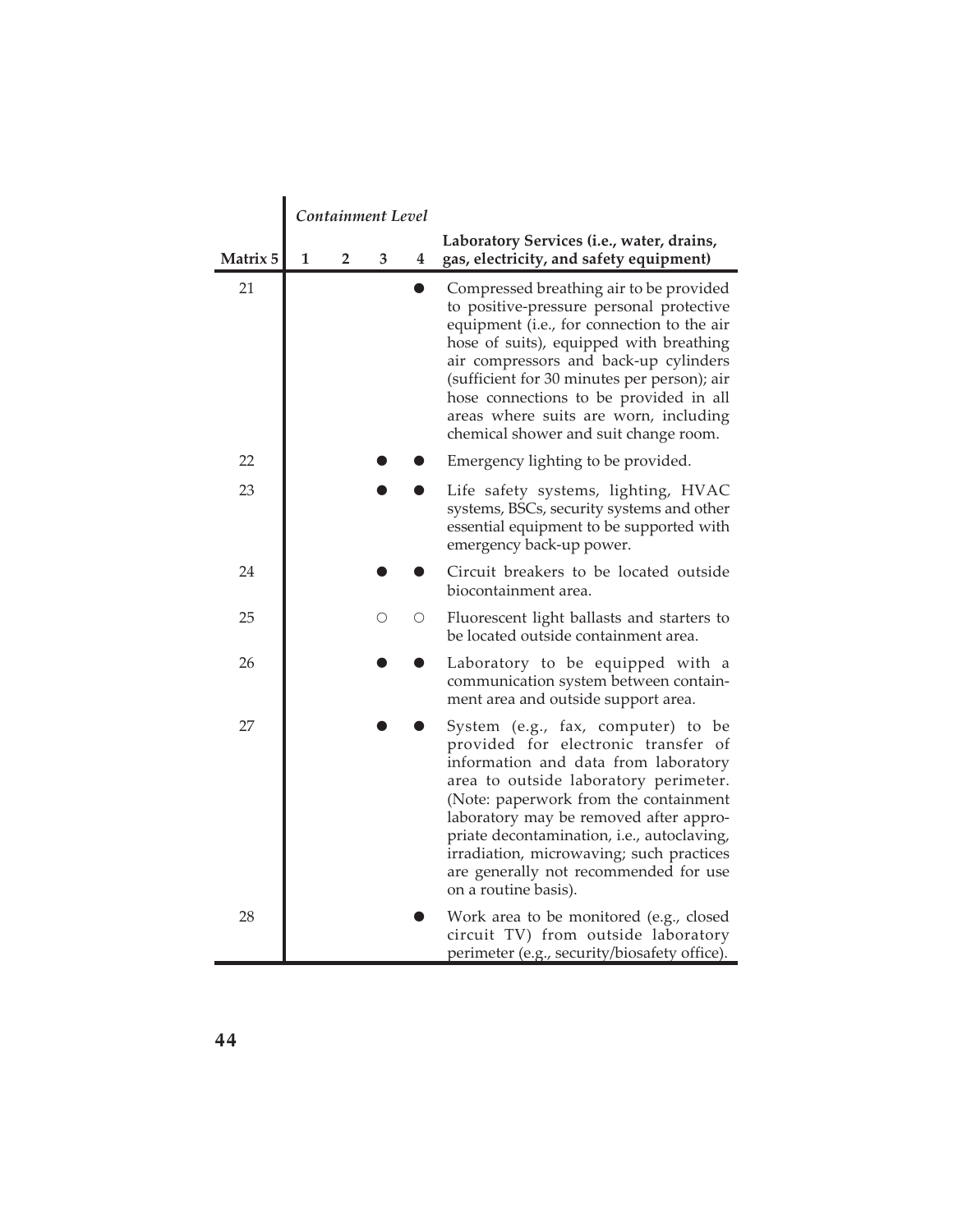#### **References**

- 1. *HEPA and ULPA filters*. IEST-RP-CC001.3. Rolling Meadows, IL: The Institute of Environmental Science and Technology, 1993.
- 2. *HVAC air duct leakage test manual*. Chantilly, Virginia: Sheet Metal and Air Conditioning Contractors National Association, Inc., 1985.
- 3. *American national standard for emergency eyewash and shower equipment*. ANSI Z358.1-1998. Arlington, Virginia: American National Standards Institute, Inc., 1998.
- 4. *Manual for the selection and installation of backflow prevention devices/manual for the maintenance and field testing of backflow prevention devices*. CAN/CSA-B64.10-01/B64.10.1-01. Toronto, ON: Canadian Standards Association, 2001.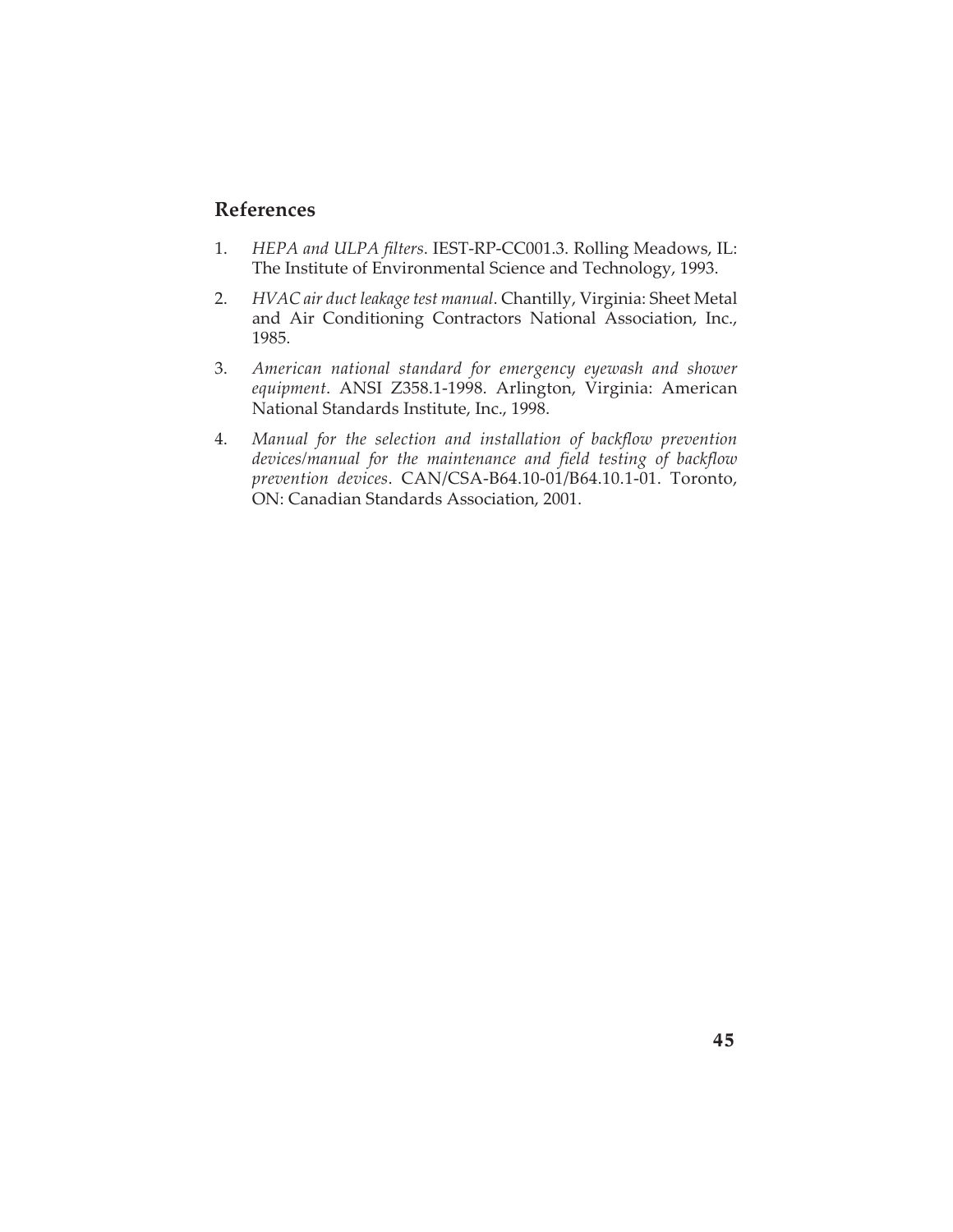# **Chapter 5** Commissioning, Certification

and Recertification for CL3 and CL4 Laboratories

## **5.1 Introduction**

For the purposes of this document, "commissioning" is defined as the verification of the physical construction and performance of critical containment components and is one part of the overall certification process. "Certification" is defined as the successful completion of commissioning and verification that the facility and operational protocols meet the requirements outlined in the current edition of the *Laboratory Biosafety Guidelines*. "Recertification" is verification that the facility continues to comply with the current edition of the *Laboratory Biosafety Guidelines* and has undergone a recommissioning process as outlined below.

#### **5.1.1 Commissioning**

Building systems commissioning is a process designed to ensure that the finished facility, equipment and systems will operate in accordance with the design intent and construction documents. It is recommended that commissioning be implemented early in the planning phase through to the construction and certification.

To ensure that the physical requirements for the intended containment level and use of the facility have been met, each laboratory must undergo a detailed commissioning regimen. This requires verification and documentation of critical containment components, equipment start-up, control system calibration, balancing and performance testing. A complete set of drawings and specifications, an understanding of the intended use and work to be performed, a list of equipment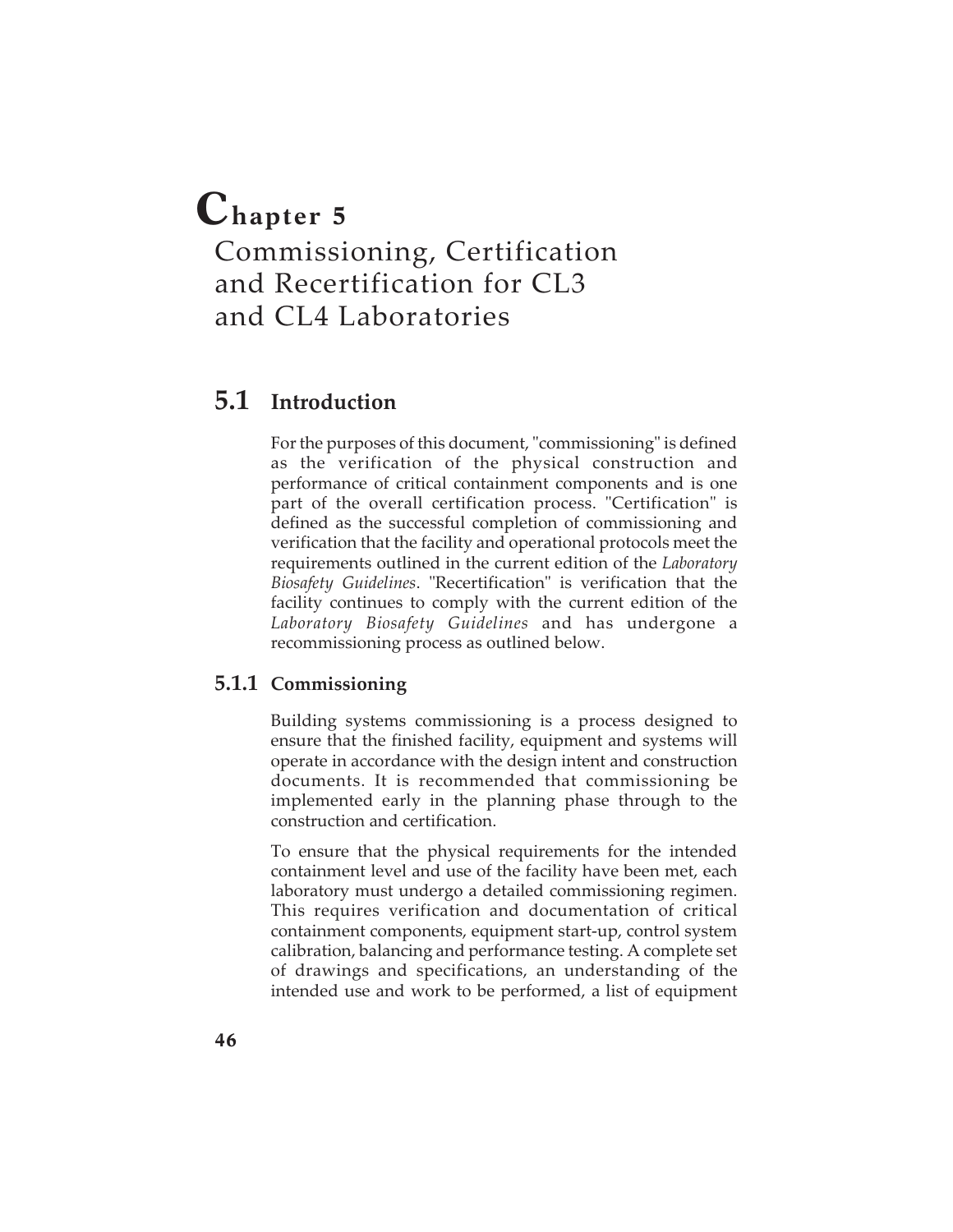requirements, all test results, and an understanding of the intent of the systems' operation are all part of the commissioning process. Commissioning is a requirement for the certification of containment levels 3 and 4 laboratories.

#### **5.1.2 Certification**

A matrix of critical containment components to be verified during initial certification is provided below. Operational protocols must also be established before work with pathogens at the specified containment level can be carried out. Training of personnel is a critical aspect of this process and may involve initial work with pathogens normally requiring a lower containment level. Users must understand the containment systems and their operation in addition to scientific procedures. Detailed records of the certification process and test results must be maintained.

#### **5.1.3 Recertification**

Recertification of certain containment components should also be performed, the nature and frequency of which depend on a variety of factors. For example, verification of directional airflow, detection of any visual leaks in the room perimeter, recalibration of sensitive controllers and gauges, and monitoring of the efficacy of sterilization systems such as autoclaves can all be performed on a routine basis without disruption to the operation of the containment facility. Monitoring the resistance across a HEPA filter (i.e., using pressure monitoring devices) installed into air handling systems will provide information as to the necessity and frequency of replacing HEPA filters. Retesting the integrity of the room perimeter and ductwork is necessary after any structural change. Retesting of the HVAC control systems for fail-safe operation is not necessary unless the system has undergone logic changes or upgrades.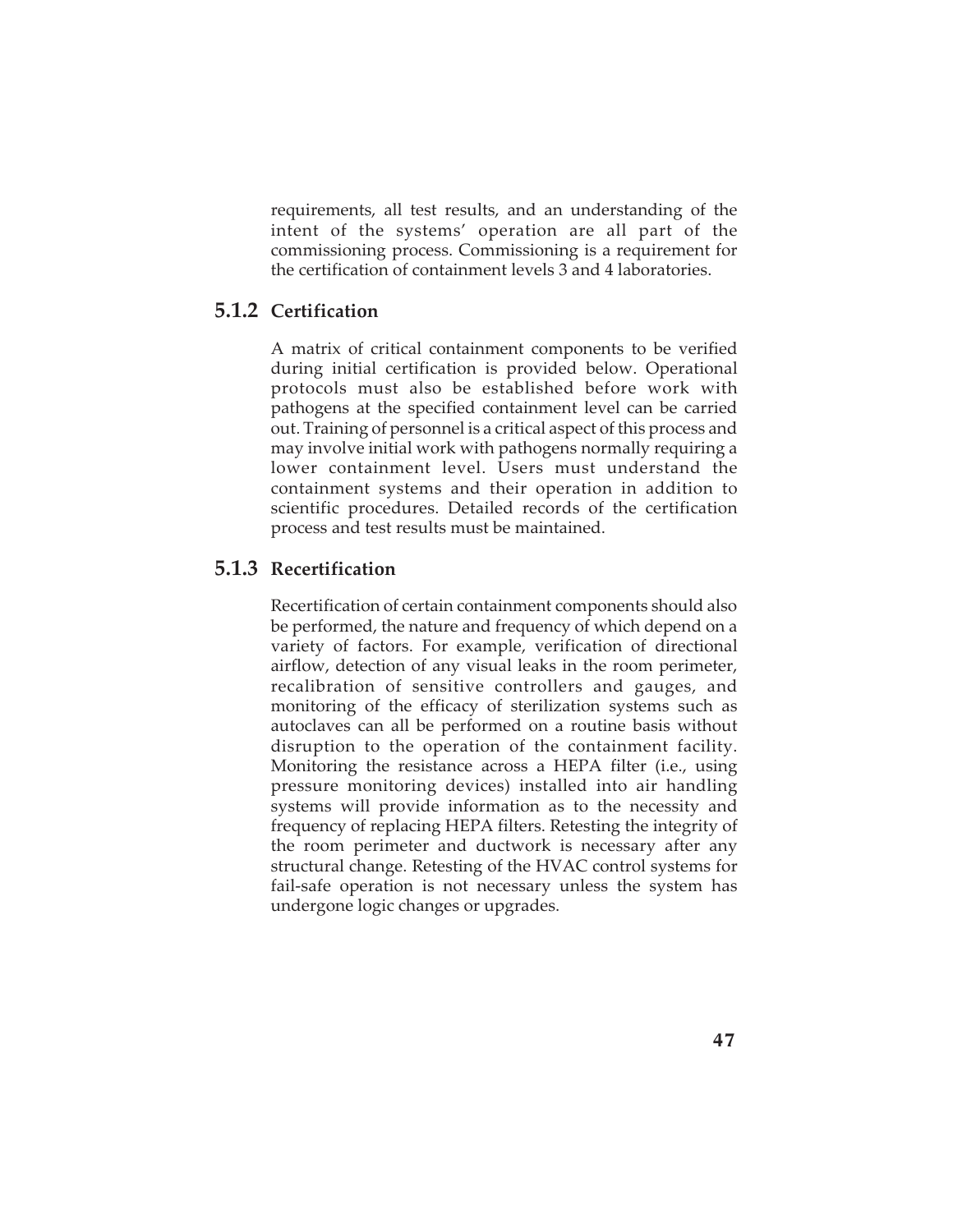## **5.2 Room Integrity**

Smoke testing the integrity of a containment room can be done to detect leaks in the room perimeter. All joints, corners and sealed penetrations should be surveyed for leaks. Pressure decay testing the integrity of the containment room provides an indication of the tightness of the room perimeter (i.e., the ability of gases and liquids to move through the perimeter membrane and service penetrations).

Matrix Legend:  $\bullet$  - mandatory  $\circ$  - recommended

#### **5.2.1** *Matrix 6* **Room Integrity**

|          |   |   | Containment Level                                                                                                                                                                                                                                                                                                                                                                                                                          |
|----------|---|---|--------------------------------------------------------------------------------------------------------------------------------------------------------------------------------------------------------------------------------------------------------------------------------------------------------------------------------------------------------------------------------------------------------------------------------------------|
| Matrix 6 | 3 | 4 | <b>Room Integrity</b>                                                                                                                                                                                                                                                                                                                                                                                                                      |
|          |   |   | Integrity of containment surfaces to be tested visually<br>and with a smoke pencil or other visual aid. Inspect<br>floors, walls, and ceiling for cracks, chips and wear.<br>Verify integrity of wall/floor and wall/ceiling joints.<br>Acceptance criteria: to confirm the integrity of all<br>penetrations (i.e., equipment, services, etc.) and seals<br>(i.e., around doors, windows, autoclaves, etc.) on the<br>containment barrier. |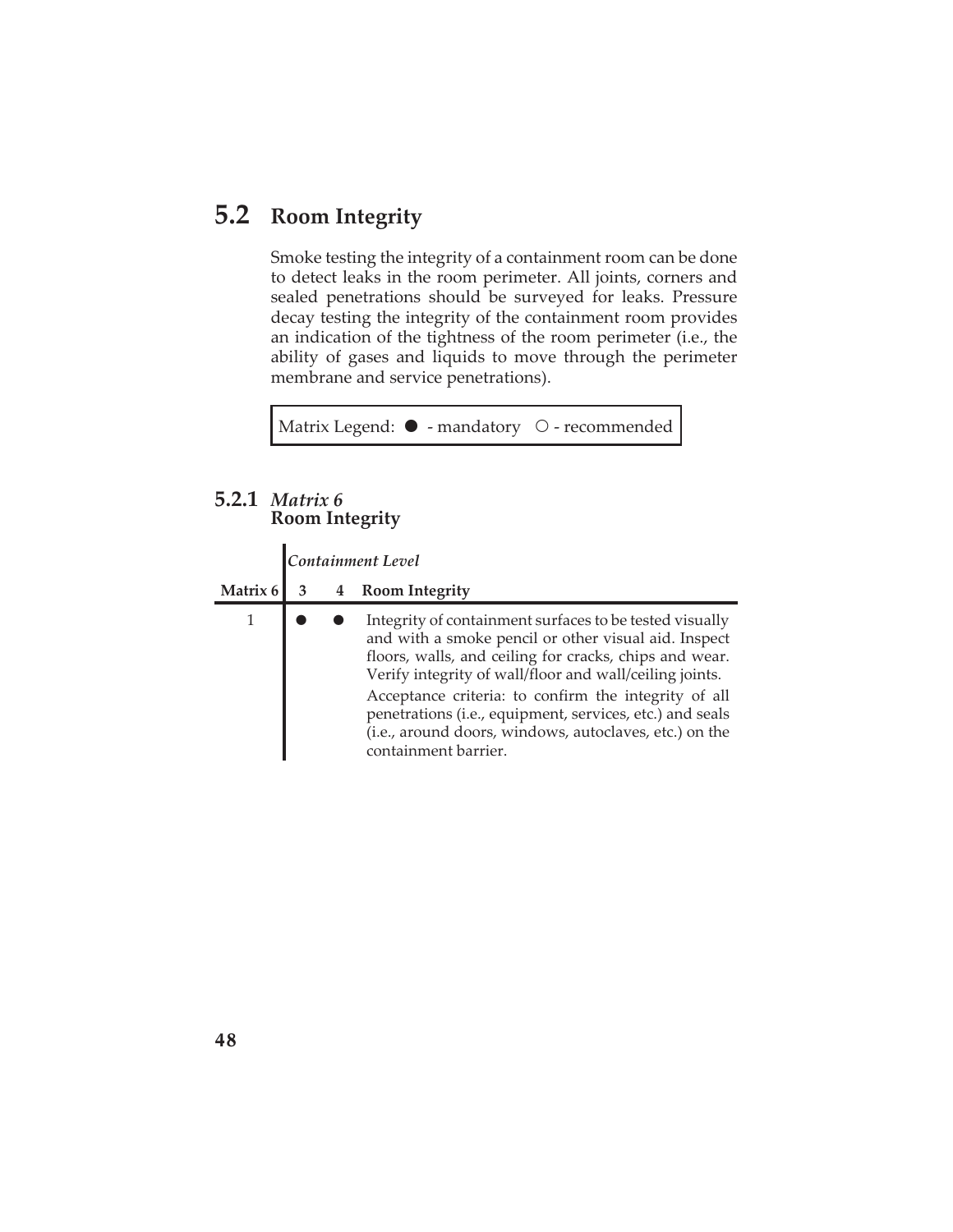|                |   | <b>Containment Level</b> |                                                                                                                                                                                                                                                                                                                                                                                                                                                                                                                                                                                                                                                                                                                                                                                                                                   |  |  |  |  |
|----------------|---|--------------------------|-----------------------------------------------------------------------------------------------------------------------------------------------------------------------------------------------------------------------------------------------------------------------------------------------------------------------------------------------------------------------------------------------------------------------------------------------------------------------------------------------------------------------------------------------------------------------------------------------------------------------------------------------------------------------------------------------------------------------------------------------------------------------------------------------------------------------------------|--|--|--|--|
| Matrix 6       | 3 | 4                        | <b>Room Integrity</b>                                                                                                                                                                                                                                                                                                                                                                                                                                                                                                                                                                                                                                                                                                                                                                                                             |  |  |  |  |
| $\overline{2}$ |   |                          | Integrity of containment to be tested by pressure<br>decay testing.<br>Acceptance criteria: two consecutive tests with a<br>minimum of 250 Pa (1 in. w.g.) loss of pressure from an<br>initial 500 Pa (2 in. w.g.) over a 20 minute period <sup>(1)</sup> .<br>This test is not a mandatory requirement for<br>recertification if no modification or changes have been<br>made that will affect the integrity of the laboratory,<br>and if a visual inspection of the containment barrier<br>membrane indicates that the integrity has not been<br>compromised; if the perimeter integrity is suspect<br>upon visual inspection, the requirement for repeating<br>the pressure decay test should be determined in<br>consultation with the laboratory supervisor, Biological<br>Safety Officer/Institutional Biosafety Committee. |  |  |  |  |

#### **5.2.2 Room Pressure Decay Testing**

The basic procedure for room pressure decay testing under negative pressure is as follows:

- Isolate the area by closing and securing all doors, valves and bubble tight dampers at the containment barrier (avoid temporary sealing measures in doors, windows and services that would cover permanent seals and not permit their testing for leakage); plug all pressure sensor lines, e.g., magnehelic gauges.
- Install a calibrated inclined manometer across the containment barrier such that it is not affected by air distribution. Manometer to have minimum accuracy of 10 Pa (0.05 in. w.g.) and capable of reading pressure up to 750 Pa  $(3 \text{ in. } w.g.)$ <sup>(1)</sup>.
- Install a ball valve in the piping between the vacuum pump/fan and the room to allow the room to be sealed once the test pressure has been attained.
- Connect a vacuum source to the room and create a 500 Pa (2 in. w.g.) negative pressure differential; allow room to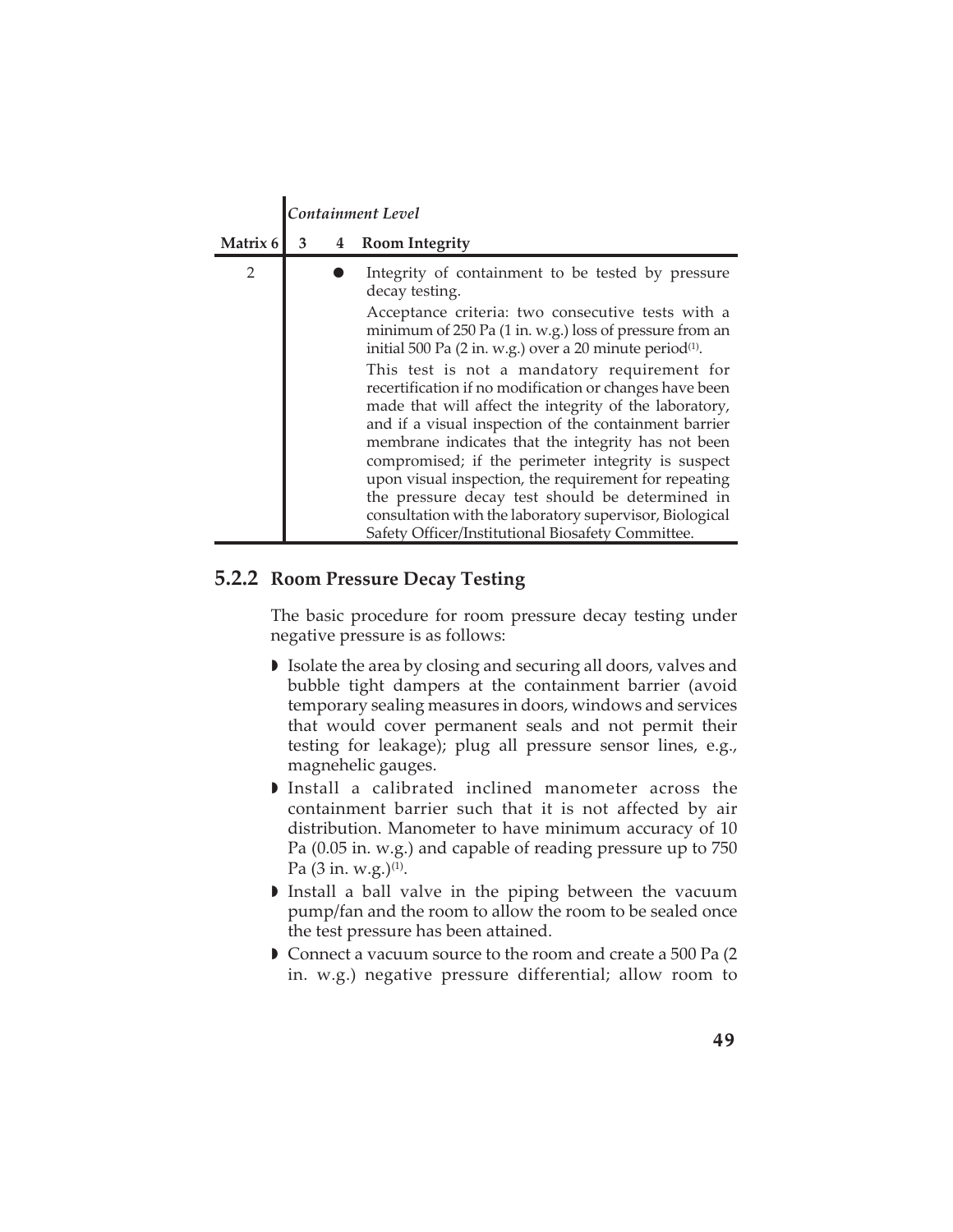stabilize and close the valve between the vacuum pump/fan and the room to seal room at 500 Pa (2 in. w.g.).

- Dynamically trend pressure loss starting at 500 Pa (2 in. w.g.) negative pressure differential; record the differential pressure at 1 minute intervals for 20 minutes.
- If repeat test is required, allow 20 minute wait period.
- Disconnect the vacuum pump/fan and open the ball valve slowly to allow room pressure to return to normal condition.
- If leak rate exceeds the acceptance value:
	- pressurize the room to a pressure adequate to locate leaks;
	- with the room under continuous pressure, apply bubble solution to areas to be tested (joints, corners, sealed penetrations, etc.) or, by using audible leak location method, locate audible leaks (electronic sound detection equipment option);
	- D identify places where bubbles are found;
	- after repair of leak, retest as required.

## **5.3 Air Handling Systems**

Various components of a containment room's air handling system require commissioning. Manufacturers' requirements for airflows for BSCs must be met. Integrity testing of HEPA filters must be performed to ensure that they do not contain leaks in the filter media, the gasketing or the seal to the filter housing. This filter housing test is performed by challenging with a known particulate concentration and scanning for percentage of penetration downstream of the filter. Ductwork systems should be pressure decay tested to confirm that specified leakage rates are not exceeded. The American Society of Mechanical Engineers (ASME) Standard N510 *Testing of Nuclear Air Treatment Systems*, 1989, reaffirmed 1995(2), gives procedures for testing the leak-tightness of ducts and plenums. The performance of room pressure control systems must meet the design intent (e.g., negative pressures must be maintained).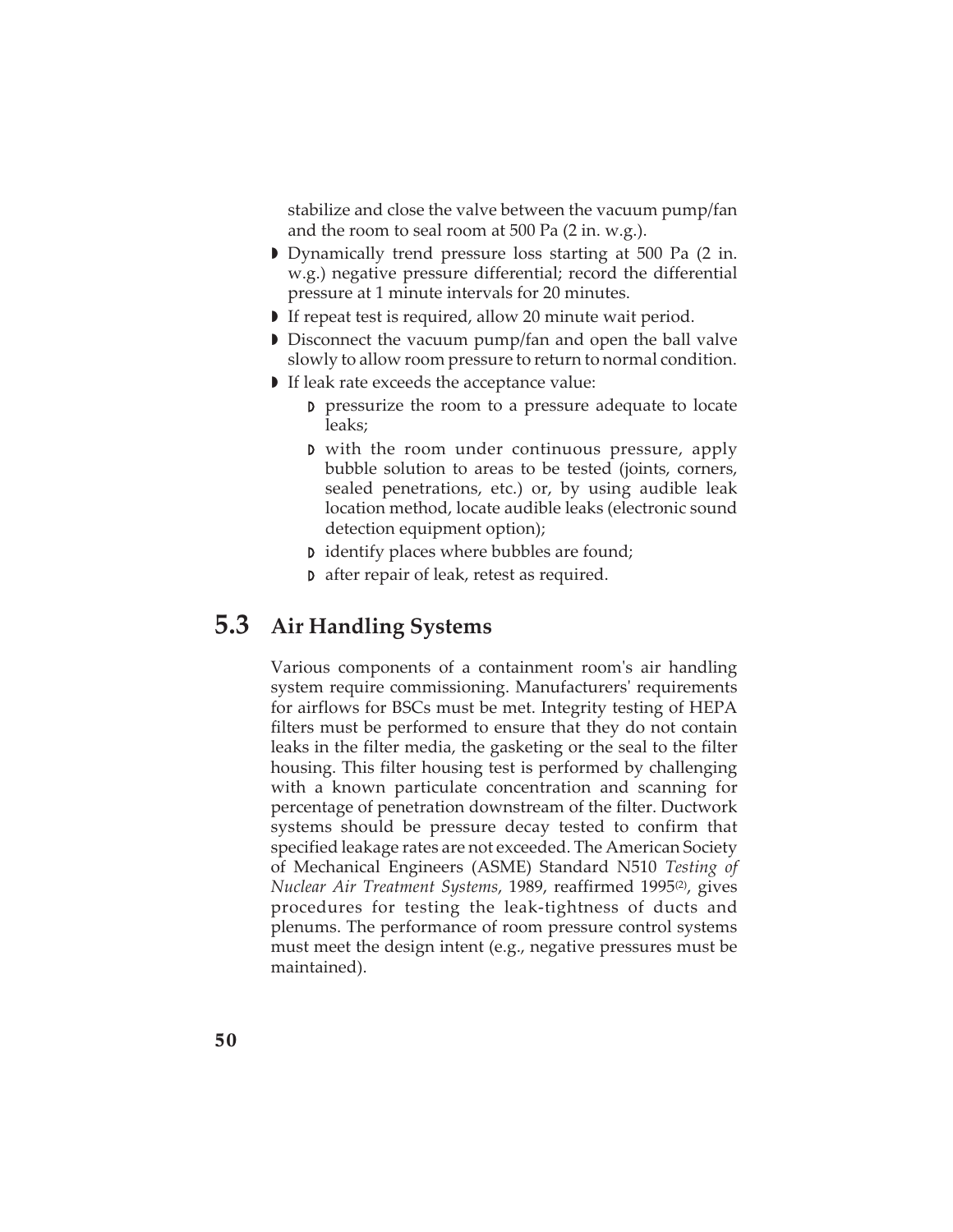The following testing requirements and acceptance criteria must be satisfied for certification of laboratories.

#### **5.3.1** *Matrix 7* **Air Handling Systems**

|                |   |   | Containment Level                                                                                                                                                                                                                                                                                                       |
|----------------|---|---|-------------------------------------------------------------------------------------------------------------------------------------------------------------------------------------------------------------------------------------------------------------------------------------------------------------------------|
| Matrix 7       | 3 | 4 | <b>Air Handling Systems</b>                                                                                                                                                                                                                                                                                             |
| $\mathbf{1}$   |   |   | Classes I and II BSCs to be tested in situ in accordance<br>with NSF/ANSI 49-2002 <sup>(3)</sup> or CSA Z316.3-95 <sup>(4)</sup> .                                                                                                                                                                                      |
| $\overline{2}$ |   |   | Class III BSCs to be tested in situ in accordance with<br>the Laboratory Safety Monograph, NIH 1979(5) and BS<br>EN 12469-2000 $(6)$ .                                                                                                                                                                                  |
| 3              |   |   | Interlocks (i.e., Class II Type B2 BSC internal cabinet<br>supply fan and exhaust fan) to be tested in accordance<br>with NSF/ANSI 49:2002 <sup>(3)</sup> to ensure that internal<br>supply fan shuts off whenever exhaust fan fails.                                                                                   |
| 4              |   |   | Alarms to be tested for detection of BSC and/or<br>exhaust fan failure by simulation of alarm conditions.                                                                                                                                                                                                               |
| 5              |   |   | Integrity of HEPA filters installed into supply as<br>method of backdraft protection and exhaust<br>ductwork to be tested in situ by particle challenge<br>testing using the scanning method according to<br>IEST-RP-CC-006.2 (section 6.2) <sup>(7)</sup> .<br>Acceptance criteria: particle penetration not to exceed |
|                |   |   | $0.01\%$ .<br>Small in-line filters need not be in situ scan tested -<br>maintenance program to include visual inspection<br>and regular replacement.                                                                                                                                                                   |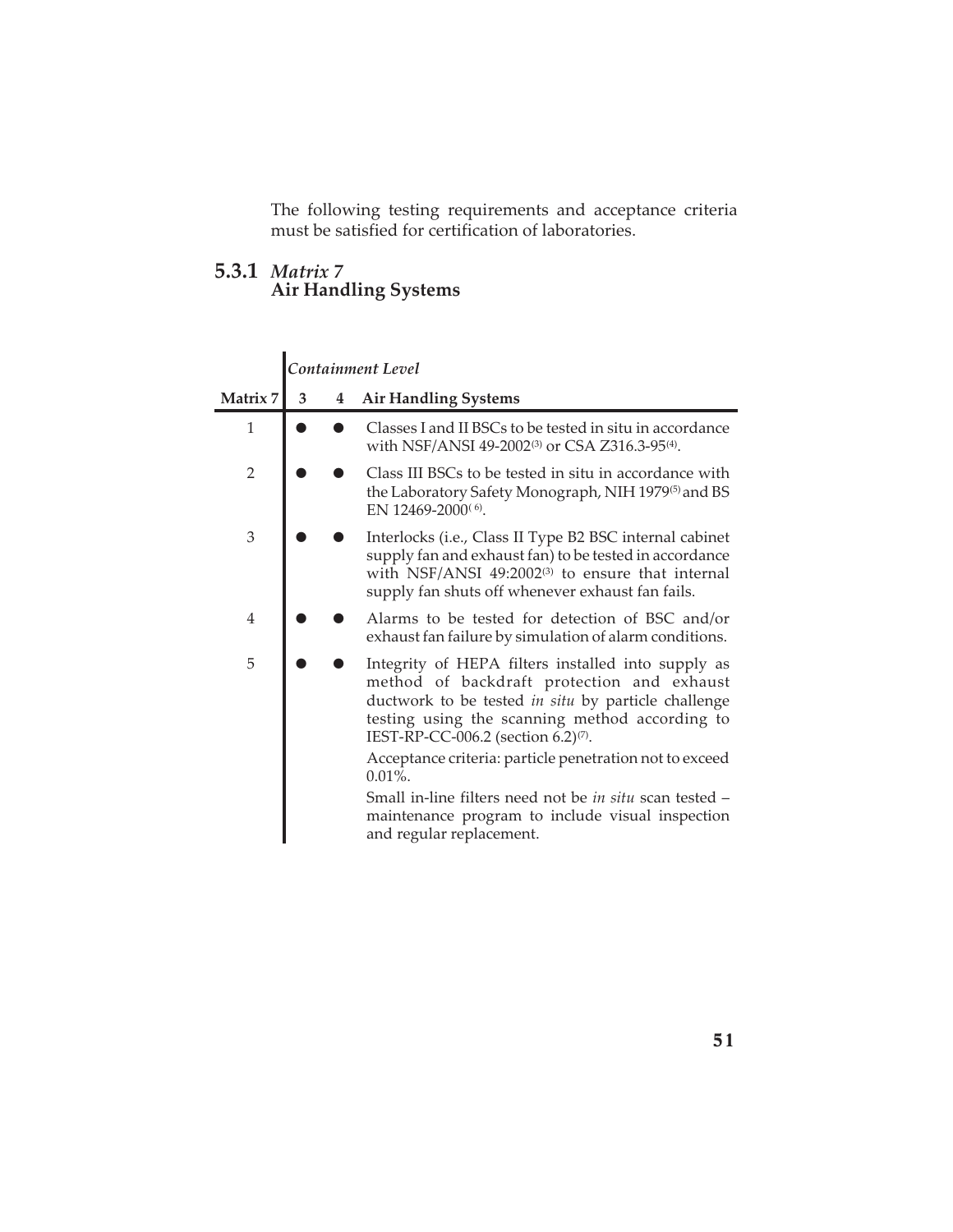|          |   |   | Containment Level                                                                                                                                                                                                                                                                                                                                                                         |
|----------|---|---|-------------------------------------------------------------------------------------------------------------------------------------------------------------------------------------------------------------------------------------------------------------------------------------------------------------------------------------------------------------------------------------------|
| Matrix 7 | 3 | 4 | <b>Air Handling Systems</b>                                                                                                                                                                                                                                                                                                                                                               |
| 6        |   |   | Integrity of HEPA filter housings with inlet and<br>outlet bubble tight dampers installed into supply<br>ductwork, where HEPA filters are used as backdraft<br>protection, and exhaust ductwork to be tested in situ<br>by pressure decay testing in accordance with ASME<br>$N510^{(2)}$ .                                                                                               |
|          |   |   | Acceptance criteria: rate of air leakage not to exceed<br>$0.1\%$ of housing vol/min at 1000 Pa (4 in. w.g.)<br>minimum test pressure.                                                                                                                                                                                                                                                    |
|          |   |   | This test is not a mandatory requirement for<br>recertification if no physical modification or changes<br>have been made. If modifications have been<br>performed then the laboratory supervisor, in<br>consultation with the Biological Safety Officer/<br>Institutional Biosafety Committee, shall determine<br>the degree of change and whether this test is<br>subsequently required. |
| 7        |   |   | Supply ductwork, where backdraft protection is<br>required on supply, and exhaust air ductwork located<br>between containment perimeter and HEPA filter or<br>bubble tight backdraft damper to be tested in situ by<br>pressure decay method in accordance with ASME<br>N510(2).                                                                                                          |
|          |   |   | Acceptance criteria: rate of air leakage not to exceed<br>0.1% duct vol/min at 1000 Pa (4 in. w.g.) minimum<br>test pressure.                                                                                                                                                                                                                                                             |
| 8        |   |   | Supply and exhaust air ductwork between<br>containment perimeter and HEPA filter or bubble<br>tight backdraft damper to be tested in situ by pressure<br>decay method in accordance with ASME N510(2).<br>Acceptance criteria: rate of air leakage not to exceed<br>$0.1\%$ duct vol/min at 1000 Pa $(4 \text{ in. w.g.})$ minimum<br>test pressure.                                      |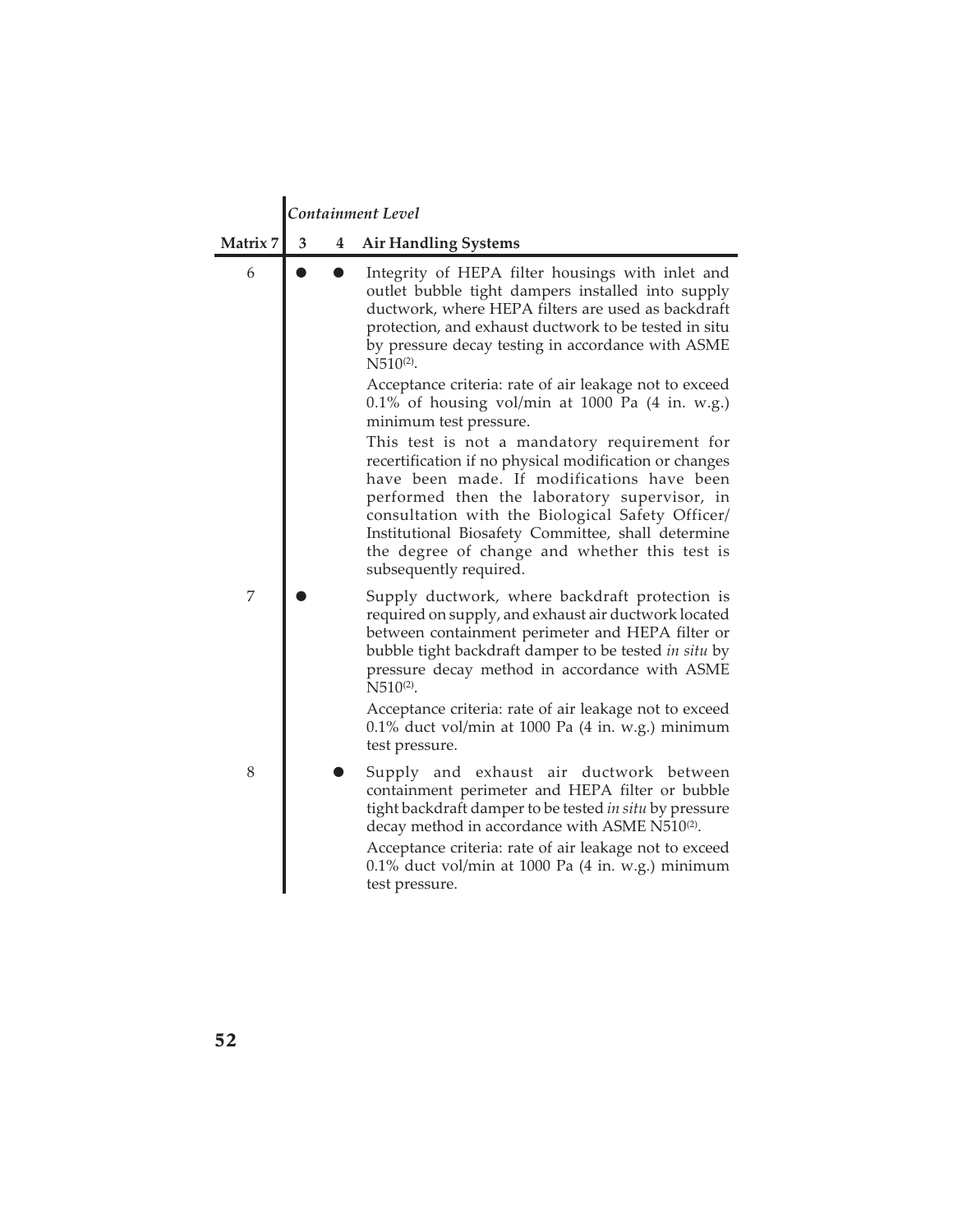|          | Containment Level |            |                                                                                                                                                                                                                                                                                                                                                                                                                                                                                                                                                                                                                                                                                                                                                                                                                                                                                                                                                                                                                                       |  |  |  |  |
|----------|-------------------|------------|---------------------------------------------------------------------------------------------------------------------------------------------------------------------------------------------------------------------------------------------------------------------------------------------------------------------------------------------------------------------------------------------------------------------------------------------------------------------------------------------------------------------------------------------------------------------------------------------------------------------------------------------------------------------------------------------------------------------------------------------------------------------------------------------------------------------------------------------------------------------------------------------------------------------------------------------------------------------------------------------------------------------------------------|--|--|--|--|
| Matrix 7 | 3                 | 4          | <b>Air Handling Systems</b>                                                                                                                                                                                                                                                                                                                                                                                                                                                                                                                                                                                                                                                                                                                                                                                                                                                                                                                                                                                                           |  |  |  |  |
| 9        | $\bigcirc$        | $\bigcirc$ | All supply and exhaust air ductwork is not required<br>to be tested for pressure decay for recertification if no<br>physical modifications have been done. If modifica-<br>tions have been performed then the laboratory<br>supervisor, in consultation with the Biological Safety<br>Officer/Institutional Biosafety Committee, shall<br>determine the degree of change and whether this test<br>is subsequently required.                                                                                                                                                                                                                                                                                                                                                                                                                                                                                                                                                                                                           |  |  |  |  |
| 10       |                   |            | Pressurization relationships across adjacent areas to<br>be verified (i.e., clean change to dirty change, dirty<br>change to laboratory).<br>Acceptance criteria: inward directional airflow<br>(under normal operations) to be visually demon-<br>strated (e.g., by holding a smoke pencil at each door<br>leading to adjacent areas).                                                                                                                                                                                                                                                                                                                                                                                                                                                                                                                                                                                                                                                                                               |  |  |  |  |
| 11       |                   |            | Control systems to be tested for fail-safe operation by<br>failure of system components, (i.e., exhaust fan<br>failure, supply fan failure, power failure [where<br>possible], Class II B2 BSC exhaust failure). This is to<br>include audible/visual alarm testing.<br>Acceptance criteria: inward directional airflow. The<br>sustained reversal of airflow across containment<br>barrier is to be prevented.<br>This test is not a mandatory requirement for<br>recertification if no control system hardware or logic<br>changes or upgrades have been done; if modifications<br>have been performed, or if frequent control system<br>problems or failures have been encountered, then the<br>requirement for retesting should be determined in<br>consultation with the Biological Safety Officer/<br>Institutional Biosafety Committee. Note, this may<br>necessitate the need for decontamination. While not<br>required annually, control systems should be retested<br>periodically. Consult Manufacturer's specifications. |  |  |  |  |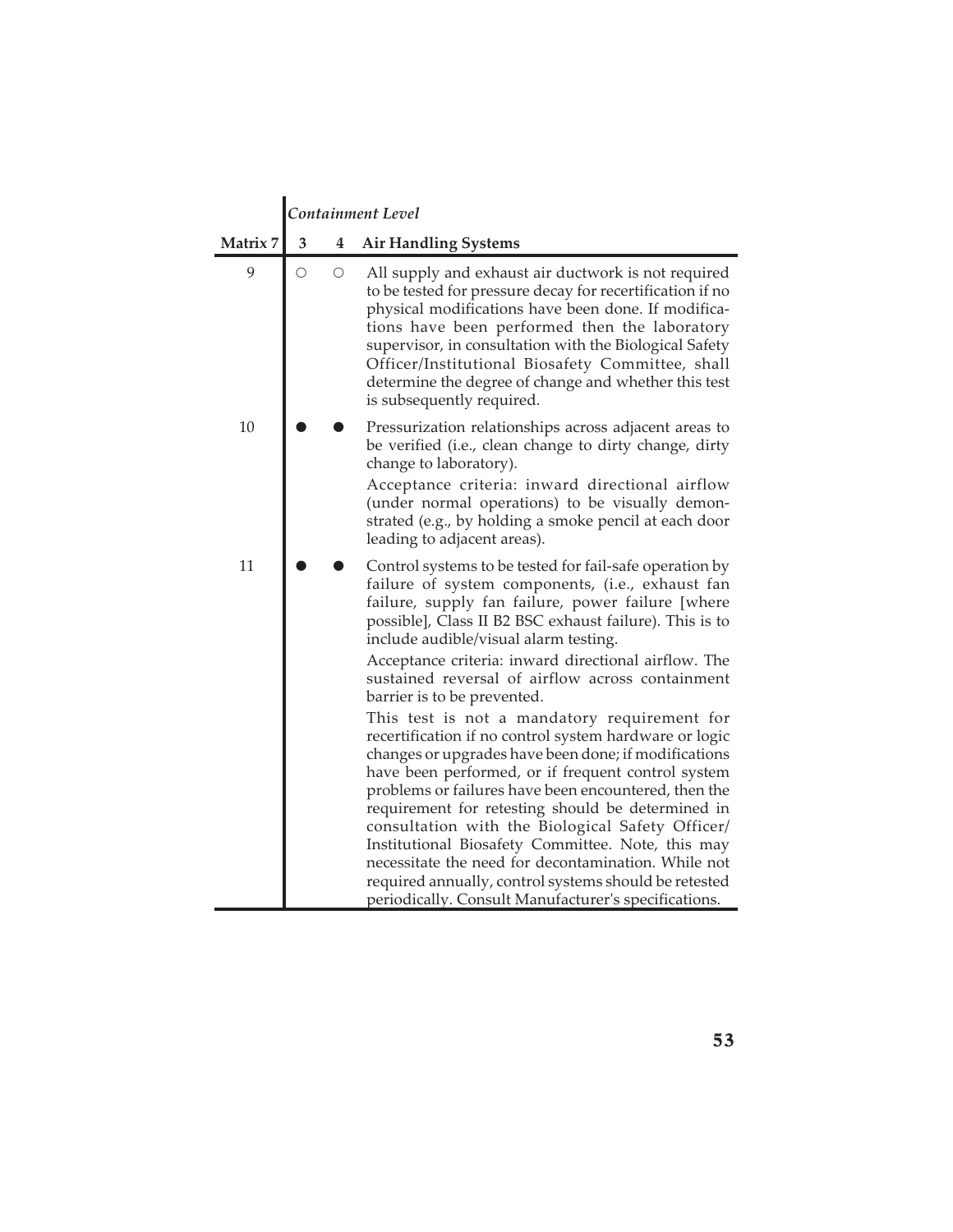## **5.4** *Matrix 8* **Laboratory Equipment and Services**

|                |   | Containment Level |                                                                                                                                                                                                                  |  |  |  |  |  |  |
|----------------|---|-------------------|------------------------------------------------------------------------------------------------------------------------------------------------------------------------------------------------------------------|--|--|--|--|--|--|
| Matrix 8       | 3 | 4                 | <b>Laboratory Equipment and Services</b>                                                                                                                                                                         |  |  |  |  |  |  |
| $\mathbf{1}$   |   |                   | Operation of water supply backflow preventers to be<br>verified in accordance with CAN/CSA-B64.10-01/<br>$B64.10.1 - 01^{(8)}$ .                                                                                 |  |  |  |  |  |  |
| $\overline{2}$ |   |                   | Backflow prevention for other services (e.g., gases) to<br>be verified to ensure that system will operate as<br>specified.                                                                                       |  |  |  |  |  |  |
| 3              |   |                   | Compressed breathing air and systems to be verified<br>in accordance with CAN/CSA-Z180.1-00 <sup>(9)</sup> . Systems<br>to be verified for switchover to backup system and to<br>test the response of the alarm. |  |  |  |  |  |  |
| $\overline{4}$ |   |                   | Operation of positive-pressure personal protective<br>equipment (i.e., suit) to be tested to ensure that the<br>suit will operate as specified.                                                                  |  |  |  |  |  |  |
| 5              |   |                   | Water and chemical shower systems to be tested to<br>ensure that systems will operate as specified and to<br>test the response of the (CL4) disinfectant tank low<br>level alarm.                                |  |  |  |  |  |  |
| 6              |   |                   | Standby power and UPS systems to be tested under<br>appropriate load conditions to ensure that the<br>systems will operate as specified.                                                                         |  |  |  |  |  |  |
| 7              |   |                   | Operation of interlocking doors to be verified to<br>ensure that doors cannot be opened at the same time.                                                                                                        |  |  |  |  |  |  |
| 8              |   |                   | Operation of security systems (e.g., controlled access,<br>closed circuit TV) to be verified to ensure that the<br>system will operate as specified.                                                             |  |  |  |  |  |  |
| 9              |   |                   | Operation of communication and electronic paper<br>transfer systems (e.g., intercom, telephone, fax) to be<br>verified to ensure that the system will operate as<br>specified.                                   |  |  |  |  |  |  |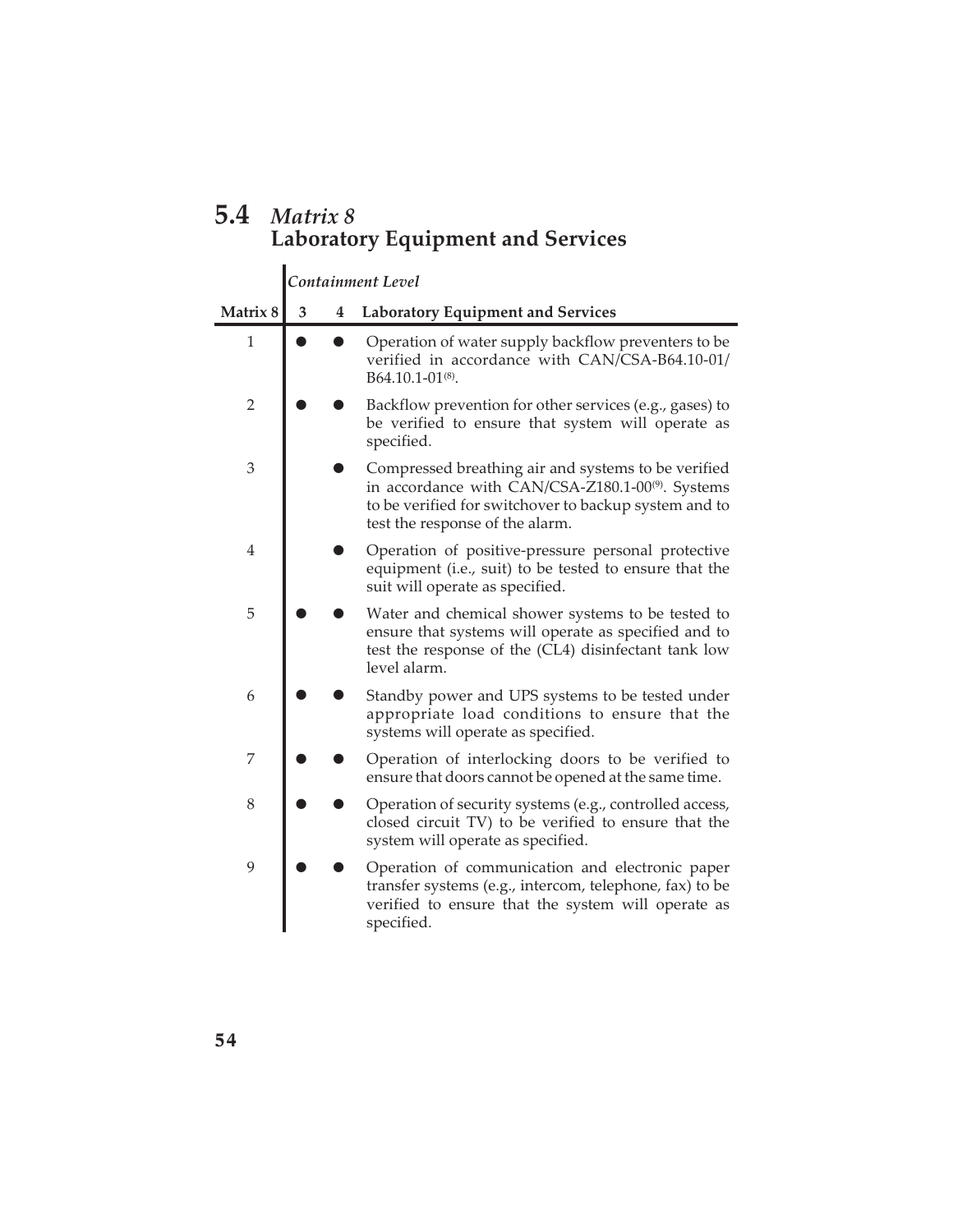|          |   | Containment Level |                                                                                                                                                                                                                                                                                                                                                                                           |  |  |  |  |
|----------|---|-------------------|-------------------------------------------------------------------------------------------------------------------------------------------------------------------------------------------------------------------------------------------------------------------------------------------------------------------------------------------------------------------------------------------|--|--|--|--|
| Matrix 8 | 3 | 4                 | <b>Laboratory Equipment and Services</b>                                                                                                                                                                                                                                                                                                                                                  |  |  |  |  |
| 10       |   |                   | Operation of decontamination systems (e.g.,<br>autoclaves, fumigation chambers, liquid effluent) to<br>be verified for operation as specified and microbio-<br>logically tested using representative loads; resistance<br>of test organism to be representative of organisms<br>likely to be encountered.                                                                                 |  |  |  |  |
| 11       |   |                   | For containment level 4 laboratories, drains and<br>associated piping leading to liquid effluent treatment<br>systems (including associated vent lines) to be tested<br>in accordance with Section 3.6 of the National<br>Plumbing Code of Canada (1995) <sup>(10)</sup> ; pressure for air<br>test on drainage system shall be at standard code<br>requirements of 35 kPa (14 in. w.g.). |  |  |  |  |

#### **References**

- 1. *ARS facilities design standards.* 242.1M-ARS. Facilities Division, Facilities Engineering Branch AFM/ARS, United States Department of Agriculture, 2002.
- 2. *Testing of nuclear air treatment systems.* ASME N510. New York, NY: American Society of Mechanical Engineers, 1989 (reaffirmed 1995).
- 3. *Class II (laminar flow) biohazard cabinetry.* Standard 49. Ann Arbor, Michigan: NSF International, 2002.
- 4. *Biological containment cabinets: installation and field testing.* CSA Z316.3-95. Toronto, ON: Canadian Standards Association, 1995.
- 5. National Cancer Institute Office of Research Safety and the Special Committee of Safety and Health Experts. *Laboratory safety monograph: a supplement to the NIH guidelines for recombinant DNA research*. Bethesda, MD: National Institutes of Health, 1979.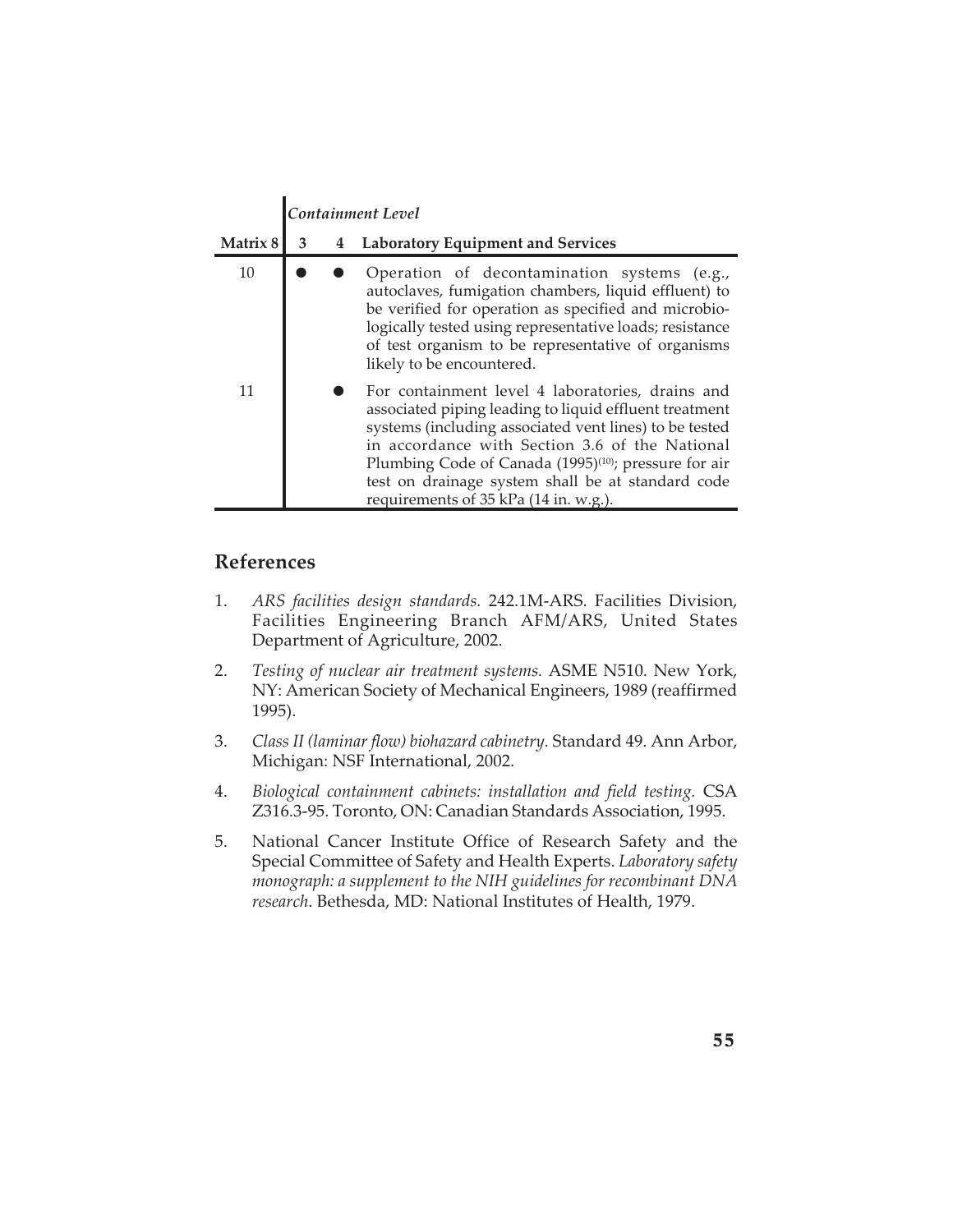- 6. *Biotechnology performance criteria for microbiological safety cabinets*. BS EN 12469:2000. European Committee for Standardization (CEN), 2000.
- 7. *Testing cleanrooms*. IEST-RP-CC006.2. Rolling Meadows, IL: Institute of Environmental Sciences and Testing (IEST), 1997.
- 8. *Manual for the selection and installation of backflow prevention devices/manual for the maintenance and field testing of backflow prevention devices*. CAN/CSA-B64.10-01/B64.10.1-01. Toronto, ON: Canadian Standards Association, 2001.
- 9. *Compressed breathing air and systems*. CAN/CSA-Z180.1-00. Toronto, ON: Canadian Standards Association (approved 2001).
- 10. *National plumbing code of Canada*. Ottawa, ON: Canadian Commission on Building and Fire Codes, National Research Council, 1995.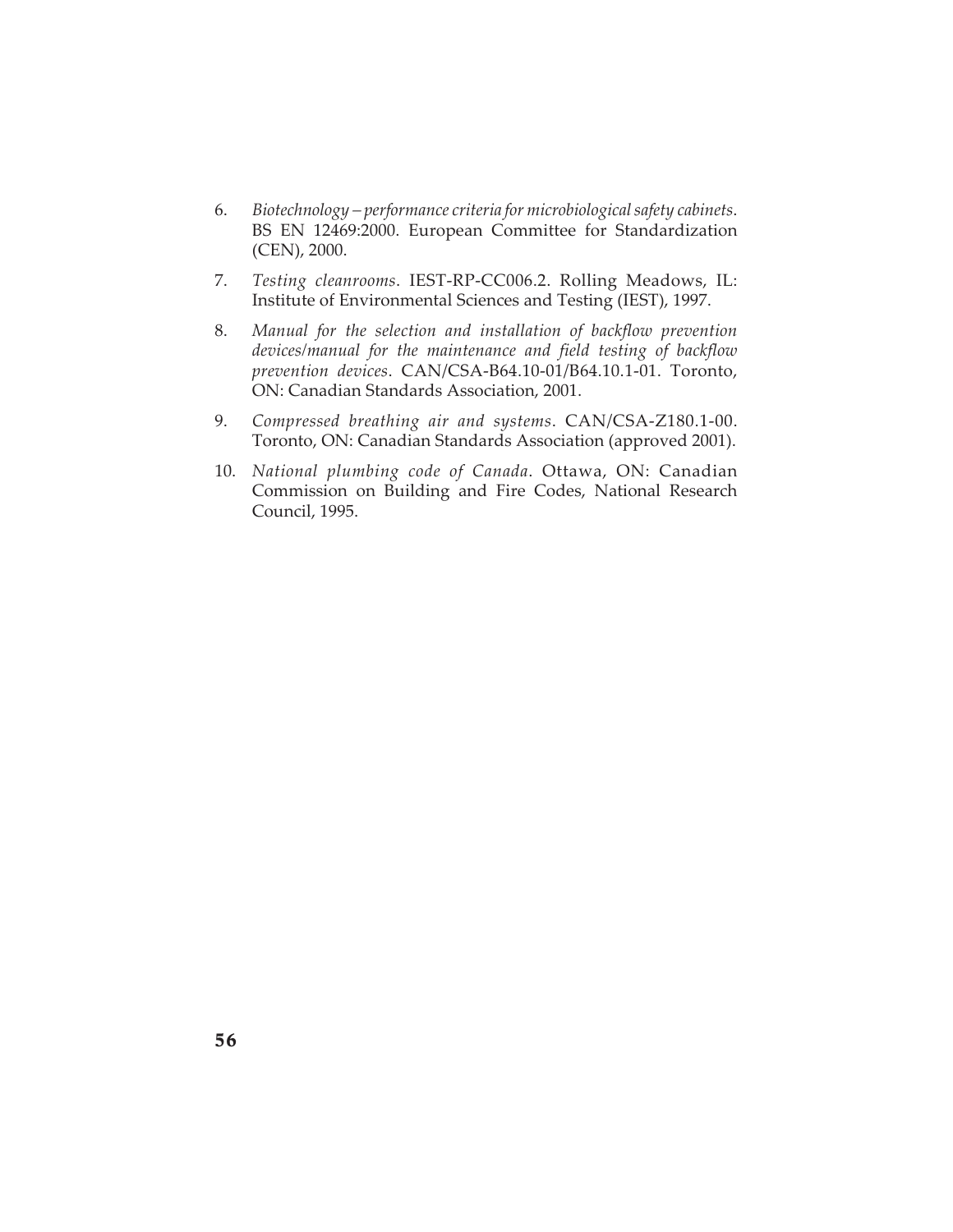## **Chapter 6** Large Scale Production of Microorganisms

## **6.1 Introduction**

Canada has been steadily increasing its industrial base in the area of biotechnology. It is important that industrial fermentation and large scale manipulation of microorganisms be addressed in these *Guidelines* to minimize the risk to workers and the surrounding environment. Large scale work is not necessarily more hazardous than research/laboratory scale work, as many procedures and processes are conducted in closed systems, which thereby reduces the probability of exposure of the operator and the environment to the infectious material<sup>(1,2)</sup>. This has been adequately demonstrated with many highly infectious agents used for vaccine production<sup>(3)</sup>.

Fermentation processes have aerosol generating capabilities, and thus aerosols are likely to be the highest risk of exposure to pathogenic organisms and their products $(4)$ . The scale of operations also poses a hazard for the potential release of large volumes of pathogenic organisms into the facility and/or the environment<sup> $(1)$ </sup>. Therefore, it is essential for facilities working with large scale fermentation to ensure that appropriate containment equipment is in place (both physical and operational) and that a detailed contingency plan is available for activation, so that potential exposures will be minimized if a malfunction in the fermentation process occurs.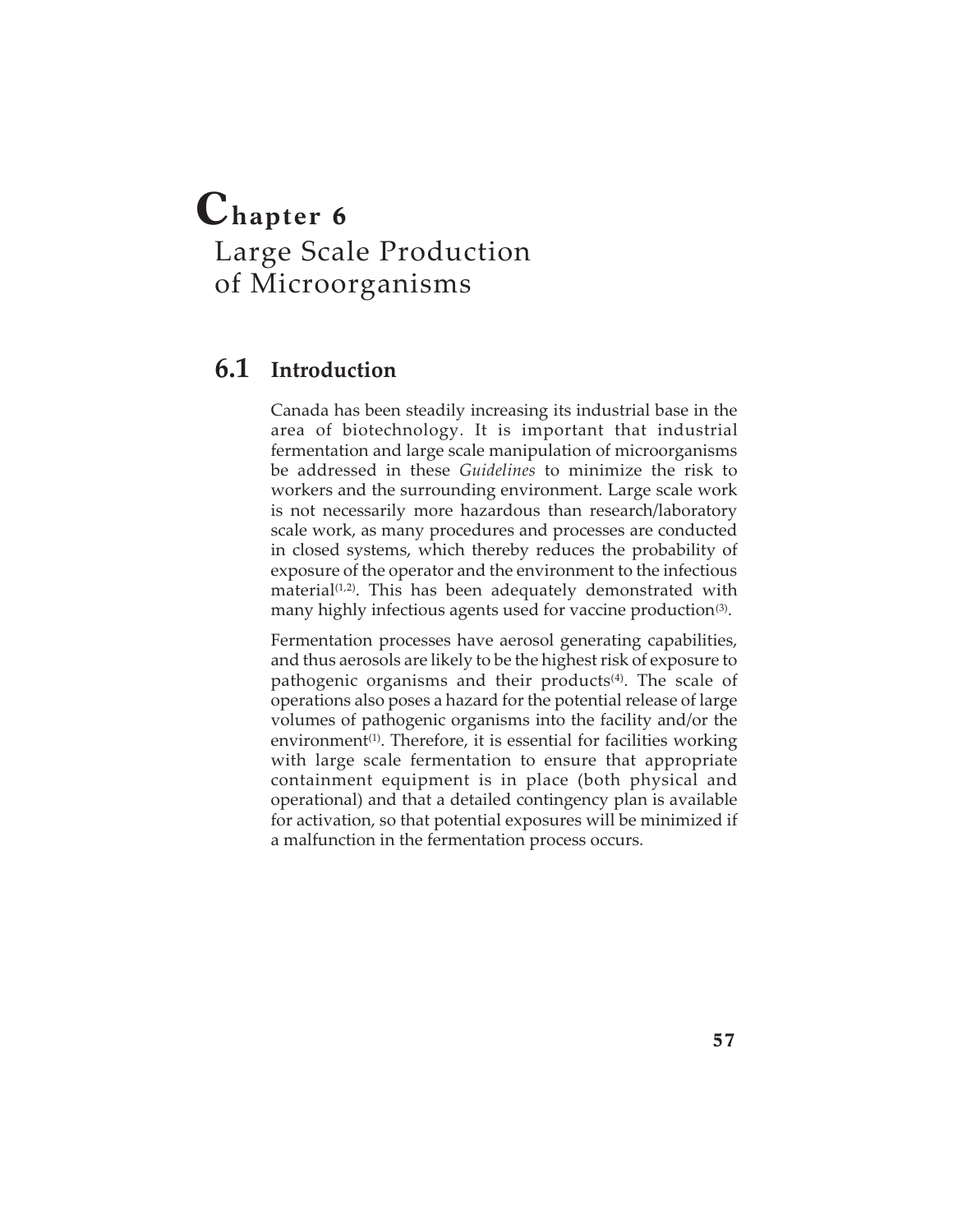## **6.2 Scope**

Large scale processes involve fermenters and equipment that cannot be easily moved and sterilized in an autoclave and therefore require *in situ* sterilization and decontamination. However, as is discussed in detail in Chapter 2, Section 2.3 Risk Assessment, the volumes that define "large scale" and therefore require special consideration are based upon a detailed local risk assessment of the work being done and the organisms being manipulated. The volume of 10 L as the cut-off between laboratory scale and large scale is to be used as a guide only.

This chapter details the technical requirements for large scale processes involving organisms that require containment levels 1 to 3. Specific requirements have not been outlined for large scale research or production of viable organisms requiring containment level 4. These requirements should be established on a case-by-case basis, and assistance can be provided by the Office of Laboratory Security, Health Canada.

## **6.3 Operational Practices and Physical Requirements**

The containment requirements listed here are the minimal requirements for large scale process areas and are to be used in addition to the corresponding laboratory scale containment facility operational procedures (see Chapter 3) and physical requirements (see Chapter 4).

#### **6.3.1 Containment Level 1 Large Scale**

- 1. Visual inspections of the integrity of the containment systems are important to detect small leaks.
- 2. Spills and accidents that result in exposures to organisms to be immediately reported to the facility director and facility Biological Safety Officer; medical attention and surveillance to be provided as appropriate; written records to be maintained.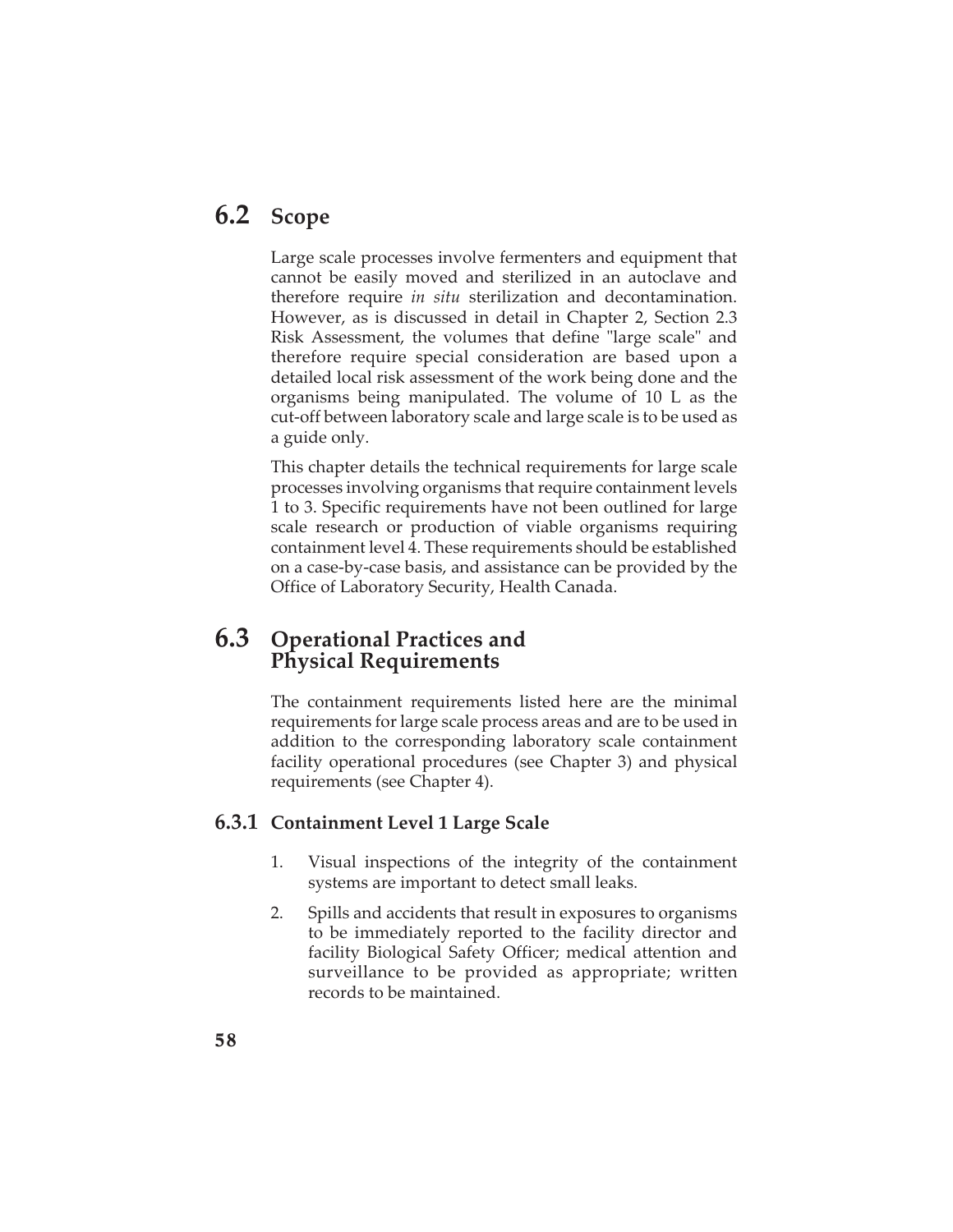- 3. Emergency plans and procedures to be readily available and to include appropriate equipment and training for emergency response to spills or accidental release of organisms (i.e., personal protective equipment, disinfectants); training to be documented.
- 4. Cultures of viable organisms to be contained within a closed system or other primary containment equipment (e.g., BSC) that is designed to reduce the potential for release of aerosols.
- 5. Culture fluids, except as allowed below, are not to be removed from a closed system or other primary containment equipment without prior inactivation of the organisms by a validated procedure. A validated inactivation procedure is one that has been demonstrated to be effective against the organism in use. Culture fluids that contain viable organisms intended as the final product may be removed from the primary containment equipment by way of closed systems for sample analysis, further processing or final fill.
- 6. Sample collection, the addition of materials and the transfer of culture fluids from one closed system to another to be performed in a manner that prevents the release of aerosols or contamination of exposed surfaces.
- 7. Process equipment, closed systems or other primary containment equipment to be provided with treatments (i.e., HEPA or equivalent filters, incineration, or gaseous decontamination through chemical disinfectants) to prevent the release of the viable organisms.
- 8. A closed system or other primary containment equipment that has contained viable organisms is not be opened for maintenance or other purposes without prior inactivation of the organisms by a validated procedure; a validated inactivation procedure is one that has been demonstrated to be effective against the organism in use.
- 9. Facilities to be designed to prevent the release of viable organisms to sanitary sewer (e.g., capping or raising of floor drains).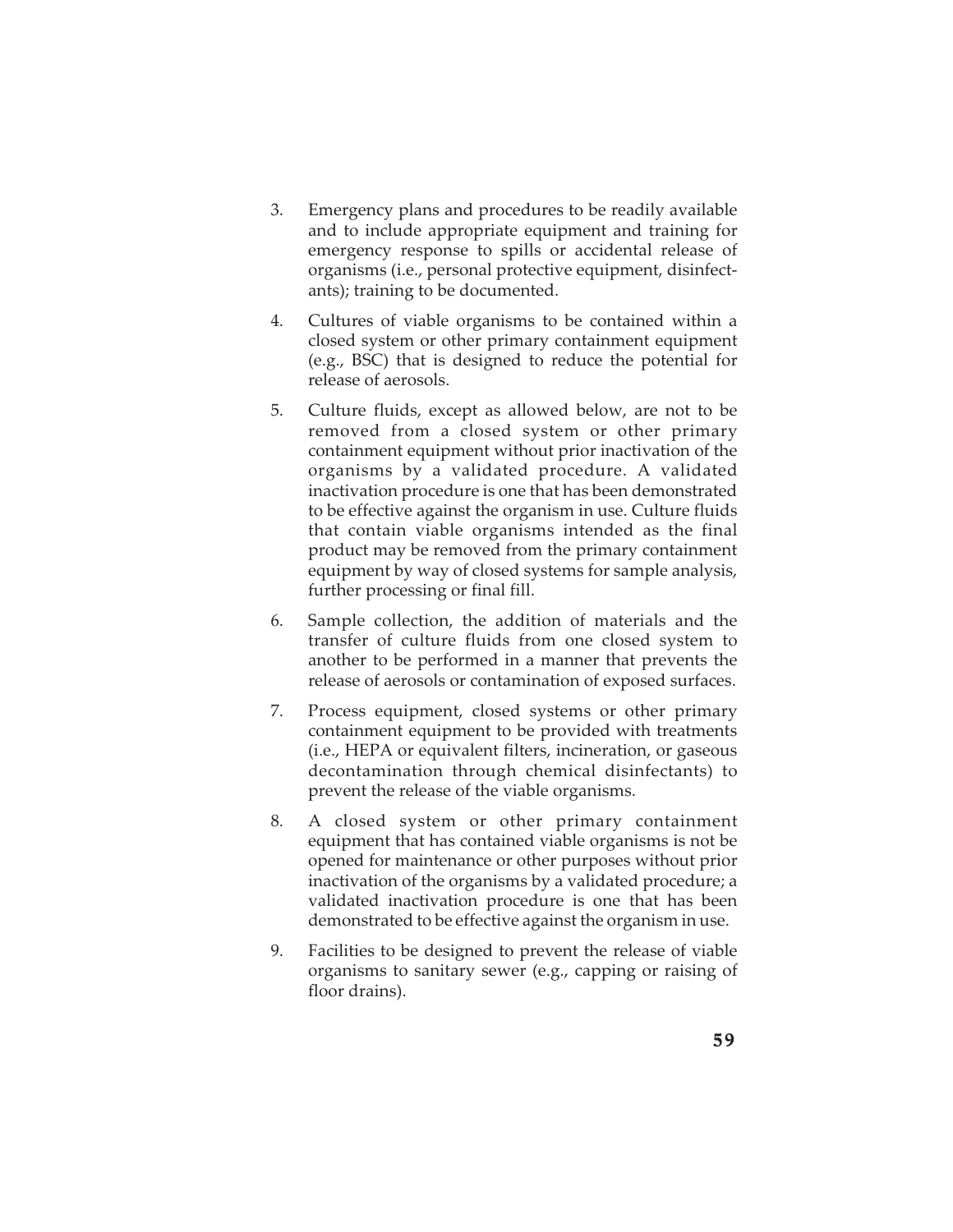#### **6.3.2 Containment Level 2 Large Scale**

In addition to the requirements for containment level 1 large scale, the following describes additional requirements at containment level 2 large scale.

- 1. Cultures of viable organisms to be contained within a closed system or other primary containment equipment designed to prevent the release of aerosols.
- 2. Process equipment seals and other directly associated mechanical devices should prevent leakage or be fully enclosed in ventilated housings that are exhausted through HEPA or equivalent filters, or through other equivalent treatment technologies.
- 3. Process equipment to contain sensing devices (or equivalent), where possible, to monitor the integrity of containment during operations and alarm conditions leading to containment failure.
- 4. Process equipment to be tested for integrity of containment capability before initial use and after modifications or changes to the system that could affect the containment characteristics of the equipment; testing procedures and acceptance criteria to be appropriate for the process equipment and closed system design; records to be maintained of such testing.
- 5. Hazard warning signs (e.g., biohazard sign, containment level, contact information, entry requirements) must be posted at the entry to the process area. Consideration should be given to the addition of this signage to relevant process and primary containment equipment used to contain viable organisms.
- 6. Personal protective equipment requirements to be posted at entry.
- 7. Entry to process area to be restricted to authorized personnel while production is in progress.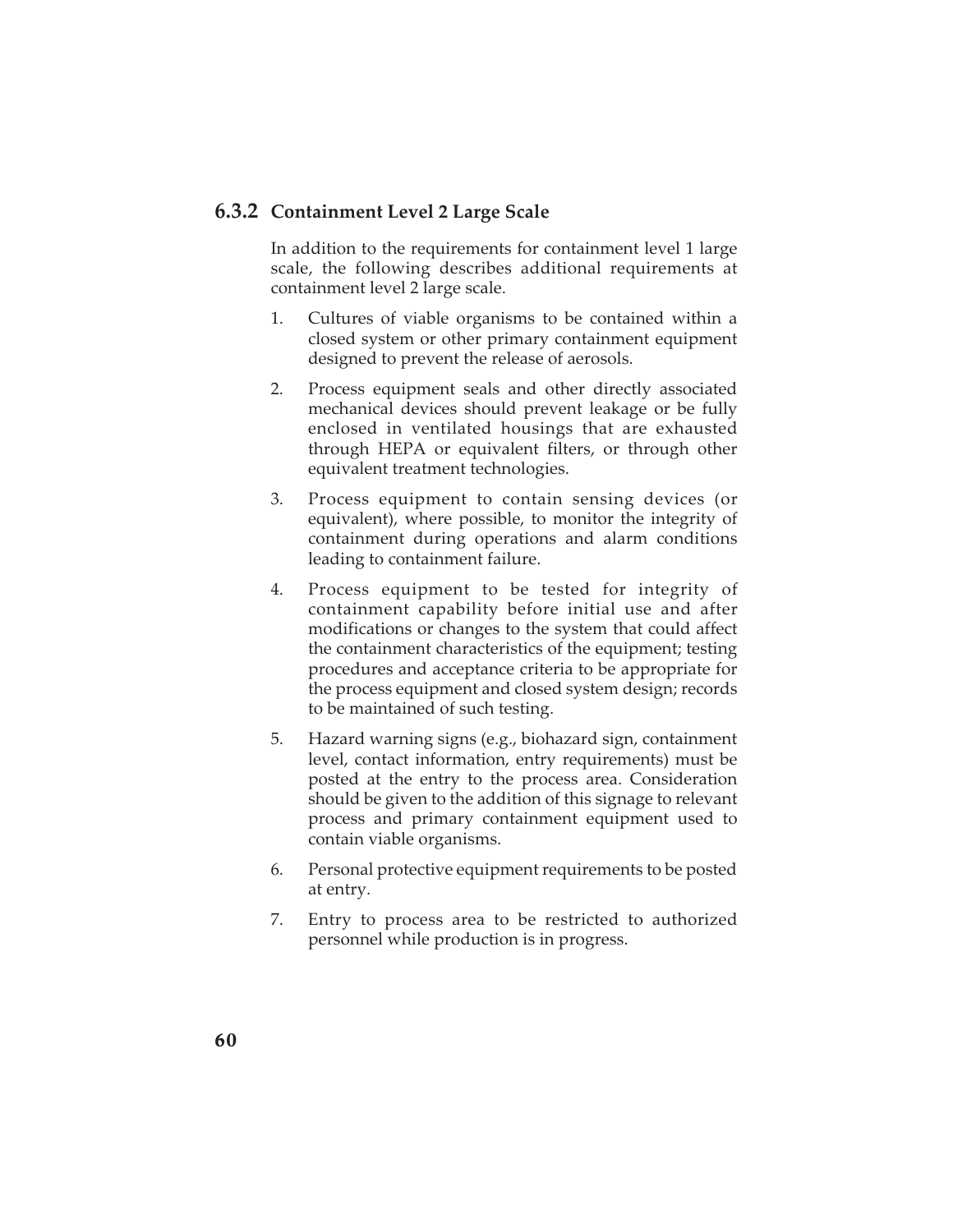## **6.3.3 Containment Level 3 Large Scale**

In addition to the requirements for containment level 1 and level 2 large scale, the following describes additional requirements at containment level 3 large scale.

- 1. Personal protective equipment to include full change out of street clothes into dedicated process area garments (dedicated pants, shirts, shoes, socks, head covers, gloves) or complete coverage of street clothing with process area garments (dedicated jumpsuits, shoe covers, head covers, gloves); reusable garments to be removed upon exit, decontaminated and laundered after each use; single use garments to be removed upon exit, decontaminated and discarded after each use; respiratory protection may be appropriate depending on the organism being processed.
- 2. Hazard warning signs and identification to be used in all records relevant to the history of the equipment (e.g., testing, operation, maintenance).
- 3. Provision to be made in the process area to contain the full volume of a release of process fluids (e.g., process equipment in diked area).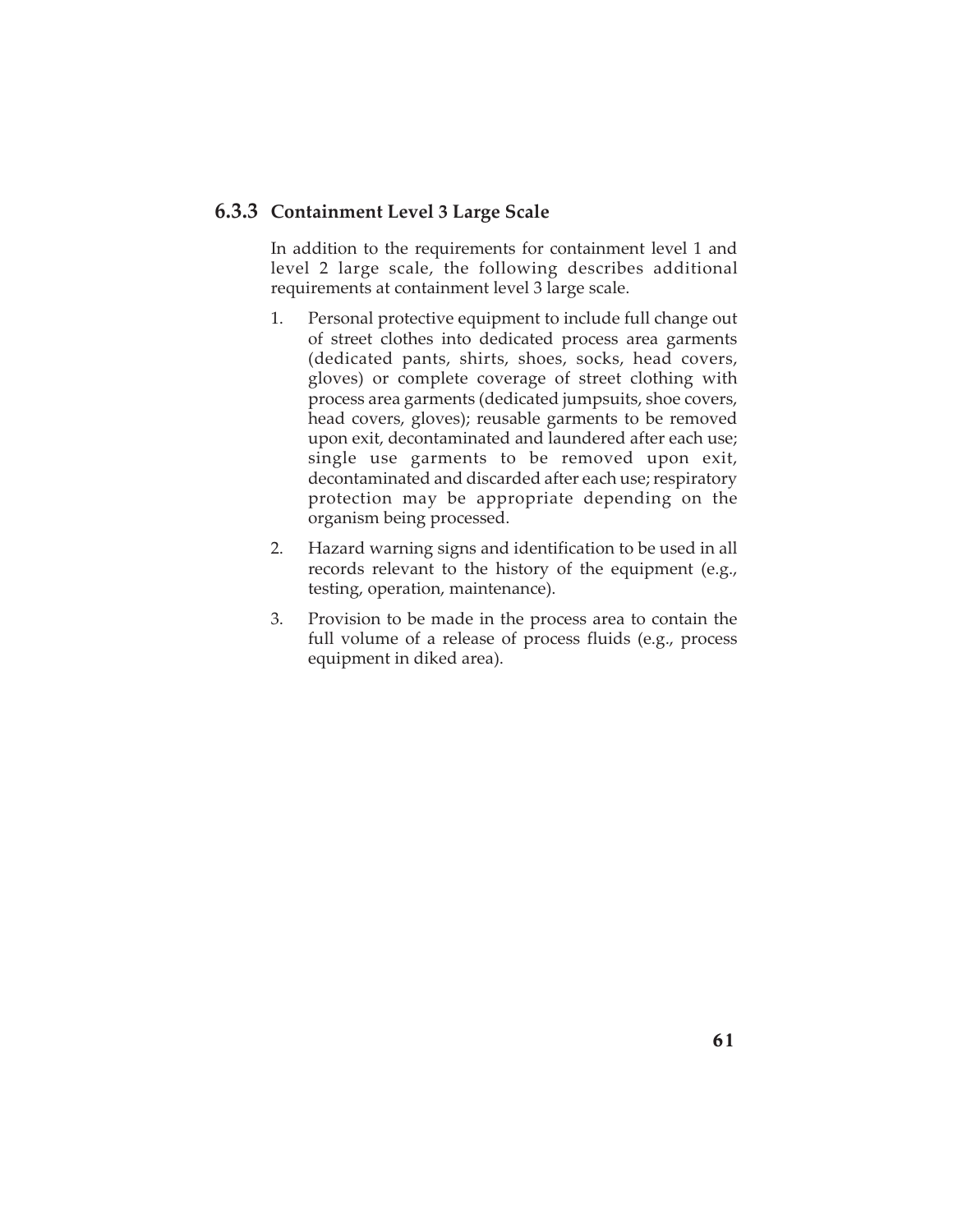## **References**

- 1. Grinsted, J. *Risk assessment and contained use of genetically modified organisms*. In: Tzotzos, G.T. *Genetically modified organisms: a guide to biosafety*. Wallingford, UK: Centre for Agriculture and Biosciences (CAB) International, 1995;17-35.
- 2. Cipriano, M.L. *Biosafety considerations for large-scale production of microorganisms*. In: Fleming, D.O., and Hunt, D.L. *Biological safety principles and practices*. Washington, D.C.: ASM Press, 2000; 541-55.
- 3. Collins, C.H. *Safety in microbiology: an overview*. In: Collins, C.H., and Beale, A.J. *Safety in industrial microbiology and biotechnology.* Oxford, UK: Butterworth-Heinemann Ltd, 1992;1-5.
- 4. Brunius, N.G.F. In: Collins, C.H., and Beale, A.J. *Safety in industrial microbiology and biotechnology*. Oxford, UK: Butterworth-Heinemann Ltd., 1992;239-42.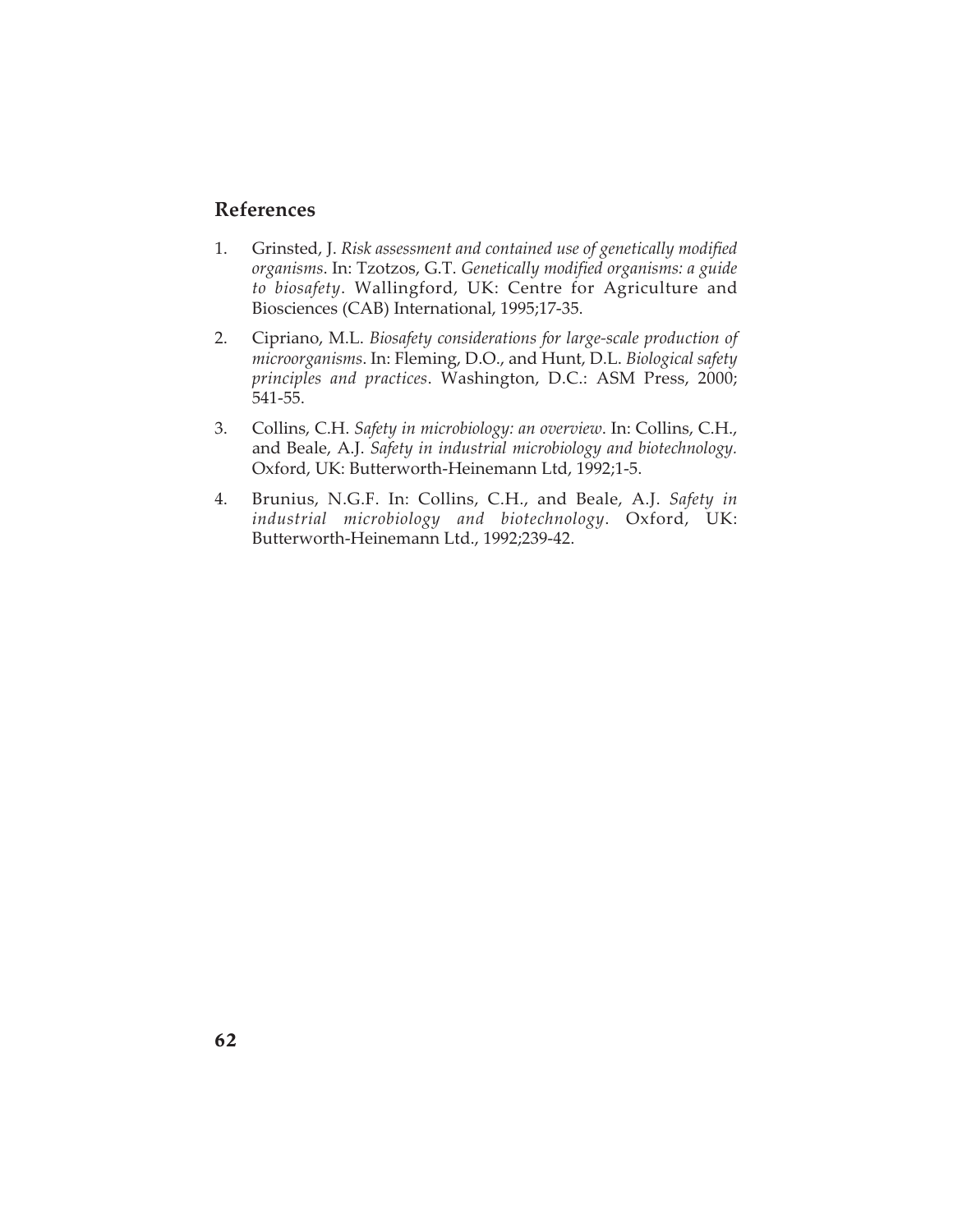# **Chapter 7** Program Specific Guidelines

## **7.1 Laboratory Animals**

## **7.1.1 General Requirements**

Work with animals poses a variety of unique hazards, including exposure to infectious agents (naturally occurring or experimentally produced), animal bites and scratches, kicks and crushing injuries, allergies and physical hazards (noise, temperature). In addition to keeping infectious agents from spreading to laboratory workers there is a need to address, in the equipment and practices of animal facilities, the issues of cross-contamination between animals and of keeping adventitious agents from inadvertently infecting experimental animals (also referred to as "barrier" facilities). Animal facilities for work with small and large animals should be designed and operated in accordance with the *Containment Standards for Veterinary Facilities*(1), published by the Canadian Food Inspection Agency, the *Guide to the Care and Use of Experimental Animals*, published by the Canadian Council on Animal Care<sup>(2)</sup> and other CCAC guidelines and policies (as revised from time to time). Institutions using animals for research, teaching and testing should consider obtaining a CCAC Certificate of GAP (Good Animal Practice®). There are other international recommendations which can provide further assistance with the assessment of hazards associated with the care and use of research animals $(3-5)$ .

Ideally, animal facilities should be a physically separated unit, but if they adjoin the laboratory the animal rooms should be separated from other activities in the laboratory to allow for isolation and decontamination as required. As general protocols cannot anticipate the specific requirements of each experiment, specific entry and exit protocols for scientific staff,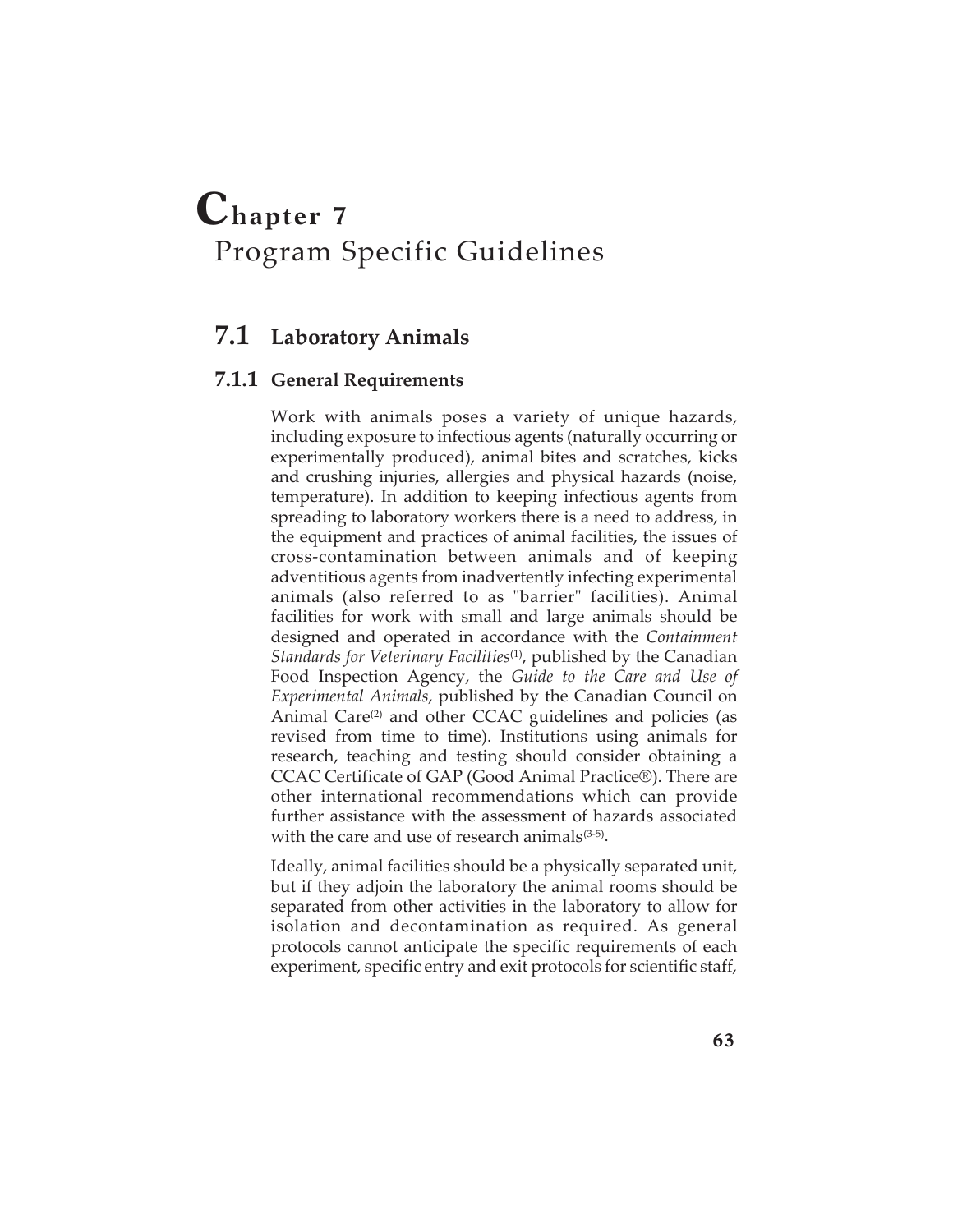animal handlers, animals, biological samples, equipment, feed and wastes should be developed for each project.

Animal rooms for small animals should be designed for ease of cleaning and disinfection, and have a minimum of built-in equipment. A small preparation area, storage area and handwashing sink are usually all that are required. As well, the design should facilitate the use of containment caging systems and support facilities for animal procedures, cage washing, waste disposal and food/bedding storage. Recent technological improvements have been incorporated into a wide variety of housing systems to provide control of microenvironmental factors such as temperature, air exchange and humidity. Descriptions of currently used caging and bedding disposal systems have been provided elsewhere<sup>(6)</sup>.

At least one-fifth of people who work with laboratory rodents, guinea pigs and rabbits develop allergies<sup>(7)</sup>. Allergic conditions may result from contact with animal fur or hair, bedding and animal wastes. The allergy may manifest itself immediately or may be acquired over a succession of exposures to the allergen. Symptoms range from mild rashes to severe asthma. Unnecessary exposure to these allergens can be minimized through engineering controls, ventilation, use of isolators and containment caging systems, and appropriate use of respiratory and other personal protection<sup> $(3,4)$ </sup>.

Containment facilities for large animals are unique, in part because of the large quantity of infectious microorganisms that may be present in the animal cubicle. Unlike a laboratory room, where the BSC provides primary containment, the large animal cubicle serves as both the primary and secondary barrier. Particular attention must be given to the use of protective clothing and equipment by staff entering an animal cubicle contaminated with large volumes of infected animal waste. Floor drains connected to an effluent sterilization system are employed at containment levels 3 and 4 to effectively remove and treat infected animal wastes. Special care must also be taken to avoid serious injuries (e.g., crushing) that could occur when handling large animals. Physical barriers, restraints and gating systems should be designed and used to prevent such injuries. The handler must have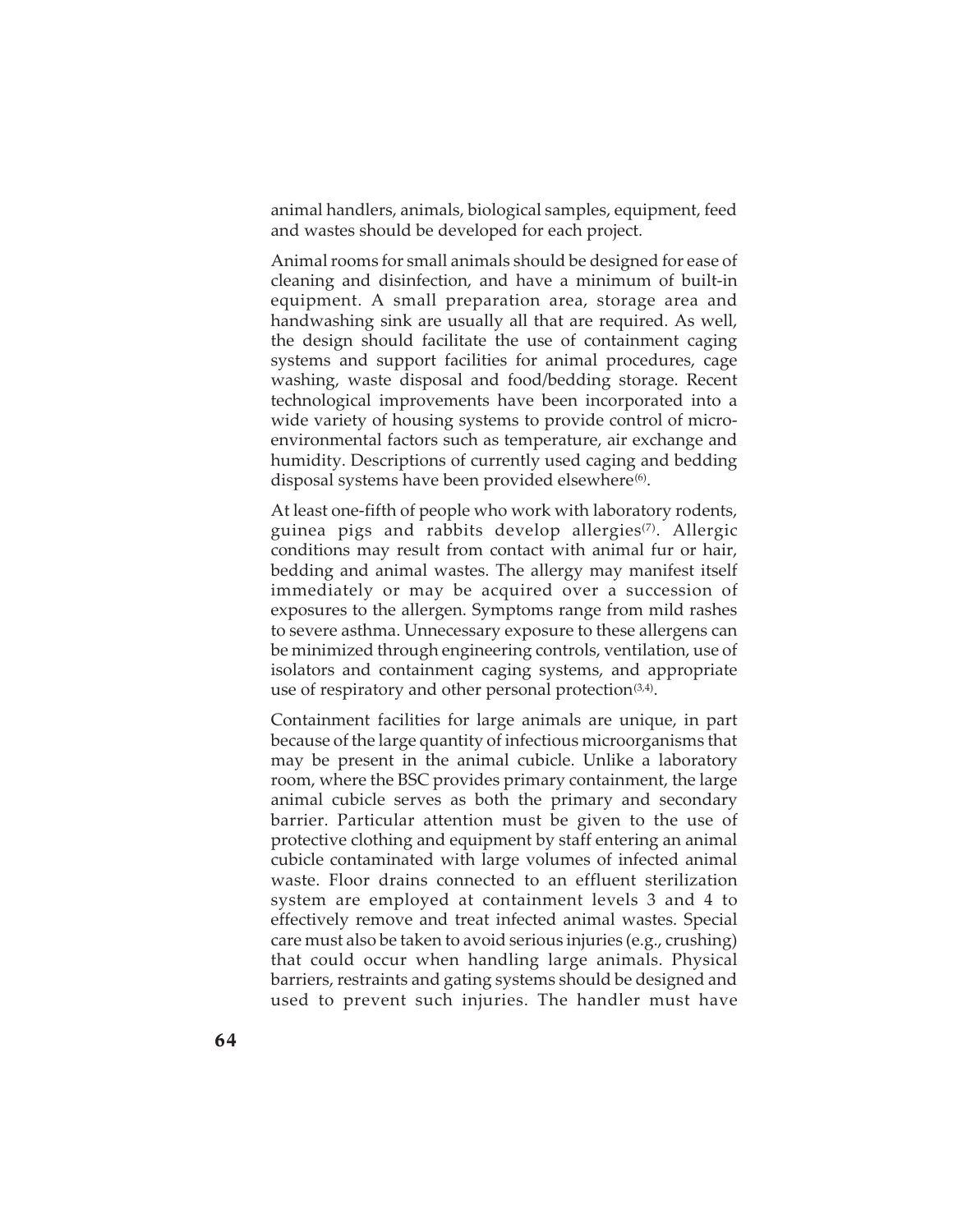knowledge of the animal's general characteristics, such as mentality, instincts and physical attributes.

## **7.1.2 Non-human Primates**

Working with non-human primates presents unique hazards related to naturally occurring pathogenic organisms and to the animals themselves. Their long canine teeth and powerful jaws can inflict serious and painful lacerations. The animals also have sharp fingernails and toenails that can scratch and abrade the skin of handlers. They are generally very messy, noisy and destructive animals, characteristics that must be considered when designing animal rooms used to house them.

Infectious hazards to people handling non-human primates include bacterial diseases (*Salmonella*, *Shigella*, *Campylobacter,* tuberculosis), viral diseases (hepatitis A virus, simian immunodeficiency virus and especially *Cercopithecine herpesvirus 1* (CHV-1), also known as herpes B virus), protozoan and metazoan parasites (*Entamoeba*, *Blastocystis*, *Trichomonas*, *Balantidium*) and other agents. For a more comprehensive list of infectious hazards see reference 5.

CHV-1 is an enzootic virus present in up to 70% of captive macaques, including rhesus and cynomolgus non-human primates(8). Although the virus causes oral lesions in its natural simian host, asymptomatic shedding from the buccal mucosa and urogenital tract (though rare) and the presence of the virus in conjunctival fluid can occur without such clinical signs. Human infection has been documented in at least 50 instances, resulting in either severe disease or death<sup>(9)</sup>. Except for one case of person-to-person transmission, all have occurred in people exposed to non-human primates or non-human primate tissues. Transmission to humans is believed to occur primarily by exposure to contaminated non-human primate saliva through bites and scratches, although one fatal case following mucocutaneous exposure without injury has been reported $(8)$ . Guidelines are available for working safely with macaques, for the prevention of CHV-1 infection and for the treatment of such infections in exposed people, and these should be consulted<sup> $(5,8,10-12)$ </sup>. Risk of exposure to pathogenic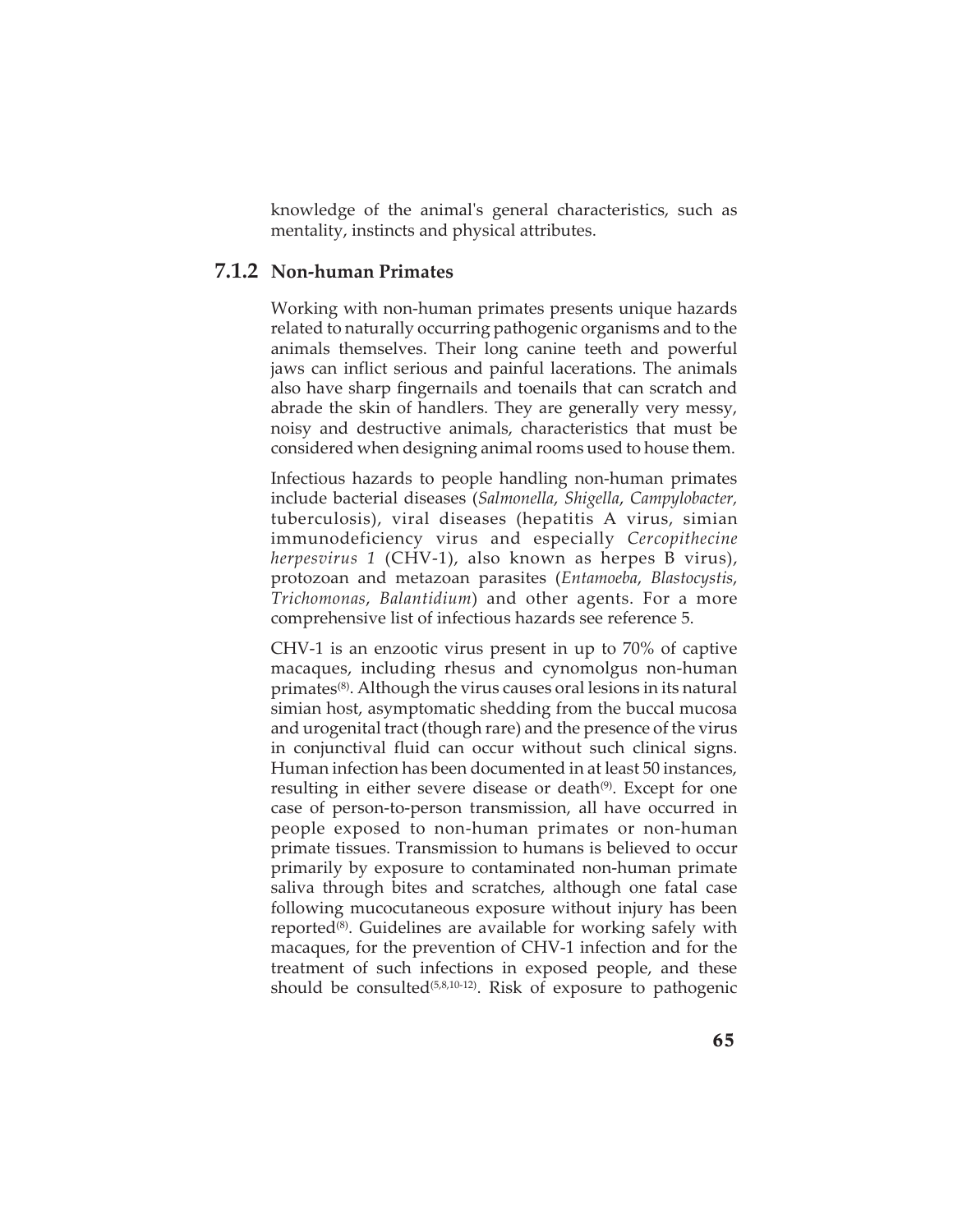agents can also be reduced through an adequate animal health surveillance program, with emphasis on identification and treatment of diseased animals. Further information on hazard identification and risk assessment can be found in reference 5. Animal handlers should be enrolled in a health and medical surveillance program (see Chapter 2.4 and reference 5).

Everyone who handles non-human primates must be trained in proper methods of restraint and in the use of protective clothing to help prevent bites, scratches and splash exposures. Such methods include the use of squeeze-back cages, where feasible, transfer boxes, chutes, tunnels and squeeze mechanisms for non-human primates housed in groups. Cages and other equipment should be free of sharp edges and corners that may cause scratches or wounds. When feasible, chemical restraint may be used before removing animals from cages, especially in the case of macaques and other larger non-human primates. Behavioural conditioning can also be effectively used in combination with restraint procedures. Handlers are to be protected with arm-length reinforced leather gloves and long-sleeved gowns/coveralls to prevent scratches. Protection against aerosol exposure and splashes of mucous membranes (e.g., with surgical mask, face shield, eye goggles) should be provided to handlers and everyone entering animal rooms where non-human primates are housed. Reusable, protective clothing that has been in contact with non-human primates should be decontaminated before being sent to laundry. Animal handlers must be instructed to cleanse immediately and thoroughly all bites, scratches and abraded skin and to report these exposures at once. Postexposure procedures should also be instituted $(5,12)$ .

Facilities for housing non-human primates should conform to the recommendations for small animal containment facilities in the *Containment Standards for Veterinary Facilities*(1). Unless experimentally infected with or known to have an infectious organism requiring a higher containment level, non-human primates can be handled in containment level 2 animal facilities with the additional practices and personnel precautions described above for working safely with these animals. It is recommended that all macaque colonies be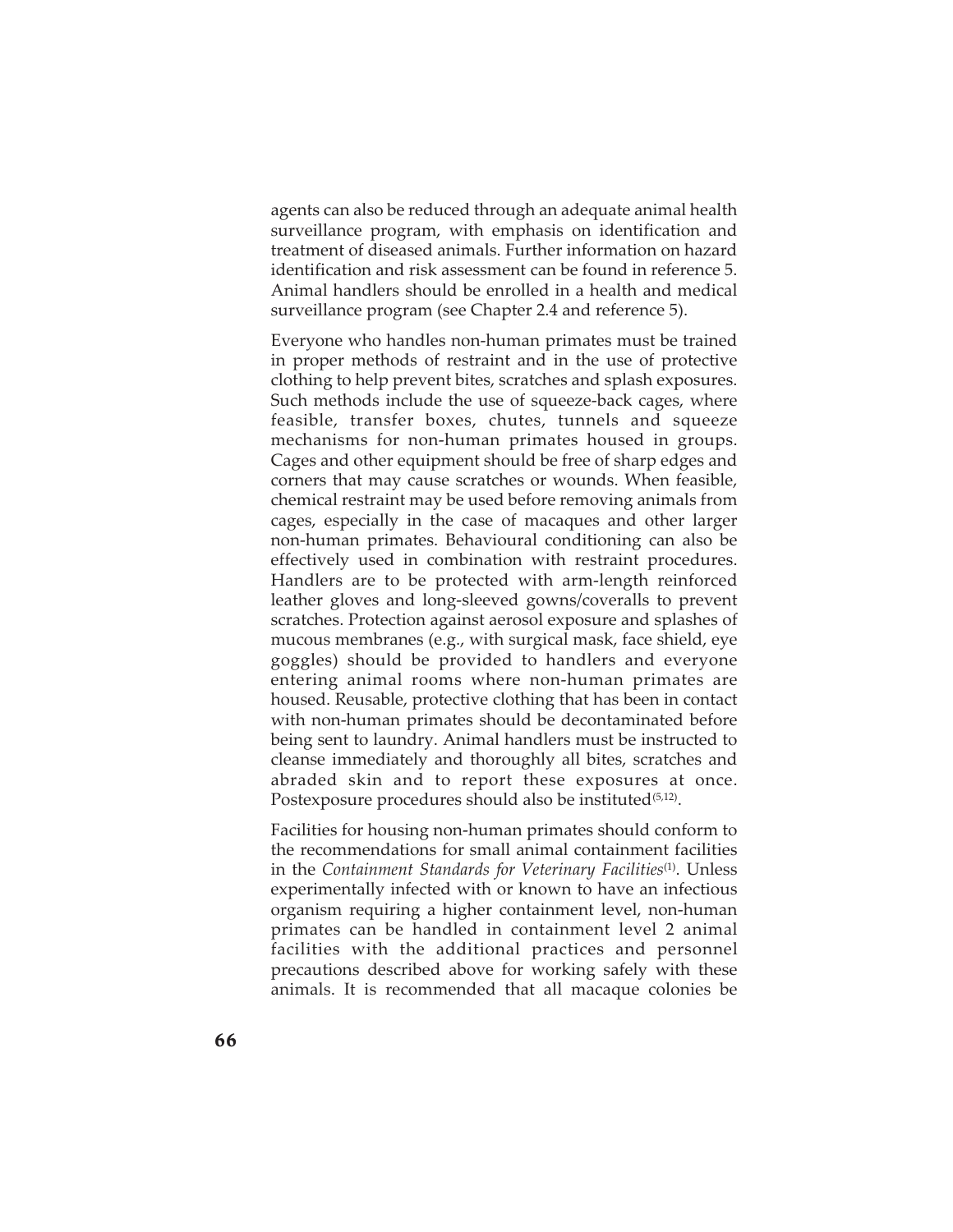treated as naturally infected with CHV-1, even those that have been shown to be free of CHV-1 antibody(5,9). The *Guide to the Care and Use of Experimental Animals* also provides information on housing and handling requirements specific to non-human primates<sup>(2)</sup>. Additional information on non-human primate facilities, equipment and special practices can be found elsewhere<sup>(13)</sup>. Generally, housing for non-human primates requires the following:

- 1. Consideration to be given to the behavioural, emotional and social needs of laboratory primates when planning their housing.
- 2. Contact information of experienced primate handlers and the person responsible for the facility, to be provided throughout the facility.
- 3. Animal rooms to be provided with a vestibule or other arrangement to ensure that there are always two doors between the non-human primate cage and the building corridor; provision should be made to observe all cages before entering the room to ensure that animals are not loose.
- 4. All lighting, electrical fixtures and exposed plumbing in non-human primate rooms to be protected against tampering by the animals.
- 5. Because of the requirement for daily sanitation of animal rooms, floors to be constructed of slip-proof materials and workers to wear footgear that provides traction on wet, slippery floors. As well, walls and ceilings to be designed with a finish to withstand wash-down cleaning and disinfection procedures.
- 6. Shower and changing facilities to be provided for workers having substantial animal contact to shower at the end of the work day.
- 7. Animal rooms and cages to be kept locked at all times and to be accessible only to authorized people. Security locks and closing devices must take into consideration the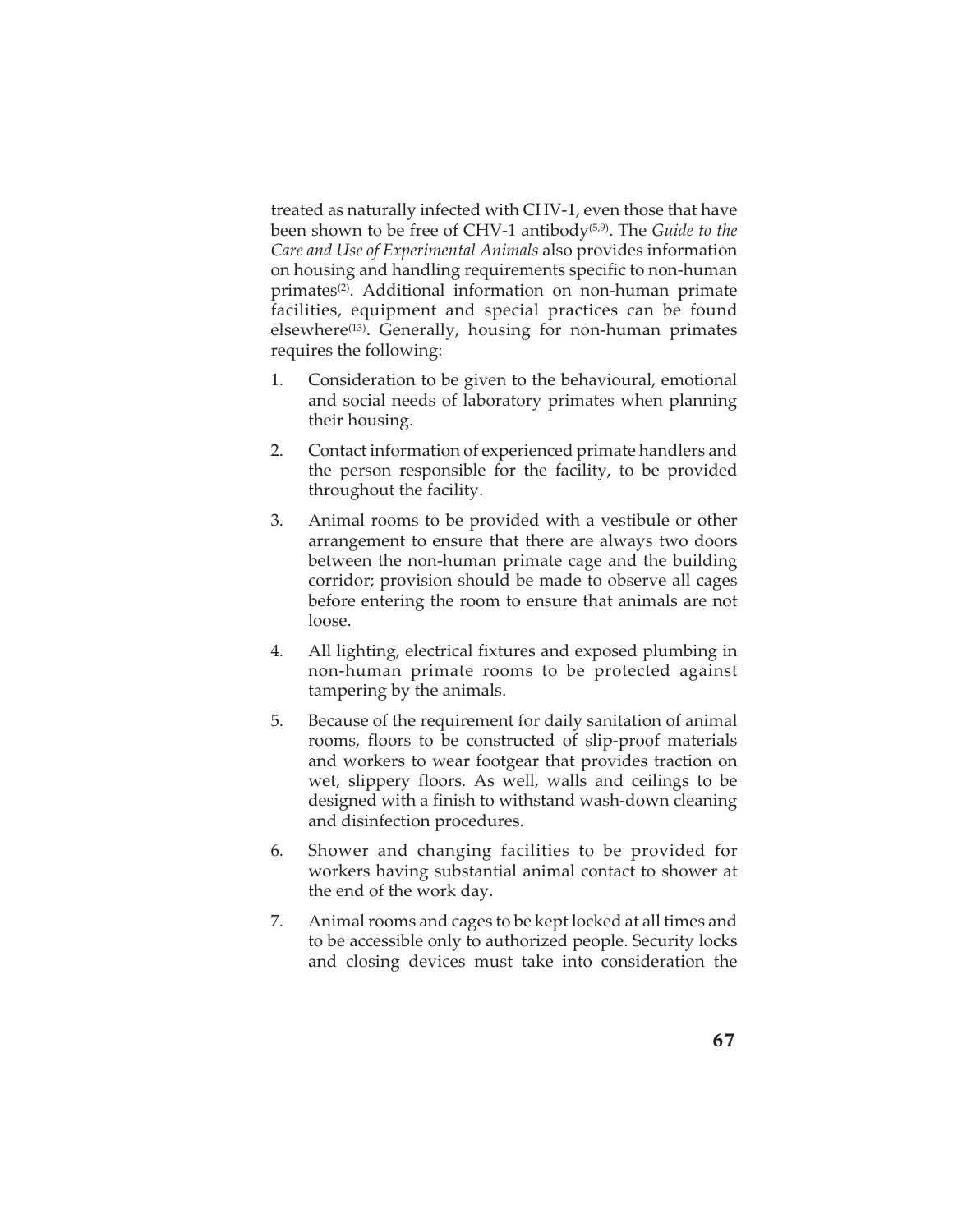persistent, creative, destructive and intellectual capacities of most non-human primates.

- 8. The movement of equipment items (e.g., carts, scales, feed containers and scoops, gloves) between animal rooms to include proper disinfection practices on exit from each room as appropriate to the containment level of the work.
- 9. Cages to have sufficient strength that they cannot be damaged by the non-human primates and to be maintained in proper working condition.
- 10. Cages to be equipped with a squeeze mechanism to facilitate examination and immobilization. Transfer boxes and other special restraint apparatus can be used to hold primates safely while primary cages are being cleaned or to move primates from one room to another.
- 11. For group caging, such factors as compatibility between animals and the population dynamics of the species to be considered in order to minimize fighting.

# **7.2 Recombinant DNA and Genetic Manipulation**

Genetic methods, such as natural selection, cross breeding, conjugation and transformation, have been used for many years to change biological species and organisms. These methods have been supplemented by newer and much more efficient ones, of which the best known are the techniques of recombinant DNA. Some newer techniques include the production of transgenic plants and animals; the cloning of microbial toxin or other virulence genes in an expression vector or in a host background in which it may be expressed; and the production of full-length infectious viral clones, including the reconstruction of infectious virions from recombinant constructs (reverse genetic engineering).

The initial fear of possible risks arising from organisms altered by this technology led Canada, the United States and Great Britain, among other countries, to develop stringent biosafety guidelines. Experience rapidly showed that the initial fears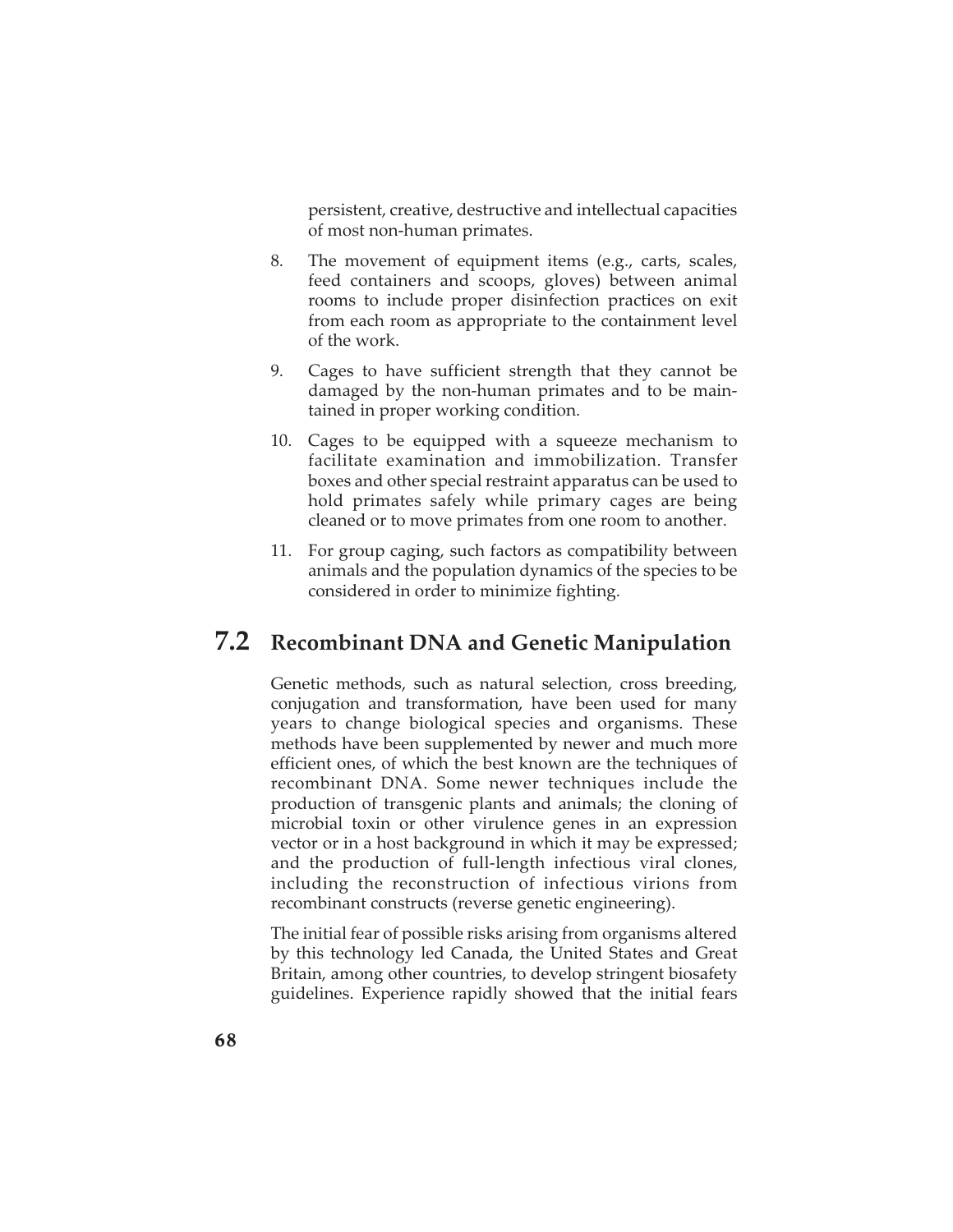were not justified and that most recombinant DNA research in itself does not pose any specific risks to biological safety<sup>(14)</sup>.

Guidance in how to assess potential risks in recombinant DNA research is available<sup>(15,16)</sup> but can only be very general. Factors to consider when determining the containment level of a recombinant organism should include:

- 1. the containment level of the recipient organism;
- 2. the containment level of the donor organism;
- 3. the replication competency of the recombinant organism;
- 4. the property of the donor protein to become incorporated into the recombinant particle; and
- 5. potential pathogenic factors associated with the donor protein.

Each case needs to have a risk assessment, as it is not realistic to try to define in advance all the possible genetically engineered organisms that might be created or used in the laboratory. Assistance with the risk assessment can be provided by the Office of Laboratory Security, telephone (613) 957-1779.

The vast majority of recombinant research involves only the remotest possibility of creating a hazard, because the source of the DNA being transferred, the vector and the host are all innocuous. However, some genetic manipulation does raise significant possibility of risk. In general, if none of the components of the genetic manipulation presents any known hazard and none can be reasonably foreseen to result from their combination, then no biohazard restrictions are needed. If one of the components of the reaction is hazardous, then, in general, discussion of the containment level required should start at the level appropriate to the known hazard. Its containment level might be increased or decreased according to such considerations as the particular gene being transferred; the expression of the gene in the recombinant organism; the biological containment offered by the host vector systems; the envisaged interactions between the gene being transferred and the host vector systems; and the viability of the host vector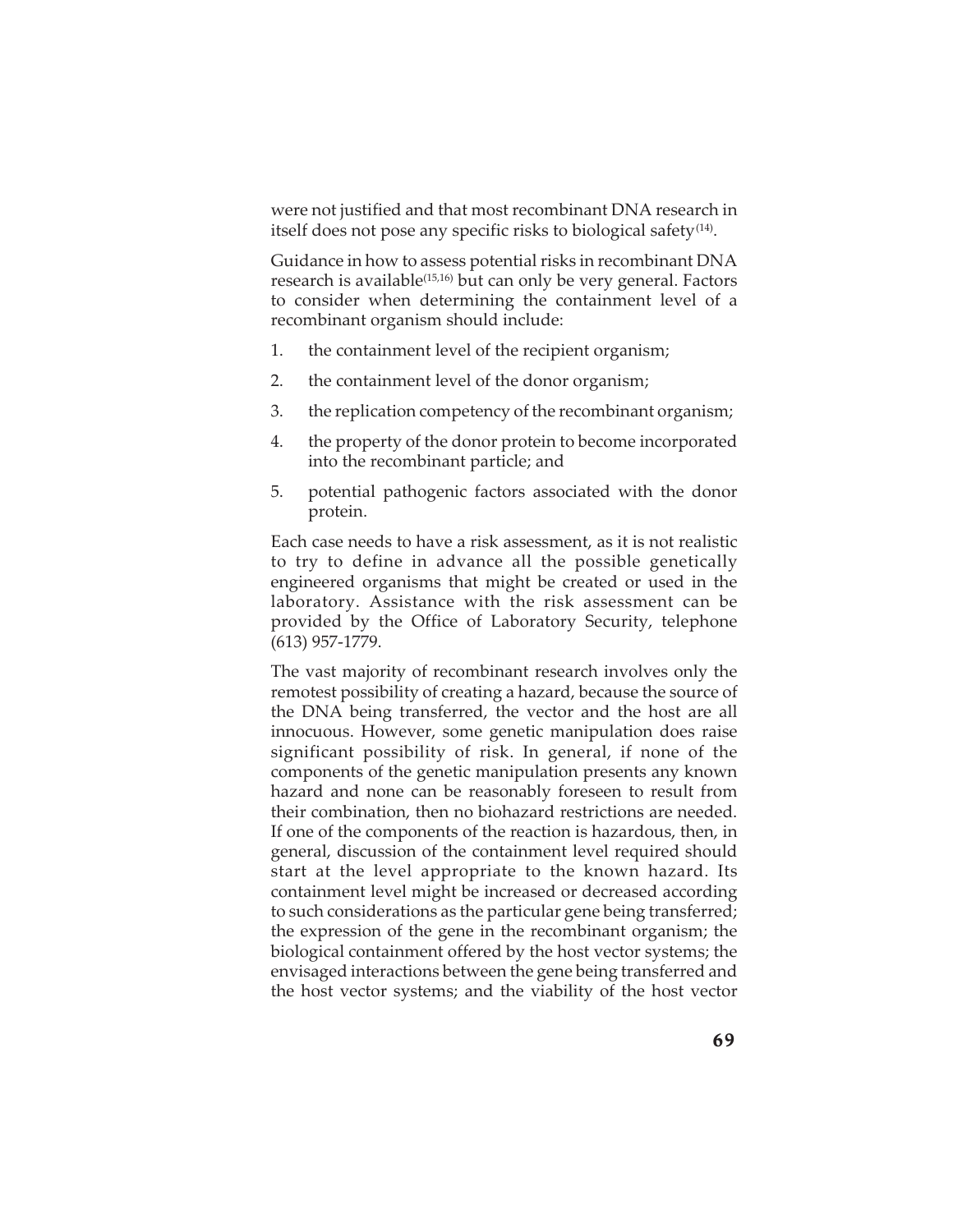systems. In any research with genes coding for hazardous products, host vector systems with limited ability to survive outside the laboratory should be used; their use will reduce the level of containment required.

Examples of such considerations follow:

- 1. A recombinant vesicular stomatitis pseudotype virus expressing a different viral glycoprotein would be at level 2 because the virus is replication-deficient.
- 2. A recombinant vesicular stomatitis virus expressing a different viral glycoprotein would be at least at the level of vesicular stomatitis virus since the virus is replicationcompetent and could have an altered tropism.
- 3. A recombinant vaccinia virus expressing a different viral glycoprotein would be at the containment level of wild type vaccinia virus since the protein does not get incorporated into the virus particle, and it is unlikely that this manipulation will change the biological properties of the recombinant virus.

# **7.3 Cell Lines**

Cell lines (cell cultures) are commonly used in diagnostic and microbiology laboratories, and in industry for the production of pharmaceuticals. There have been cases of laboratoryacquired infections reported as a result of manipulation of primary cell cultures(17,18). Although cell lines do not inherently pose a risk to individuals manipulating them in the laboratory<sup>(19)</sup>, because of their potential to contain pathogenic organisms – either naturally or through contamination by adventitious agents, transformation or recombination – an assessment must be made as to the level of hazard associated with a particular line<sup>(20)</sup>. Cell lines can be contaminated with bacteria, fungi, mycoplasma, viruses and prions.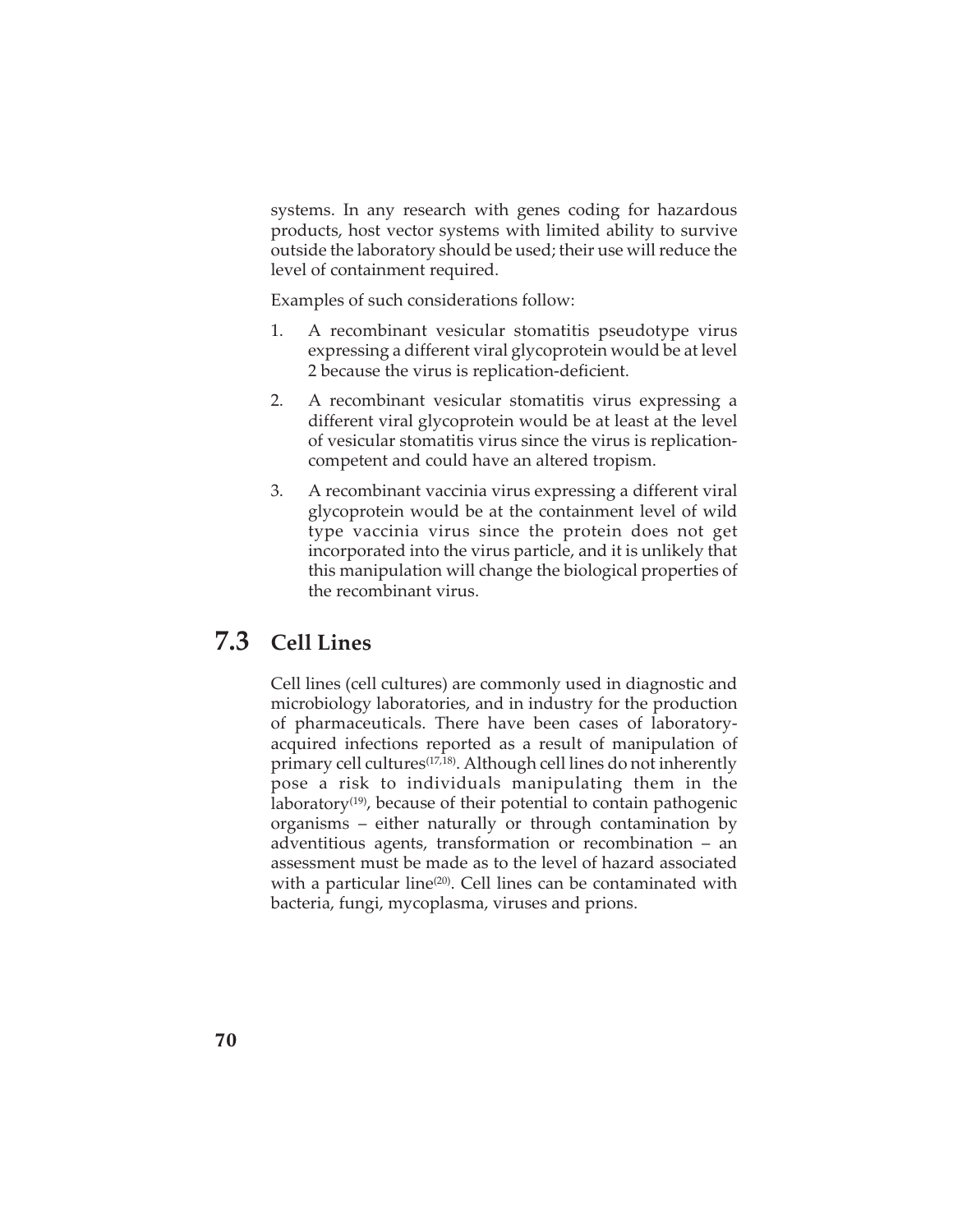## **7.3.1 Risk Assessment**

## *Non-recombinant cell lines*

For every new cell line that is manipulated in a laboratory, a detailed risk assessment must be done in order to determine the appropriate level of precautions to be taken. A detailed risk assessment should include, but is not limited, to the following:

- source of cell line: the closer phylogenetically to humans, the greater the potential risk (highest to lowest risk: human autologous, human heterologous, primate, other mammalian, avian, invertebrate<sup>(21)</sup>);
- source tissue: provides an indication of possible contaminants and latent (oncogenic) viruses;
- type of cell line highest to lowest risk: primary cell cultures, continuous cell cultures, intensively characterized cell cultures;
- quantity of cells per culture;
- source population of the specimen from which the cell line was derived.

## *Recombinant cell lines (in addition to the above criteria)*

- properties of the host cell line (in the case of hybridomas, the properties of each of the contributing cells must be considered);
- vector used for transformation (may increase containment level requirements);
- If transfer of viral sequences (may increase containment level requirements);
- transfer of virulence factors (may increase containment level requirements);
- activation of endogenous viruses (may increase containment level requirements);
- recombinant gene product (may increase containment level requirements);
- helper virus presence (may increase containment level requirements).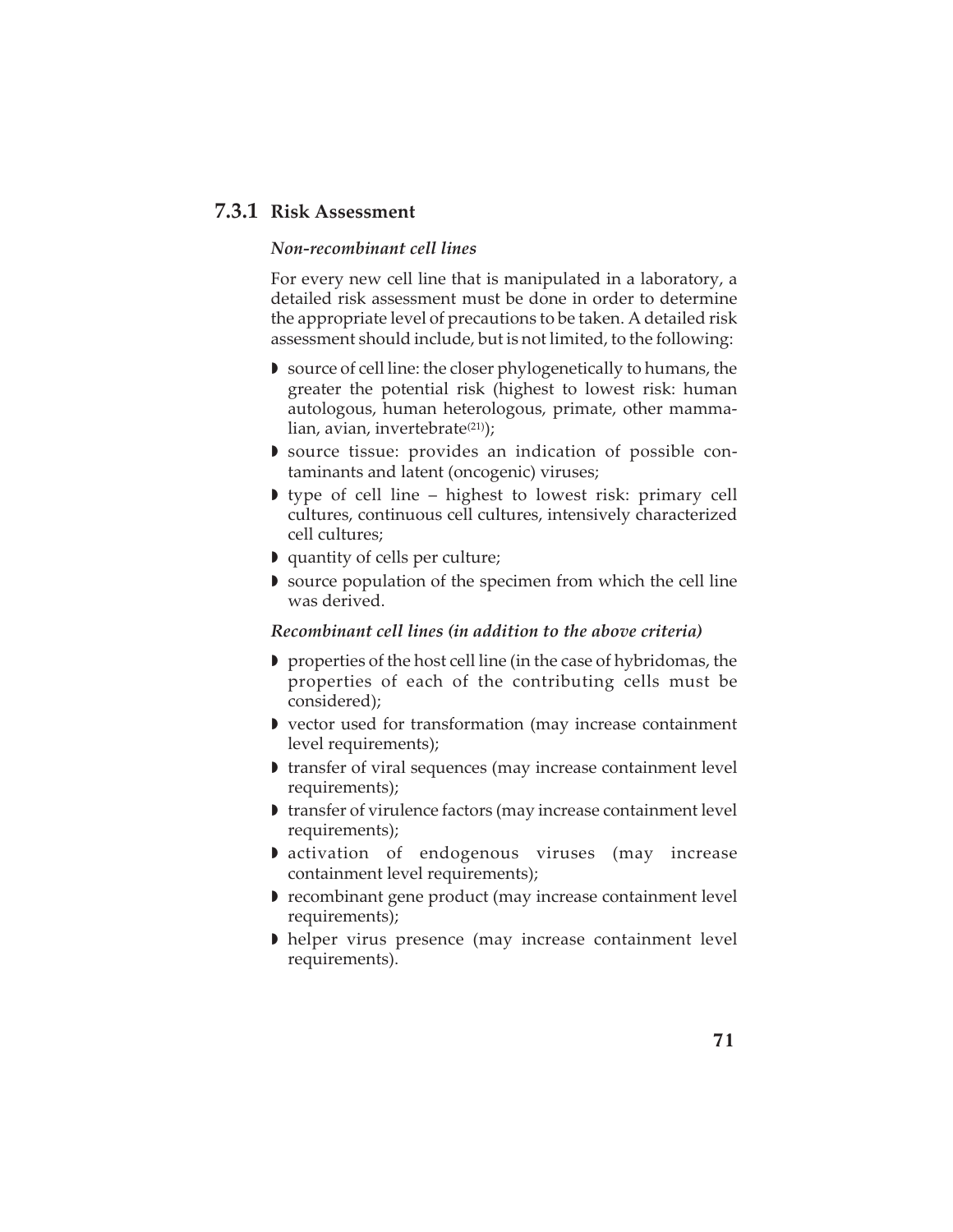Once all the relevant information regarding the cell line has been obtained, including any hazards associated with the media to be used during manipulation of the cell culture, it can be assessed to ascertain the hazards posed by manipulating the particular cell line. The cell line is to be handled at the containment level appropriate to the level of risk determined by the assessment.

## **7.3.2 Contamination with Infectious Agents**

## *Bacteria and fungi*

Cell lines contaminated with bacteria and fungi are readily identified when grown in antibiotic-free media because they quickly overgrow the cells<sup>(20)</sup>.

#### *Viral contamination*

Unlike bacteria and fungi, viruses are not readily identified and so can pose a significant hazard to those manipulating primary cell lines. A documented laboratory-acquired hantavirus infection has been linked to the manipulation of rat tumour material<sup>(22)</sup>. Because of the varying risks associated with cell line material, the World Health Organization proposed a classification of cell lines based on each line's likelihood of carrying viruses pathogenic to humans<sup>(23)</sup>.

- *Low likelihood*: cell lines derived from avian and invertebrate tissues.
- *Medium likelihood*: mammalian nonhematogenous cells, such as fibroblasts and epithelial cells.
- *High likelihood*: blood and bone marrow cells derived from human or non-human primates; human pituitary cells, caprine and ovine cells, especially those of neural origin; and hybridoma cells when at least one fusion partner is of human or non-human primate origin.
- Both viral and cellular oncogenes have been recognized, most notably the human T-cell leukemia virus (HTLV-I). HTLV-I is a human oncogenic virus that transforms normal cells into malignant cells<sup>(21)</sup>.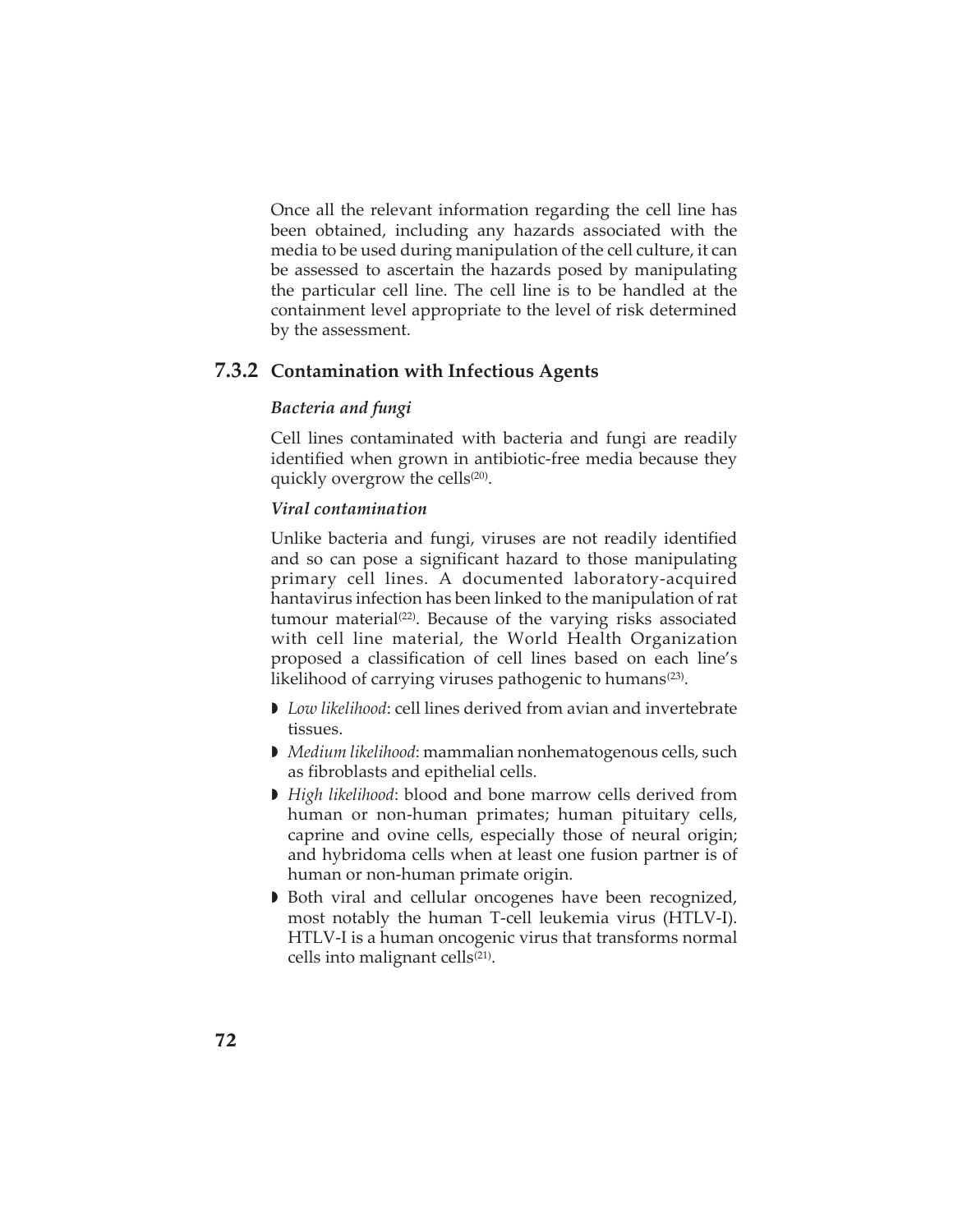Cell lines with known or potential viral contaminants are to be handled at the containment level appropriate for the contaminating agent of the highest risk.

One of the primary hazards of manipulating cell cultures is the expression of latent viruses. Endogenous viral sequences have been found in a variety of cell lines derived from mammalian species, including humans<sup>(20)</sup>. Cell lines can be grown in an altered manner by applying various treatments (e.g., change in pH, serum level, temperature, medium supplements, cocultivation). These treatments may cause altered expression of oncogenes, expression of latent viruses, interactions between recombinant genomic segments or altered expression of cell surface proteins<sup>(21)</sup>.

 Manipulations that may alter the "normal" behaviour of cell lines to a more hazardous state are to be conducted at a containment level appropriate to the new hazardous state.

The biological hazards associated with primate cell lines must also be taken into consideration when determining the level of containment required. Primary cell lines derived from the genus *Macaca* may harbour *herpesvirus simiae* (Cercopithe- cine herpes virus, B-virus), and therefore tissues from *Macaca* must be manipulated as follows:

- Containment level 2 is to be used when handling tissues or body fluids from macaques.
- If material is suspected or known to contain herpesvirus simiae, containment level 3 is required.
- *In vitro* primary diagnostic tests are to be done at containment level 3.
- All propagation (culturing) of the virus is to be done at containment level 4.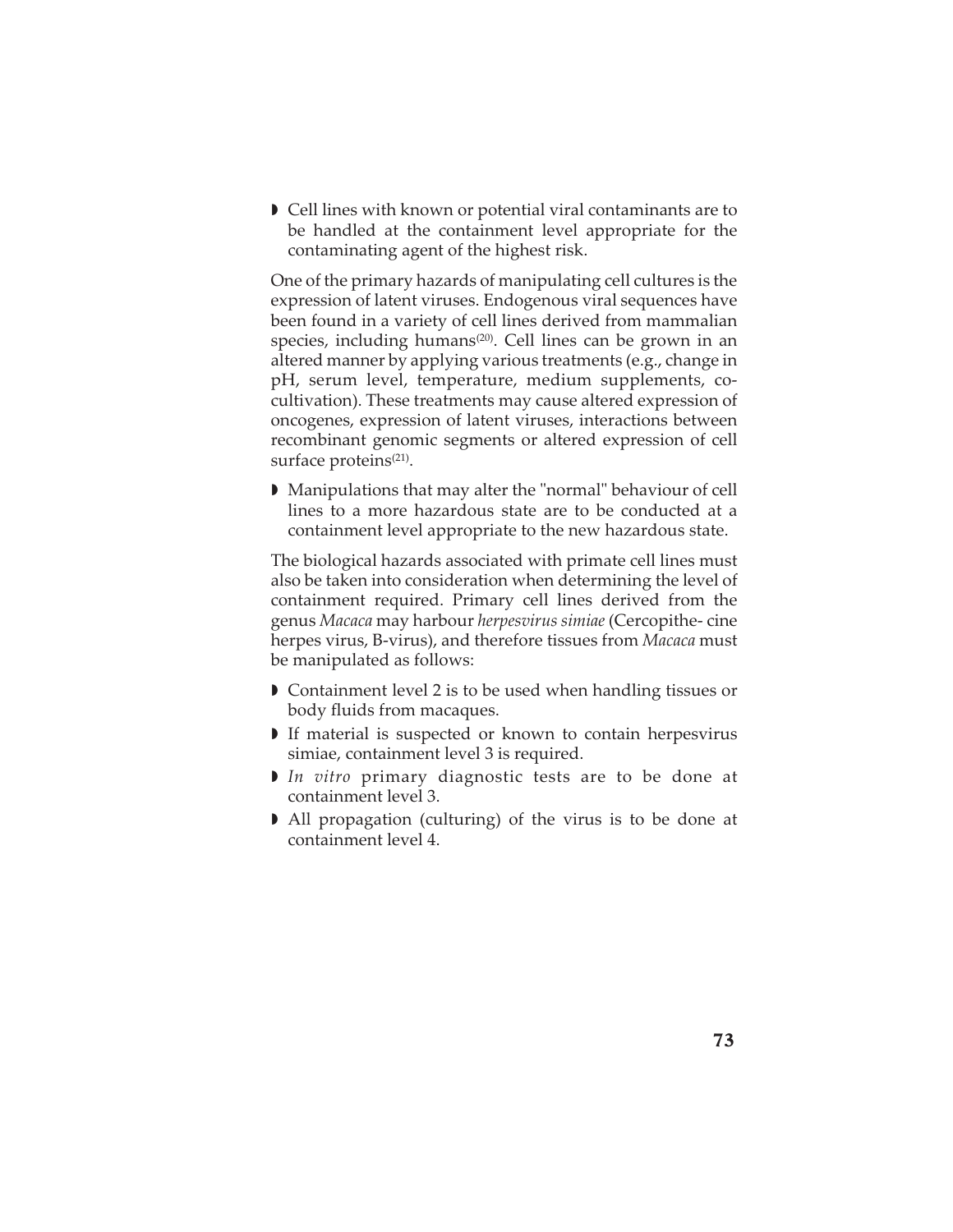#### *Prions*

The protein-only infectious particle, or prion, is accepted as the causative agent of transmissible spongiform encephalopathies, such as bovine spongiform encephalopathy (BSE)<sup>(24,25)</sup>.

 Cell cultures derived from bovine sources known or suspected to be BSE positive, and *in vitro* primary diagnostic tests of cell cultures derived from bovine sources known or suspected to be BSE positive are to be handled using TSE specific guidelines. Information and the TSE guidelines can be found by contacting CFIA, Biohazard Containment and Safety Division directly at (613) 221-7074 or accessing their Web site: http://www.inspection.gc.ca/english/sci/lab/bioe.shtml

### *Mycoplasmas*

Although mycoplasmas have commonly been identified as sources of cell culture contamination, mycoplasma-contaminated cultures have not yet been reported as a source of a laboratory-acquired infection. However, because of the presence of biologically active mycoplasma products and the stability of mycoplasma antigens<sup>(21)</sup> as well as the fact that a number of mycoplasmas are human pathogens, they are considered hazardous in cell cultures.

 Cell lines with mycoplasma contaminants are to be handled at the containment level appropriate for the contaminating agent of the highest risk.

### *Parasites*

Freshly prepared primary cell lines may be at risk of parasite contamination if the cell line was obtained from a specimen known or suspected to be infected with a human parasite. Parasites have many life cycle stages, and not all stages are infective. This must be taken into consideration when determining the appropriate level of containment.

 Cell lines in which the life-cycle stage of the infecting parasite is not known are to be manipulated at the containment level appropriate for the contaminating agent of the highest risk.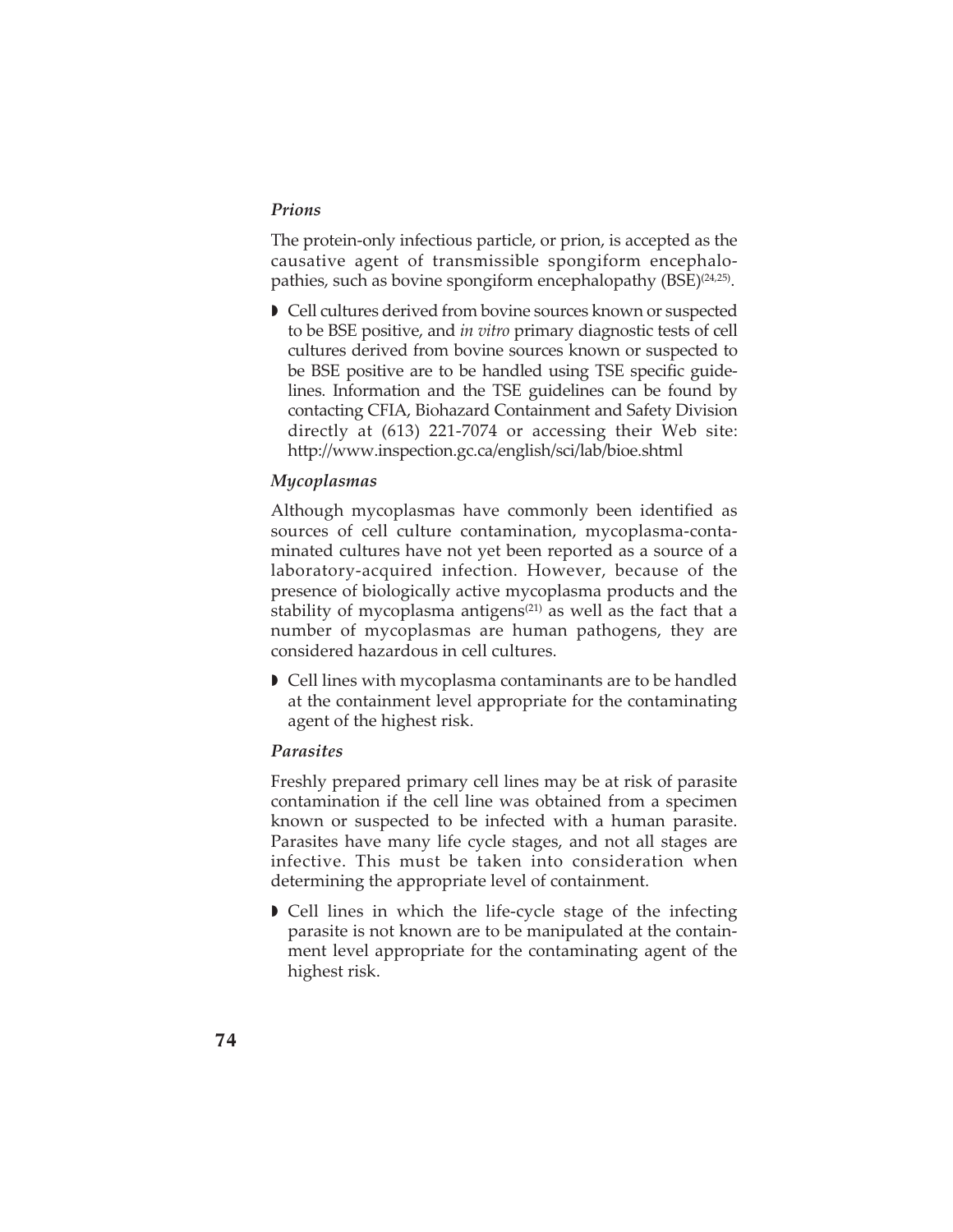## **7.3.3 Self-self Experiments**

Procedures or experiments with transformed human cells derived from the individual (human autologous) manipulating the cells is prohibited . Such experiments put the individual at risk, since any immune protection that is normally available to destroy foreign cells is now bypassed<sup>(20,21)</sup>.

## **References**

- 1. *Containment standards for veterinary facilities*. Ottawa, ON: Agriculture and Agri-Food Canada, Minister of Supply and Services Canada, No. 1921/E, 1996.
- 2. Canadian Council on Animal Care. *Guide to the care and use of experimental animals.* Ottawa, ON: CCAC, 1984.
- 3. National Research Council. *Occupational Health and Safety in the Care and Use of Research Animals*. Washington, DC: National Academy Press, 1997.
- 4. National Research Council. *Occupational Health and Safety in Biomedical Research*. ILAR Journal ISSN 1084-2020, 2003;44(1).
- 5. National Research Council. *Occupational Health and Safety in the Care and Use of Non-human Primates*. Washington, DC: The National Academies Press, 2003.
- 6. Hessler, J.R., Broderson, J.R., and King, C.S. *Small animal research facilities and equipment*. In: Richmond, J.Y., and McKinney, R.W. *Biosafety in microbiological and biomedical laboratories.* Washington, DC: U.S. Government Printing Office, 1999;191-218.
- 7. Phipatanakul, W., and Wood, R.A. *Allergens of animal and biological systems*. In: Fleming, D.O., and Hunt, D.L. *Biological safety principles and practices*. Washington, DC: ASM Press, 2000; 249-59.
- 8. Centers for Disease Control. *Fatal Cercopithecine herpesvirus 1 (B virus) infection following a mucocutaneous exposure and interim recommendations for worker protection*. MMWR 1998; 47:1073-6,1083.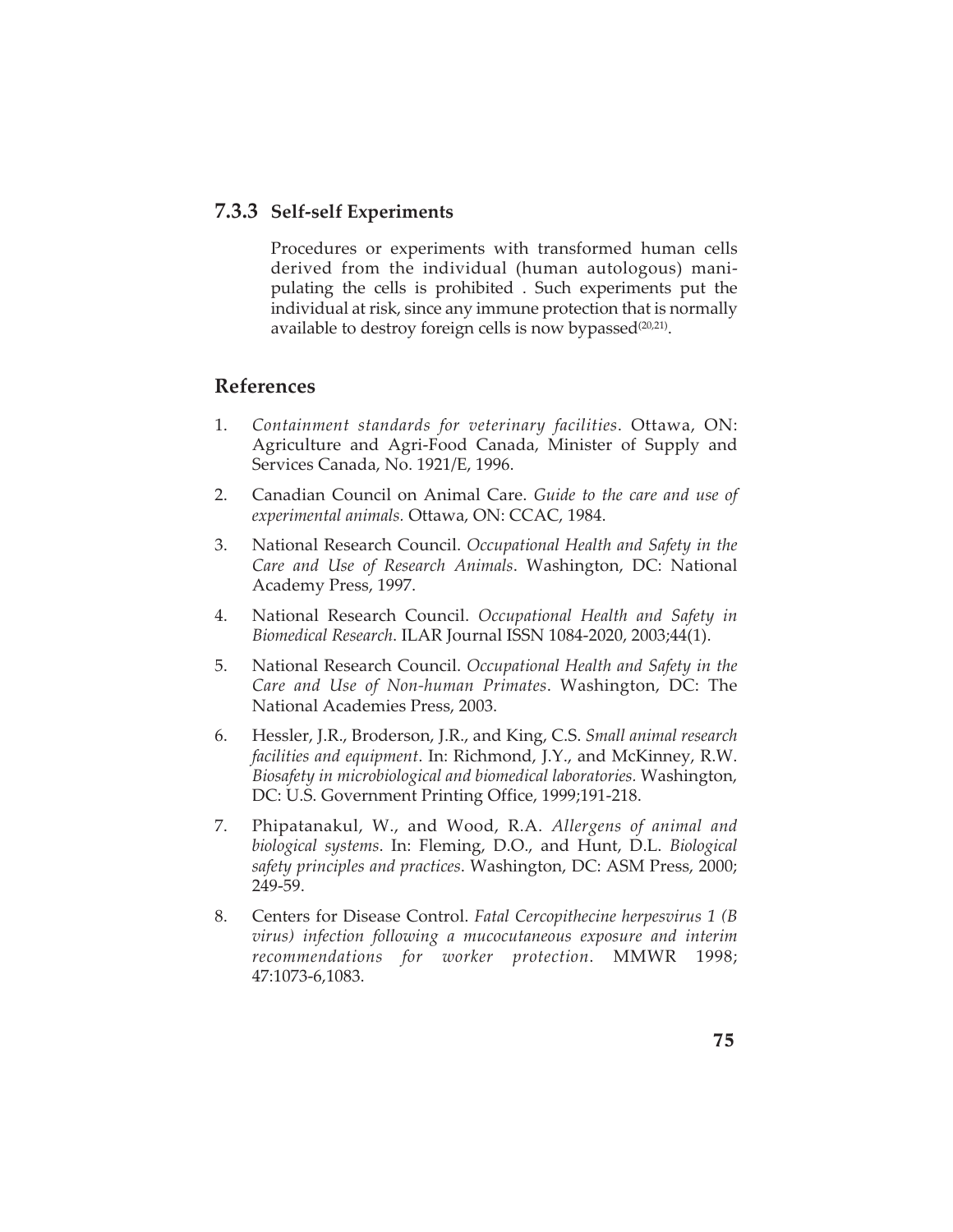- 9. Richmond, J.Y., and McKinney, R.W. *Biosafety in microbiological and biomedical laboratories*. Washington, DC: U.S. Government Printing Office, 1999.
- 10. Centers for Disease Control. *Guidelines for the prevention of herpesviurs simiae (B virus) infection in monkey handlers*. MMWR 1987;36:680-2, 687-9.
- 11. Centers for Disease Control. *Update: Ebola-related filovirus infection in non-human primates and interim guidelines for handling nonhuman primates during transit and quarantine*. MMWR 1990;39(2):22-24, 29-30.
- 12. Holmes, G.P., Chapman, L.E., Stewart, J.A., et al. *Guidelines for the prevention and treatment of B-virus infections in exposed persons.* Clin Infect Dis 1995; 20:421-39.
- 13. Bennet, B.T., Abee, C.R., and Henrickson, R. *Non-human primates in biomedical research*. San Diego, CA: Academic Press, 1995.
- 14. Health Canada. *Laboratory biosafety guidelines*, 2nd edition. Ottawa: Minister of Supply and Services Canada, 1996.
- 15. National Institutes of Health. *Guidelines for research involving recombinant DNA molecules.* Federal Register (with subsequent amendments) 59 Federal Register 34496, July 5, 1995.
- 16. National Institutes of Health. *NIH guidelines for research involving recombinant DNA molecules.* 66 Federal Register 1146, January 2001.
- 17. Davidson,W.L., and Hummeler, K. *B virus infection in man.* Ann NY Acad Sci 1961;85:970-79.
- 18. Gandsman, E.J., Aaslestad, H.G., Ouimet, T.C., and Rupp, W.D. *Sabia virus incident at Yale University*, American Ind Hyg Assoc J, 1997;58(1):51-3.
- 19. National Research Council. *Safe handling of infectious agents*. In: *Biosafety in the laboratory: prudent practices for the handling and disposal of infectious materials.* Washington, DC: National Academy Press, 1989;13-33.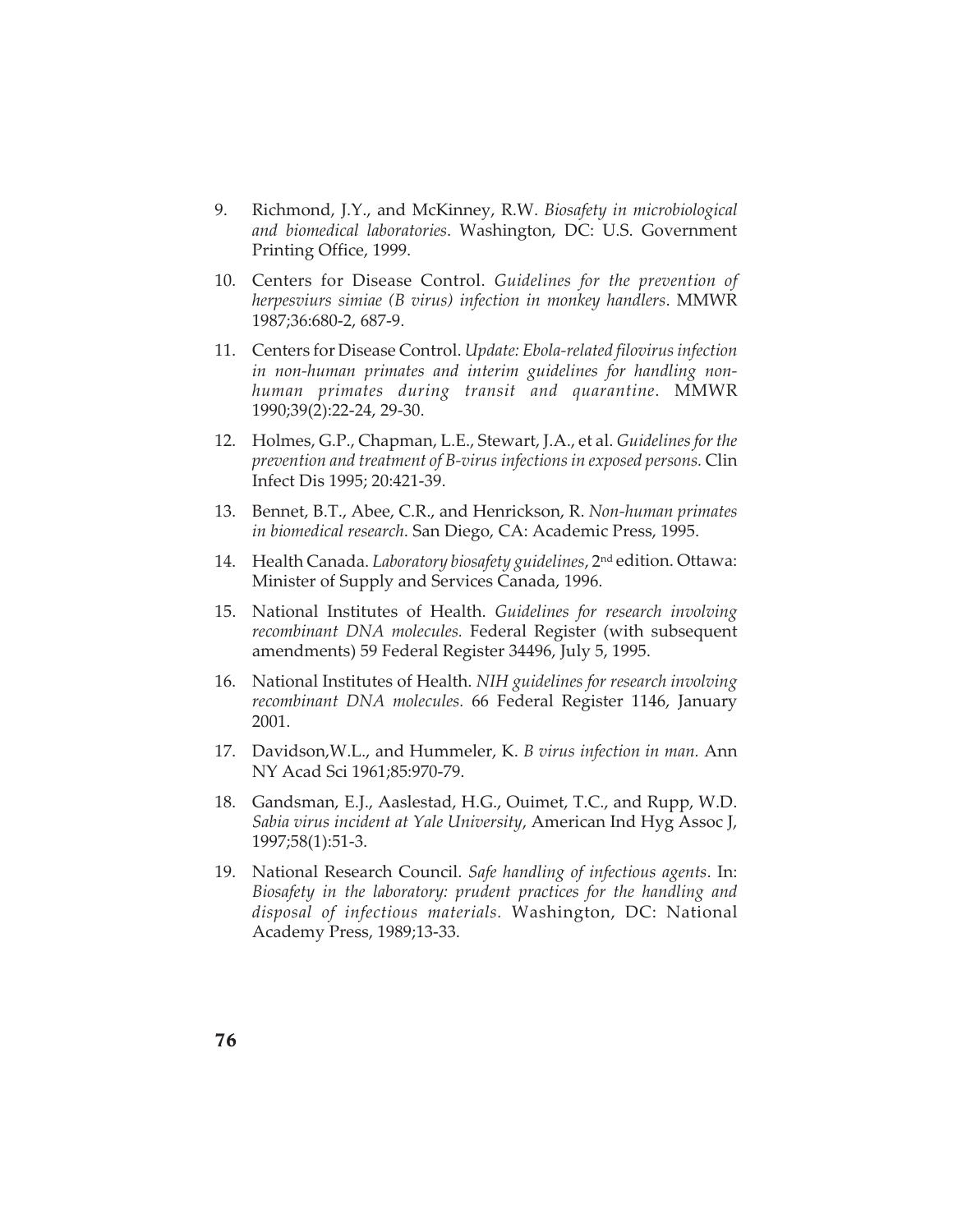- 20. Frommer, W. *Safe biotechnology (5): recommendations for safe work with animal and human cell cultures concerning potential human pathogens*. Appl Microbiol Biotech 1993;39:141-7.
- 21. Doblhoff-Dier, O., and Stacey, G. *Cell lines: applications and biosafety*. In: Fleming, D.O., and Hunt, D.L. *Biological safety principles and practices*. Washington, DC: ASM Press, 2000;221-39.
- 22. Lloyd, G., and Jones, N. *Infection of laboratory workers with hantavirus acquired from immunocytomas propagated in laboratory rats*. J Infect 1986;12:117-25.
- 23. World Health Organization. *Laboratory biosafety manual*. Geneva: WHO, 1993.
- 24. Griffith, J.S. *Self-replication and scrapie*. Nature 1967; 215 (105): 1043-44.
- 25. Prusiner, S.B. *Novel proteinaceous infectious particles cause scrapie*. Science 1982;1365-144.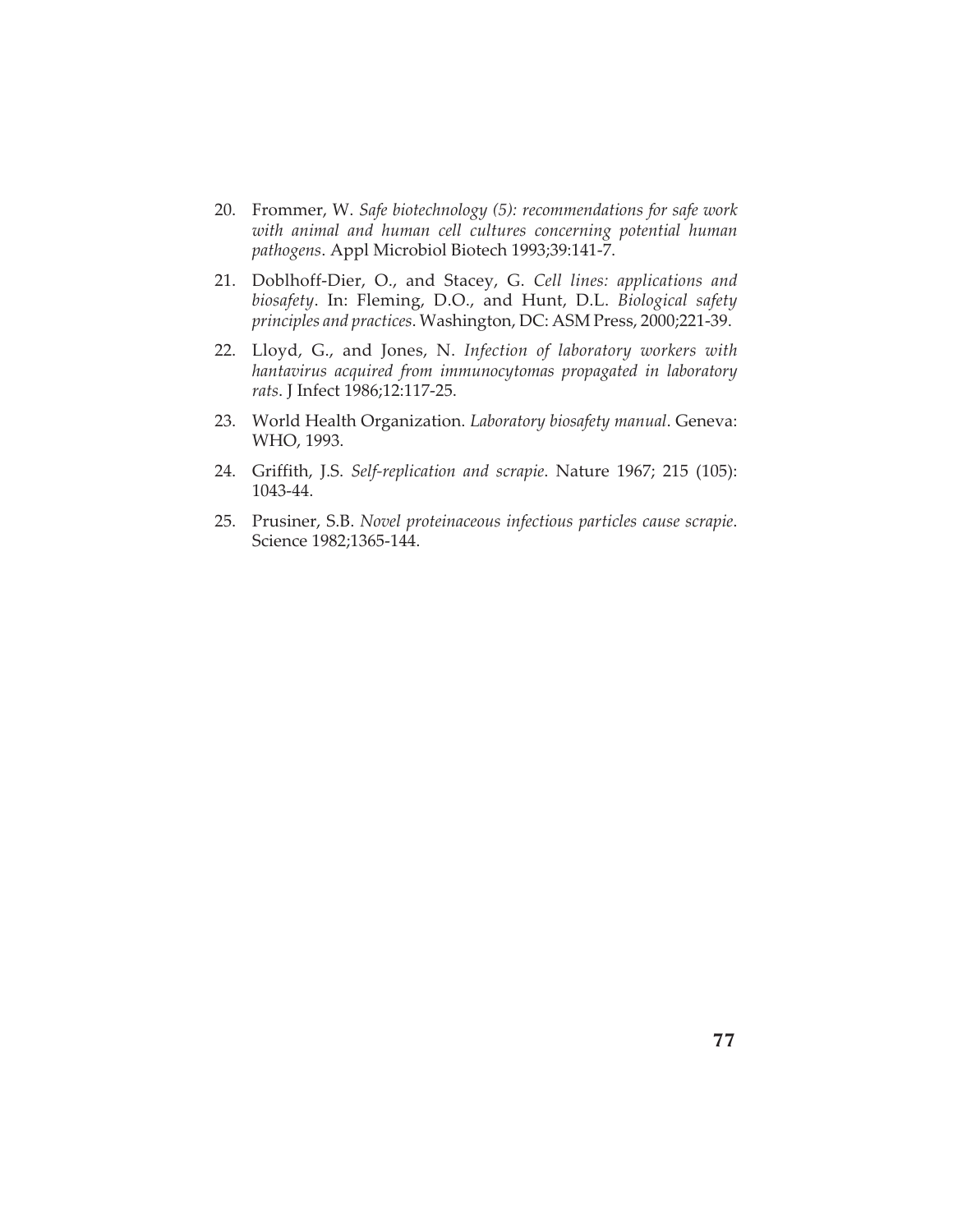# **Chapter 8** Decontamination

# **8.1 Introduction**

It is a basic biosafety principle that all contaminated materials be decontaminated prior to disposal. Decontamination includes both sterilization (the complete destruction of all microorganisms, including bacterial spores) and disinfection (the destruction and removal of specific types of microorganisms). A list of various decontaminants, their effectiveness against different microbial groups, their important characteristics and their most appropriate application in research and clinical laboratories have been amply summarized by others $(1-4)$ . It is the responsibility of all laboratory workers to ensure the effective use of products for decontamination of materials, equipment, and samples from containment zones; of surfaces and rooms; and of spills of infectious materials.

These procedures represent a critical containment barrier whereby failure in the decontamination procedure can result in occupational exposure to infectious agents and/or the unintentional release of agents from a containment facility. Employee infection with *M. tuberculosis* as a result of exposure to contaminated waste has been documented<sup>(5)</sup>. Reports of infections with *Coxiella burnetii* in commercial laundry workers, presumably due to improper decontamination of laboratory coats and gowns prior to laundering, also exist in the literature<sup> $(6,7)$ </sup>. Employees should be responsible for leaving their laboratory clothing for laundering in a designated spot or area.

Most Canadian jurisdictions have prepared or are preparing guidelines or regulations concerning the management of biomedical waste. The treatment procedures used at each laboratory are subject to the standards in place for that province or territory. The Canadian Council of Ministers of the Environment (CCME) has also developed minimum national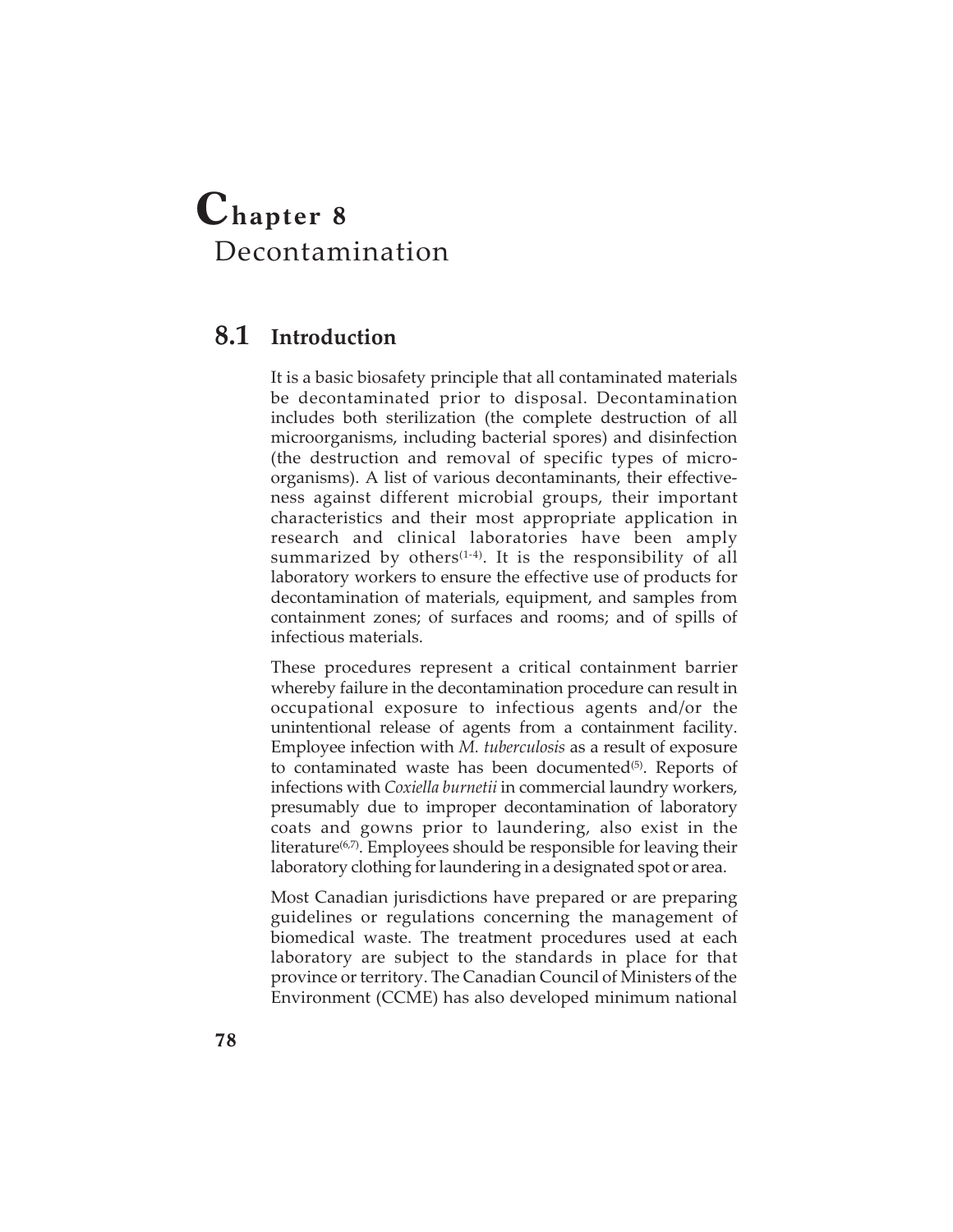guidelines for defining, handling, treating and disposing of biomedical wastes<sup>(8)</sup>. The intent of the guidelines is to promote uniform practices and set minimum national standards for managing biomedical waste in Canada. Provincial, territorial and municipal regulatory authorities should also be consulted as they may specify more stringent requirements.

As mentioned in the operational requirements elsewhere in this document, all contaminated materials must be decontaminated before disposal or cleaning for reuse. The choice of method is determined by the nature of the material to be treated. This may include, but is not limited to, laboratory cultures, stocks and clinical specimens; laboratory equipment, sharps and protective clothing; and other items that have come into contact with infectious materials. Laboratory bench tops and surfaces are to be decontaminated after any spill of potentially infectious materials and at the end of the working day. Laboratory rooms and large pieces of equipment may also require decontamination (i.e., prior to servicing, maintenance, transfer to other settings or reassignment). Specific written protocols must be developed and followed for each process. Employees must be trained in all decontamination procedures specific to their activities and should know the factors influencing the effectiveness of the treatment procedure, as discussed briefly below.

# **8.2 Autoclaves**

Infectious laboratory wastes (petri dishes, pipettes, culture tubes, glassware, etc.) can be effectively decontaminated in either a gravity displacement or prevacuum autoclave. Prevacuum autoclaves remove air from the chamber by pulling a vacuum (except for liquid cycles) before the saturated steam enters the autoclave chamber, resolving problems with air entrapment during removal of air by gravity displacement. The effectiveness of decontamination by steam autoclaving depends upon various loading factors that influence the temperature to which the material is subjected and the contact time. Particular attention must be given to packaging, including the size of containers and their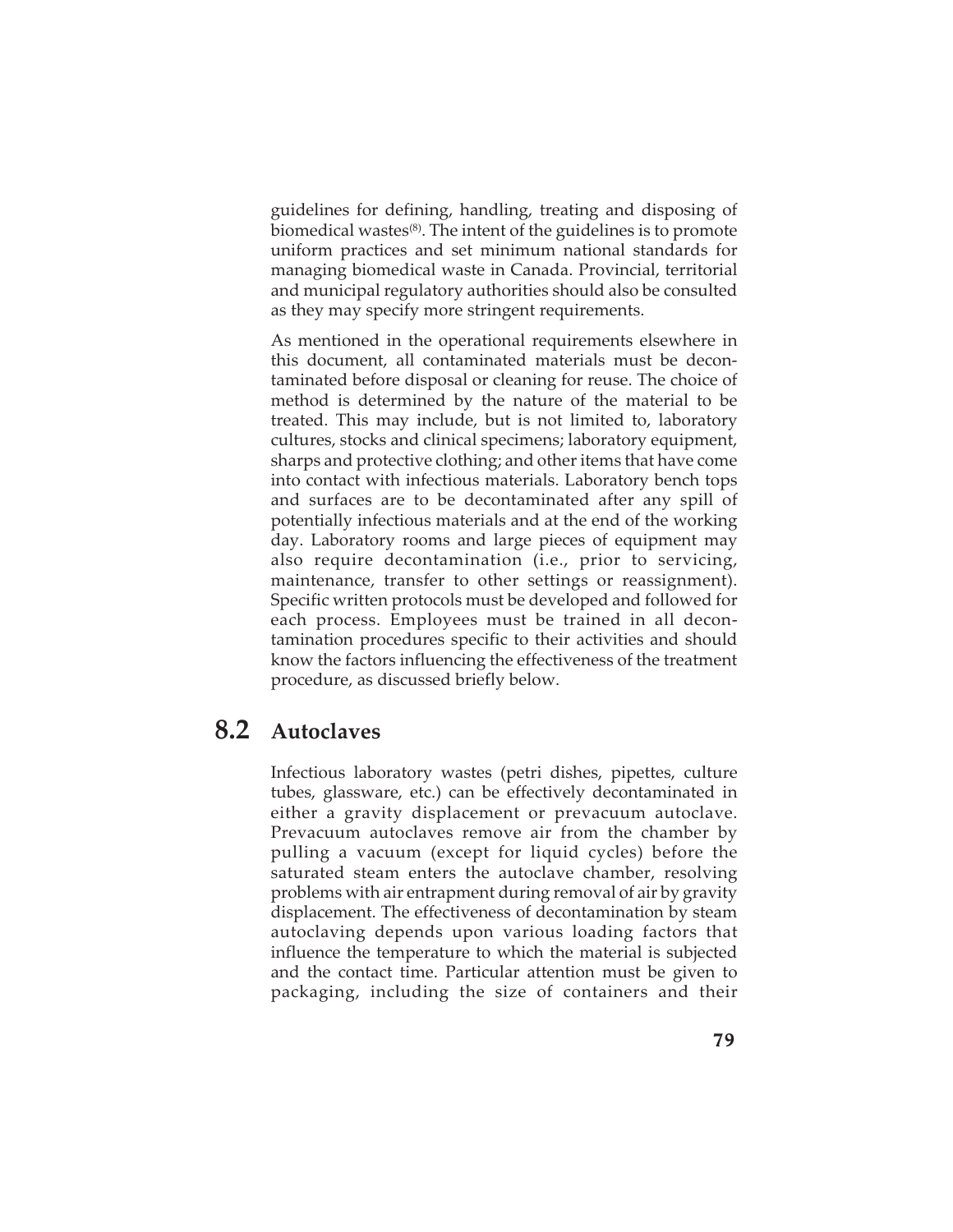distribution in the autoclave. Containers of waste must allow steam penetration and must be arranged in the autoclave in a manner that permits free circulation of steam. Tight-fitting containers do not permit steam penetration. Piling containers above one another and overloading can result in decontamination failure.

Effective operating parameters for autoclaves should be established by developing standard loads and their processing times through the use of thermocouples and biological indicators placed at the centre of the load (i.e., the most difficult areas of the load to decontaminate). Biological indicators are also used for routine monitoring (e.g., weekly, based on the frequency of use) of the sterilization process. A biological indicator is a standardized population of bacterial spores intended to demonstrate favourable sterilization conditions in the load. Attention must be paid to appropriate selection of the indicator, as the design and construction vary depending on its intended use (e.g., liquid versus dry load, self-contained system, enzyme-based rapid method). Chemical indicators are meant to be used in conjunction with biological indicators and physical monitors (i.e., pressure and temperature readings). They provide instant results for day-to-day monitoring that the load has been processed; however, they must not be used as the sole indicator of sterility. Favero presents a comprehensive overview of the types of biological and chemical/physical indicators and their recommended use<sup>(9)</sup>. The results of biological indicator testing should be kept on file.

# **8.3 Chemical Disinfection**

Chemical disinfectants are used for the decontamination of surfaces and equipment that cannot be autoclaved, such as specimen containers and other items removed from containment, and for clean up of spills of infectious materials, rooms and animal cubicles, and a variety of other items for which heat treatment is not feasible. The initial choice of a chemical disinfectant depends upon the resistance of the microorganisms of concern. The most susceptible are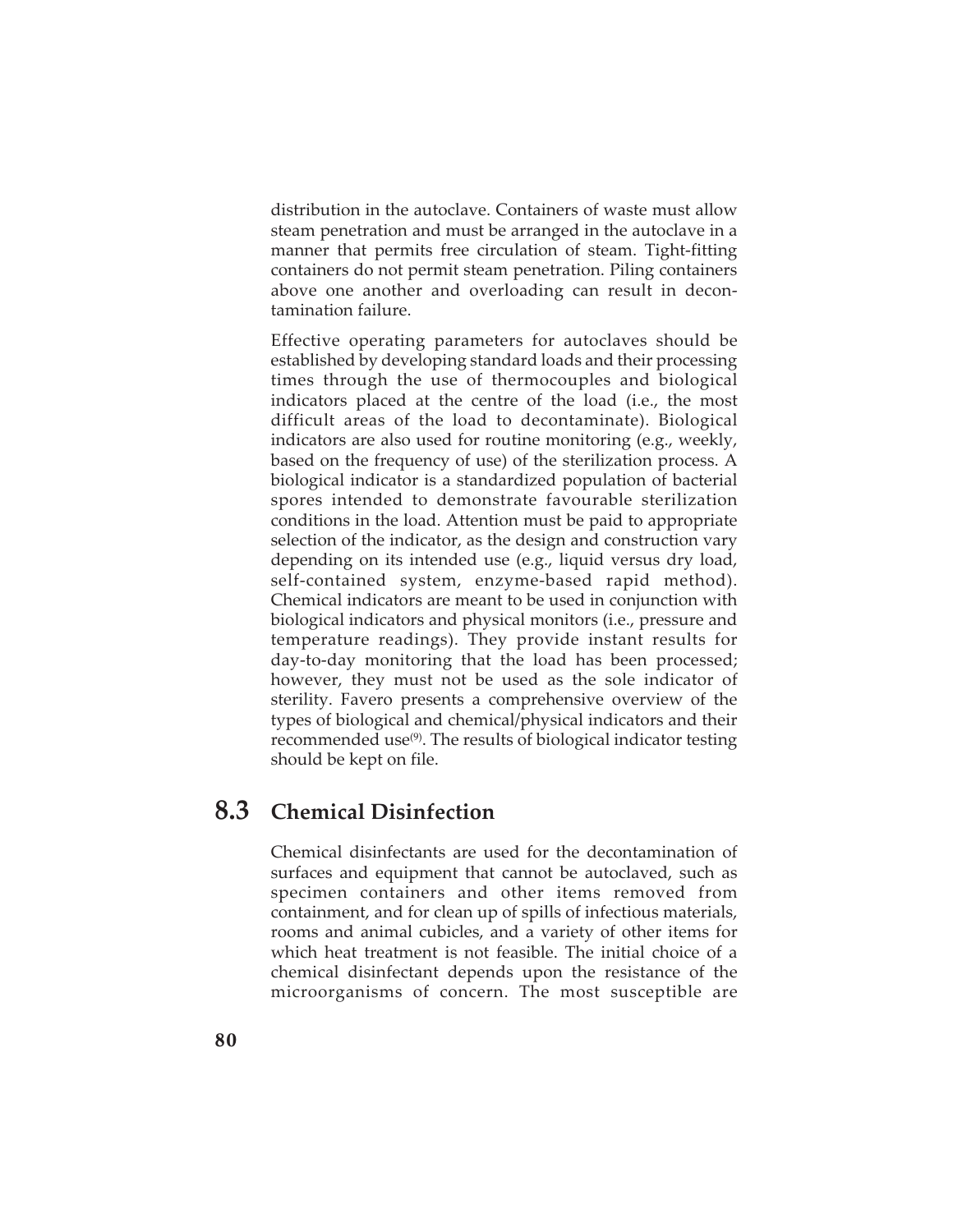vegetative bacteria, fungi and enveloped viruses $(2,3)$ . Mycobacteria and nonenveloped viruses are less susceptible; bacterial spores and protozoan cysts are generally the most resistant<sup>(2-4)</sup>. Consideration should also be given to practicability, stability, compatibility with materials and health hazards<sup>(1)</sup>.

There are usually striking differences between the activity of disinfectants when employed under actual laboratory conditions as opposed to the controlled, standardized testing methods used to generate efficacy data for product registration. A review of the official protocols used to assess disinfectant activity is under  $way<sup>(10)</sup>$ . The effectiveness of the disinfectants can be influenced by a number of factors: presence of organic material (e.g., blood, serum, sputum) that decreases the effect of hypochlorites<sup>(4)</sup>; temperature; relative humidity; concentration; and contact time $(2,4)$ . In some cases, it may be beneficial for laboratories to conduct in-use disinfectant efficacy testing to evaluate a product's performance in the field, under conditions of use. A basic method to evaluate surface disinfectants involves the artificial contamination of a surface and immersion in the appropriate dilution of the disinfectant; thereafter the disinfectant is neutralized by dilution and checked to determine whether all microorganisms have been killed<sup>(11)</sup>. A similar protocol can be used to verify the effectiveness of disinfectants used in discard containers: an inoculum is added to the disinfectant, which after a predetermined contact time is neutralized by dilution, and an aliquot is examined for growth $(11)$ .

Selection of an appropriate disinfectant can become a dismaying task given the numerous products on the market. There are increasing numbers of disinfectants being developed and new disinfectant options being explored<sup>(12)</sup>. However, the active components of disinfectants belong to relatively few classes of chemicals, and understanding the capabilities and limitations of each class of chemicals (e.g., hypochlorites, quaternary ammonium compounds, phenolics, iodines, alcohols) will allow choice of a product based on relative effectiveness.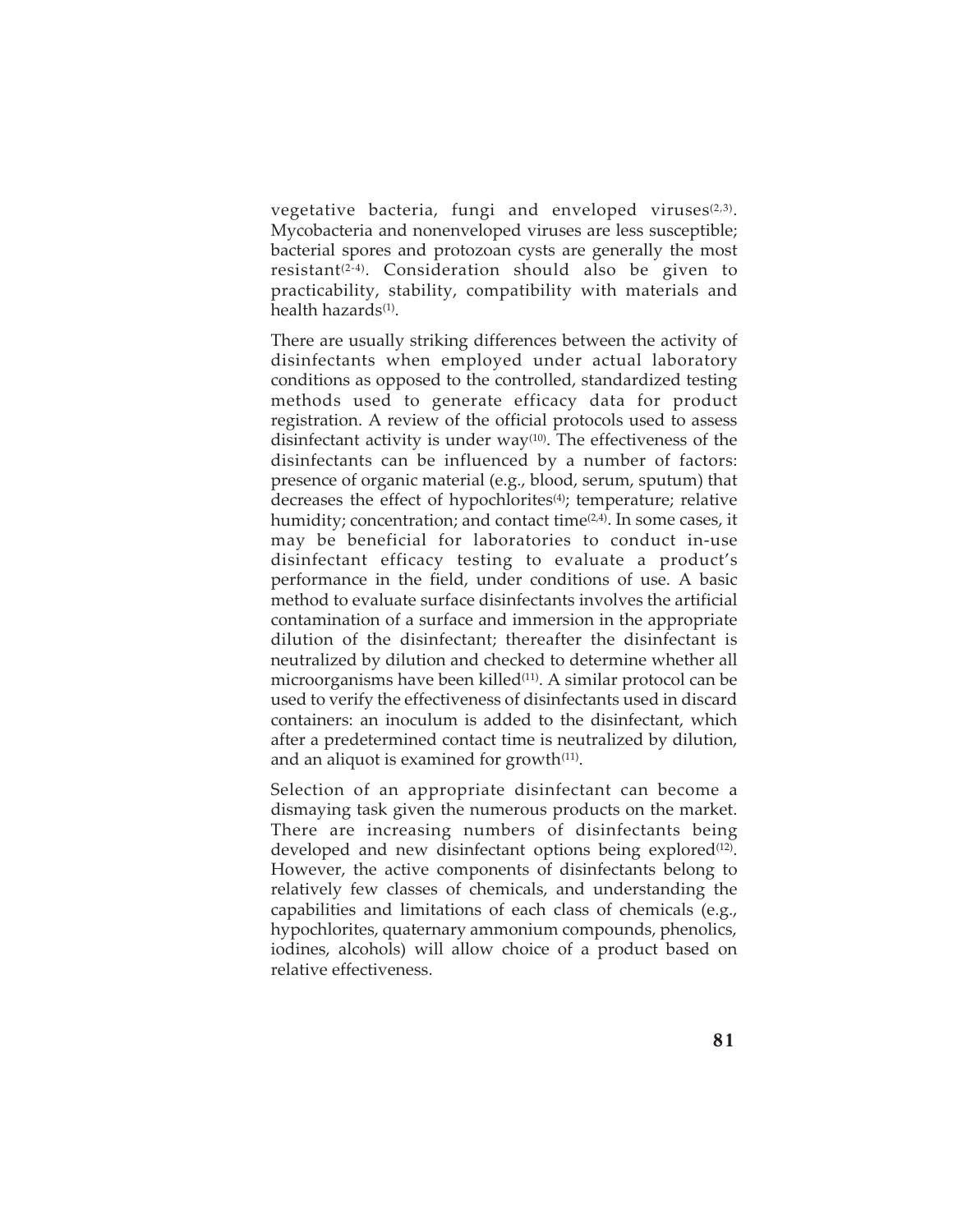## **8.4 Gaseous Decontamination of Rooms**

Gaseous decontamination of rooms is generally only necessary at containment levels 3 and 4 under particular circumstances (e.g., after a spill or accidental release of infectious materials, for removal of large equipment items from containment, before maintenance work on contaminated systems, before retesting of HVAC control systems). Because of the potential for exposure to the hazardous chemicals (formaldehyde) used, gaseous decontamination of rooms should be done only by highly trained personnel. The two-person rule should always apply to this operation, and both individuals should be trained and fitted in the use of appropriate respiratory protection. The recommended protocol involves the depolymerization of paraformaldehyde into a well-sealed room to provide a concentration in air of 10.6  $g/m^3$  (0.3  $g/ft^{3}$ )<sup>(1)</sup>. After a contact time of at least 6 hours, the formaldehyde is neutralized with ammonium carbonate (using 1.1 times the weight of formaldehyde) before venting and aeration $(1)$ . The room and surrounding space should be monitored for airborne levels of formaldehyde, and only when levels are below the exposure limits can the area be considered safe for re-entry without protective clothing. Successful gaseous decontamination requires an ambient temperature of at least  $21^{\circ}$  C and a relative humidity of  $70\%$ <sup>(1)</sup>. Biological indicators should be used to monitor the effectiveness of the gaseous decontamination procedure<sup>(13)</sup>.

Vaporized hydrogen peroxide has been proposed as a safer alternative to gaseous decontamination with formaldehyde. In the sterilization process, 30% liquid hydrogen peroxide is vaporized to yield approximately 1200 ppm. The vapour breaks down into nontoxic oxygen and water. Vaporized hydrogen peroxide has been successfully used as a nondestructive sterilant for the decontamination and removal of laboratory equipment and materials (e.g., telephone, camera, computer, pipette, electric drill) from a containment laboratory<sup> $(14)$ </sup>. Future commercial applications may address today's constraints associated with the cumbersome size of the vaporized hydrogen peroxide generator and limitations in the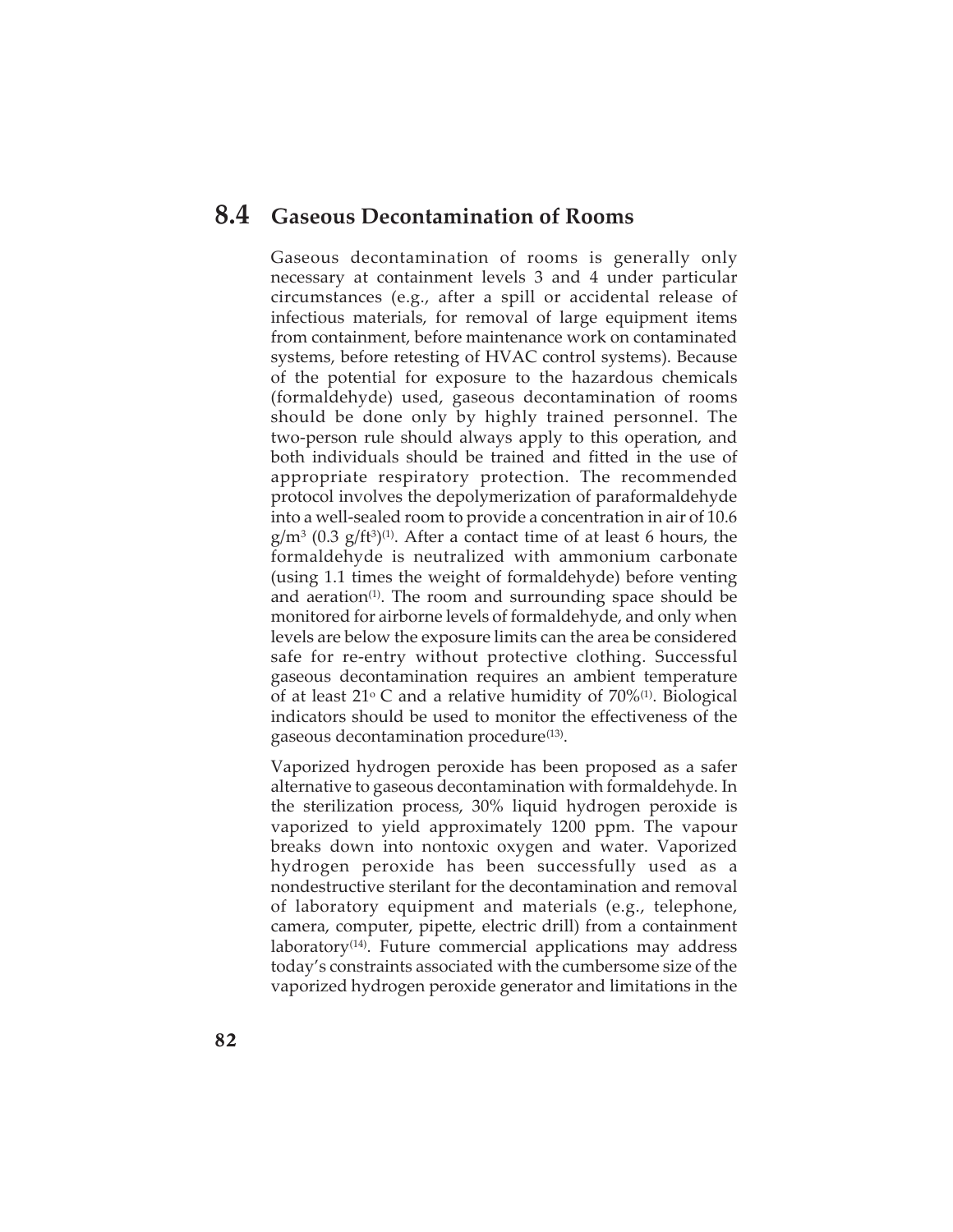space capable of being decontaminated (e.g., pass-through boxes, small rooms).

## **8.5 Liquid Effluent Treatment Systems**

Liquid effluent treatment systems are used in containment level 4 laboratories (and containment level 3 laboratories handling nonindigenous animal pathogens) for decontaminating liquid waste streams from sinks, showers, autoclave chambers and other drains. These systems represent a secondary treatment system, as no infectious microorganisms are disposed of directly into the drain without prior treatment (i.e., the addition of chemical disinfectants). The decontamination parameters (i.e., time and temperature for heat-based systems) must be defined and must be effective against the microorganisms of concern. The internal temperature and pressure of the effluent tanks and the decontamination time should be logged throughout the cycle. Chemical-based decontamination systems may be practical on a small scale where smaller volumes of liquid effluent require treatment. Decontaminated liquids released from the treatment system must meet all applicable regulations (e.g., municipal bylaws for temperature, chemical/metal content, suspended solids, oil/grease and biochemical oxygen demand).

## **8.6 Irradiation**

Gamma irradiation (e.g.,  $^{60}Co$ ) can be used for the decontamination of heat-sensitive materials and is an effective means of decontaminating chemicals and solvents removed from a containment facility. The efficacy of the treatment technology depends on the penetration of the treated items by gamma irradiation and, therefore, on the density of the treated substance as well as the strength of the irradiation source<sup>(2)</sup>.

Microwave irradiation is not widely used for decontamination in containment facilities. As in steam autoclaving, heat is the critical factor for eliminating viable microorganisms. The factors that affect microwave treatment include the frequency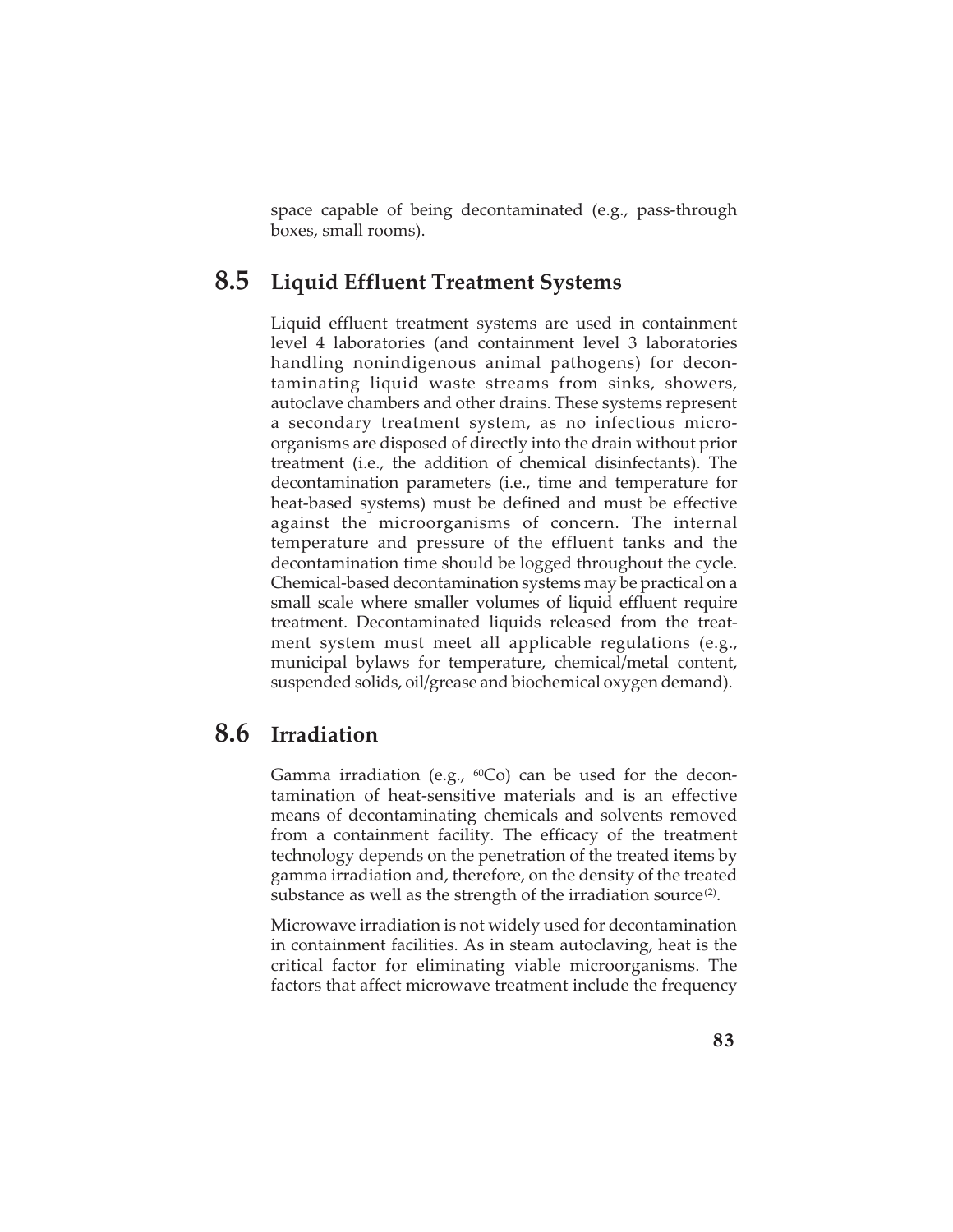and wavelength of the irradiation, the duration of exposure and the moisture content of the material to be decontaminated<sup>(15,16)</sup>.

Ultraviolet irradiation (UV) should not be relied upon as the sole method of decontamination for materials removed from containment facilities. UV has limited penetrating power and is primarily effective against unprotected microbes on exposed surfaces or in the air<sup> $(1)$ </sup>. It can be effective in reducing airborne and surface contamination provided that the lamps are properly cleaned, maintained and checked to ensure that the appropriate intensity is being emitted.

# **8.7 Incineration**

Incineration has traditionally been the chosen method for processing anatomical biomedical waste and animal carcasses. In most cases, wastes to be incinerated have to be packaged and transported off-site in accordance with provincial or territorial legislation. Materials removed from containment laboratories for off-site incineration should initially be treated at the containment barrier, preferably by autoclaving. Effective incineration depends on proper equipment design; on provision for the time, temperature, turbulence and air required for complete oxidation; and on careful feeding of the unit. Modern incinerators have two chambers with an ideal temperature in the primary chamber of at least  $800^{\circ}$  C and in the secondary chamber of at least  $1000\degree C^{(2,15)}$ . Loads with high moisture content may lower the processing temperature. There are no microbial standards for stack discharge, but there are for emission of particulate matter and selected chemical contaminants(8). Provincial or territorial regulatory authorities should be consulted for additional requirements regarding incinerator operations and emissions.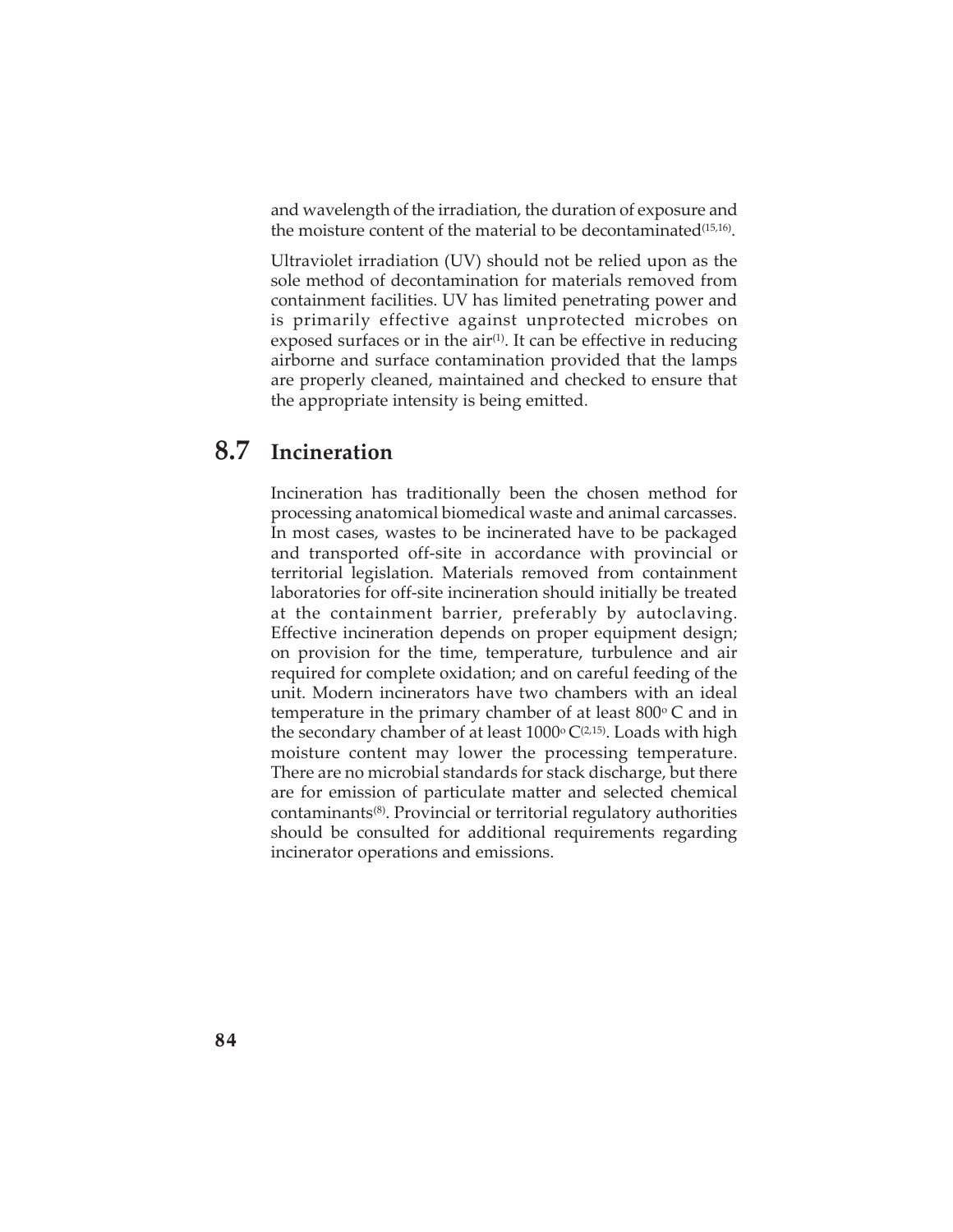# **8.8 New Technologies**

Growing concern with air pollution has caused many regulatory agencies to introduce more stringent standards for incinerators with a resultant explosion in alternative waste treatment systems. Most of these systems use one or more of the following methods: heating by means of microwaves, radio waves, hot oil, hot water, steam or superheated gases; exposure to chemicals such as hypochlorite, chlorine dioxide or sodium hydroxide; subjecting the waste to heated chemicals; and exposing the medical waste to irradiation sources<sup>(15,16)</sup>. A description of many of these technologies and their advantages and disadvantages have been previously summarized<sup>(15,16)</sup>. A modified rendering process has been shown to be an effective alternative and has been successfully used to decontaminate infected animal carcasses<sup>(17)</sup>. New technologies are subject to the approval of provincial or territorial regulatory authorities, and laboratories should consult these authorities before purchasing products or implementing new approaches to decontamination.

## **References**

- 1. Vesley, D., Lauer, J.L., and Hawley, R.J. *Decontamination, sterilization, disinfection and antisepsis.* In: Fleming, D.O., and Hunt, D.L. *Biological safety principles and practices.* Washington, DC: ASM Press, 2000;383-402.
- 2. Dychdala, G.R., Gottardi, W., Block, S.S., Wickramanayake, G.B., Larson, E.L., Morton, H.E., O'Connor, D.O., Rubino, J.R., Merianos, J.J., Lopes, J.A., Denton, G.W., Rossmoore, H.W., May, O.W., Opperman, R.A., Gitlitz, M.H., Beiter, C.B., and Yeager, C.C. *Part III: disinfectants and antiseptics (section A: by chemical type)*. In: Block, S.S. *Disinfection, sterilization and preservation.* Malvern, PA: Lea & Febiger, 1991;131-364.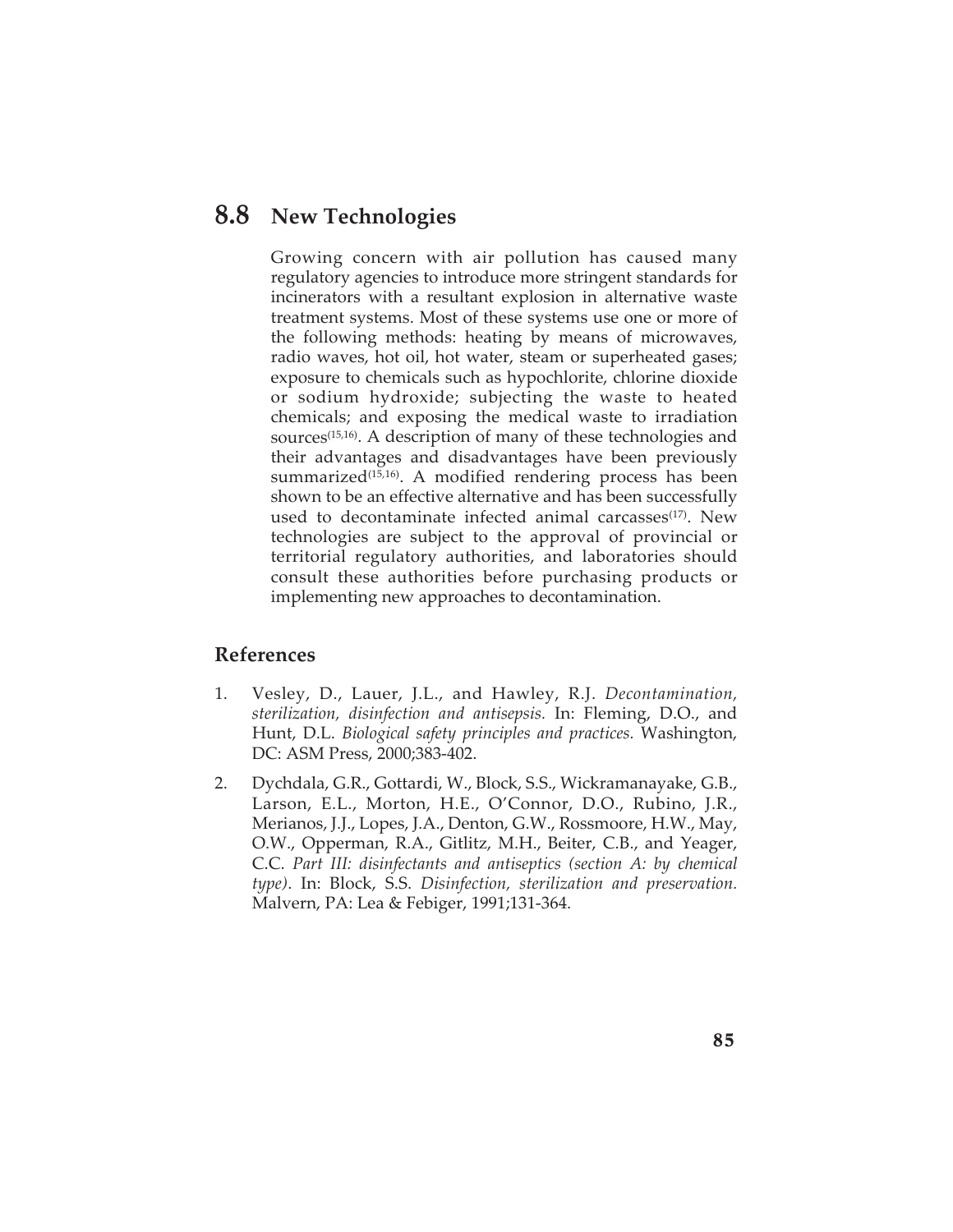- 3. Hugo, W.B., and Russell, A.D. *Types of antimicrobial agents*. In: Russell, A.D., Hugo, W.B., and Ayliffe, GA.J. *Disinfection, preservation and sterilization*. Oxford, UK: Blackwell Science Ltd, 1999;5-94.
- 4. Russell, A.D. *Factors influencing the efficacy of antimicrobial agents*. In: Russell, A.D., Hugo, W.B., and Ayliffe, GA. J. *Disinfection, preservation and sterilization*. Oxford, UK: Blackwell Science Ltd., 1999;95-123.
- 5. Weber, A.M., Boudreau, U.V., and Mortimer, V.D. *A tuberculosis outbreak among medical waste workers.* J Am Biol Safety Assoc 2000; 2:570-88.
- 6. Collins, C.H., and Kennedy, D.A. *Laboratory-acquired infections.* In: *Laboratory-acquired infections: history, incidence, causes and preventions*. Oxford, UK Butterworth-Heinemann, 1999;1-37.
- 7. Richmond, J.Y., and McKinney, R.W. *Biosafety in microbiological and biomedical laboratories*. Washington, DC: U.S. Government Printing Office, 1999.
- 8. Canadian Council of Ministers of the Environment. *Guidelines for the management of biomedical waste in Canada.* Toronto, ON: Canadian Standards Association. CCME EPC-WM-42E, 1992.
- 9. Favero, M.S. *Developing indicators for monitoring sterilization*. In: Rutala, W.A. *Disinfection, sterilization and antisepsis in health care*. Washington, DC: Association for Professionals in Infection Control and Epidemiology Inc., 1998;119-32.
- 10. Sattar, S.A. *Microbicidal testing of germicides: an update*. In: Rutala, W.A. *Disinfection, sterilization and antisepsis in health care*. Washington, D.C.: Association for Professionals in Infection Control and Epidemiology Inc., 1998;225-240.
- 11. Best, M., Sattar, S.A., Springthorpe, V.S., and Kennedy, M.E. *Efficacies of selected disinfectants against Mycobacterium tuberculosis*. J Clin Microbiol 1990;28:2234-39.
- 12. Springthorpe, M.S. *New chemical germicides*. In: Rutala, W.A. *Disinfection, sterilization and antisepsis in health care*. Washington, DC: Association for Professionals in Infection Control and Epidemiology Inc., 1998;273-80.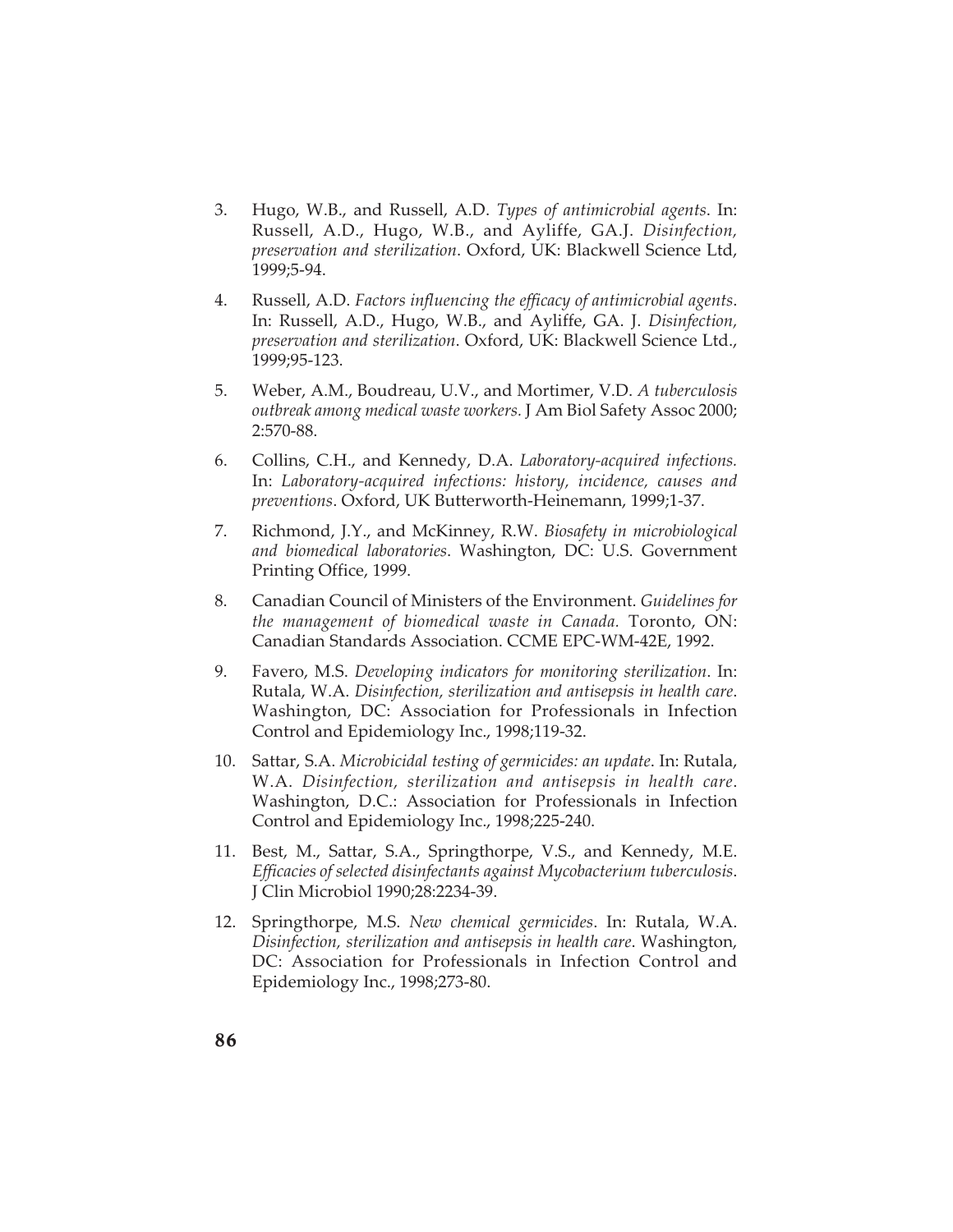- 13. Abraham, G., Leblanc, P.M., Smith, P.M., and Nguyen, S. *The effectiveness of gaseous formaldehyde decontamination assessed by biological monitors*. J Am Biol Safety Assoc 1997;2:30-38.
- 14. Best, M. *Efficacy of vaporized hydrogen peroxide against exotic animal viruses*. Appl Environ Microbiol 1997;63:3916-18.
- 15. Salkin, I.F., Krisiunas, E., and Thumber, W.L. *Medical and infectious waste management*. In: Richmond, J.Y. *Anthology of biosafety II: facility design considerations*. Mundelein, IL: American Biological Safety Association, 2000;140-60.
- 16. Turnber, W.L. *Biohazardous waste: risk assessment, policy and management*. New York, NY: John Wiley & Sons Inc., 1996.
- 17. Thompson, L., Best, M., and Langevin, P. *Biological efficacy testing of liquid effluent and tissue/carcass sterilization systems.* Mundelein, IL: American Biological Safety Association, 1998.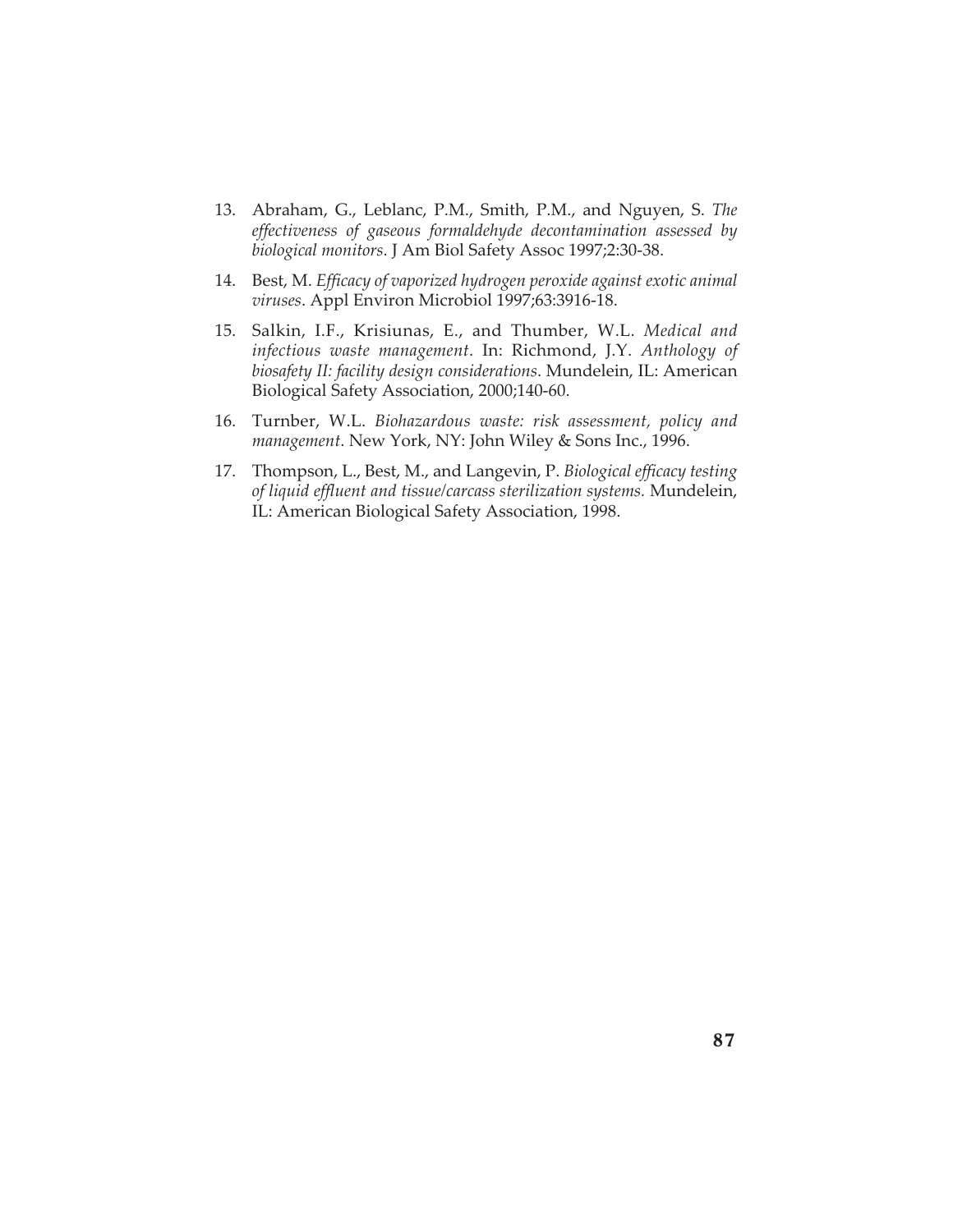# **Chapter 9** Biological Safety Cabinets

## **9.1 Introduction**

When properly maintained and used in conjunction with good laboratory techniques, BSCs provide effective primary containment for work with human pathogens. In containment level 2 facilities, BSCs are used for procedures with the potential to produce infectious aerosols and for high concentrations or large volumes of infectious material. In containment levels 3 and 4, all open vessel activities with infectious materials are conducted in a BSC. Every employee working in a BSC must be trained in its correct use and have a good understanding of the different types of cabinets and how they work. Detailed information on the selection, function, and use of BSCs can be found elsewhere in the literature(1-3).

## **9.2 Classes and Characteristics of Biological Safety Cabinets**

There are three classes of BSC: Class I, Class II and Class III. Selection of the proper class of BSC requires careful evaluation of the activities to be carried out. Horizontal, clean benches that direct air towards the operator are not biological safety cabinets and must not be used for handling infectious, toxic or sensitizing materials. Only cabinets that meet the National Sanitation Foundation (NSF) Standard No. 49-2002 (independent standard for the design, manufacture and testing of BSCs) and bear an NSF 49 seal should be purchased $(4)$ .

## *Class I Cabinets (Figures 1a and 1b)*

These cabinets have unrecirculated airflow away from the operator that is discharged to the atmosphere after filtration through a HEPA filter. They provide good operator protection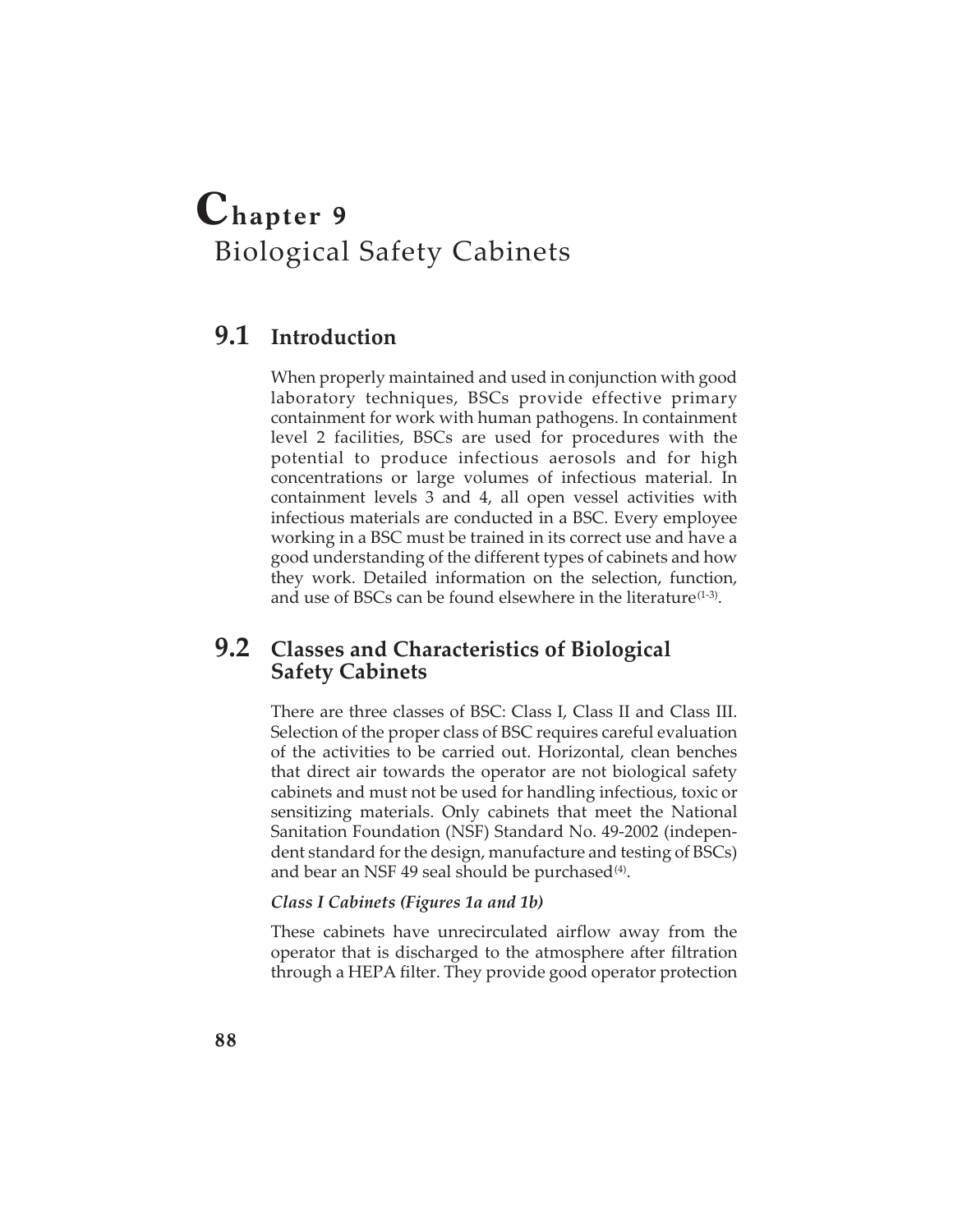but do not protect the material within the cabinet (the product) from contamination.

### *Class II Cabinets (Figures 2-5)*

Class II cabinets are designed for personnel, product and environmental protection. They are designed for work involving microorganisms in containment levels 2, 3 and 4 laboratories and are divided into two types (A and B) on the basis of construction type, airflow velocities and patterns, and exhaust systems<sup>(4)</sup>.

Within type (A), there are two subtypes, A1 (formerly designated type A) and A2 (formerly designated type B3). Within type (B), there are two subtypes, B1 and B2. Class II cabinets are most commonly used in biomedical research laboratories because of their characteristics.

### *Class II, Type A1 Cabinets (Figure 2)*

- Cabinet air may be recirculated back into the laboratory or ducted out of the building by means of a "thimble" connection (i.e., a small opening around the cabinet exhaust filter housing) whereby the balance of the cabinet is not disturbed by fluctuations in the building exhaust system. The thimble must be designed to allow for proper certification of the cabinet (i.e., provide access to permit scan testing of the HEPA filter).
- Maintain a minimum average face velocity of 0.38 m/s (75 ft/min ).
- May have positive pressure contaminated ducts and plenums.
- Are not suitable for work with low levels of volatile toxic chemicals and volatile radionuclides(4).

## *Class II, Type A2 Cabinets (Figure 3)*

 Cabinet air may be recirculated back into the laboratory or ducted out of the building by means of a "thimble" connection (i.e., a small opening around the cabinet exhaust filter housing) whereby the balance of the cabinet is not disturbed by fluctuations in the building exhaust system. The thimble must be designed to allow for proper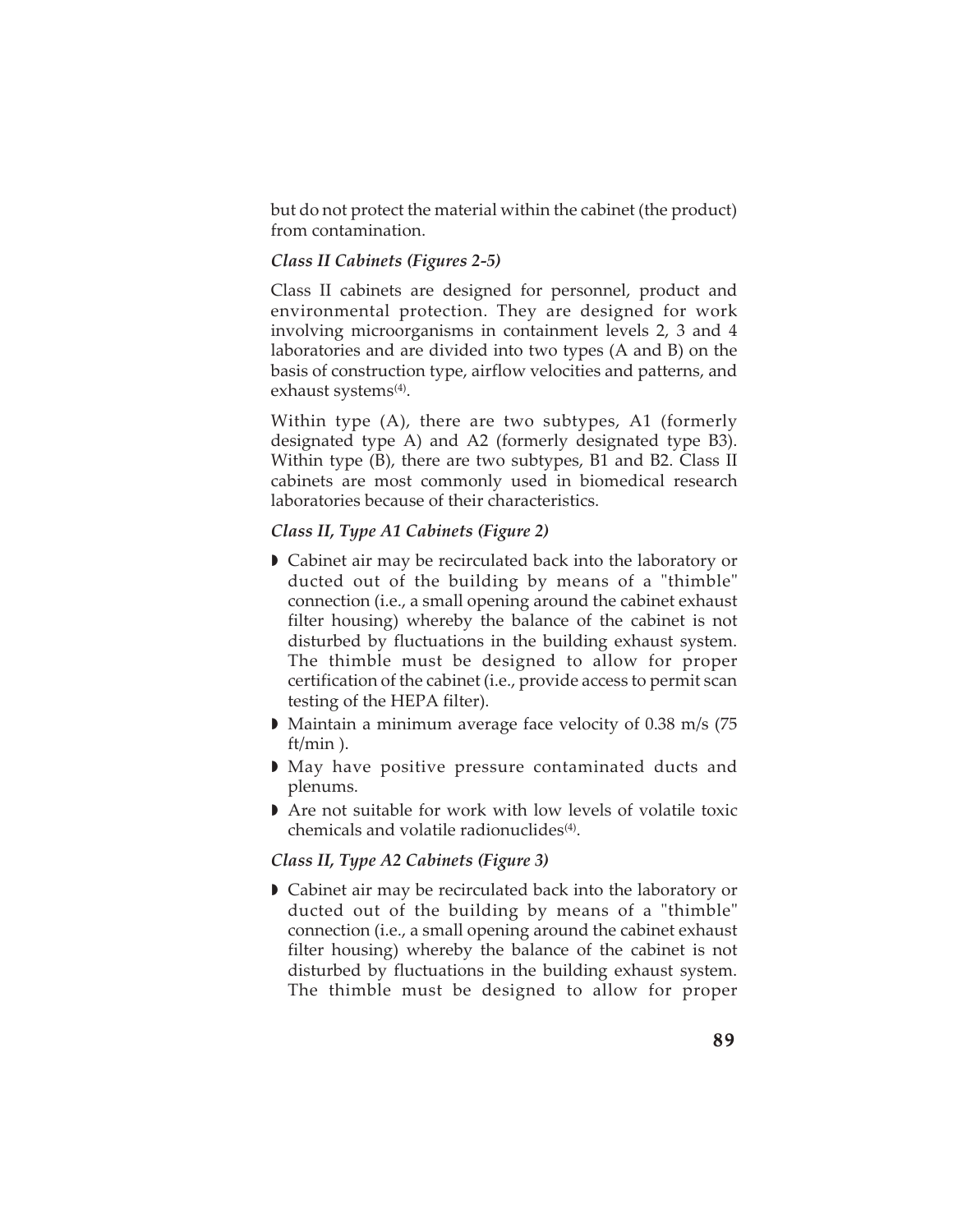certification of the cabinet (i.e., provide access to permit scan testing of the HEPA filter).

- Maintain a minimum average face velocity of 0.5 m/s (100 ft/min).
- Have ducts and plenums under negative pressure.
- Is suitable for work with minute quantities of volatile toxic chemicals and trace amounts of radionuclides.

#### *Class II, Type B1 Cabinets (Figure 4)*

- Hard-ducted through a dedicated duct exhausted to the atmosphere after passage through a HEPA filter; contain negative pressure plena.
- Maintain a minimum average face velocity of 0.5 m/s (100 ft/min ).
- Recirculate 30% of the air within the cabinet.
- Suitable for work with low levels of volatile toxic chemicals and trace amounts of radionuclides.

#### *Class II, Type B2 Cabinets (Figure 5)*

- Does not recirculate air within the cabinet.
- Maintain a minimum average face velocity of 0.5 m/s (100 ft/min).
- Hard-ducted through a dedicated duct exhausted to the atmosphere, 100% of cabinet air, after passage through a HEPA filter; contain negative pressure plena.
- Suitable for work with volatile toxic chemicals and radionuclides.

The exhaust canopy must allow for proper BSC certification. An alarm should be provided that is audible at the cabinet to indicate loss of exhaust flow from the building exhaust system. The cabinet internal fan should also be interlocked to shut down when the building exhaust system fan fails, to prevent pressurization of the cabinet.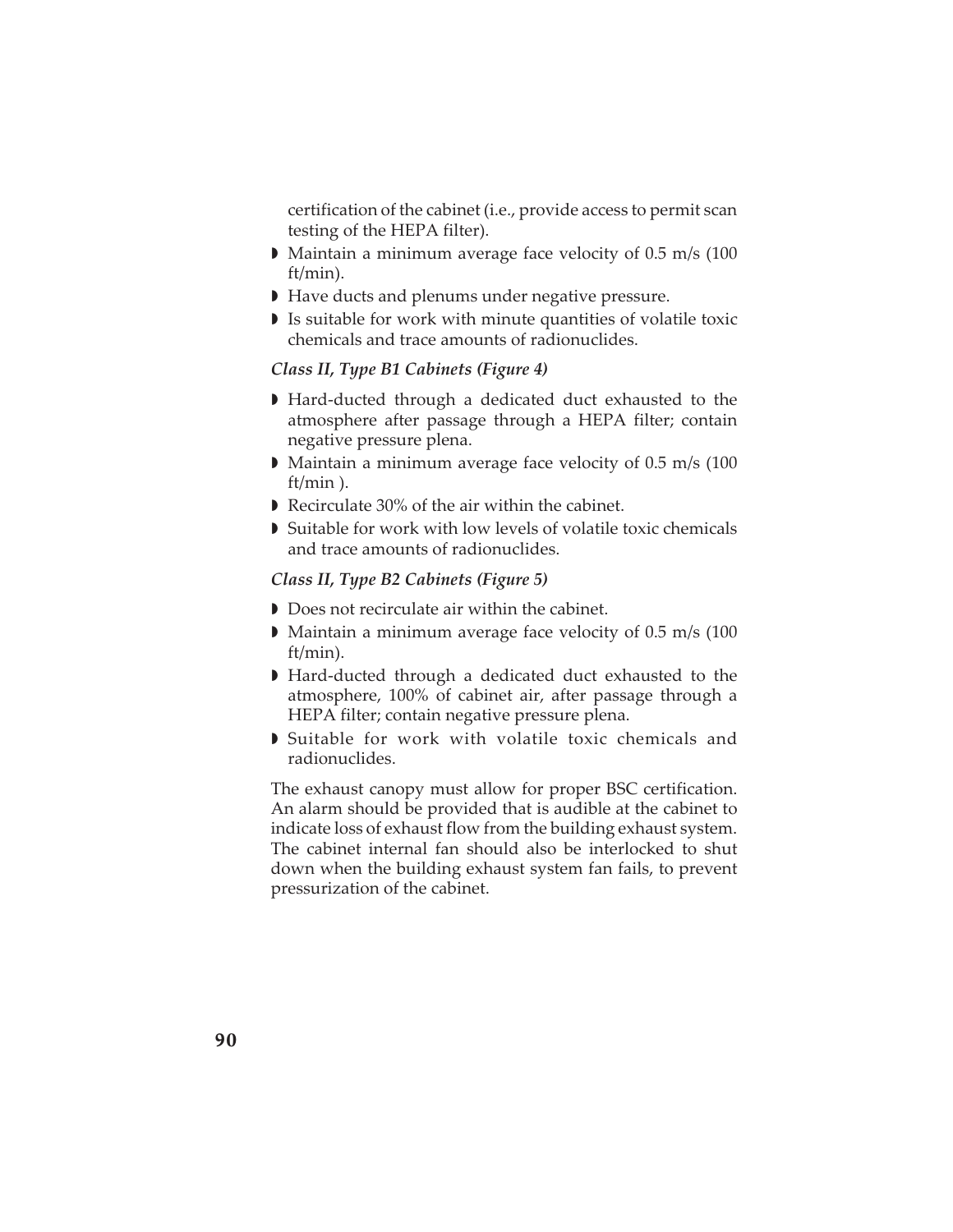#### *Class III Cabinets (Figure 6)*

Class III cabinets are totally enclosed and gas-tight with HEPA filtered supply and exhaust air. Work is performed with attached long-sleeved gloves. The cabinet is kept under negative pressure of at least 120 Pa (0.5 in. w.g.), and airflow is maintained by a dedicated exterior exhaust system. Class III cabinets protect the worker and the product. They are designed for work with level 4 pathogens and provide an alternative to the positive-pressure suit made for maximum containment laboratories. Cabinet lines consisting of several Class III cabinets (e.g., for centrifuges, animal cages, incubators, refrigerators) and transfer devices joined together are traditionally custom built. Specific guidance on the unique requirements for constructing, installing, certifying and using Class III cabinet lines can be found elsewhere(5-7). The exhaust air is double HEPA filtered or treated by HEPA filter and incineration. Removal of materials from the cabinet must be through a dunk tank, double door autoclave or air-lock pass-through for decontamination. Interlock or protocols must be used for the autoclave and pass-through doors to prevent both doors from being open at the same time.

# **9.3 Installation and Certification**

The air curtain at the front of the cabinet is fragile and can easily be disrupted by people walking parallel to it, by open windows, air supply registers or laboratory equipment that creates air movement (e.g., vacuum pumps, centrifuges). BSCs should be installed in accordance with the requirements outlined in the Canadian Standards Association (CSA) *Biological Containment Cabinets (Class I and II): Installation and Field Testing*<sup>(8)</sup>. They should be located away from high traffic areas, doors and air supply/exhaust grilles that may interrupt airflow patterns. A minimum unobstructed distance of 40 cm should be provided between the exhaust outlet on top of the cabinet and any overhead obstructions. Whenever possible, a 30 cm clearance should be provided on each side of the cabinet to allow for maintenance access. For ducted cabinets, blowers on the exhaust system should be located at the terminal end of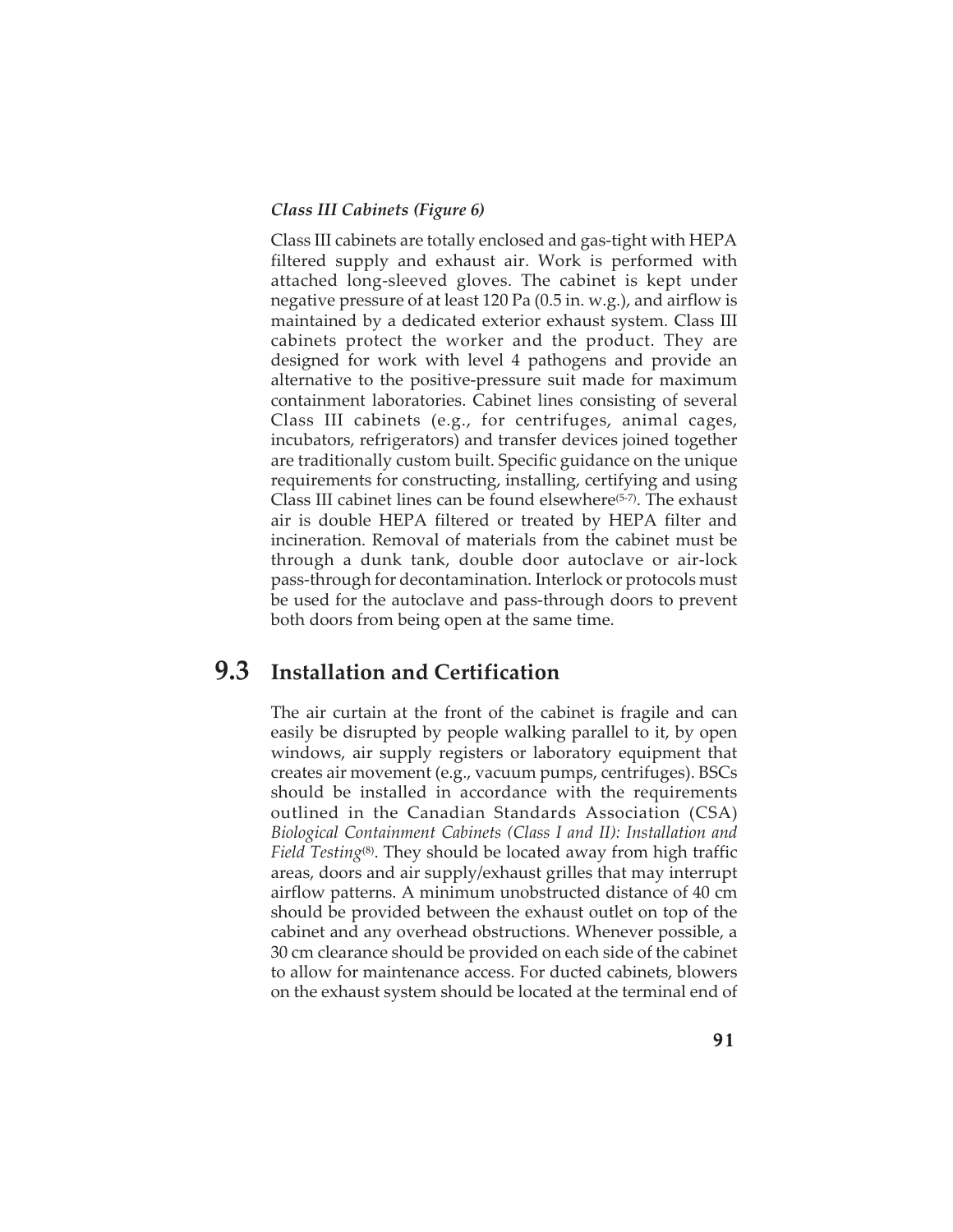the ductwork; failure of exhaust flow should signal an alarm to the user. To prevent pressurization of the cabinet, an interlock system should be installed to prevent the cabinet blower from operating whenever the exhaust flow is insufficient; an anti-backflow device to prevent reverse airflow through the HEPA filter may be required.

Continuous operation of BSCs helps to control dust levels and other airborne particulates in the laboratory. If BSCs are operated only when needed in order to conserve energy, the balancing of laboratory room air must be considered. In some cases, room exhaust is balanced to include the air exhausted through ducted BSCs, and these cabinets must not be turned off.

The provision of natural gas to BSCs is not recommended. Open flames in the BSC create turbulence, disrupt airflow patterns and can damage the HEPA filter<sup>(1)</sup>. When suitable alternatives (e.g., disposable sterile loops, micro-incinerators) are not possible, touch-plate microburners that have a pilot light to provide a flame on demand may be used.

The correct operation of BSCs must be verified before they are used and then annually, and after any repairs or relocation, in accordance with the field tests outlined in CSA Z316.3-95 or annex F of NSF 49. Moving a cabinet can cause damage to the HEPA filter and its seals. These tests include the downward velocity profile, the work access face velocity, the HEPA filter leak test and the airflow smoke patterns. Measuring and testing equipment must be calibrated and maintained in accordance with the CSA standard. A copy of the certification report must be provided to the user and kept on file. A label indicating the date of certification, the date of the next certification, to what standard the tests were performed and the name of the certifier should be affixed to the exterior of the cabinet. On-site field testing must be performed by experienced qualified individuals. The NSF accreditation program for BSC certifiers provides a list of individuals who have demonstrated their competence by means of written and practical examinations administered by the NSF<sup>(9)</sup>. Whenever possible, it is recommended that NSF-accredited field certifiers be used.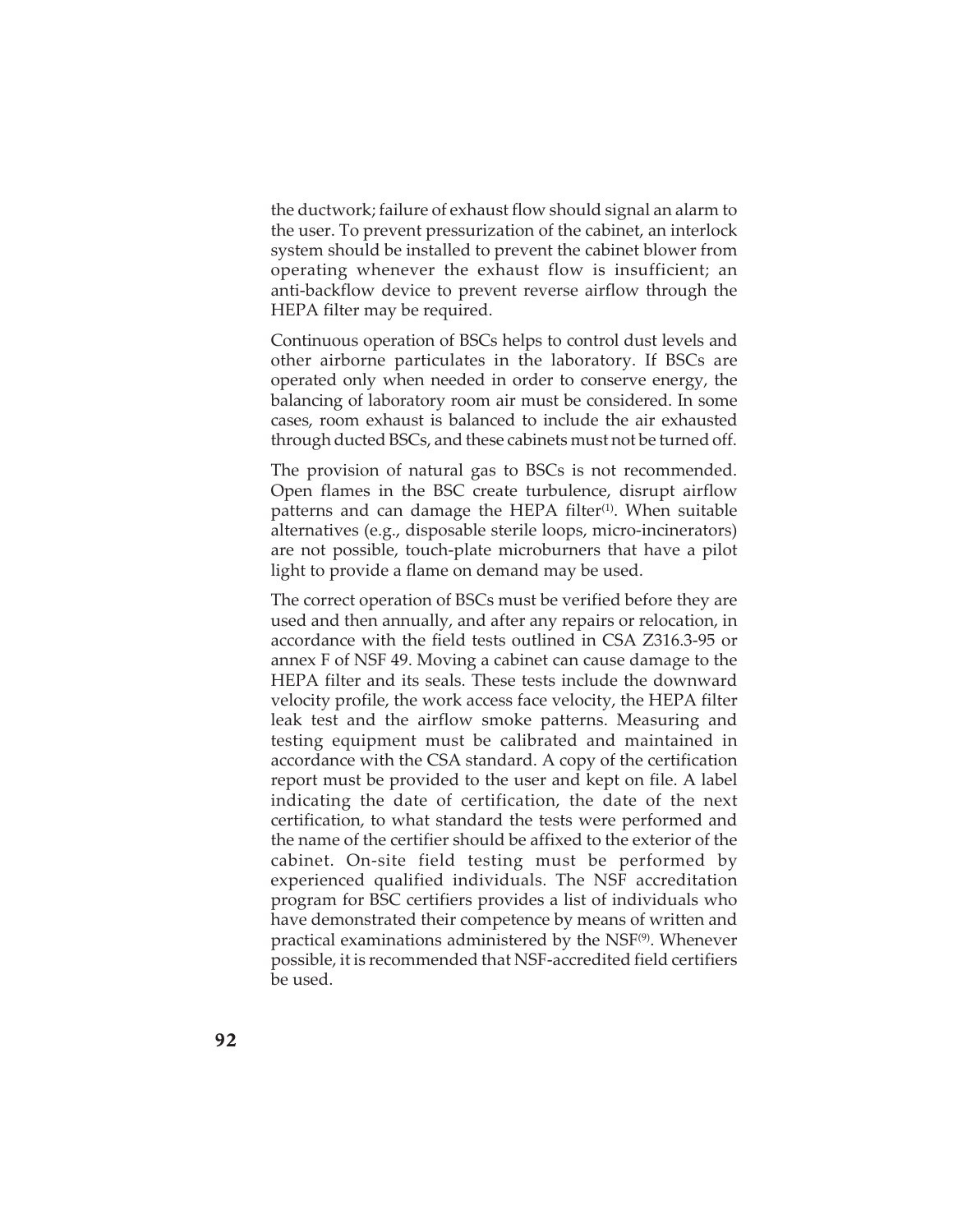# **9.4 Use of the Cabinet**

Follow these **start-up procedures** when preparing for work in the BSC:

- 1. Turn off UV lights if in use and ensure that the sash is in the appropriate position.
- 2. Turn on fluorescent light and cabinet blower, if off.
- 3. Check the air intake and exhaust grilles for obstructions.
- 4. If the cabinet is equipped with an alarm, test the alarm and switch it to the "on" position.
- 5. Confirm inward airflow by holding a tissue at the middle of the edge of the viewing panel and ensuring that it is drawn in.
- 6. Disinfect the interior surfaces with a suitable, noncorrosive disinfectant.
- 7. Assemble all materials required for the procedure and load them into the cabinet; do not obstruct the air grilles; the working surface may be lined with absorbent paper with plastic backing; segregate "clean" items from "contaminated" items.
- 8. Wait 5 minutes to purge airborne contaminants from the work area.

Follow these procedures for **working in the cabinet**:

- 1. Don protective clothing and gloves as appropriate.
- 2. Perform operations as far to the rear of the work area as possible.
- 3. Avoid movement of materials or excessive movement of hands and arms through the front access opening during use; when you do enter or exit the cabinet, do so from straight on; allow the cabinet to stabilize before resuming work.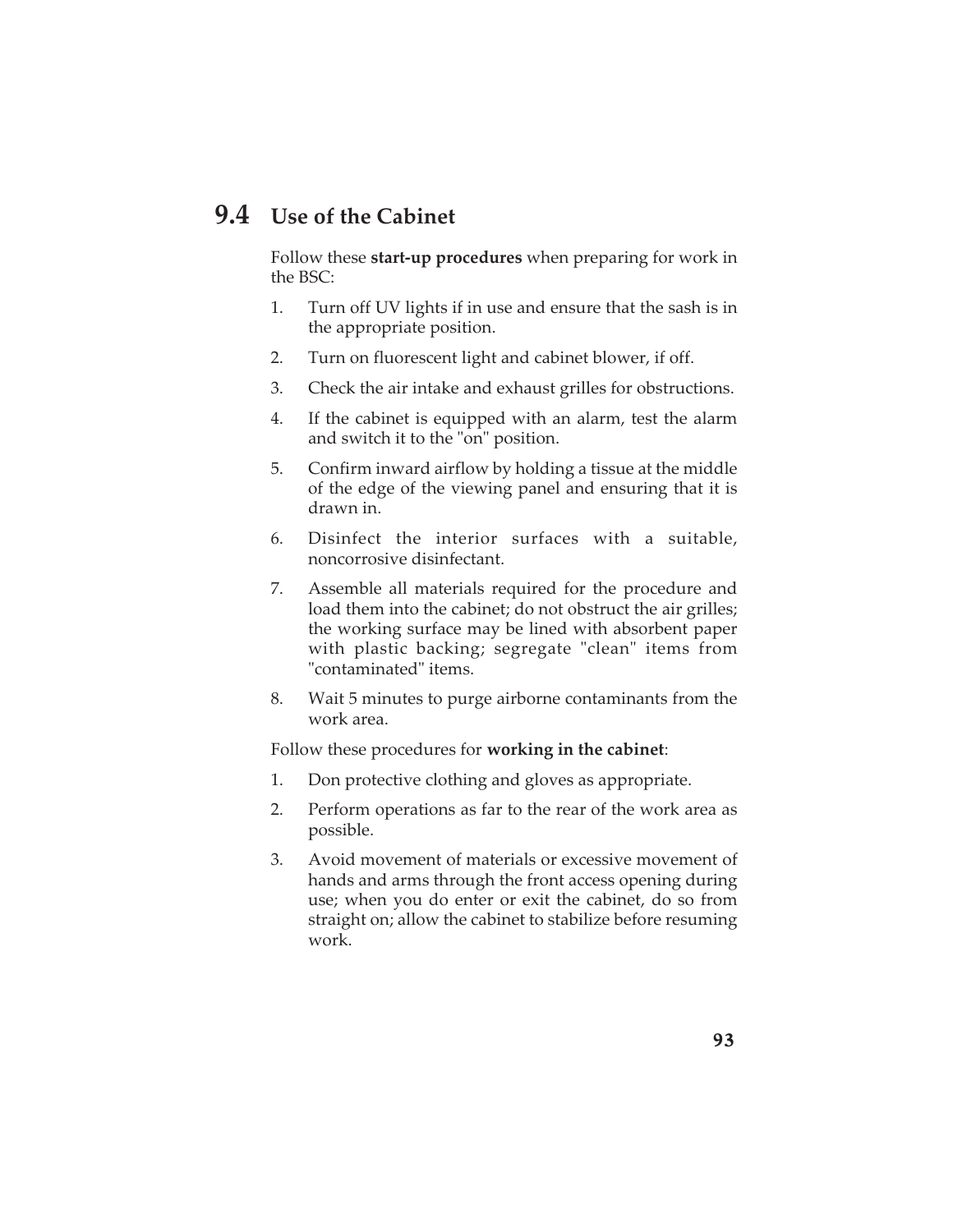- 4. Keep discarded, contaminated material to the rear of the cabinet; do not discard materials in containers outside of the cabinet.
- 5. Do not work with open flames inside the cabinet.
- 6. If there is a spill during use, surface decontaminate all objects in the cabinet; disinfect the working area of the cabinet while it is still in operation (do not turn the cabinet off).

Follow these procedures upon **completion of the work**:

- 1. Allow the cabinet to run for 5 minutes with no activity.
- 2. Close or cover open containers before removing them from the cabinet.
- 3. Surface disinfect objects in contact with contaminated material before removal from the cabinet.
- 4. Remove contaminated gloves and dispose of them as appropriate; wash hands.
- 5. Don clean gloves, and ensure that all materials are placed into biohazard bags within the cabinet.
- 6. Using a suitable non-corrosive disinfectant (e.g., 70% ethanol), disinfect interior surfaces of cabinet; periodically remove the work surface and disinfect the area beneath it (including the catch pan) and wipe the surface of the UV light with disinfectant.
- 7. Turn off the fluorescent light and cabinet blower when appropriate (some cabinets must be left on at all times; if you are unsure, check with your cabinet certifier, safety officer or building maintenance personnel).
- 8. Turn on the UV light if appropriate (do not turn on when people are working close by); UV must be tested to ensure that it is emitting a germicidal wavelength (ask your cabinet certifier to perform this test).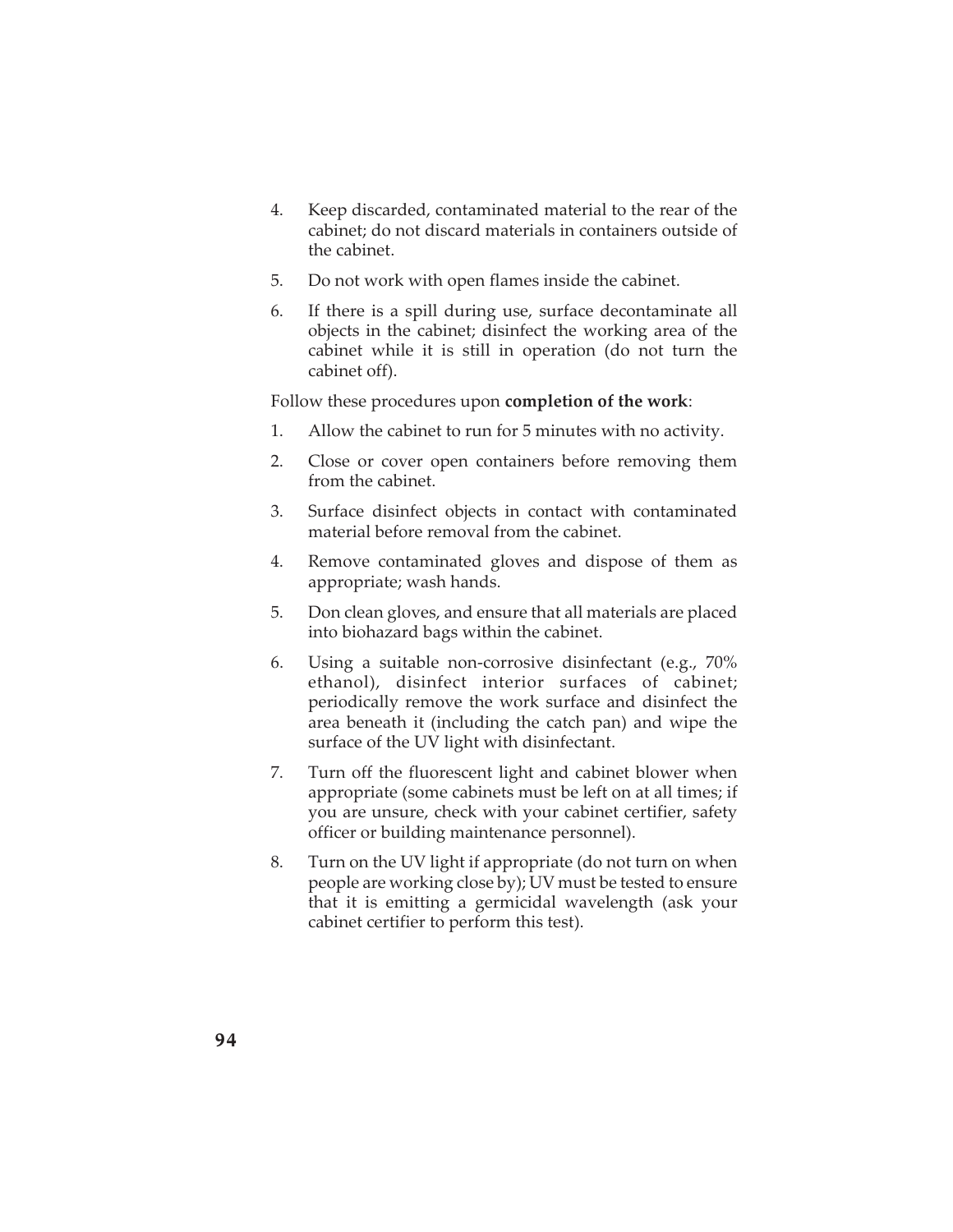## **References**

- 1. Centers for Disease Control and Prevention. *Primary containment for biohazards: selection, installation and use of biological safety cabinets*. Washington, DC: U.S. Government Printing Office, 2000.
- 2. Kruse, R.H., Puckett, W.H., and Richardson, J.H. *Biological safety cabinetry*. Clin Microbiol Rev 1991;4:207-41.
- 3. Stuart, D.G. *Primary barriers: biological safety cabinets, fume hoods, and glove boxes*. In: Fleming, D.O., and Hunt, D.L. *Biological safety principles and practices*. Washington, DC: ASM Press, 2000;313-30.
- 4. NSF International. *Class II (laminar flow) biohazard cabinetry. Standard 49*. Ann Arbor, Michiganj: NSF International, 2002.
- 5. Stuart, D.G., Hilliard , J., Kenkel, R., Kelley, J., and Richmond, J. *Role of the class III cabinet in achieving BSL-4.* In: Richmond, J.Y. *Anthology of biosafety I: perspective on laboratory design.* Mundelein, IL: American Biological Safety Association, 1999;149-60.
- 6. National Cancer Institute Office of Research Safety and the Special Committee of Safety and Health Experts. *Laboratory safety monograph, a supplement to NIH guidelines for recombinant DNA research*. Bethesda, MD: NIH, 1979.
- 7. *Biotechnology performance criteria for microbiological safety cabinets*. BS EN 12469:2000. European Committee for Standardization (CEN), 2000.
- 8. *Biological containment cabinets (class I and II): installation and field testing.* Z316.3-95. Canadian Standards Association, Toronto, ON, 1995.
- 9. NSF International. *NSF listings field certifier accreditation*. Ann Arbor, Michigan: NSF International, 2000.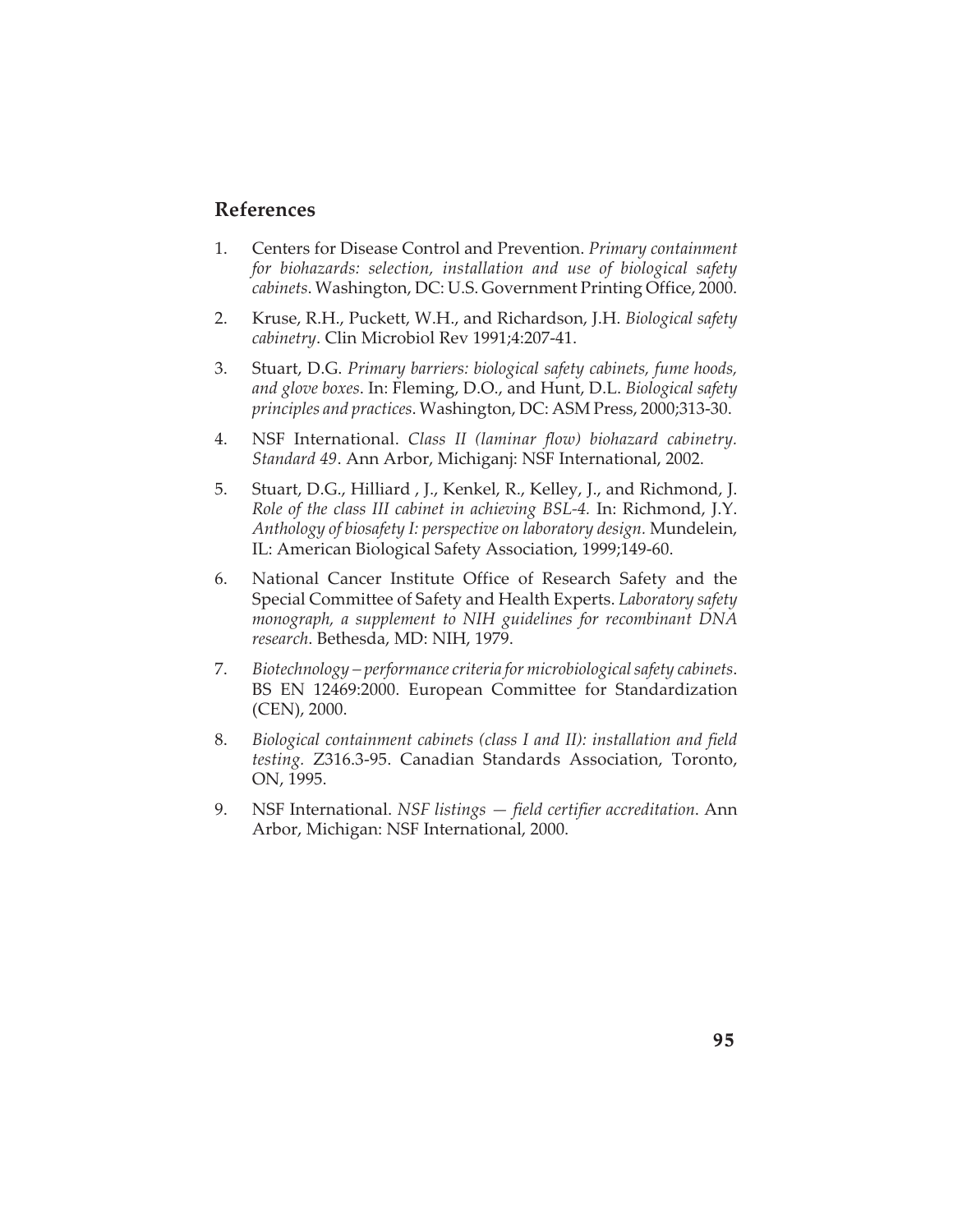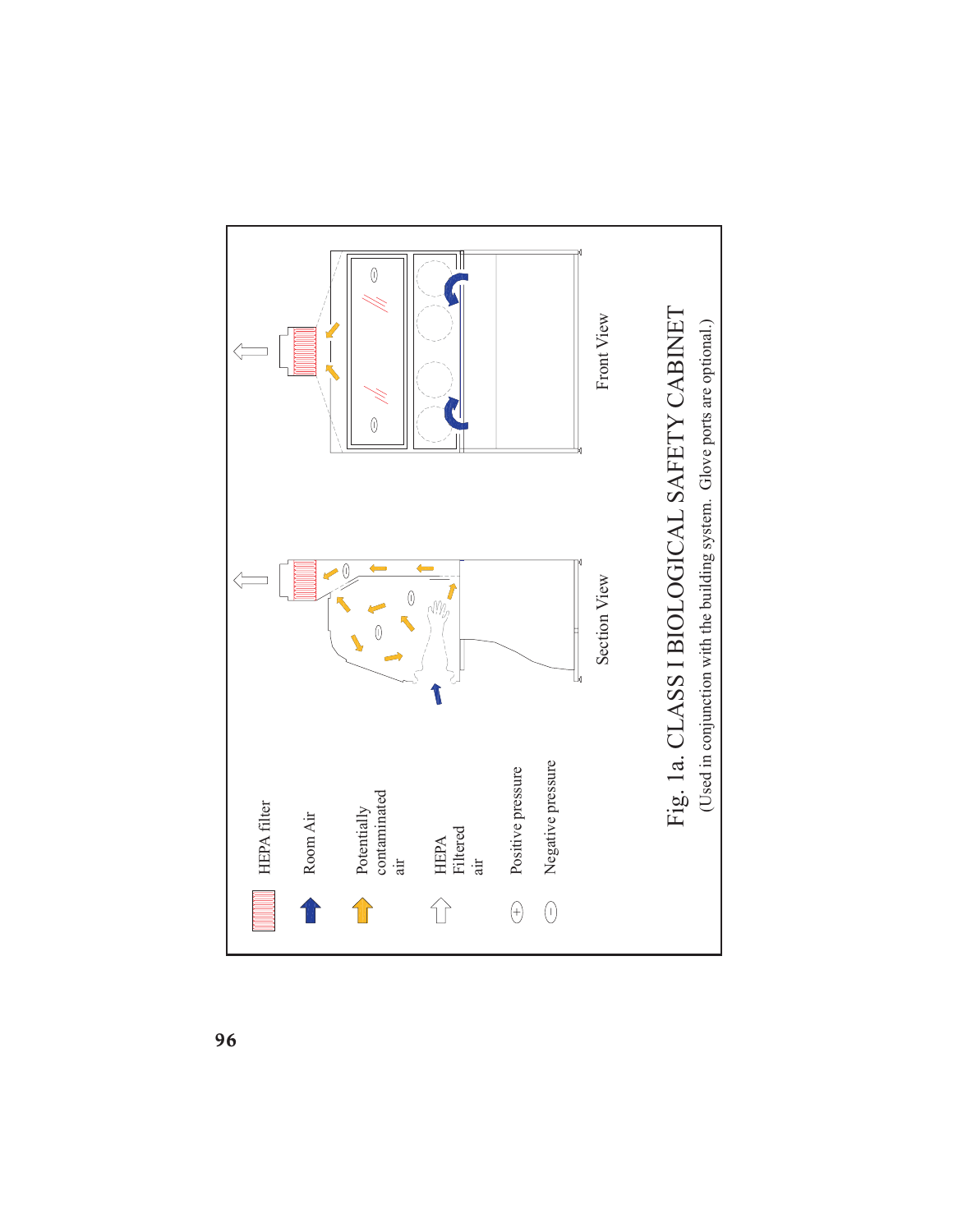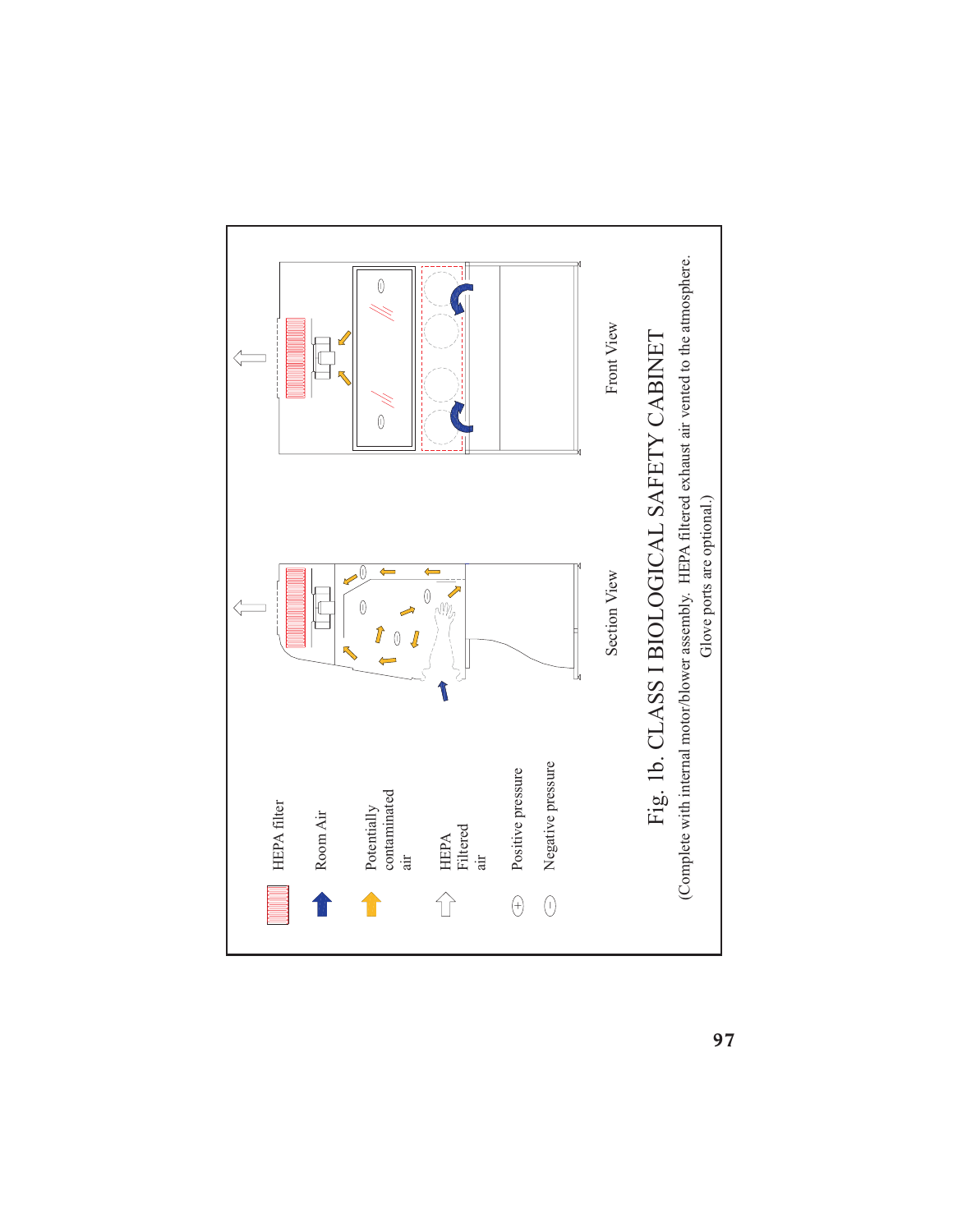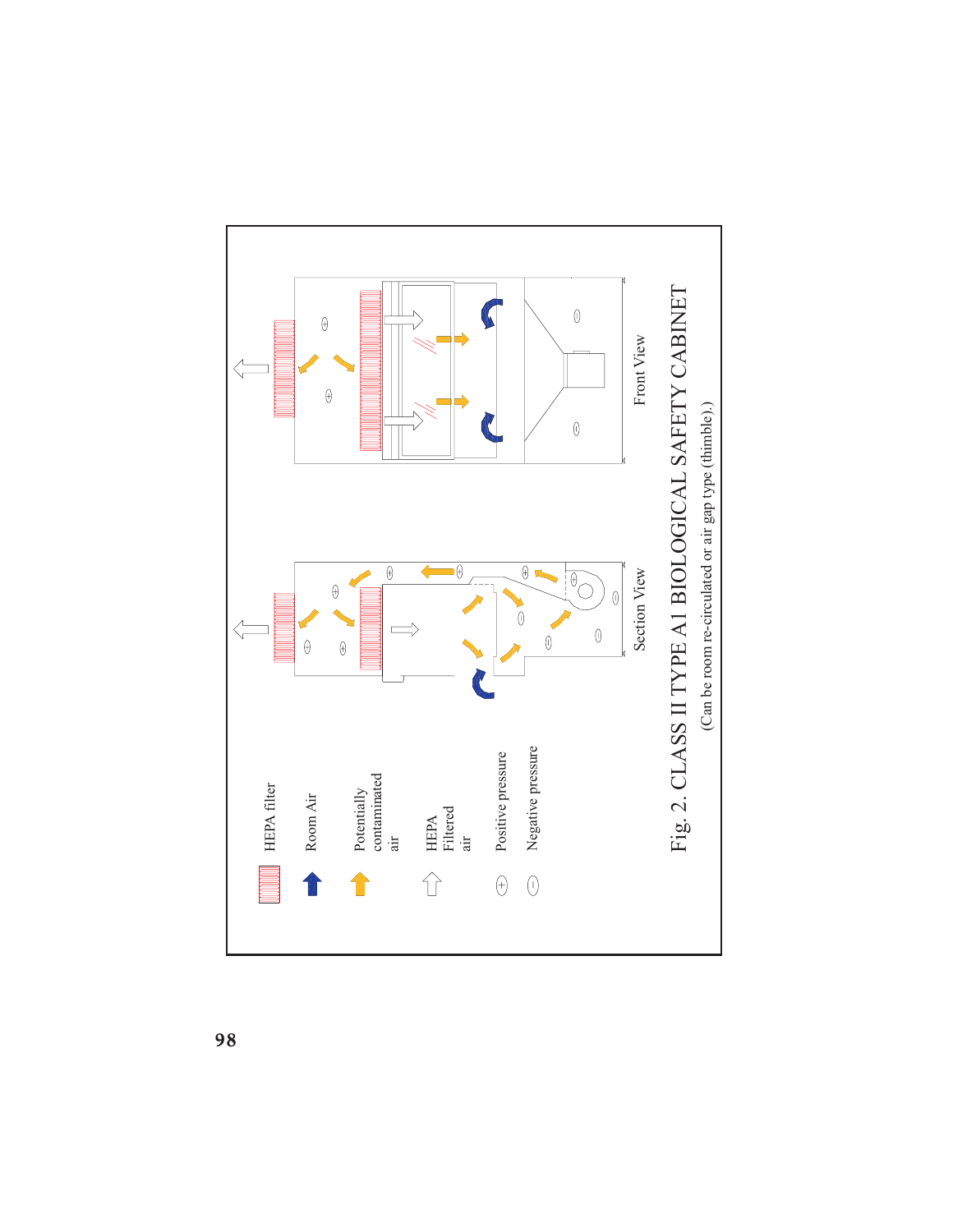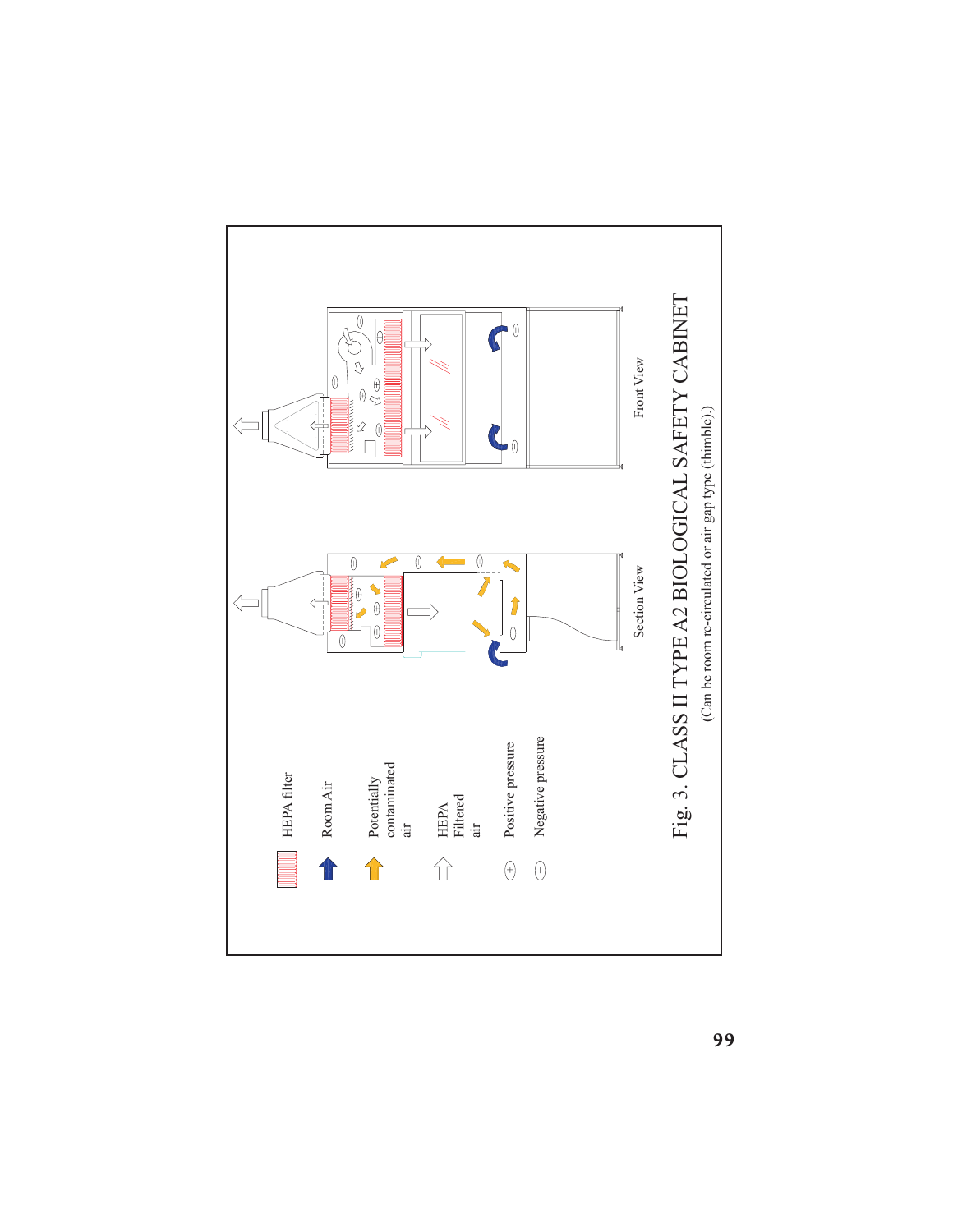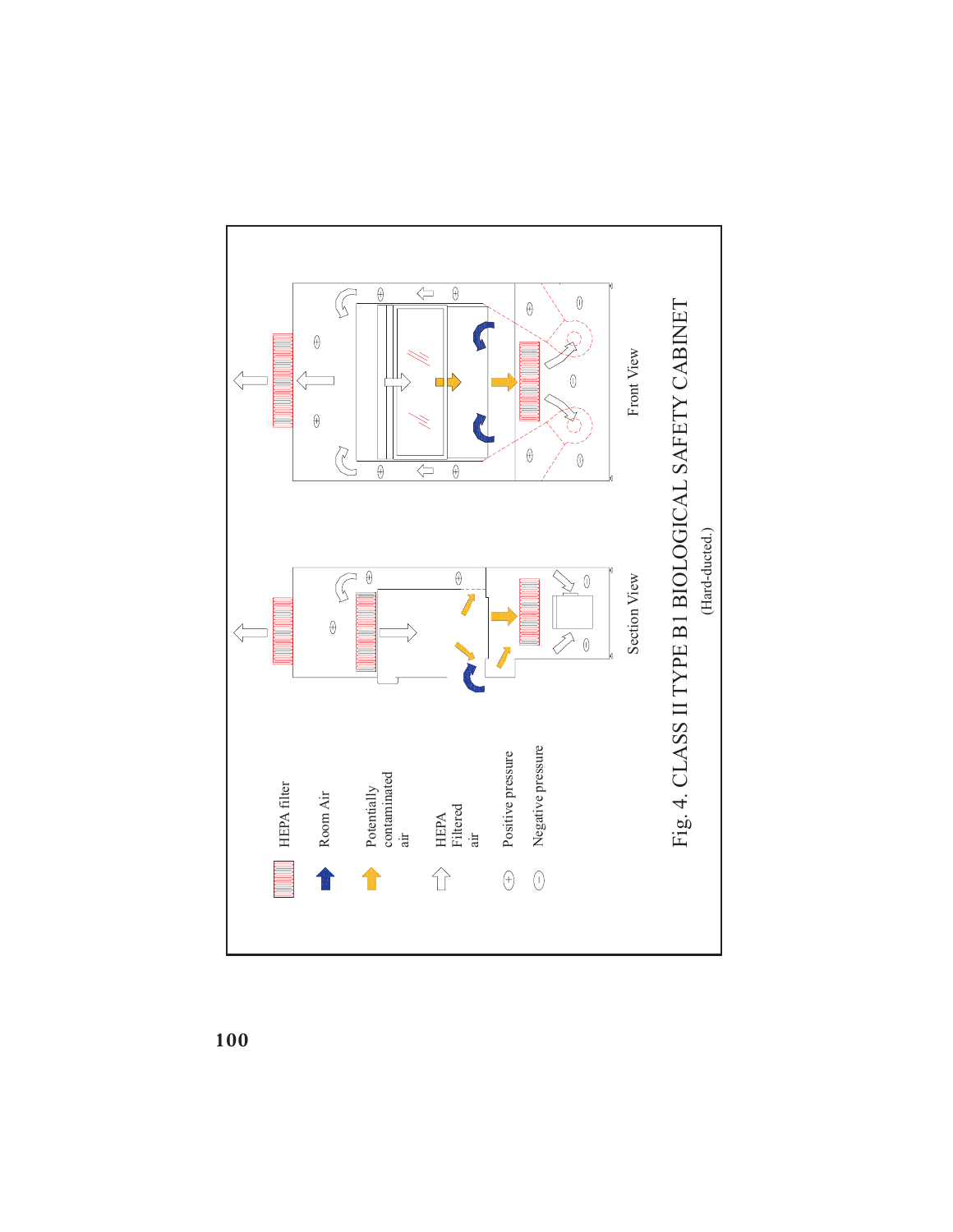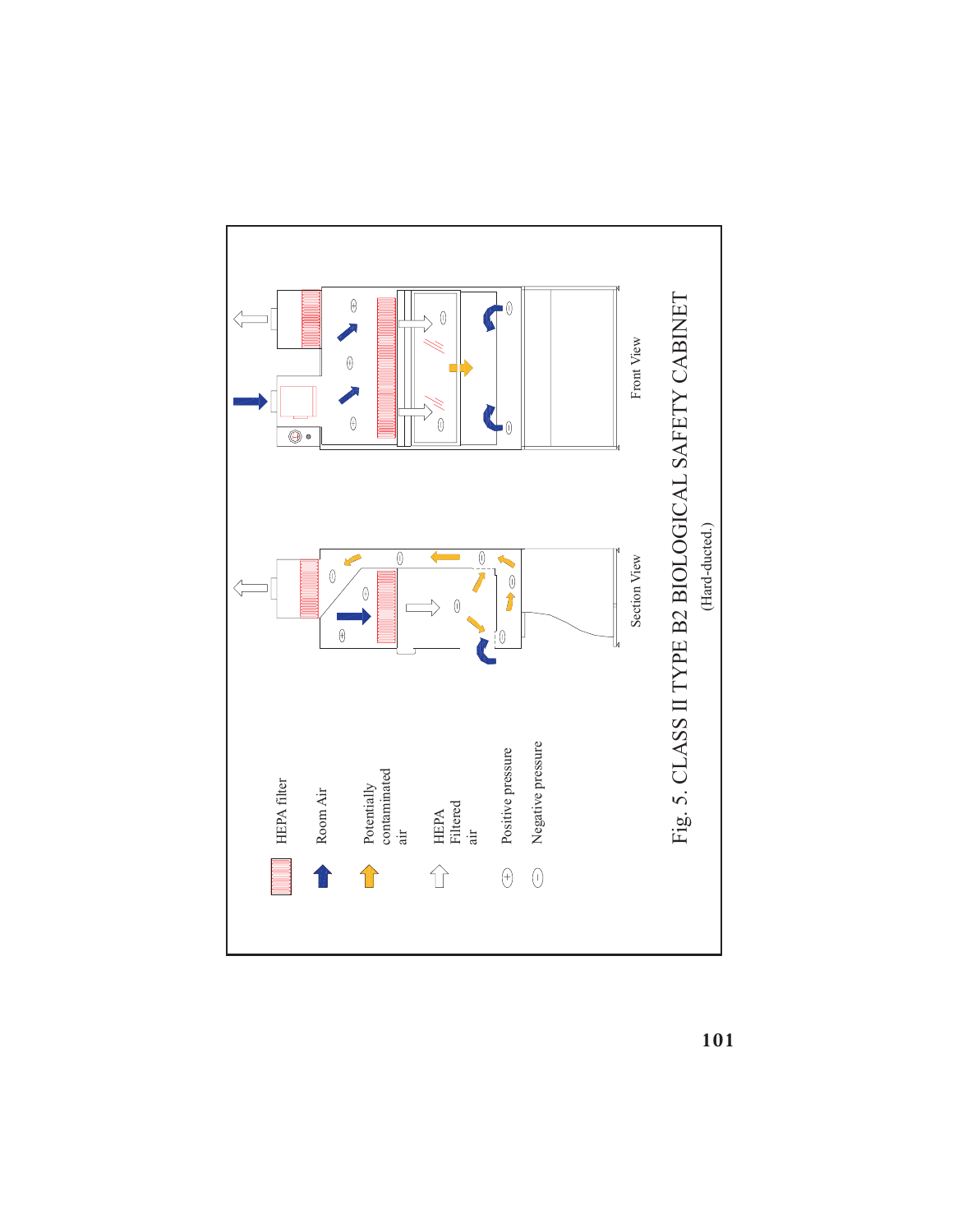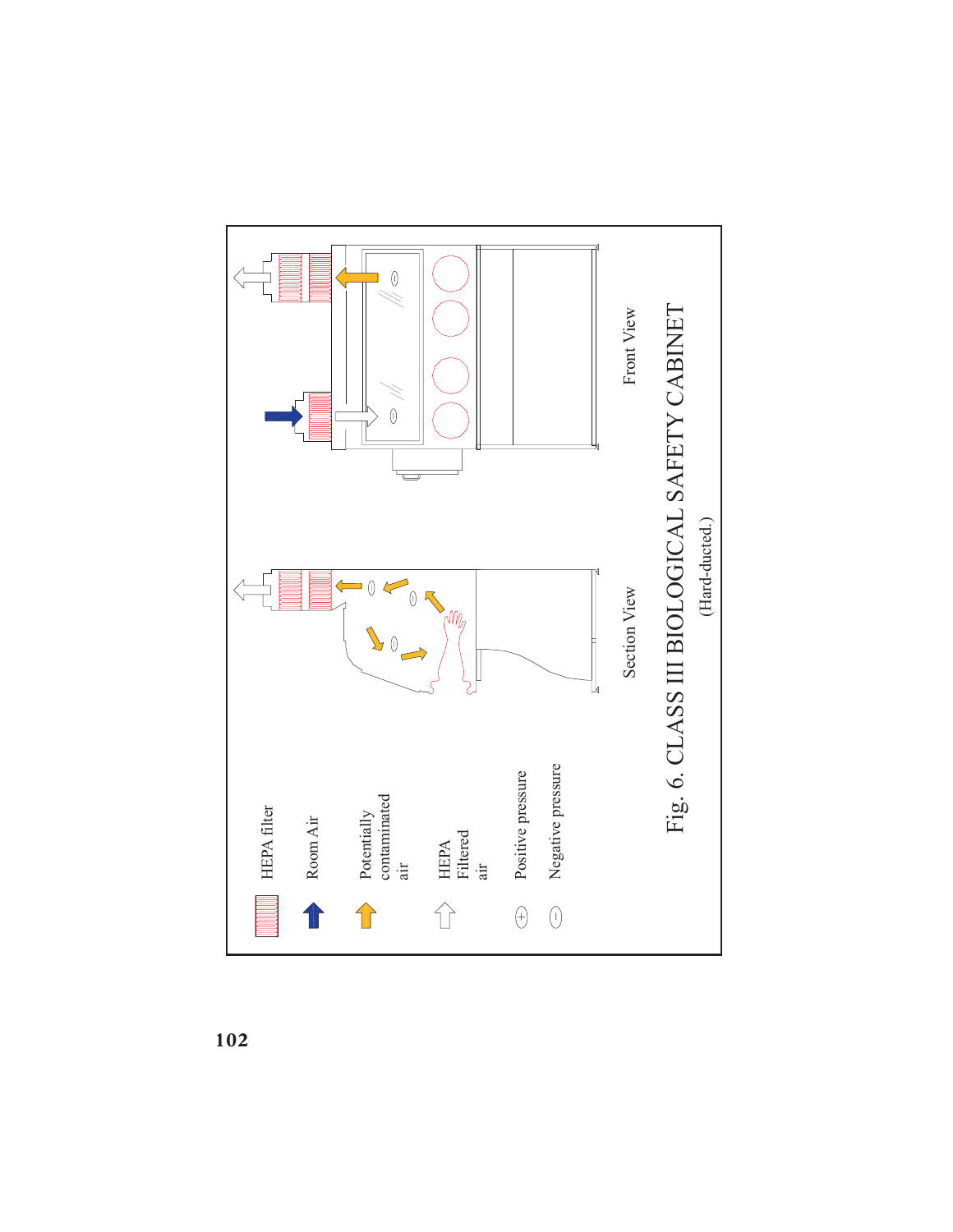## **Chapter 10** Regulatory Aspects for Handling Infectious Substances

### **10.1 Importation and Transfer of Human Pathogens**

The *Human Pathogens Importation Regulations* (SOR/94-558) (HPIR) are the regulatory authority for facilities wishing to import human pathogens into and transfer specimens within Canada. These regulations were developed to ensure that facilities have appropriate containment for the pathogens they wish to handle. Any facility wishing to import a human pathogen requiring containment levels 2, 3 or 4 must have a valid Health Canada permit before importation. Pathogens requiring containment level 1 facilities are not regulated by the HPIR, and therefore a permit is not required for their importation. Applications for permits to import human pathogens can be obtained either by calling the Office of Laboratory Security directly at (613) 957-1779 or by downloading the application form from the Office of Laboratory Security's Website at http://www.phac-aspc.gc.ca/ols-bsl/

Similarly, a copy of the HPIR and frequently asked questions about the importation process can also be accessed at the Office of Laboratory Security's Website.

Applicants wishing to import and transfer human pathogens must have facilities that comply with the operational practices and physical requirements for a containment laboratory detailed in these *Guidelines.* For facilities wishing to import pathogens requiring containment levels 3 and 4, Health Canada certification that the laboratory meets the requirements of the *Laboratory Biosafety Guidelines* is required before a permit is issued. The requirements for certification of a containment laboratory are detailed in Chapter 5 . Facilities wishing to import pathogens requiring containment level 2 are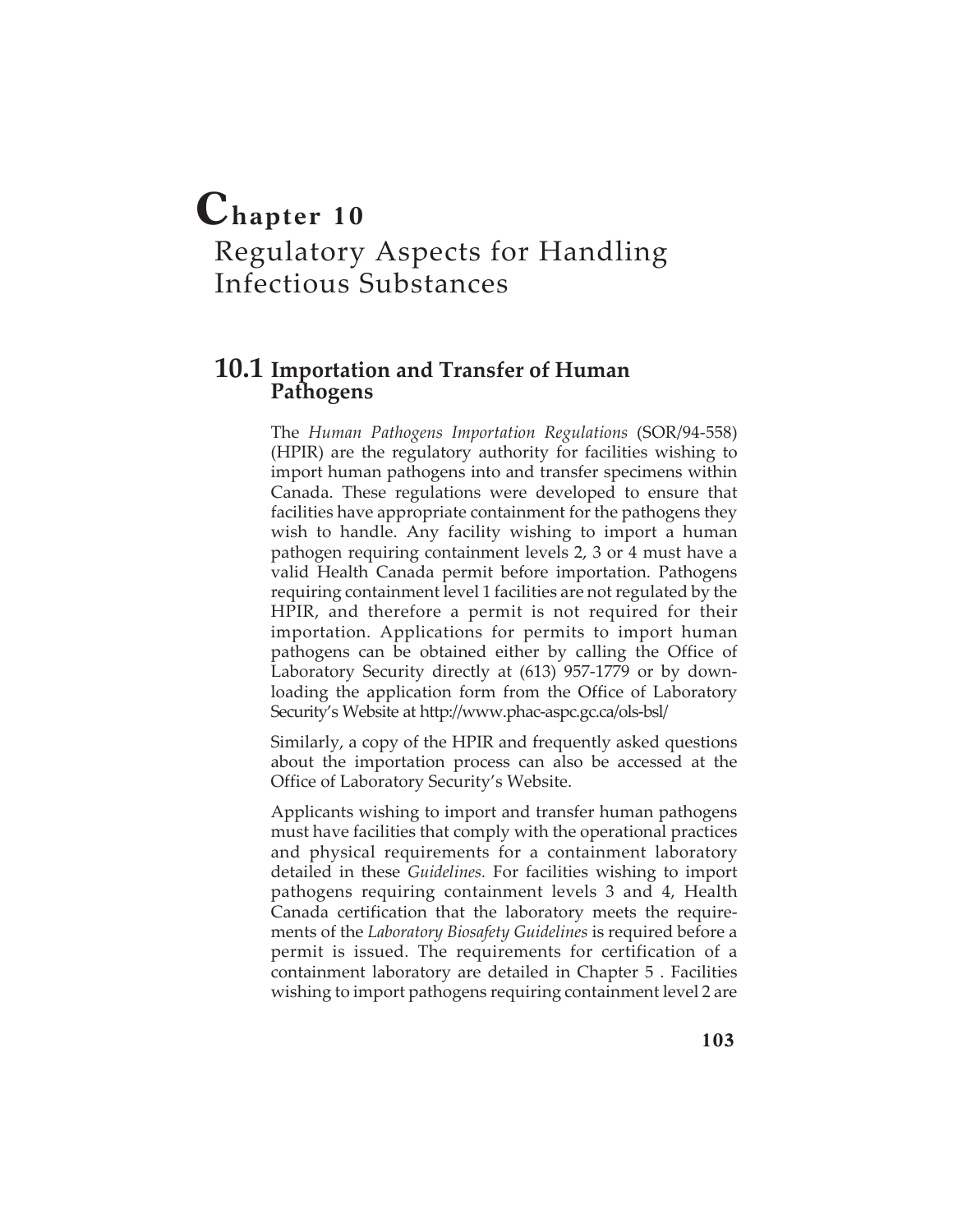to perform a self-inspection to ensure that the facility meets the *Laboratory Biosafety Guidelines'* requirements and the selfinspection is subject to verification by Health Canada inspectors at any time. Additionally, the Office of Laboratory Security's Website (given above) hosts a Risk Group listing of human pathogens, detailing the recommended Risk Group for each pathogen.

Many human pathogens are pathogens of animals as well. Animal pathogens are regulated by the Canadian Food Inspection Agency (CFIA) (see section 10.4, Importation of Animal Pathogens, in this chapter). For importation of pathogens that are common to both animals and humans, an import permit is required from the CFIA as well as Health Canada. It is the responsibility of the importer to ensure that all appropriate import permit documentation has been obtained prior to importation of any pathogen into Canada.

## **10.2 Export of Pathogens**

Many pathogens and associated equipment that are destined for export from Canada require permits. Canada is a signatory to the 1972 Biological and Toxin Weapons Convention. This international Convention stresses the goal of non-proliferation of biological and toxin weapons through the prohibition of the development, production, stockpiling or acquisition of microbiological (biological) and toxin weapons and their destruction. The Department of Foreign Affairs and International Trade Canada currently controls certain toxicological and biological agents as well as their related equipment, components, materials and technology, under item 2007 of the Export Control List of this international Convention. For assistance or advice, contact the Department of Foreign Affairs and International Trade Canada, Export Control Division, tel. (613) 996-2387 or contact their Website at http://www.dfait-maeci.gc.ca/eicb/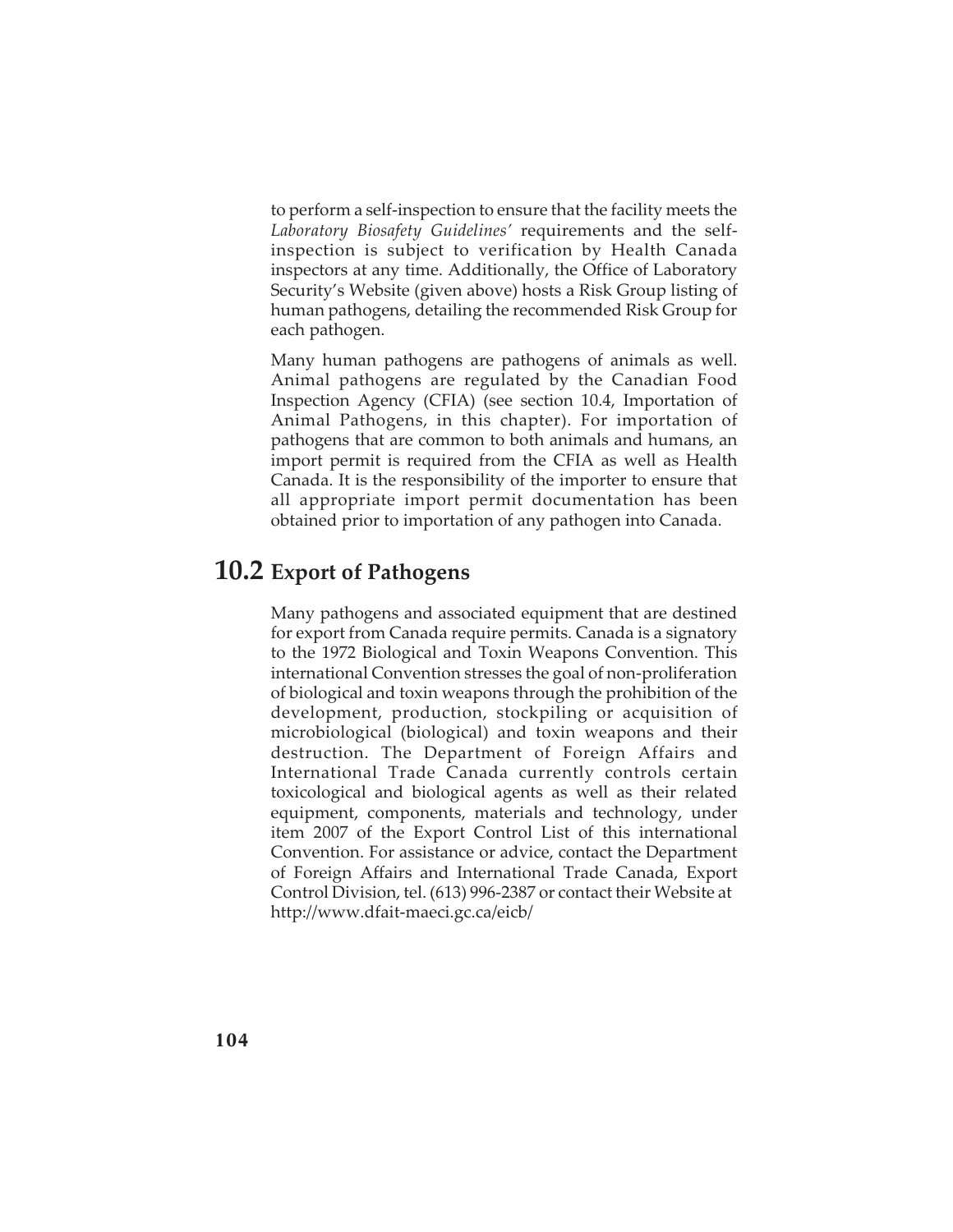## **10.3 Transportation**

The transportation of infectious substances is an essential part of routine laboratory procedures in both research and diagnostic settings. Samples must be transported by road and/or air to assist researchers collaborating with other researchers at removed locations, or to carry out primary diagnostic tests on samples obtained from ill patients. Although there has never been a reported case of illness associated with a transportation accident involving an infectious substance $(1)$ , transportation accidents involving infectious substances do occur<sup>(2)</sup>. Therefore, it is important that infectious substances be packaged and transported according to tested and approved methods.

The transportation of infectious substances within Canada is regulated by the *Transportation of Dangerous Goods Regulations* (SOR/85-77), administered by Transport Canada. Transport Canada defines the labeling, packaging and documentation requirements necessary for shipping infectious substances, including diagnostic specimens, within Canada. Their regulation also requires that any individual transporting an infectious substance be trained in the transportation of dangerous goods (infectious substances). Additionally, shippers of risk group 4 materials are required to have an emergency response assistance plan to respond to any shipping emergency occurring anywhere in Canada. More information regarding the transportation of infectious substances within Canada can be obtained by calling Transport Canada, Dangerous Goods Standards, at (613) 990-1059, by writing to them at Place de Ville, Tower C, 330 Sparks St., 4th Floor, Ottawa ON K1A 0N8, or by visiting the Transport Canada Dangerous Goods Website at

http://www.tc.gc.ca/civilaviation/commerce/dangerousgoods/

The air transportation of infectious substances internationally is regulated by the International Civil Aviation Organization  $(ICAO)^{(3)}$ . As the majority of carriers (both passenger and courier/cargo) around the world are members of this organization, anyone shipping infectious substances internationally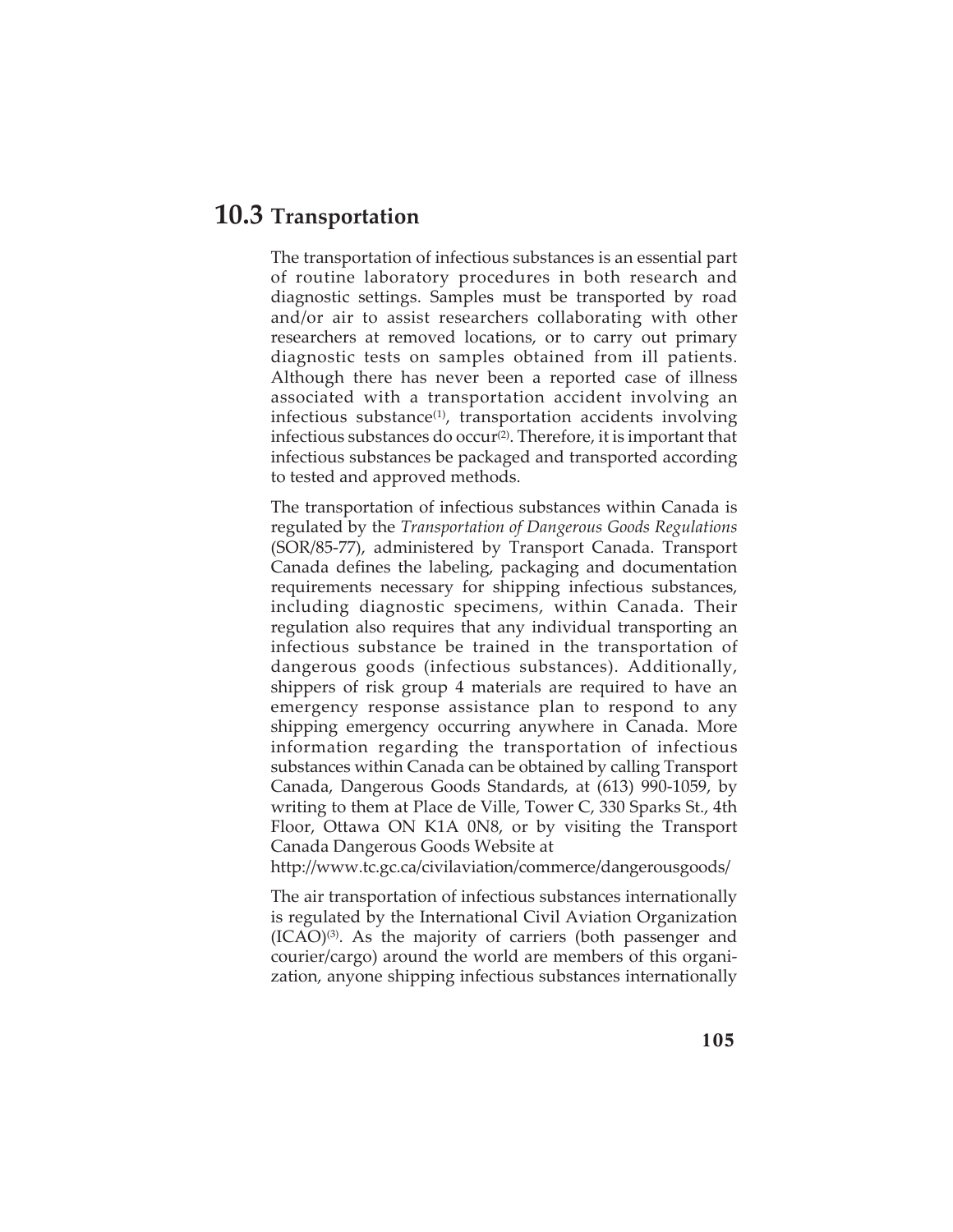is likely subject to ICAO regulations. The ICAO regulations define the labeling, packaging and documentation requirements necessary for international shipping of infectious substances by air. It also requires that any individual transporting an infectious substance be trained in the transportation of dangerous goods (infectious substances). The ICAO requirements are based upon the United Nations Recommendations on the Transportation of Dangerous Goods. For further information regarding international shipping requirements, please contact the ICAO Canadian representative directly: Judith Code, Chief, Dangerous Goods Standards, Commercial and Business Aviation, Transport Canada, at (613) 990-1060 (mailing address as indicated for Transport Canada above).

Shipping infectious substances by air also falls under the *Dangerous Goods Regulations* (DGR) of the International Air Transport Association  $(IATA)^{(4)}$ . These regulations set out all the ICAO mandates and the airline industry's universal rules on how to safely package and transport infectious substances. A copy of the DGR may be obtained from IATA by calling 1-800-716-6326 or through their Website at http://www.iata.org/

### **10.4 Importation, Transfer and Containment of Animal Pathogens**

The *Health of Animals Act ,*1990, and the *Health of Animal Regulations* give the CFIA the legislative authority to control the use of imported animal pathogens and pathogens associated with reportable animal diseases. These include materials of animal origin that contain potential pathogens. Please refer to the *Health of Animals Act* and the Regulations for complete information.

Permits are required for the importation of all animal pathogens into Canada. In the case of pathogens that affect both humans and animals, import permits are required from both Health Canada and the CFIA. If an agent is brought into Canada under an import permit that restricts its distribution,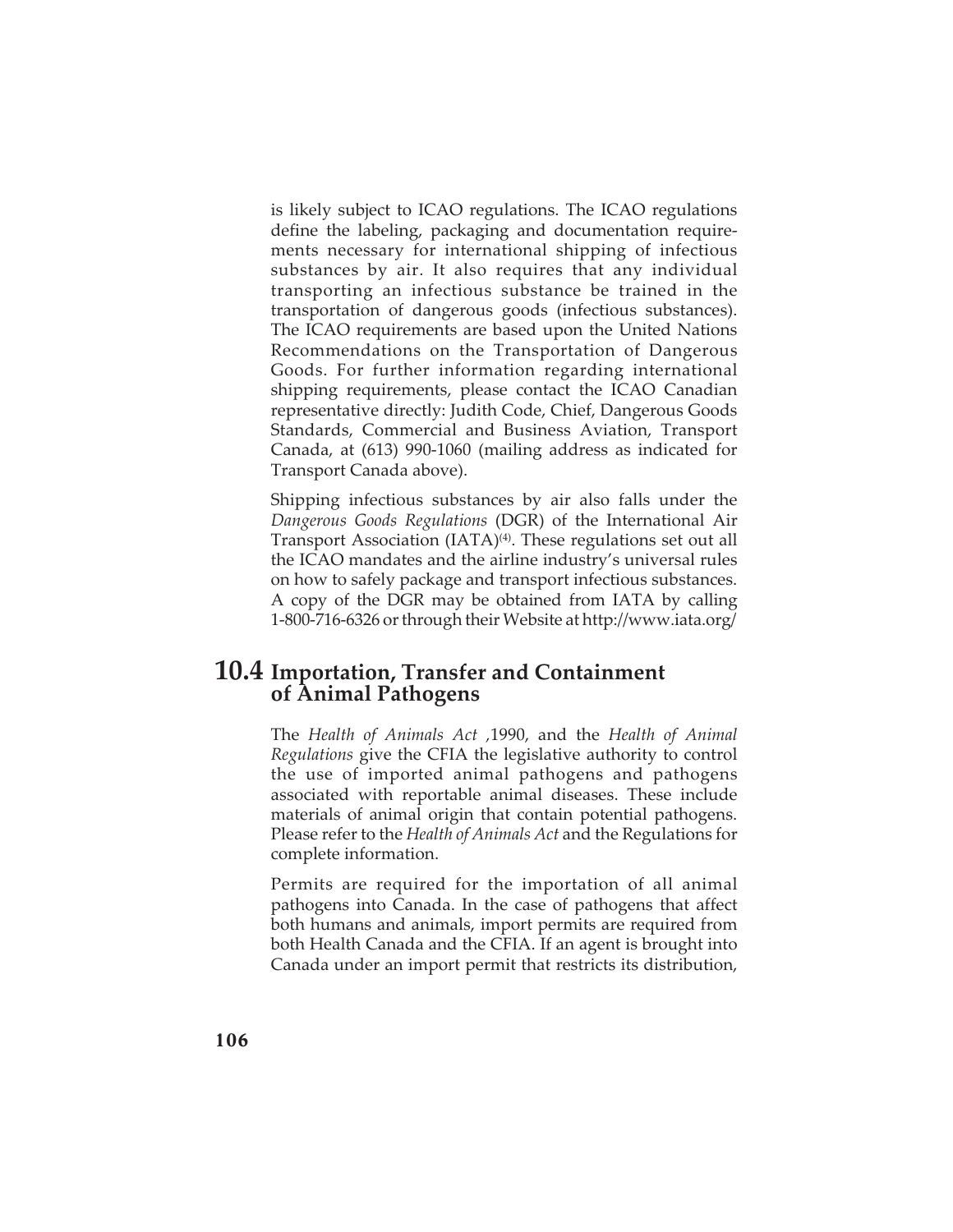further approval must be obtained from the CFIA before transferring the agent to another location.

The CFIA also establishes the conditions under which animal pathogens will be maintained and work will be carried out. It is necessary to consider not only the risk to human health but also the level of containment needed to prevent escape of an animal pathogen into the environment, where it may constitute a risk to any indigenous animal species. The CFIA publication *Containment Standards for Veterinary Facilities*<sup>(5)</sup> outlines the minimum design, and physical and operational requirements for Canadian laboratories and animal facilities that import and work with animal or zoonotic pathogens. Laboratories that apply to import animal or zoonotic pathogens must demonstrate that they meet these requirements before the CFIA can issue an import permit.

Animal pathogens, including pathogens that affect both humans and animals, under the control of the CFIA are listed in a database maintained by the Biohazard Containment and Safety Division, CFIA. This is a dynamic list that is continuously amended to include emerging pathogens that may require restriction. Animal pathogens that are considered nonindigenous to Canada form a portion of this database and are severely restricted. For each animal pathogen, the CFIA must be consulted for its importation, use and distribution.

Information on the status of animal pathogens may be obtained from

> Biohazard Containment and Safety Division Canadian Food Inspection Agency 159 Cleopatra Drive Ottawa, Ontario K1A 0Y9

Tel.: (613) 221-7068 Fax: (613) 228-6129 http://www.inspection.gc.ca/english/sci/lab/bioe.shtml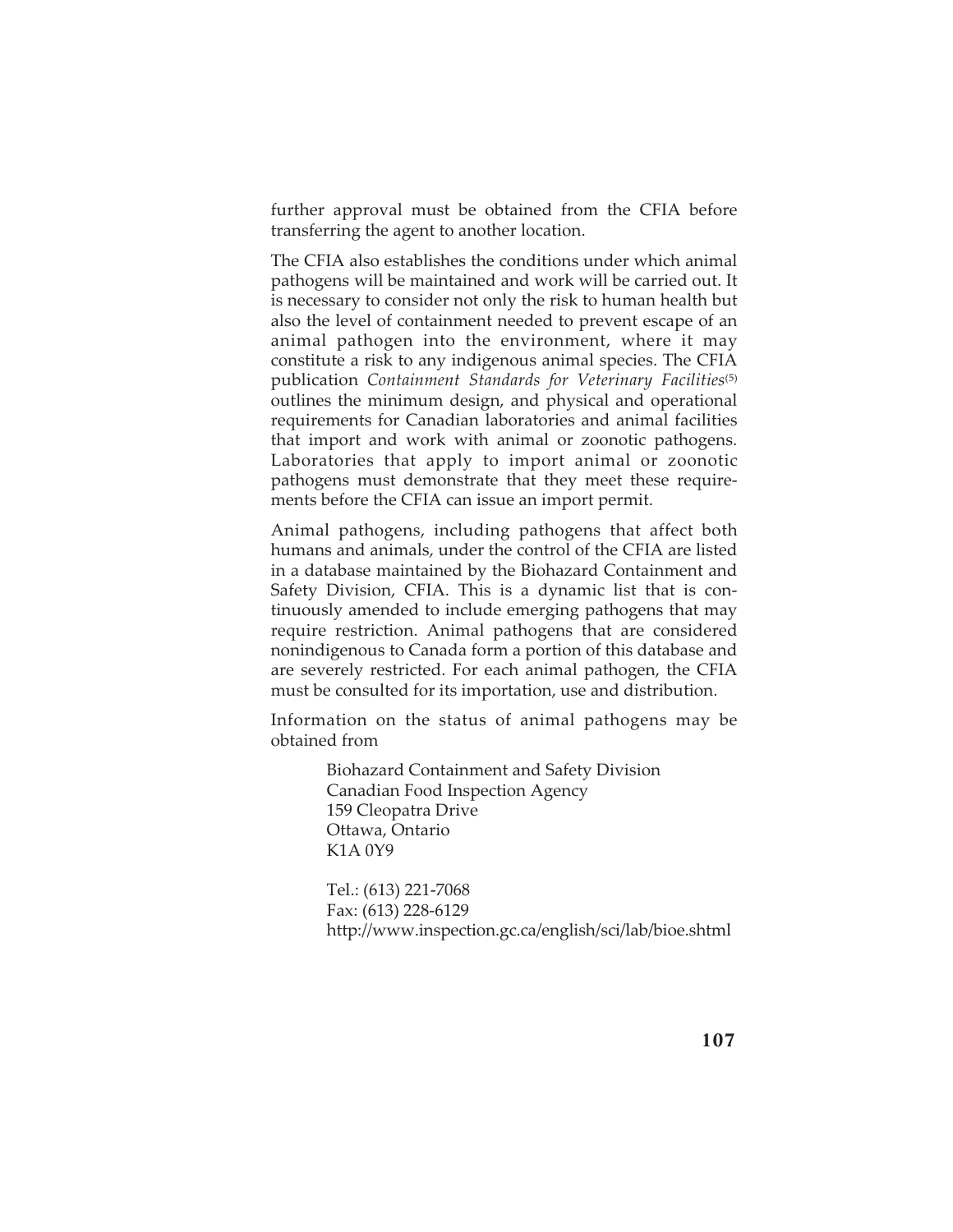Information on the status of plant pathogens under the *Plant Protection Act* and Regulations can be obtained by contacting:

> Plant Health and Production Division Permit Office 59 Camelot Drive Ottawa, Ontario K1A 0Y9

Tel.: (613) 228-2342 (ext. 4334 or 4333) Fax: (613) 228-6605

#### **References**

- 1. WHO. *Guidelines for the safe transport of infectious substances*. Geneva: Division of Emerging and Other Communicable Diseases Surveillance and Control, WHO/EMC/97.3, 1997.
- 2. Transport Canada. *1999 statistics*. Canadian Transport Emergency Centre, 2000.
- 3. International Civil Aviation Organization. *Technical instructions for the safe transport of dangerous goods by air. 2001-2002.* Doc 9284-AN/905, 2000.
- 4. International Air Transport Association. *Dangerous goods regulations.* 43rd edition. January 2003.
- 5. *Containment standards for veterinary facilities*. Ottawa: Agriculture and Agri-Food Canada, Minister of Supply ans Services Canada, No. 1921/E, 1996.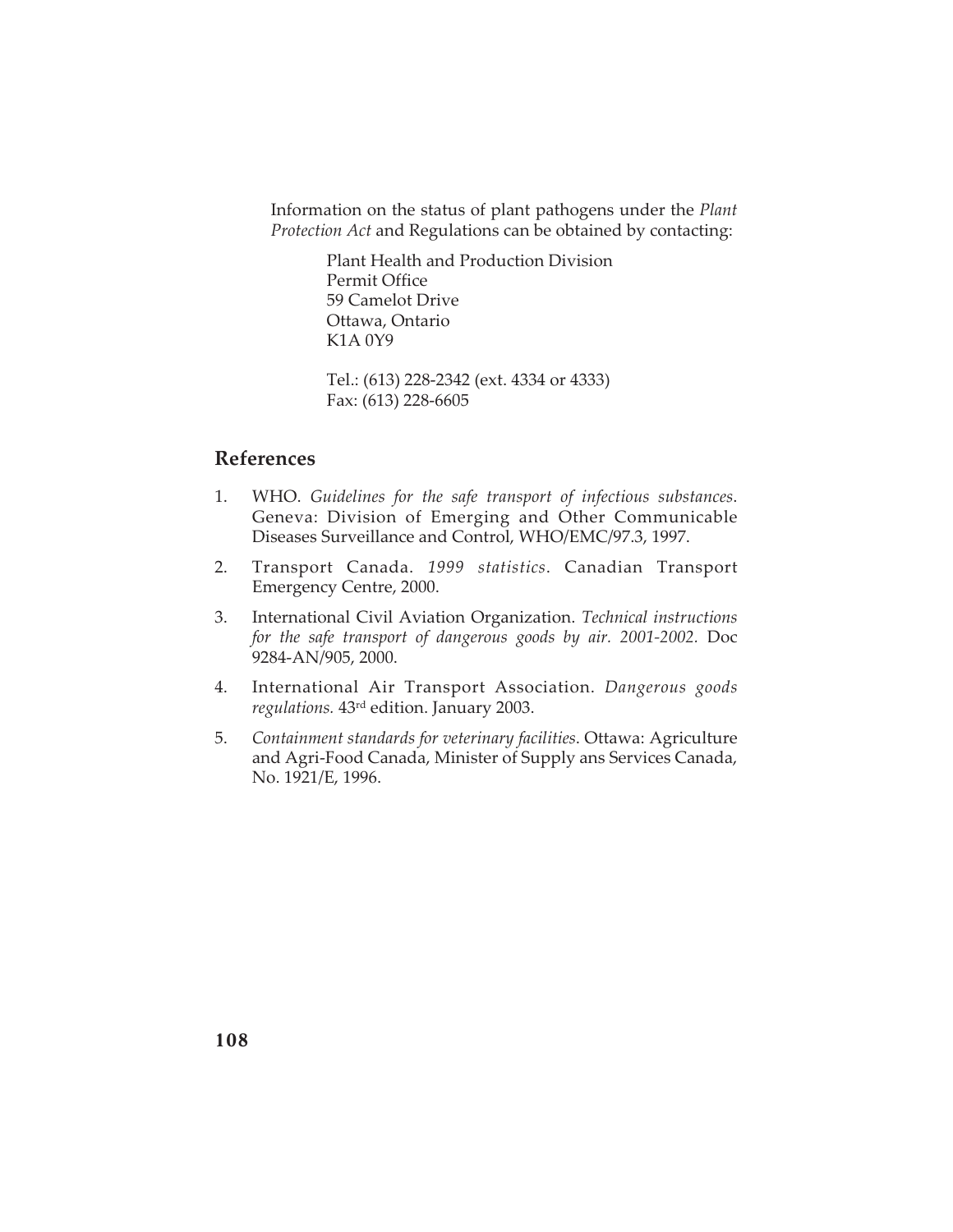# **Index**

| Air circulation see Ventilation                                                                  |
|--------------------------------------------------------------------------------------------------|
|                                                                                                  |
|                                                                                                  |
|                                                                                                  |
| Autoclave 6, 21, 25-26, 39, 42, 47-48, 55, 58, 79-80, 83, 91                                     |
|                                                                                                  |
| <b>B</b> Biological Safety Cabinets (BSC) $\ldots \ldots \ldots 6-7$ , 11, 21-23, 25-28, 32, 41, |
|                                                                                                  |
| Biological Safety Cabinets - classes and characteristics 88                                      |
| Biological Safety Cabinets - containment level 1. vi, 6-7                                        |
| Biological Safety Cabinets - containment level 2. vi, 6, 8                                       |
| Biological Safety Cabinets - containment level 3. vi, 8-9                                        |
| Biological Safety Cabinets - containment laboratories 32                                         |
| Biological Safety Cabinets - decontamination 6-7, 11                                             |
| Biological Safety Officer 10, 22, 28, 49, 52-53, 58                                              |
|                                                                                                  |
|                                                                                                  |
|                                                                                                  |
|                                                                                                  |
|                                                                                                  |
|                                                                                                  |
|                                                                                                  |
|                                                                                                  |
|                                                                                                  |
| Clothing - protective 20, 25-27, 31, 41, 64, 66, 78-79, 82, 93                                   |
|                                                                                                  |
|                                                                                                  |
|                                                                                                  |
|                                                                                                  |
|                                                                                                  |
|                                                                                                  |
|                                                                                                  |
|                                                                                                  |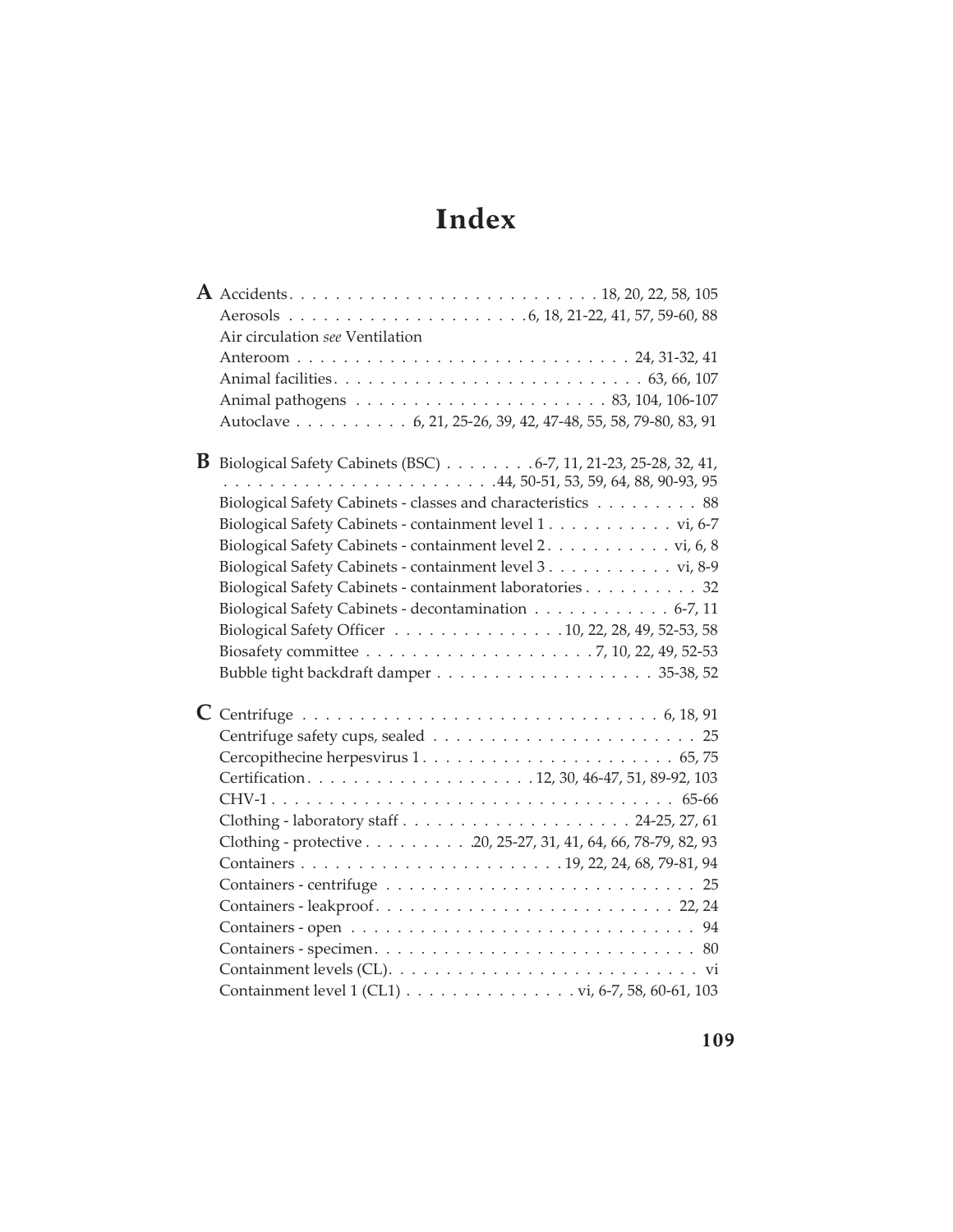| Containment level 2 (CL2). vi, 6-8, 15, 21-23, 26, 60-61, 66, 73, 88, 103                                       |
|-----------------------------------------------------------------------------------------------------------------|
|                                                                                                                 |
| Containment level 4 (CL4) 7, 12, 26-28, 55, 58, 73, 83                                                          |
|                                                                                                                 |
|                                                                                                                 |
| Containment - facilities 1, 5-7, 12, 14, 15, 20-22, 27, 41, 57, 59,                                             |
|                                                                                                                 |
|                                                                                                                 |
| Containment - health and medical surveillance 9                                                                 |
|                                                                                                                 |
| Contaminated materials - autoclaving 21, 79, 83-84                                                              |
| Contaminated materials - disposal 11, 21, 64, 78-79                                                             |
|                                                                                                                 |
|                                                                                                                 |
|                                                                                                                 |
| $\bf{D}$ Decontamination - spills and accidents $\dots \dots \dots \dots \dots \dots \dots$ 78, 80              |
| Decontamination - biological safety cabinets 6-7, 11                                                            |
| Decontamination - blood and other body fluids 72                                                                |
| Decontamination - space and surface                                                                             |
| (see Gaseous decontamination of rooms)                                                                          |
| Design - containment laboratories v, 1, 6, 23, 30, 34, 36-37, 46, 50, 64                                        |
|                                                                                                                 |
|                                                                                                                 |
|                                                                                                                 |
|                                                                                                                 |
|                                                                                                                 |
|                                                                                                                 |
| ${\bf E} \;$ Effluents, liquid waste. $\dots \dots \dots \dots \dots \dots \dots \dots \dots \dots$ vii, 64, 83 |
|                                                                                                                 |
|                                                                                                                 |
| Equipment 6, 12, 14, 16, 19, 21, 24, 26, 30, 39, 41, 44-46, 48,                                                 |
| $\ldots \ldots \ldots \ldots 50, 54, 57-61, 63-64, 66, 68, 75, 78-80, 82, 84, 91-92, 104$                       |
|                                                                                                                 |
| Equipment - containment laboratories (see containment - equipment)                                              |
|                                                                                                                 |
|                                                                                                                 |
|                                                                                                                 |
|                                                                                                                 |
|                                                                                                                 |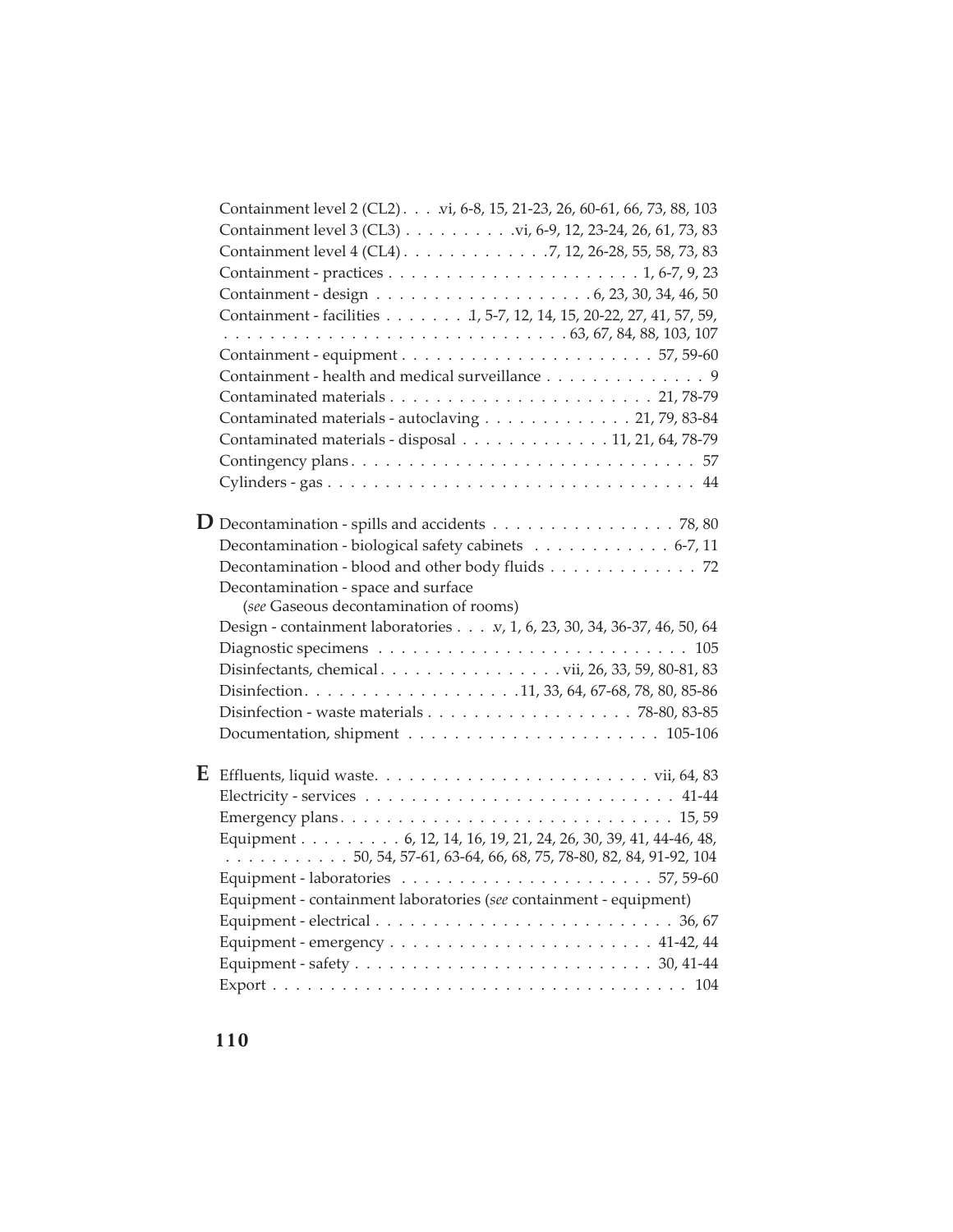| F           |                                                                   |
|-------------|-------------------------------------------------------------------|
|             |                                                                   |
|             |                                                                   |
|             | Formaldehyde - decontamination of rooms. 82                       |
|             |                                                                   |
|             |                                                                   |
|             |                                                                   |
|             |                                                                   |
|             | HEPA (high efficiency particulate air) filters 36, 38, 47, 50-52  |
|             |                                                                   |
|             | High efficiency particular air filters (see HEPA filters)         |
| $\mathbf I$ |                                                                   |
|             |                                                                   |
|             |                                                                   |
|             |                                                                   |
|             | Infectious substances 15, 18-19, 22-23, 26, 103, 105-106, 108     |
|             |                                                                   |
|             |                                                                   |
|             | Institutional Biosafety Committee 10, 22, 49, 52-53               |
|             | International Air Transport Association (IATA) 106, 108           |
|             | International Civil Aviation Organization (ICAO) iv, 105-106, 108 |
|             |                                                                   |
|             |                                                                   |
|             | Laboratory - safety equipment (see safety equipment)              |
|             | Laboratory security - Emergency response 12-14, 24                |
|             | Laboratory staff - health and medical surveillance 9              |
|             |                                                                   |
|             | Laboratory staff - training (see training)                        |
|             |                                                                   |
|             |                                                                   |
|             |                                                                   |
|             |                                                                   |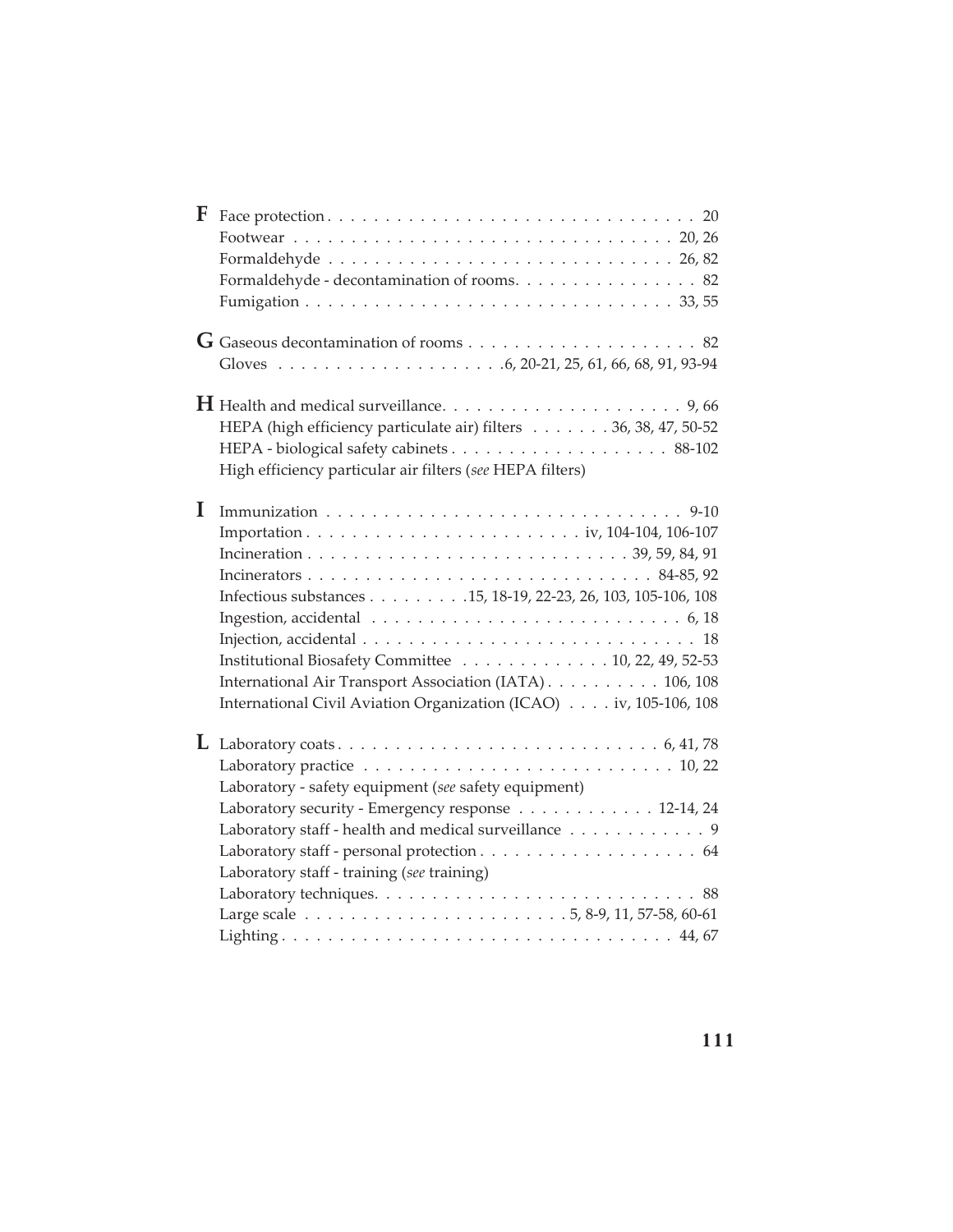|           | Medical surveillance (see Health and Medical Surveillance)<br>Microorganisms - genetically engineered 69 |  |
|-----------|----------------------------------------------------------------------------------------------------------|--|
|           | Microorganisms - risk groups (see risk groups)                                                           |  |
|           |                                                                                                          |  |
|           |                                                                                                          |  |
|           |                                                                                                          |  |
|           |                                                                                                          |  |
| ${\bf P}$ |                                                                                                          |  |
|           |                                                                                                          |  |
|           | Personal protective equipment 6, 44, 54, 59-61                                                           |  |
|           | Pest management (see Rodent and insect control program)                                                  |  |
|           |                                                                                                          |  |
|           |                                                                                                          |  |
|           |                                                                                                          |  |
|           |                                                                                                          |  |
|           |                                                                                                          |  |
|           |                                                                                                          |  |
|           |                                                                                                          |  |
|           |                                                                                                          |  |
|           |                                                                                                          |  |
|           |                                                                                                          |  |
|           |                                                                                                          |  |
|           |                                                                                                          |  |
|           |                                                                                                          |  |
|           |                                                                                                          |  |
| S         |                                                                                                          |  |
|           |                                                                                                          |  |
|           | Services 3, 16, 29-30, 32, 41, 48-49, 54, 75-76, 108                                                     |  |
|           |                                                                                                          |  |
|           |                                                                                                          |  |